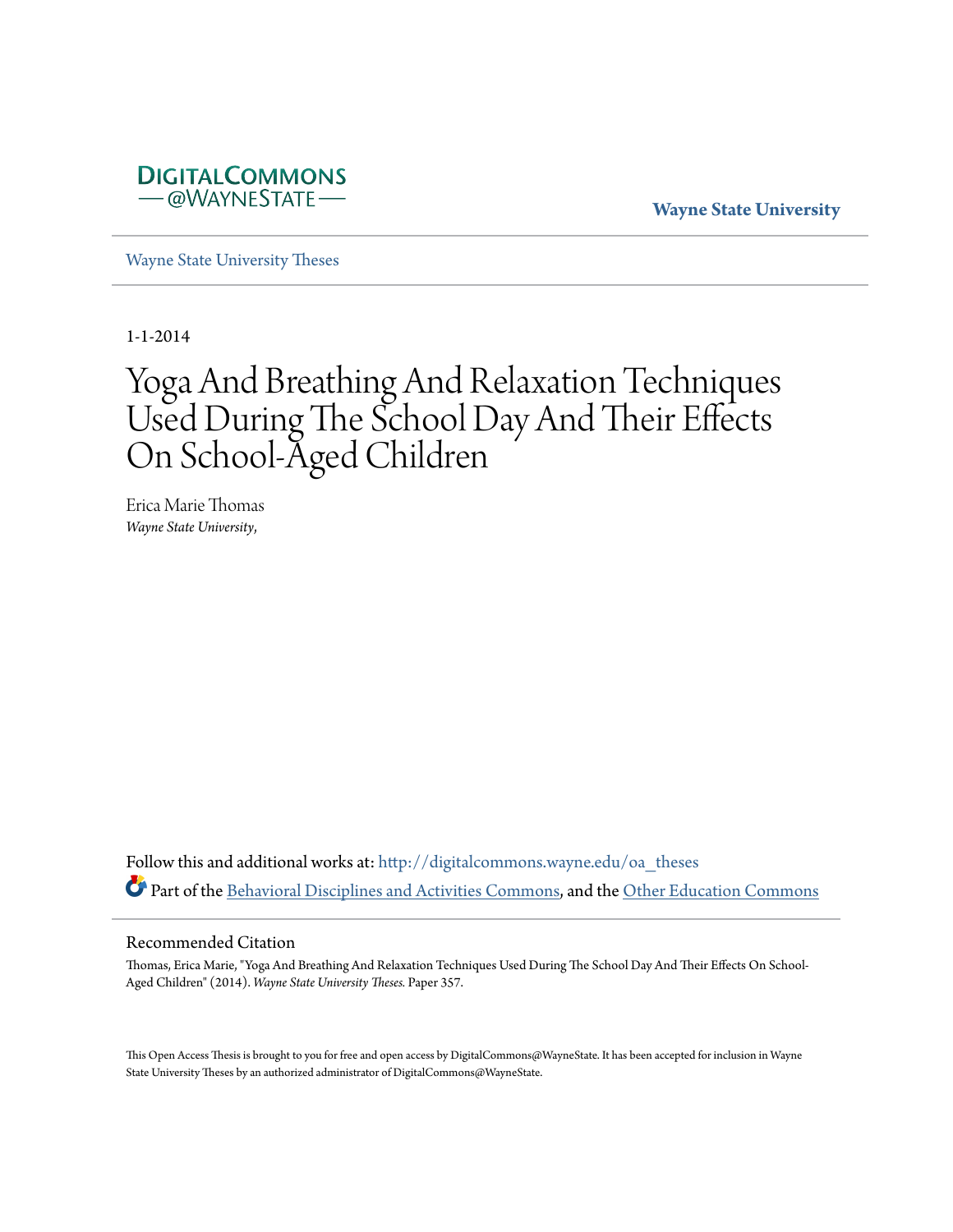## **YOGA AND BREATHING AND RELAXATION TECHNIQUES USED DURING THE SCHOOL DAY AND THEIR EFFECTS ON SCHOOL-AGED CHILDREN**

by

## **ERICA M. THOMAS**

## **THESIS**

Submitted to the Graduate School

of Wayne State University,

Detroit, Michigan

in partial fulfillment of the requirements

for the degree of

## **MASTER OF EDUCATION**

2014

MAJOR: COMMUNITY HEALTH

EDUCATION

Approved By:

Dr. Erin Centeio (Co-Advisor) Date

 $\mathcal{L}_\text{max}$  and  $\mathcal{L}_\text{max}$  and  $\mathcal{L}_\text{max}$  and  $\mathcal{L}_\text{max}$ 

 $\mathcal{L}_\text{max}$  and  $\mathcal{L}_\text{max}$  and  $\mathcal{L}_\text{max}$  and  $\mathcal{L}_\text{max}$ Dr. Noel Kulik (Co-Advisor) Date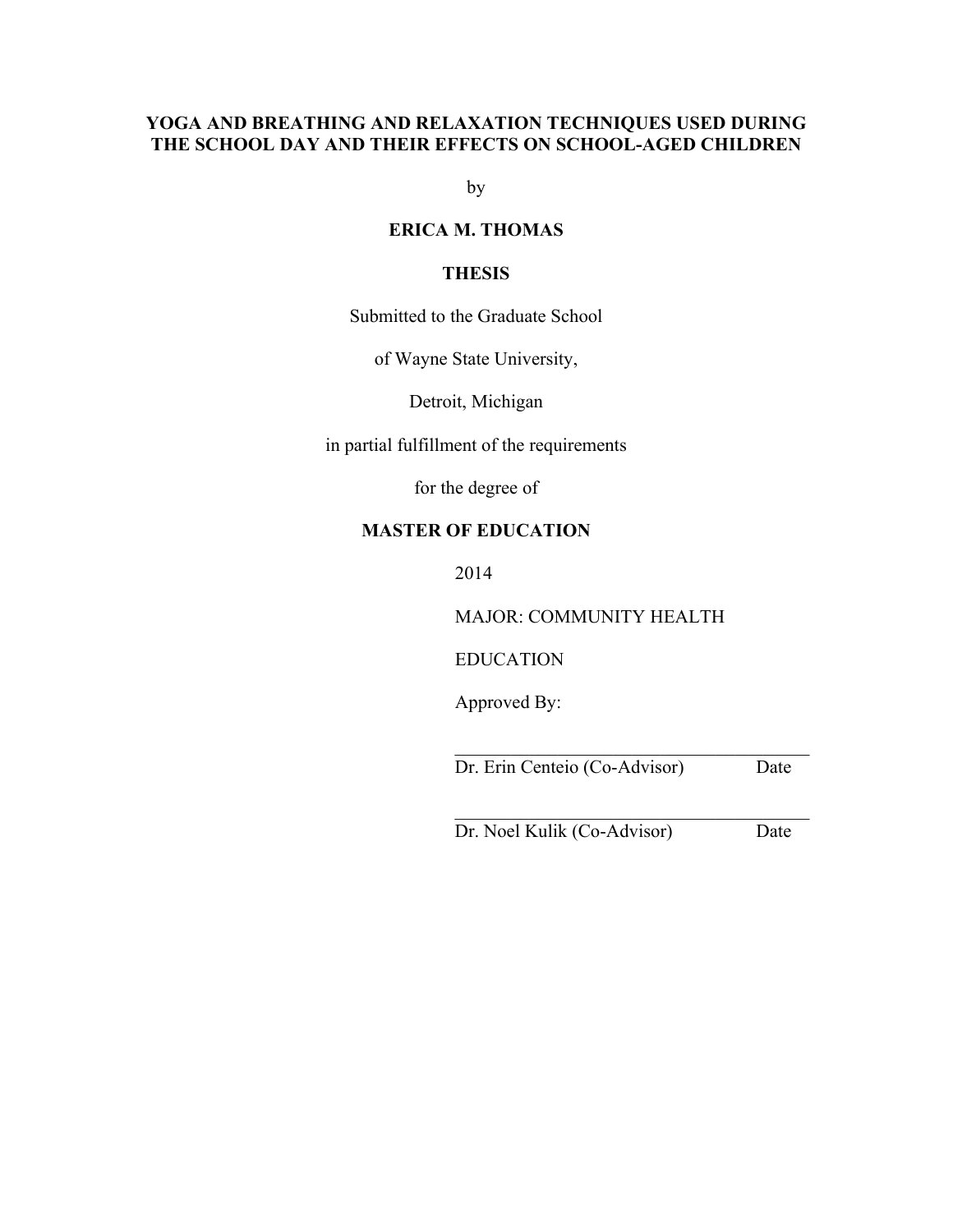# **© COPYRIGHT BY**

# **ERICA M. THOMAS**

**2014**

**All Rights Reserved**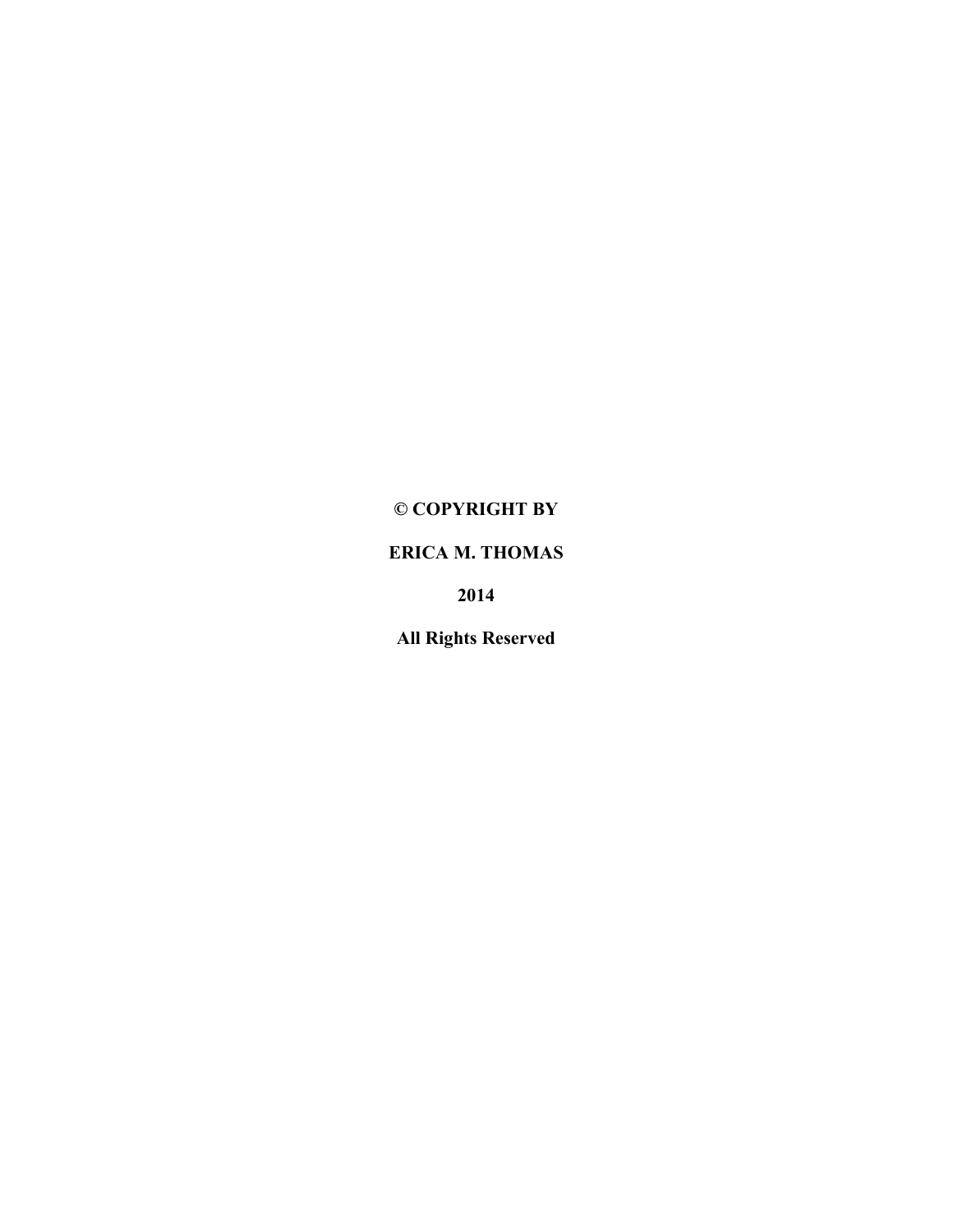#### **ACKNOWLEDGEMENTS**

I give special thanks to Jennifer Cory and the staff at Hoover Elementary for their open doors and patience during the data collection process. The students at Hoover were very cooperative and willing to participate. I thank them for letting me into their classroom and daily lives.

The success of this project was made possible by the encouragement, assistance and support of many individuals. I first want to thank my co-advisors, Dr. Erin Centeio and Dr. Noel Kulik. Without their diligent guidance, I would not have been able to complete this project. Erin, you have served many roles: mentor, professor, boss, and I am proud now to say "friend", too. Noel, your knowledge and guidance in theory, and providing another perspective have proven indispensable. The faculty and staff in the Department of Kinesiology, Health and Sport Studies offered their time and expertise to either help with the study, teach me the research process, or just be a sounding board.

I want to thank my family who has been helpful to me in so many ways, from making meals, providing childcare, and just being there for me. Their pride in me keeps me going and helps me remember how I got to this place in life. I will be forever grateful for all the times they gave and ever expected anything in return.

Lastly, I want to thank my husband, Grant, and son, Max. They have given up many hours with me in order for me to devote time to writing. They have been patient and loving through this process. Thank you for supporting me while I fulfill my dreams and achieve my goals. You help me maintain balance by centering me and reminding me of what is really important in life. I would not be able to complete this process without your commitment to me, and to my education. Through ups and downs, forks in the road,

ii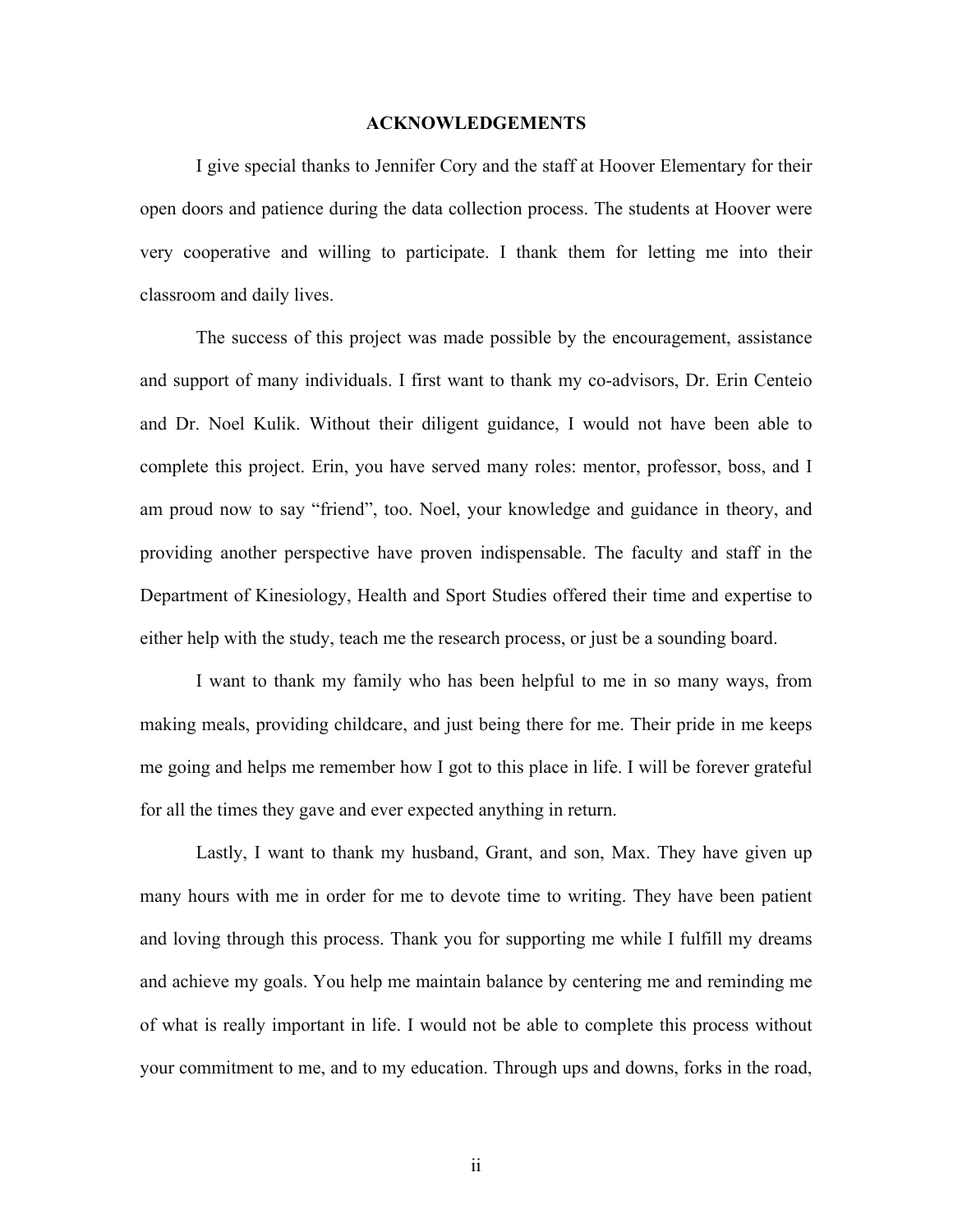and curves ahead, you two are my constants. You have never asked for more than I could give. I will never forget your selflessness and understanding. I love you both.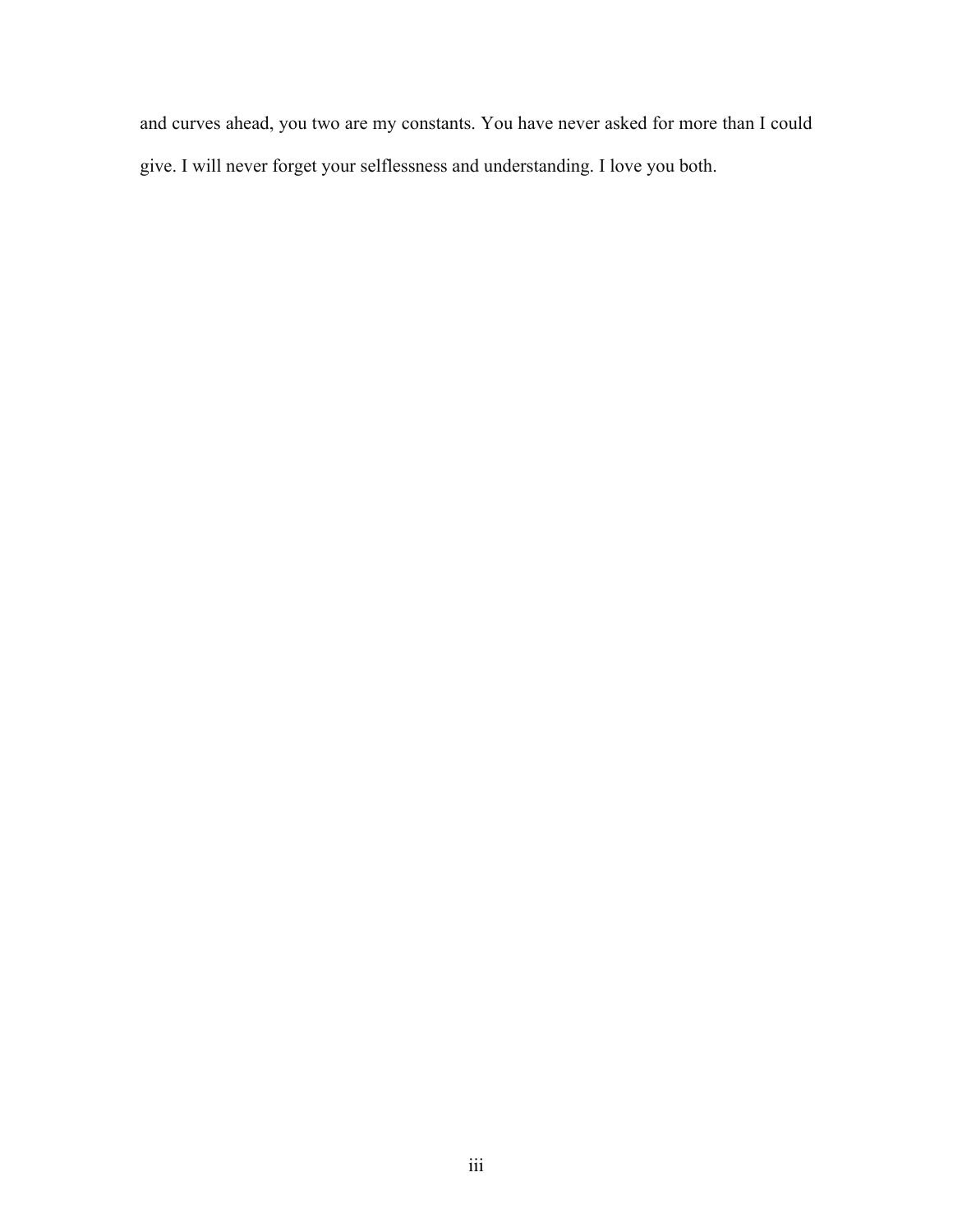# **TABLE OF CONTENTS**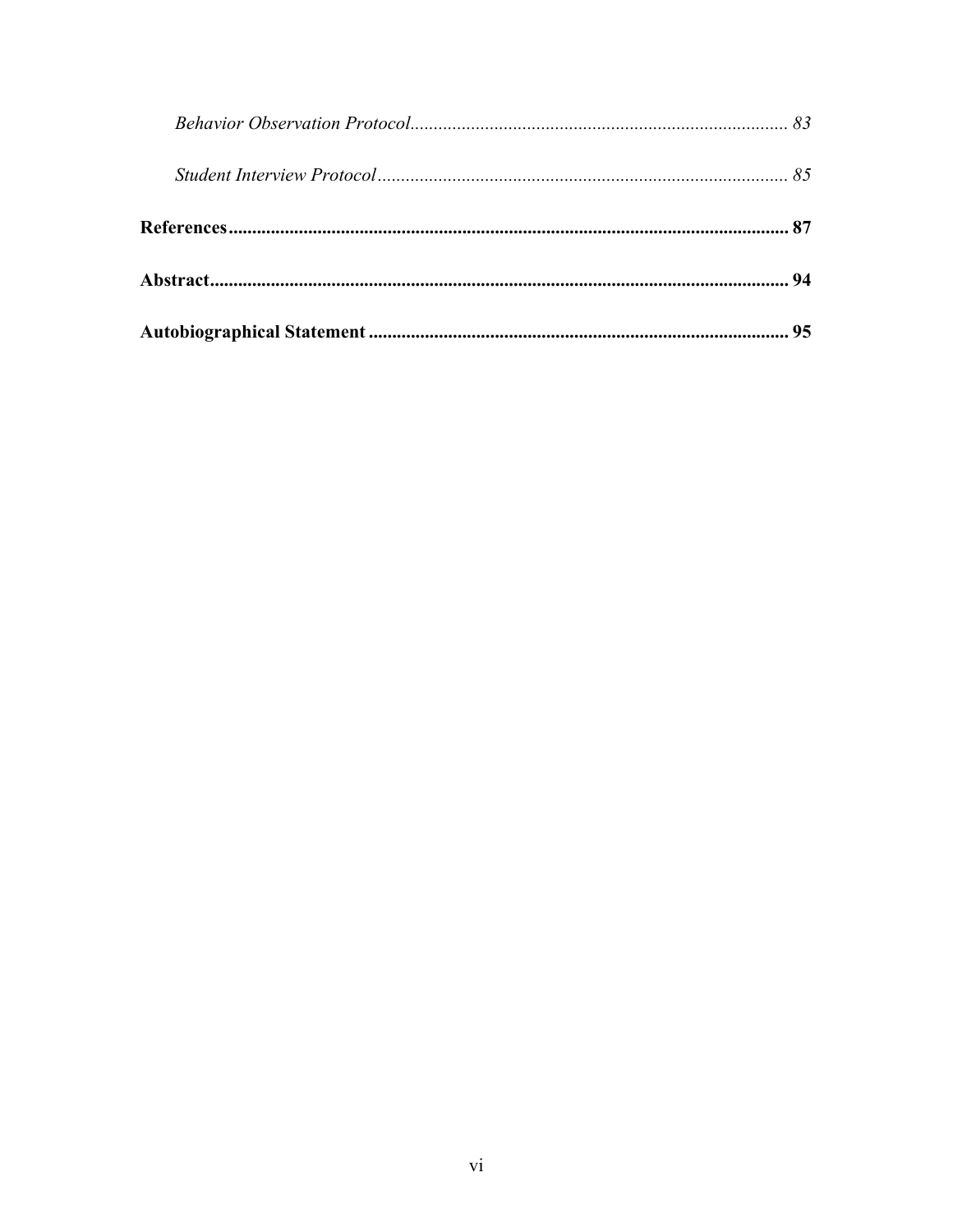# **LIST OF TABLES**

| Table 4.7: Independent T Test Comparing Pre Intervention Group to Pre Comparison    |
|-------------------------------------------------------------------------------------|
| Table 4.8: Paired Samples t Test Comparing Pre to Post in Intervention Group53      |
| Table 4.9: Paired Samples t Test Comparing Pre to Post in Comparison Group 54       |
| Table 4.10: Independent t Test Comparing Post Intervention Group to Post Comparison |
| Table 4.11: Independent T Test Comparing Change from Post to Pre Between            |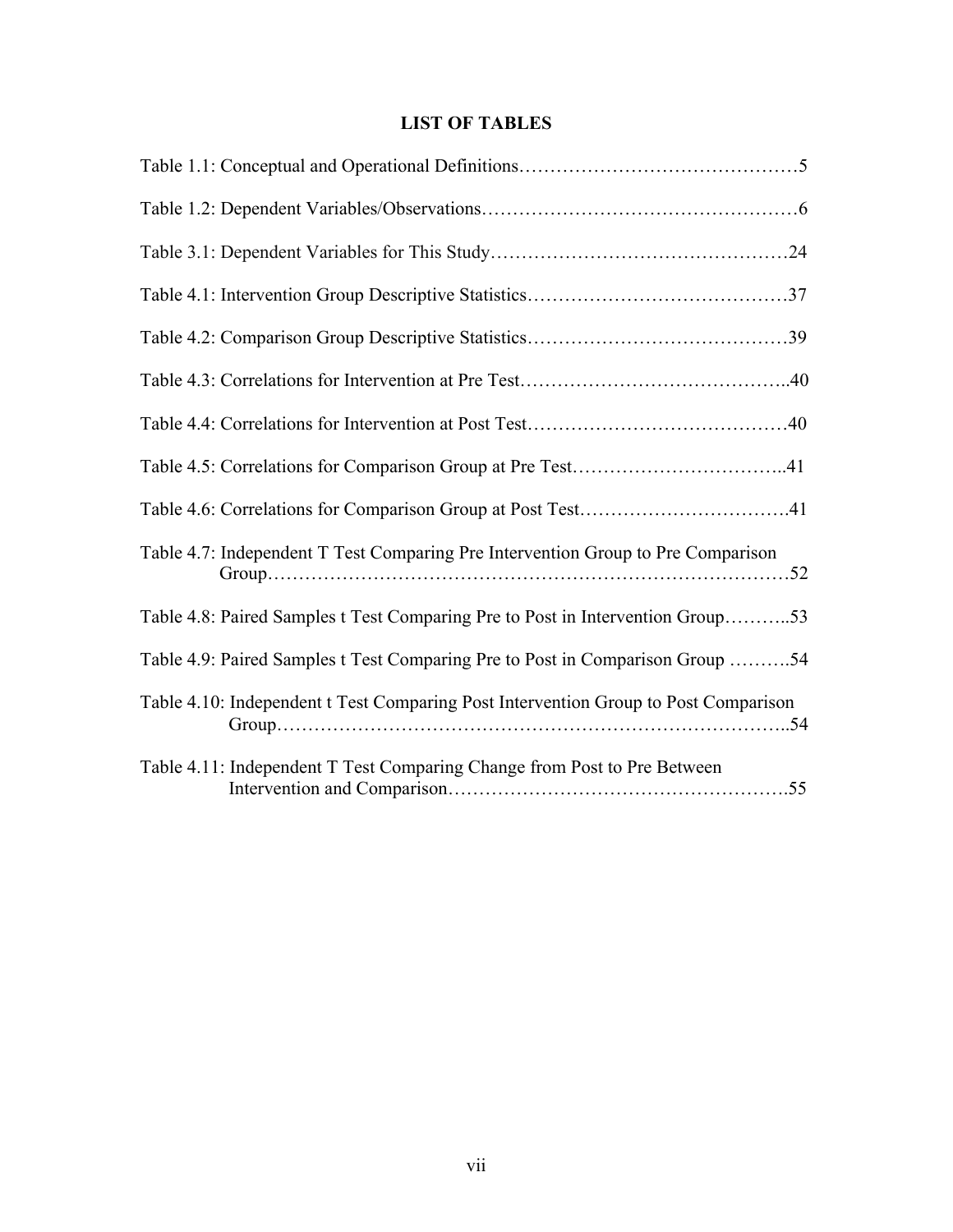#### **CHAPTER 1**

## **INTRODUCTION**

## **Background**

Given the rising need to address obesity, stress in children and low academic achievement, coupled with the significant amount of time youth spend within school settings, schools have been identified by a range of federal, regional, and local health authorities as ideal locations to increase youth physical activity and healthy behaviors (CDC, 2010).

Low-income youth are disadvantaged in many areas, notably physical health and academics. According to Goodman et al (2003), low socioeconomic status youth are at risk for negative health consequences because of the numerous barriers to health-promoting behaviors, such as physical activity (Goodman, et al 2003). Physical activity is linked with academic achievement (CDC 2010). Goodman's article showed that SES has a broad and an important influence on health across the population.

Yoga can be considered as part of the fulfillment of the 60 minutes of daily activity recommended by the U.S. Centers for Disease Control (CDC, 2010). Increasing movement during the school day will be an added benefit of Yoga Calm.

Studies look at how improving "mindfulness" can affect children. Improving mindfulness can include a variety of methods, such as yoga, breathing techniques, relaxation response techniques, and sensorimotor awareness activities. There are also variations and different levels of each of these techniques. Researchers are finding similar effects on psychosocial well-being, self-regulatory skills, self-esteem, behavior and areas of cognition as a result of these different, yet related methods (Gard, et al. 2012) (Galantino, Galbavy, & Quinn, 2004).

Because of stress levels and low academic achievement related to low-income status, yoga and related relaxation techniques seem to be a multi-faceted approach: relieve stress,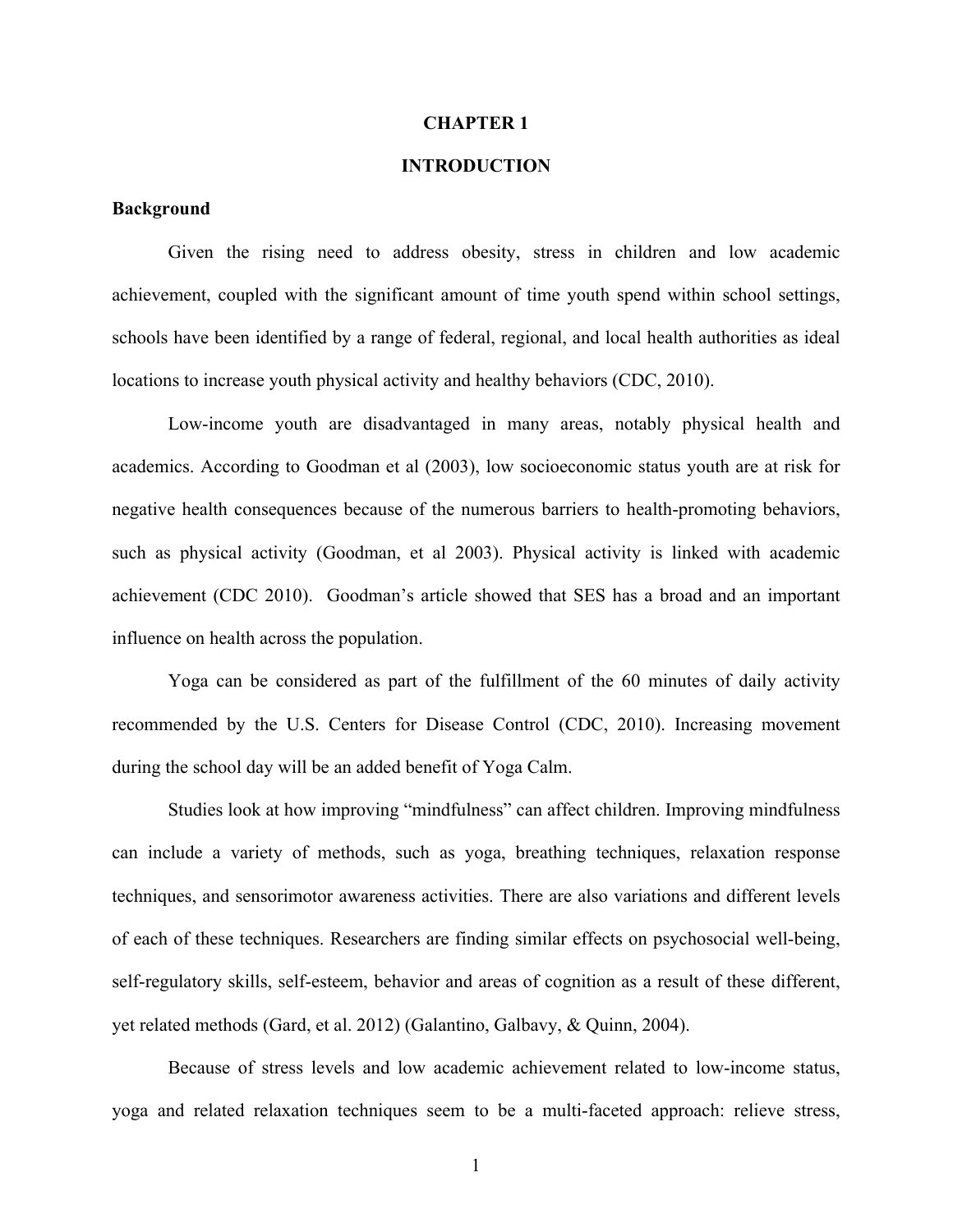decrease aggression and anger, increase physical activity, awareness and self-esteem; thereby improving attendance, academic achievement and behavior (Bentley, 1980).

## **Purpose**

The purpose of this project was twofold. First, it sought to add to the current evidence base documenting the effectiveness of yoga and mindfulness training in low SES elementary schools. This study looked specifically at the effects of incorporating yoga and relaxation techniques into the school day, and into the classroom, sometimes as a result of students' behavioral cues. The study also looked at the direct result on classroom behavior, as a whole and with individual "problem" students. The study looked at the impact of the program on attention and concentration, as seen in test scores and classroom behavior observations.

Second, this study seeks to better understand yoga programming for youth within the school setting, in order to optimize health outcomes and provide an evidence base necessary to garner more funding in the area of yoga and mindfulness training within the school setting. The following research questions guided this study:

- What is the impact of Yoga Calm<sup>®</sup> on the stress levels of elementary students in an urban, low SES area?
- What is the impact of Yoga Calm<sup>®</sup> on the behavior in the classroom of these children?
- What is the impact of Yoga Calm<sup>®</sup> on the academic achievement of these children?
- What is the impact of Yoga Calm<sup>®</sup> on the use of these techniques outside of school?
- What is the impact of Yoga Calm<sup>®</sup> on the aggression levels of these children, specifically fighting, bullying and anger?

Potential confounding factors accounted for in the study are self-efficacy toward physical activity and fitness level, and a disparity between the intervention group and the control before

2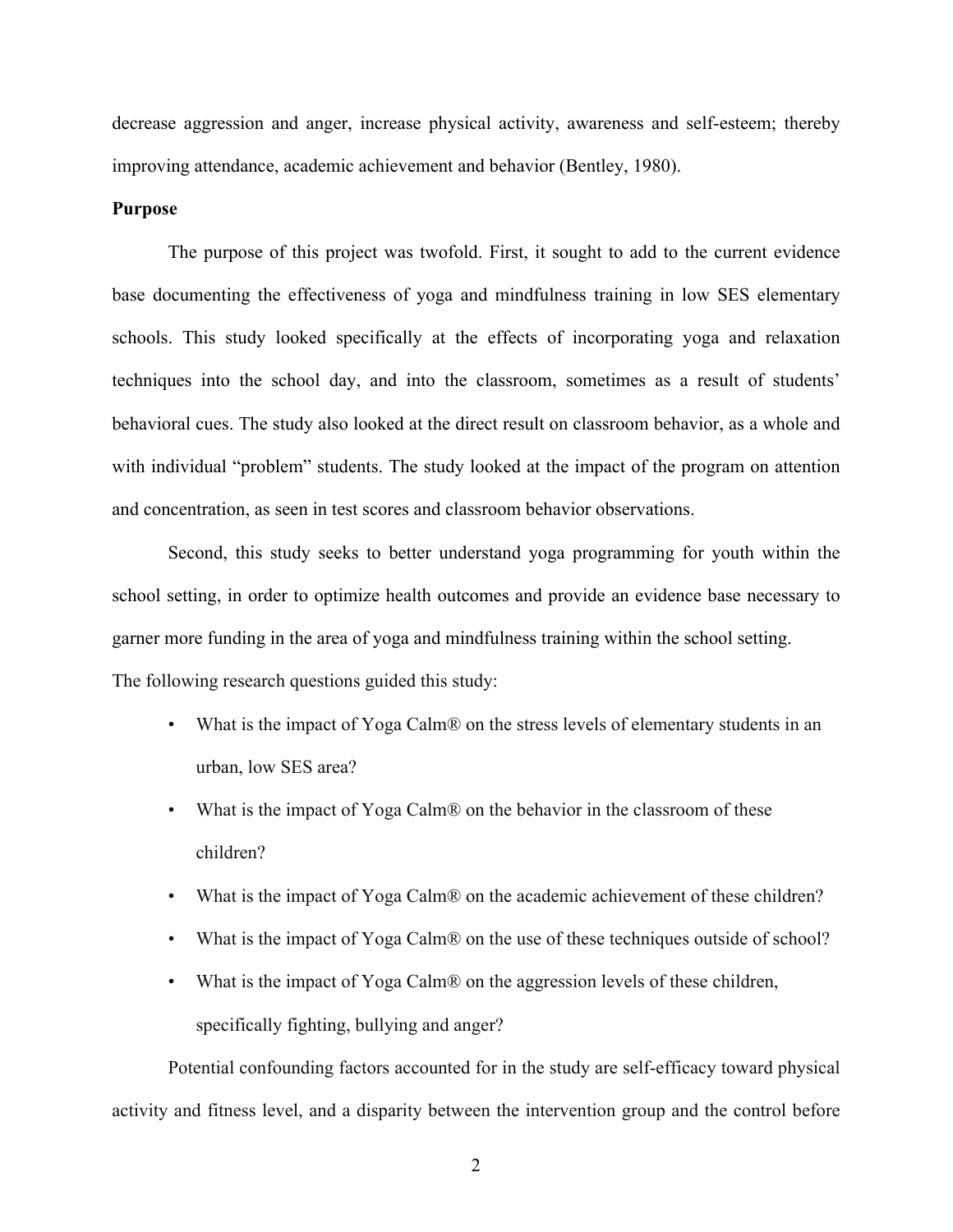the intervention is implemented.

## **Hypotheses**

The following hypotheses were tested in this study:

- The stress and aggression levels of children in the intervention classroom will decrease significantly.
- The academic achievement levels of children in the intervention classroom will increase, and in comparison to the comparison classroom, will increase significantly.
- The behavior of children in the intervention classroom will improve, or will be better controlled than the behavior of children in the comparison classroom.
- Children in the intervention classroom will increase their participation and knowledge in yoga.

## **Study Context**

This study took place in the Green (pseudonyms used throughout) school district, at Smith Elementary. Green's graduation rate was 71.5% in 2011. Only 17% of Smith elementary third graders met the MEAP standards in 2012, similar to the four previous years. The school is located in an urban, low-income area of a large metropolitan area. Smith Elementary's free and reduced lunch participation is at 75% (Michigan Department of Education, 2012).

Several assumptions were made in order to complete the study. For the purpose of this project, Yoga Calm® was implemented in two third grade classrooms at Smith Elementary, one with a certified Yoga Calm® teacher, and one that acted as a control (comparison), for the duration of the treatment, over a period of 10 weeks. One classroom was labeled Group 1, and received the intervention during the fall semester, while the other group was labeled Group 2 and received the intervention during the spring semester. Although Group 2 will receive the intervention during the 2<sup>nd</sup> semester; they acted as a comparison group during the first semester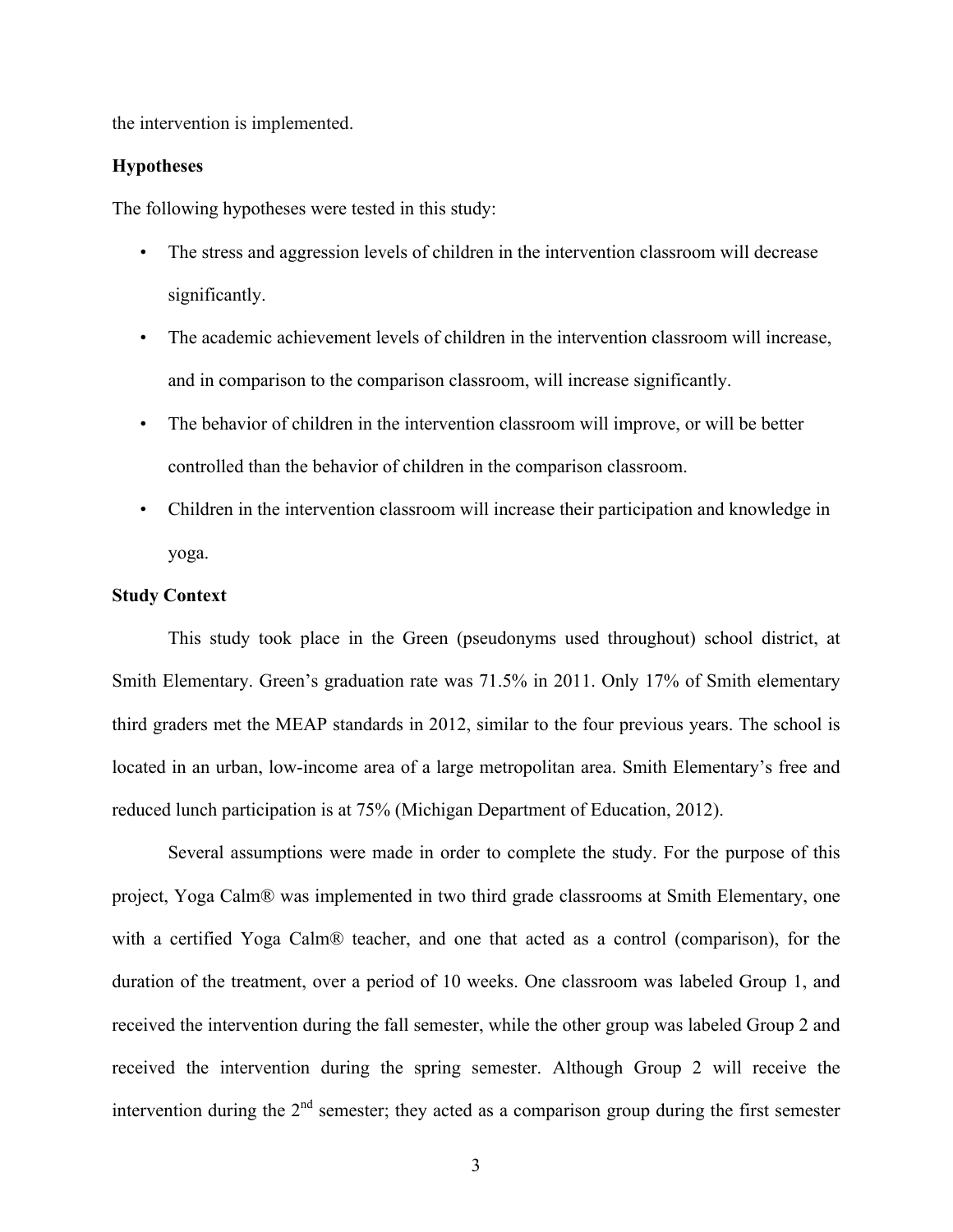of the year. During the fall semester Group 2 did not receive the Yoga Calm intervention but took the same pre/post surveys and tests as Group 1. Group 2 will not be assessed in the spring at the end of their intervention for purposes of this thesis; therefore the following design was used:

Untreated Control Group Design with Dependent Pretest and Posttest Samples:

 $NR$   $O_1$   $X_1$   $O_2$  $\frac{1}{2}$ 

$$
NR \quad O_1 \qquad O_2
$$

Authenticity of the Yoga Calm® certification has been verified. A true random sample of children cannot be obtained, as the intervention classroom has already been established; children have already been placed into a classroom that has a Yoga Calm® certified teacher. The comparison classroom is not a true control, because it has also been established; children have been placed into a classroom with a teacher that is not Yoga Calm® certified.

The Yoga Calm® certified teacher, who was also the regular classroom teacher, led the intervention classroom. She conducted a 20 min. session of yoga and mindfulness activities in the music room twice per week. This included breath work, physical yoga, and a guided relaxation. The other three days during the week, consisted of short segments of Yoga Calm® scattered throughout the day. For example, after writing workshop students completed a short yoga flow that included poses such as mountain, upward mountain, crescent moon, and forward roll (repeated twice). After lunch, students may have done belly breaths and volcano breaths before starting on their next scheduled subject during the day, most often it was math. After math, students were asked by the teacher to do seated guided relaxation at their desk.

## **Definitions**

For purposes of clarity and consistency, the following terms are defined here, and used throughout the thesis. These terms were retrieved from Gillen, J. (2007). It is important to note they are defined here because of their differences. Although one may relate to, be a cause of, or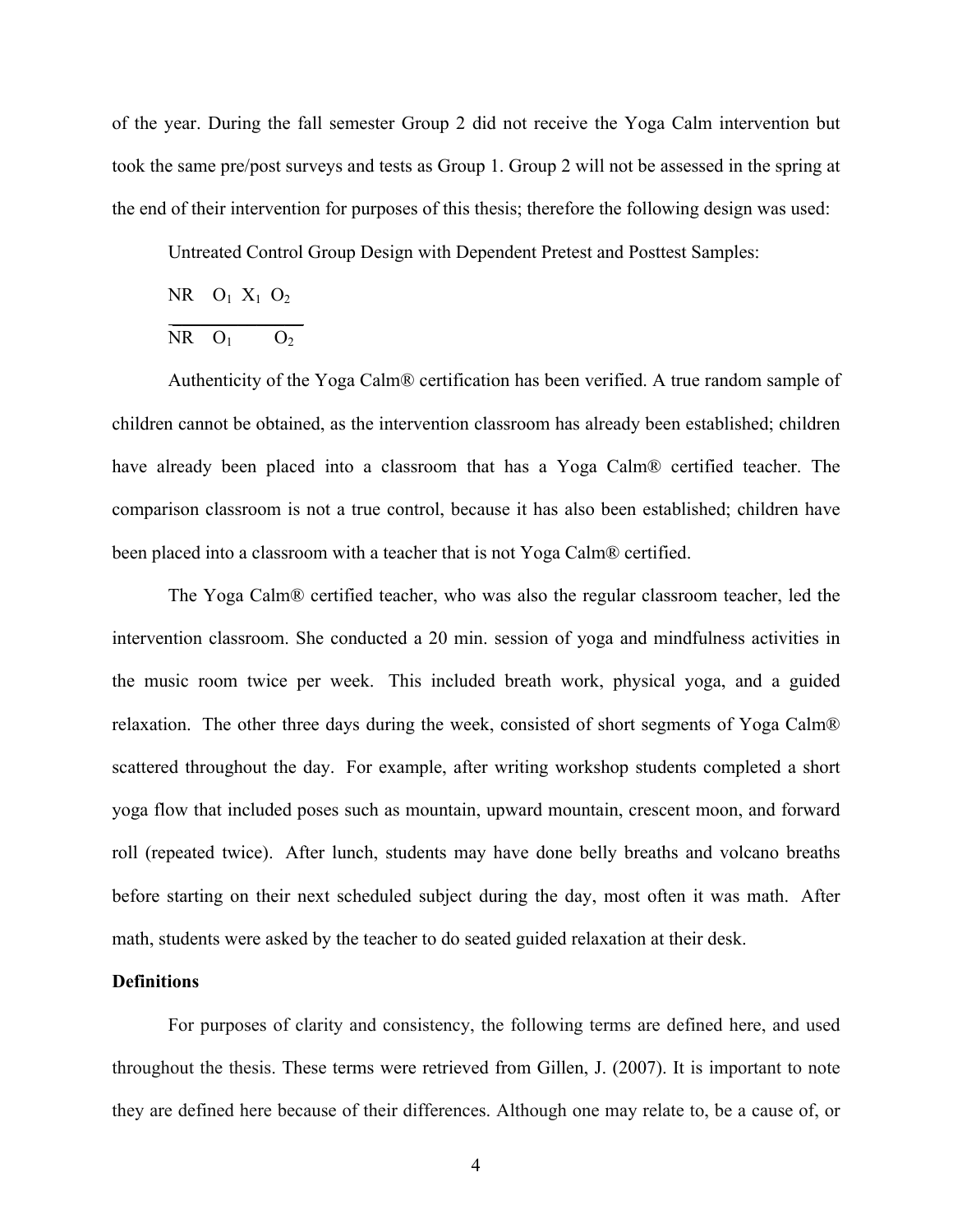be correlated with another, they have distinct differences.

*Yoga-* both a Hindu system of philosophy aiming at the mystical union of the self with the Supreme Being in a state of complete awareness and tranquility through certain physical and mental exercises and any method by which such awareness and tranquility are attained. *Physical Yoga*- a system of exercises practiced as part of this discipline to promote control of the body and mind.

*Relaxation-*making the body less strained or tense, reduce restrictions and intensity.

*Mindfulness*-a way of paying attention that is intentional, trained on the present moment, and maintained with an attitude of non-judgment.

*Meditation*-deliberate training of attention to cultivate this state of mindfulness.

*Stillness*-ability to quiet the mind and body; to be self-aware; to develop sensitivity, self-control and self-regulation.

*Listening*-ability to tune in to what the heart, mind and body have to say.

*Grounding*-a strong sense of balance and other sensory-motor functions, and to develop a sense

of competence, physical safety, and security.

*Strength*-physical, mental, and emotional strength

(Gillen, J., 2007)

## **Table 1.1**

|               | Persons                               | Setting                                                          | Treatment                                                                                     |
|---------------|---------------------------------------|------------------------------------------------------------------|-----------------------------------------------------------------------------------------------|
| Conceptually  | Third graders in<br>southwest Detroit | Urban, elementary school                                         | Yoga Calm <sup>®</sup>                                                                        |
| Operationally | Smith Elementary; 42<br>students      | Hazel Park, Michigan;<br>during schools hours 8 am-<br>$3:05$ pm | 10 week intervention: 5 days<br>per week in the classroom, 2<br>days outside of the classroom |

*Conceptual and Operational Definitions*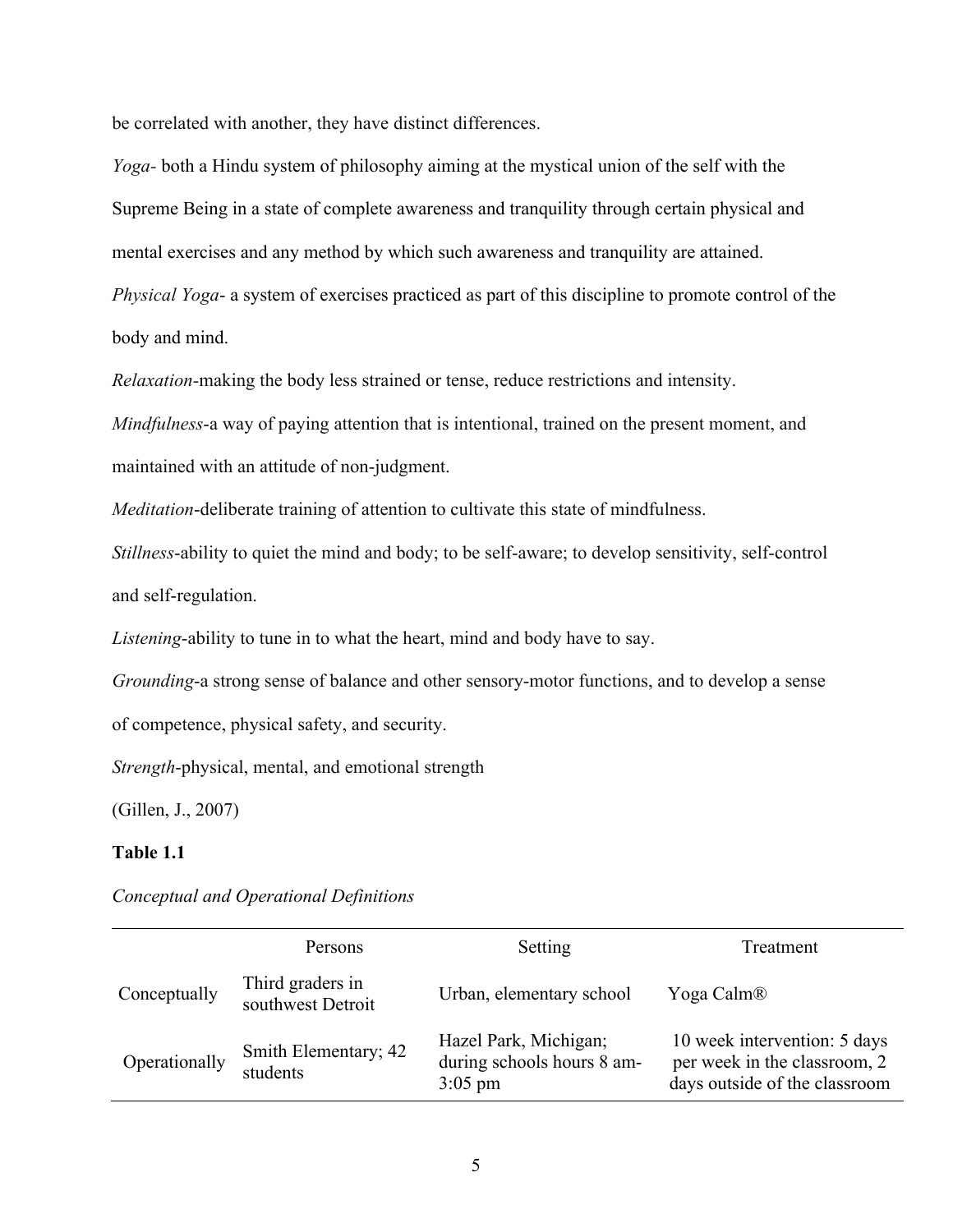Independent variables for this study:

- Twenty seven children in a third grade classroom at Smith taught by a certified Yoga Calm® teacher, receiving Yoga Calm® as an intervention.
- Fifteen children in a third grade classroom at Smith, acting as a control, not receiving the Yoga Calm® intervention.

## **Table 1.2**

| Conceptually             | Operationally                       |
|--------------------------|-------------------------------------|
| Reading Achievement      | <b>DIBEL Reading Comp Score</b>     |
| <b>Behavior</b>          | SWISS Records, Observations         |
| Yoga Calm Knowledge      | Survey                              |
| Yoga Behavioral Charact. | 6 Questions via survey              |
| Attendance               | <b>Attendance Records</b>           |
| <b>Fitness Level</b>     | 15 meter timed PACER test           |
| <b>Stress Levels</b>     | Valid and reliable scale via survey |
| Aggression               | Valid and reliable scale via survey |
| Oral Fluency             | <b>DIBEL Oral Fluency score</b>     |
| Math Achievement         | <b>DIBEL Math Score</b>             |

## *Dependent Variables/Observations*

## **Social Cognitive Theory**

This study used the Social Cognitive Theory as a framework. The Social Cognitive Theory states that behavior, personal factors, and environmental factors interact with each other, and changing one changes them all (Hayden, 2014). The personal factors looked at in this study were stress and anger. Behavior was operationalized as fighting, bullying, observed behavior, and documented incidents of discipline. The school environment consisted of either having Yoga Calm® in the classroom or not.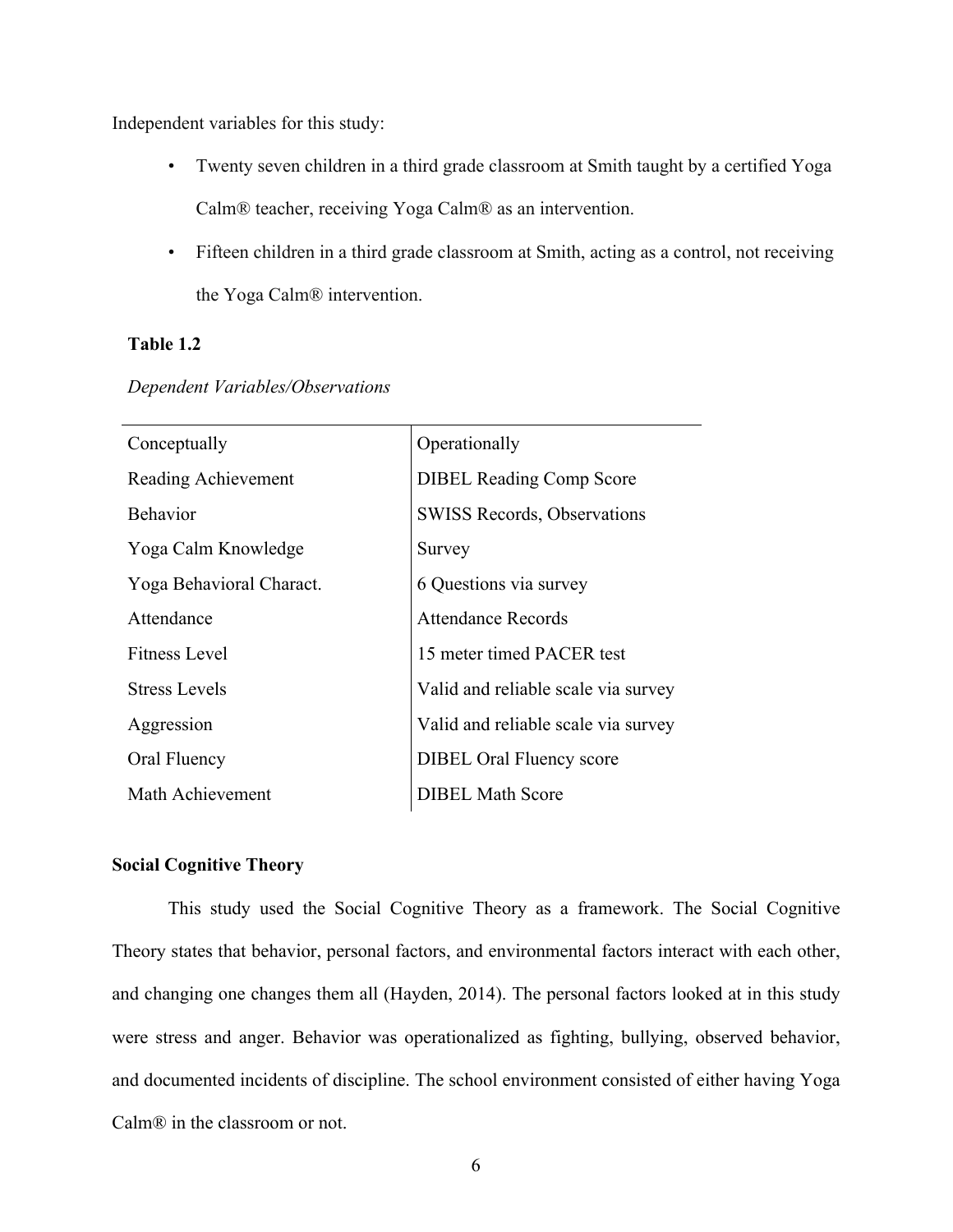Social Cognitive Theory posits that behavior is not simply the result of the environment and the person, just as the environment is not simply the result of behavior and the person. The thought in this study is that students' behavior and personality will be affected by whether they have the yoga intervention in their classroom (environment). Also, their behavior and personality may affect whether they like or accept the yoga. The environment can be a model for behavior. Also, having yoga in their school environment will cause them to use yoga (and related techniques) outside of school, or on their own. But also, according to Social Cognitive Theory, as the students change, they could also affect the learning environment and the overall environment of the classroom (or school) as a whole.

## **Statement of the Problem**

Although many studies have looked at meditation programs, or physical yoga by itself, few programs have looked at the effects of yoga and mindfulness activities within the elementary classroom setting. Additionally, previous interventions have not centered around structured programs, made for the classroom setting that include a broad range of focuses that center around yoga and mindfulness training. This intervention uses a program called Yoga Calm® as the basis of its intervention. The book "Yoga Calm for Children" by Gillen (2007) states the following:

Yoga Calm® engages heart, mind and body through its unique blend of physical yoga, social skills games, mindfulness activities, and counseling techniques. It helps kids develop emotional intelligence, communication skills, trust and empathy. It nurtures teamwork and leadership. (p 17).

Yoga Calm® contains breath work, yoga-based activities, social/emotional activities, guided relaxations, and emotional guidance. The four goals of Yoga Calm are stillness, listening, grounding and strength.

7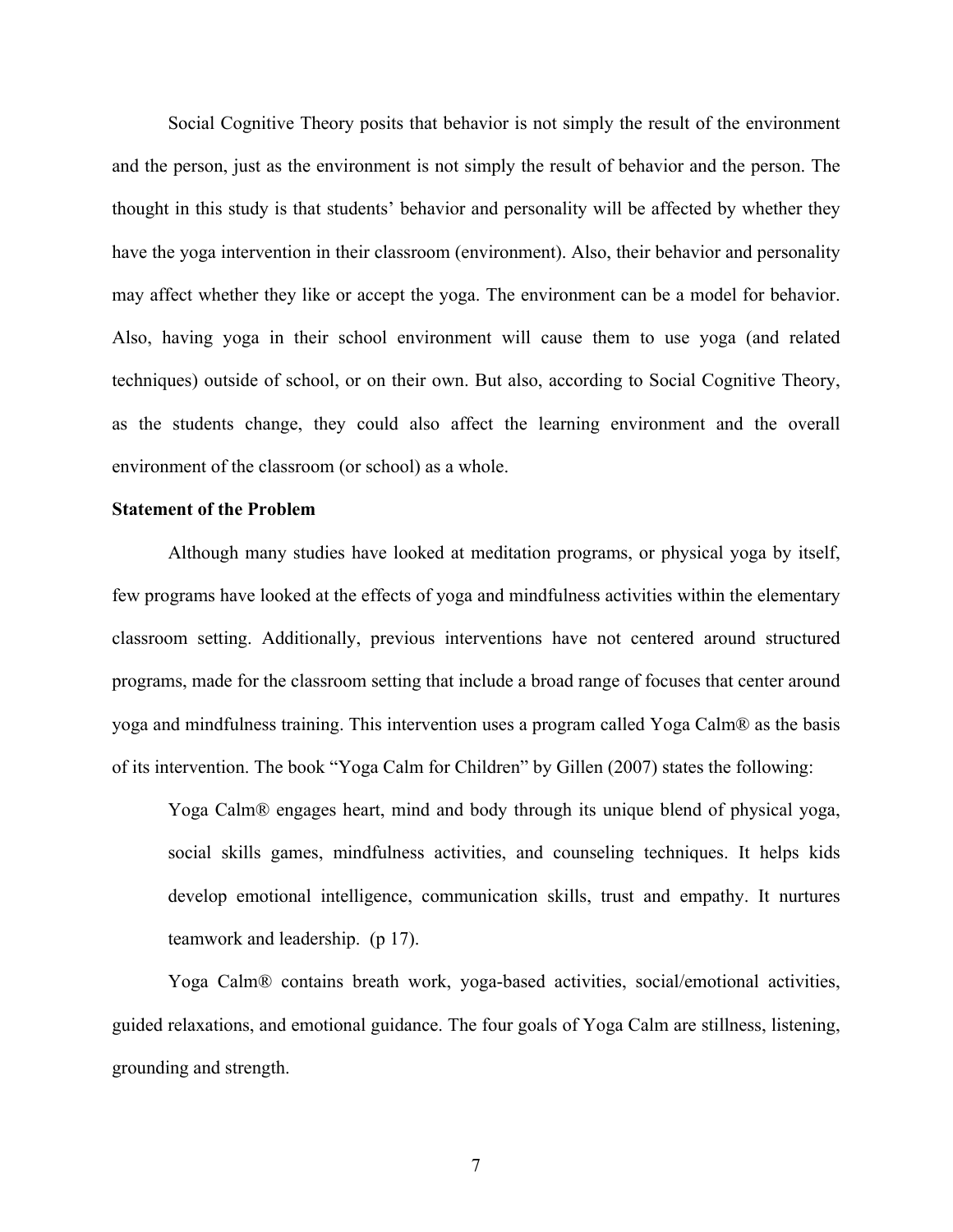Other studies, that are not as complex as Yoga Calm®, show that after school programs or yoga classes have an effect on students (Broderick, 2009; Peck, 2005), but there is little research that examine yoga and relaxation techniques into the classroom, as part of traditional educational curriculum. Few studies have been done focusing on the effect of a complete yoga curriculum on the behavior, cognition, and academic achievement of students in elementary school. Even sparser, is the literature that is related to disadvantaged students (who are low SES) who have been exposed to yoga, and whether this type of program can help them specifically. Furthermore, few studies have effectively used a control group as a comparison to a group receiving a yoga/mindfulness intervention. Some studies used children in PE as the comparison group (Noggle,et al., 2012; Hagins, et al., 2013).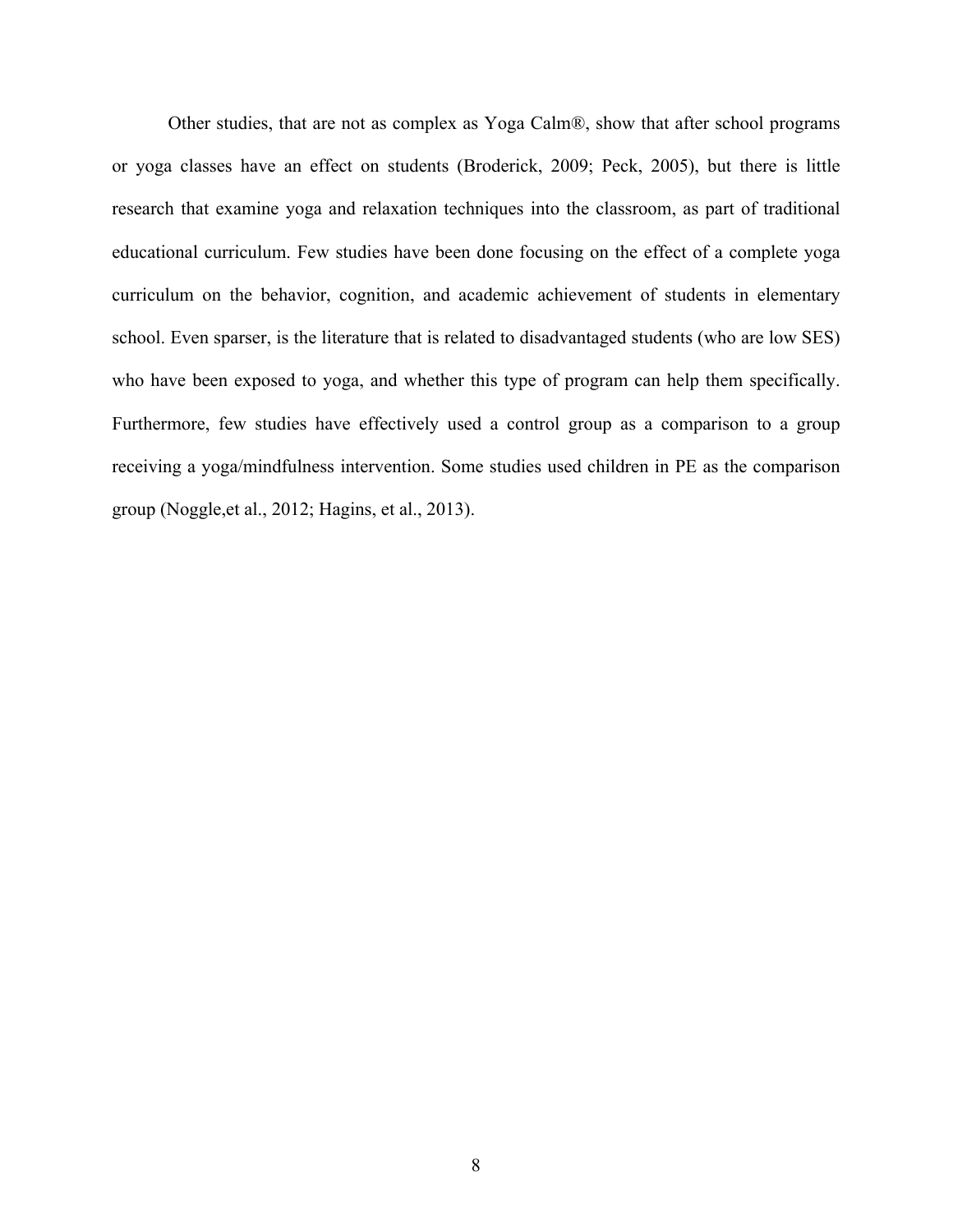#### **CHAPTER 2**

## **LITERATURE REVIEW**

## **Youth Health Status**

Childhood obesity has been a focus of public health concern over the last 20 years. As of 2012, approximately 17% (or 12.5 million) of children and adolescents aged 2-19 years were obese (CDC, 2012). Although the number of obese has leveled off in recent years, with more than 2/3 of children being overweight and/or obese, the health of our children continues to be a major public health concern (Ogden, Carroll, Kit, & Flegal 2012). The main factors that impact obesity are inactivity and poor diet. Obesity can cause many health problems from diabetes to heart disease. Obese adolescents and children are more likely to become obese adults (CDC, 2012).

Another rising public health concern is stress in children. School-aged children report many sources of stress including: homework, peer pressure, being teased, and receiving poor grades (Ryan-Wenger, Sharrer, & Campbell, 2005); standardized testing (Skybo & Buck, 2007); and perceived parental pressure and isolation (Luthar, 2003). In urban, low-income youth, additional stress can come from frequent moves and transitions, conflict among family members, exposure to violence and lack of resources (Wadsworth et al., 2008). High levels of stress can have negative health outcomes. Stress can impact the immune system; heart rate; blood pressure, and other physiologic systems in the body. Stress can also negatively impact mental health, concentration, and sleep, as much as other physical implications (Ross & Thomas, 2010). And more importantly, in the school setting, several sources of stress, responses to stress, and methods of coping affect academic achievement (Bently, 1980).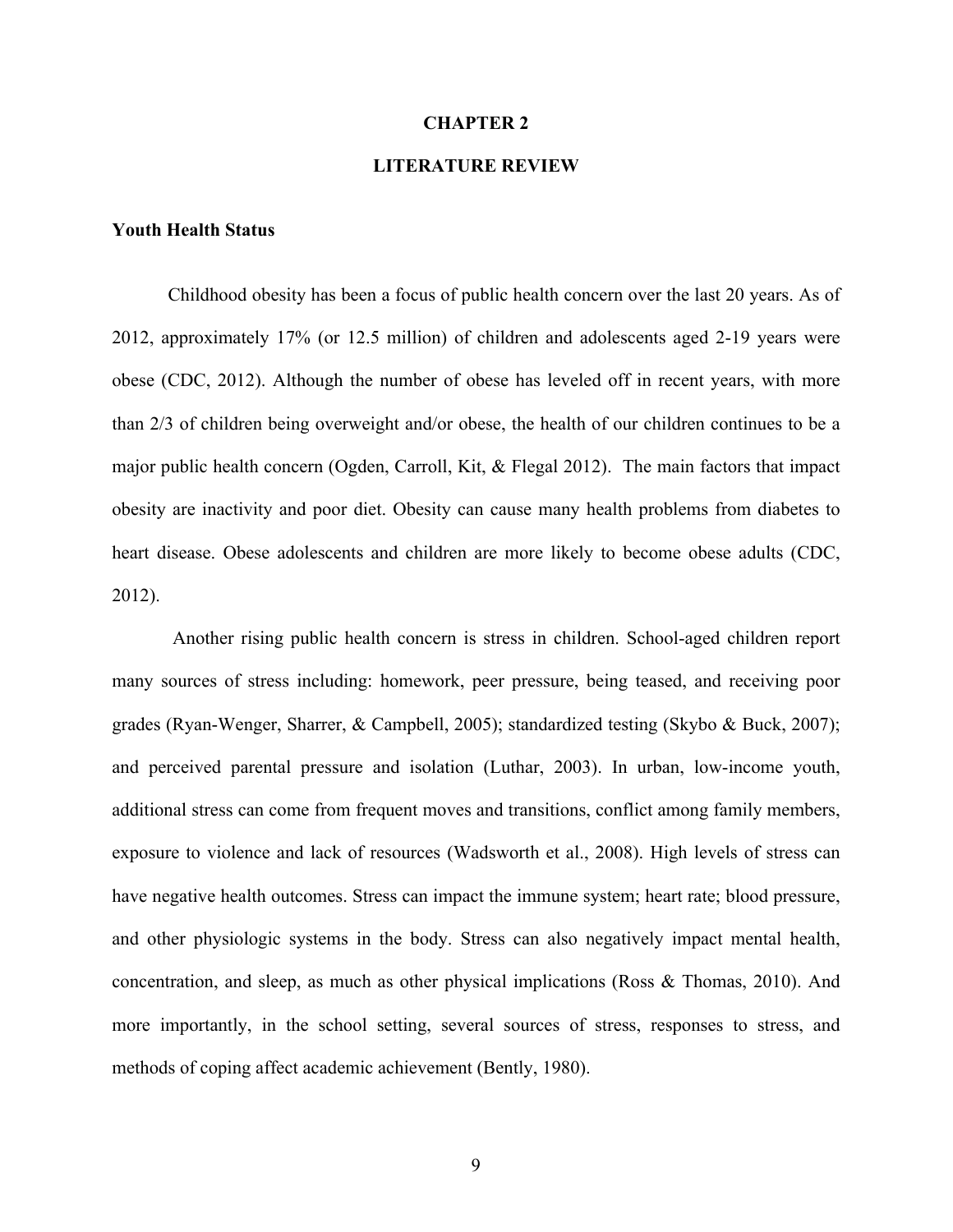#### **Urban Youth**

Overweight and obesity rates are higher in low-income youth compared to higher income youth (CDC, 2012). Low-income youth are disadvantaged in many areas, notably physical health and academics. One article (Goodman, Slap, & Hang, 2003) states that SES has a broad and an important influence on health across the population. Goodman's (2003) study states the following:

Overall, lower household income and lower parental education each were associated with approximately one third of depression and obesity in the sample. Almost two thirds of adolescents live in homes without a college-educated parent, and almost half live in households with incomes 2.5 times below the federal poverty level (p. 1846).

Socioeconomic status accounts for a large proportion of stress-related disease (namely depression) within the whole population. The uncertainty of living conditions, anxiety of parents living below the poverty level, reduced access to resources, and harsh and inconsistent parenting produce high levels of stress (Goodman et al., 2003).

According to Goodman et. al. (2003), low socioeconomic status youth are at risk for negative health consequences because of the numerous barriers to health-promoting behaviors, such as physical activity (Goodman et al., 2003).

## **Importance of Physical Activity**

Physical activity is becoming more important than before due to the obesity rates (CDC, 2013). Physical activity is just one way to help combat obesity and also reduce stress. Current recommendations state that children and adolescents should be physically active for 60 minutes every day. Most of these 60 minutes should contain moderate- or vigorous intensity aerobic physical activity, and should include vigorous-intensity physical activity at least 3 days a week. As part of their 60 or more minutes of daily physical activity, children and adolescents should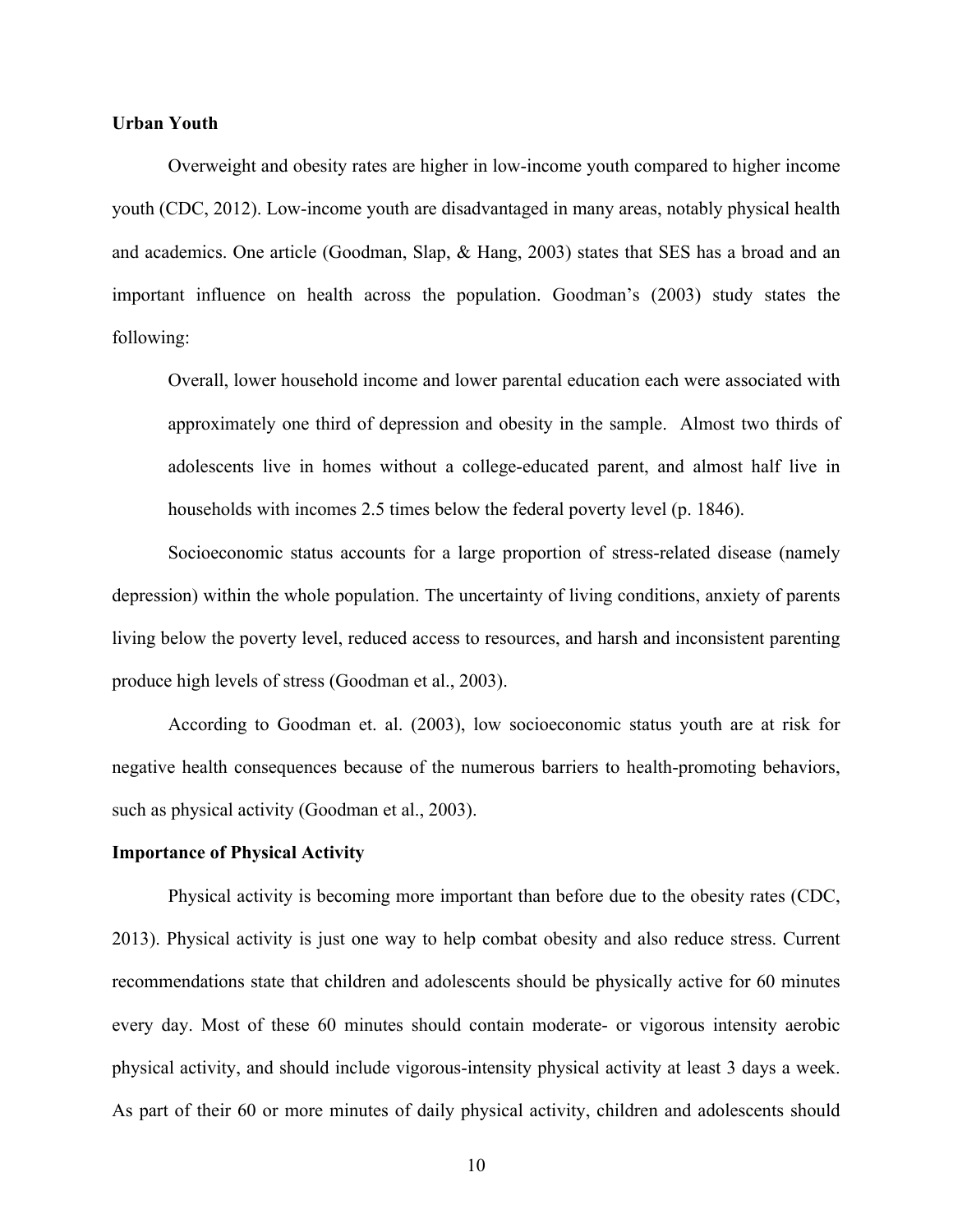also participate in muscle-strengthening activities, like climbing, at least 3 days a week and bone-strengthening activities, like jumping, at least 3 days a week (USDA, 2014).

In addition to the numerous health benefits of being physically active, physical activity also has many other benefits for children, including improved cognition (Hillman, Castelli, & Buck, 2005), and increased academic achievement (Ortega, Ruiz, Castillo, & Sjostrom, 2008), which can lead to better performance in school (Castelli, Hillman, Buck, & Erwin, 2007). A growing body of evidence also suggests a relationship between vigorous and moderate- intensity physical activity and the structure and functioning of the brain. Children who are more active show greater attention, have faster cognitive processing speed, and perform better on standardized academic tests than children who are less active (IOM, 2013). Other benefits of physical activity include improved physical fitness, self-esteem and mood, and decreased depression and anxiety (Ortega et al., 2008). Physical activity has also been linked to a reduction in stress or an increase in stress resistance of the body (Fleshner, 2005). In another study, psychosocial quality of life was improved as a result of physical exercise, particularly in urban and over-weight students (Hartmann, Zahner, Puhse, Puder, & Kriemler, 2010).

Physical activity is very important to all children and adolescents, however, not all children and adolescents have safe and affordable places to live a physically active lifestyle. According to Goodman et al. (2003), low socioeconomic status youth are at risk for negative health consequences because of the numerous barriers to health-promoting behaviors, such as physical activity (Goodman et al., 2003). The importance of physical activity during the school day is particularly pertinent with low-income youth, as their access to physical activity is limited outside of school. There are vast inner-city barriers to physical activity outside of school, such as: neighborhood safety, lack of access & green space, and family financial limitations (Romero, 2005). Molnar, et al. (2002) found that neighborhood disorder and lack of safety predict reduced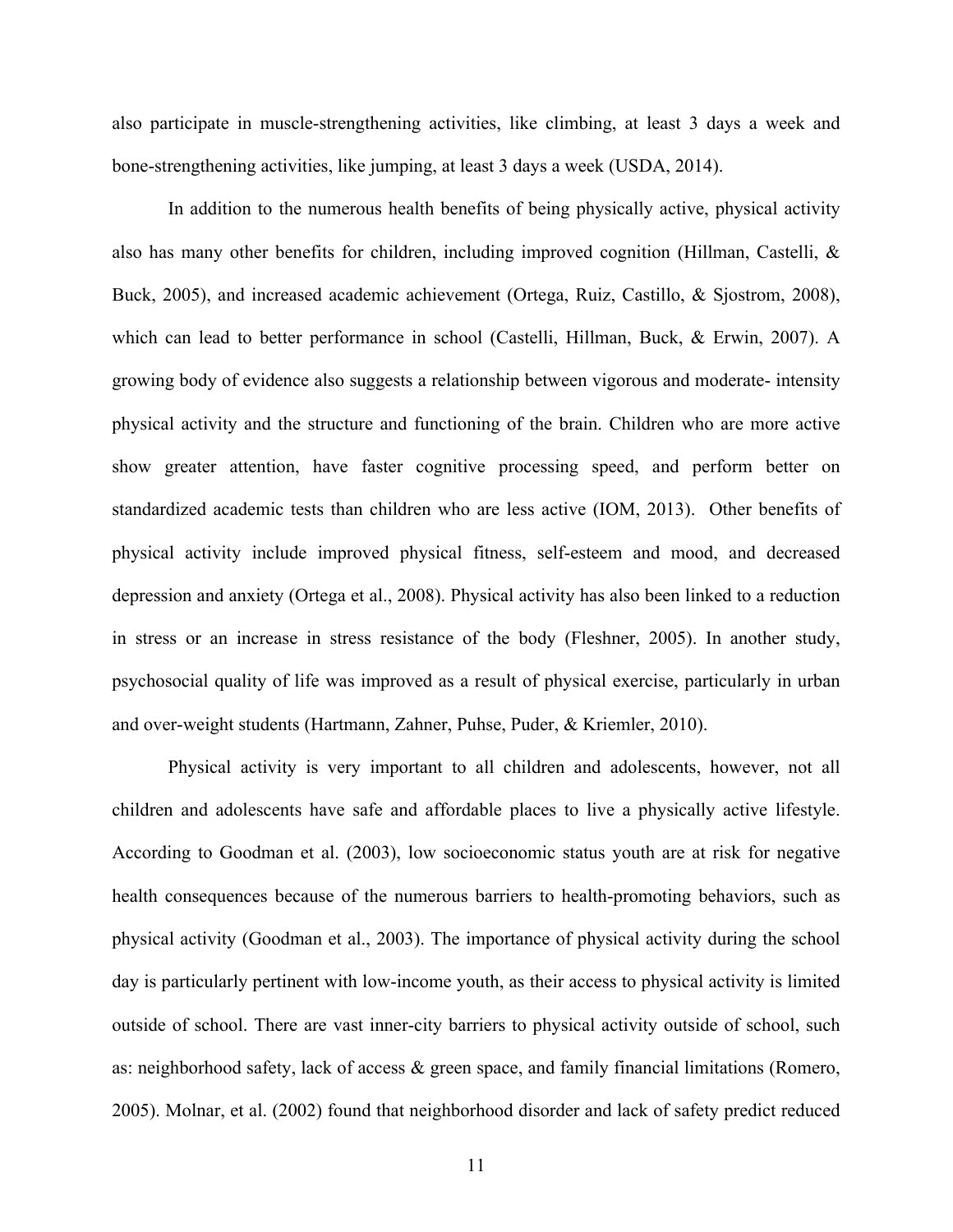physical activity among urban children.

#### **Schools as Intervention Sites**

Given the rising need to address obesity, stress, and low academic achievement in children, coupled with the significant amount of time youth spend within school settings, schools have been identified by a range of federal, regional, and local health authorities as ideal locations to increase youth physical activity and healthy behaviors (CDC, 2010). The school day, typically 8-9 hours long, traditionally provides a sedentary setting away from home. Adding physical activity during the school day can reduce the sedentary nature of classrooms. Over 95% of youth are enrolled in schools, thus making a large captive audience (CDC, 2010).

Because children spend so much of their time in schools, schools play a critical role in improving the dietary and physical activity behaviors of children and adolescents (IOM, 2013). Schools can create environments supportive of students' efforts to eat healthy and be active by implementing policies and practices that support healthy eating and regular physical activity and by providing opportunities for students to learn about and practice these behaviors.

In the 2013 *Physical Activity Guidelines Midcourse Report: Strategies to Increase Physical Activity Among Youth,* schools were identified as the setting that had the most evidence for promoting and improving youth physical activity, and the evidence was strongest for multicomponent programs. Additionally, schools are a key setting because the promotion of physical activity has long been a fundamental component of schools (CDC, 2011). The Institute of Medicine agrees with this, per their report brief released in 2013: "Schools—backed up by district policies and supported by administrators and parents— should provide access to at least 60 minutes per day of vigorous or moderate-intensity physical activity, more than half of which should be accomplished during regular school hours." (IOM, 2013). The Carnegie Task Force on Education back in 1989 wrote in its landmark report "School systems are not responsible for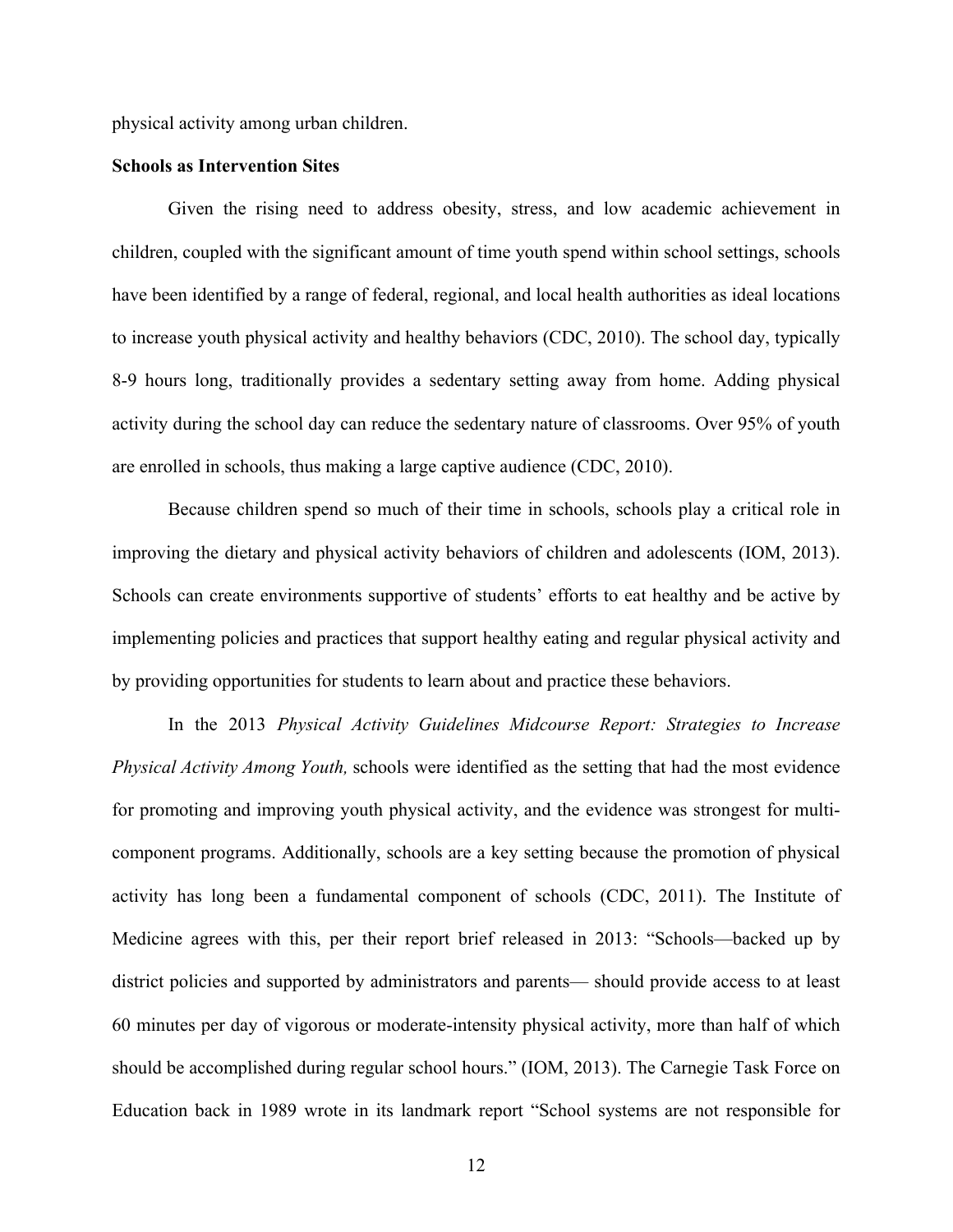meeting every need of their students. But when the need directly affects learning, the school must meet the challenge" (in Adelman & Taylor, 2006, p296). More recently, the CDC, in collaboration with American Alliance for Health, Physical Education, Recreation, and Dance (AAHPERD), developed a step-by-step guide for schools and school districts to develop, implement, and evaluate comprehensive school physical activity programs. This guide suggested that schools could promote physical activity through Comprehensive School Physical Activity Programs (CSPAPs) including recess, classroom-based physical activity, intramural physical activity clubs, interscholastic sports, and physical education.

One component of the CSPAP is physical activity during the school day. The CDC suggests providing ample opportunities for all students to engage in physical activity outside of physical education class. Opportunities for physical activity (PA) may include: recess, physical activity breaks (breaks from academic content), and classroom-based physical activity (integrated into the classroom setting). The CDC (2011) reported on studies regarding the positive impact of classroom physical activity. Nine studies explored physical activity that occurred in classrooms apart from physical education classes and recess. In general, these studies explored short physical activity breaks (5–20 minutes) or ways to introduce physical activity into learning activities that were either designed to promote learning through physical activity or provide students with a pure physical activity break. These studies examined how the introduction of brief physical activities in a classroom setting affected cognitive skills (aptitude, attention, memory) and attitudes (mood); academic behaviors (on-task behavior, concentration); and academic achievement (standardized test scores, reading literacy scores, or math fluency scores). Eight of the nine studies found positive associations between classroom-based physical activity and indicators of cognitive skills and attitudes, academic behavior, and academic achievement; none of the studies found negative associations (Raspberry et al., 2011).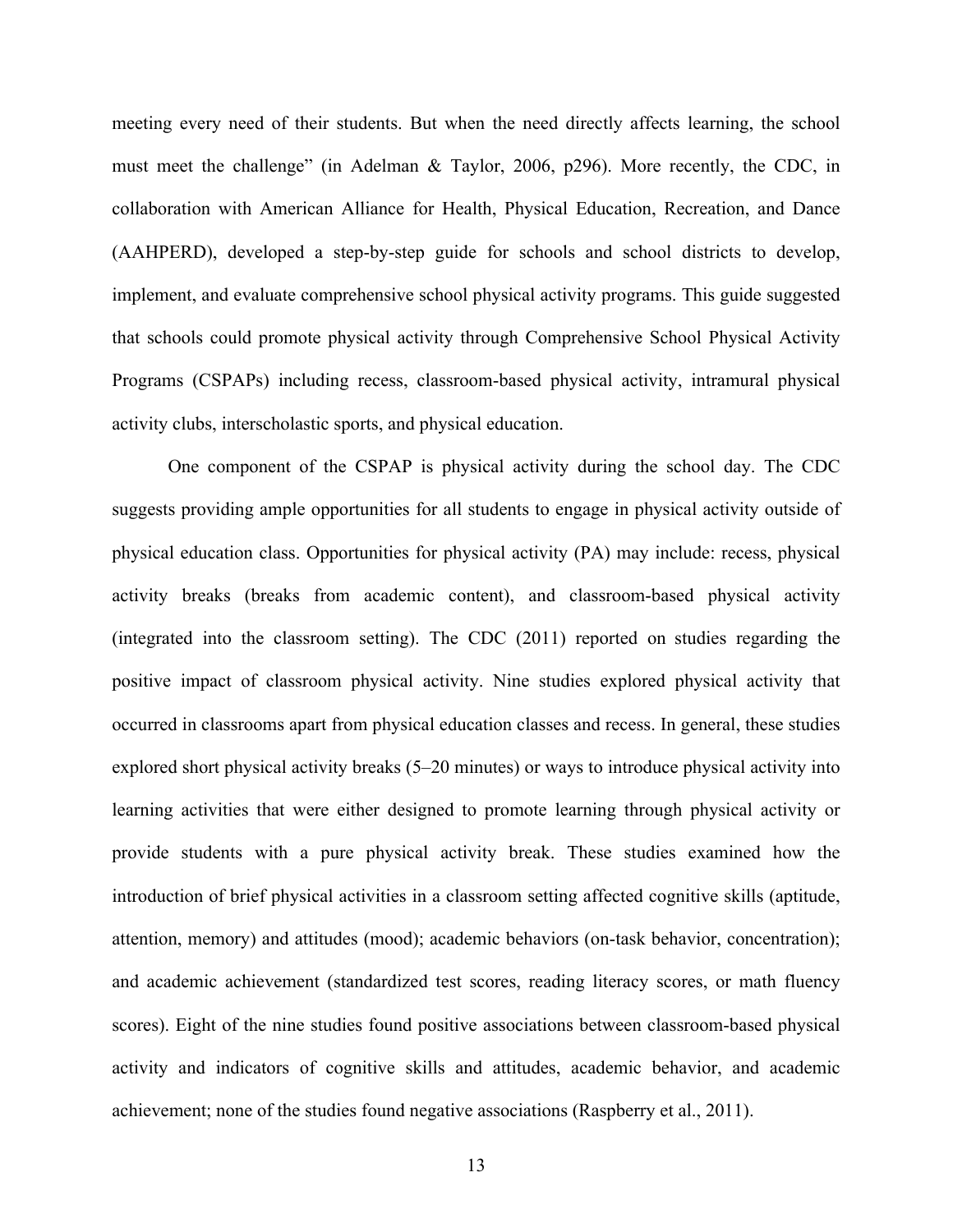Another component of CSPAP are short physical activity breaks and/or "recess" during the day. They have also been proven beneficial in numerous studies. It has been suggested that people function better with a change of pace (Ellis, 1984), and that spacing the delivery of new information improves memory recall (Dempster, 1988). In one study, children became more on task and less fidgety when they had recess, compared with days they did not have recess (Jarrett et al., 1998). The CDC reported on eight recess studies that explored the relationship between academic performance and recess during the school day in elementary schools. Six studies tested an intervention to examine how recess impacts indicators of academic performance; the other two studies explored the relationships between recess and school adjustment or classroom behavior. Time spent in recess appears to have a positive relationship with, or no relationship with, children's attention, concentration, and/or on-task classroom behavior. All eight studies found one or more positive associations between recess and indicators of cognitive skills, attitudes, and academic behavior; none of the studies found negative associations (Raspberry et al., 2011).

## **Benefits of Yoga/Yoga as Physical Activity**

One way to integrate physical activity into the school setting is through Yoga. Yoga can help to address the two major health problems facing children today: obesity and stress. Yoga can be considered as part of the fulfillment of the 60 minutes of daily physical activity recommended by the U.S. Centers for Disease Control, particularly as a bone and muscle strengthening activity. It can also be used to relax and calm, thereby reducing stress. Studies show that Yoga reduces stress, from adolescents to adults (Sharma, 2014).

Yoga can consist of stillness, holding a posture for a period of time, or a sequence of moves put together into a "flow" of movement. Yoga can also be meditation or relaxation techniques, also described as mindfulness techniques. Improving mindfulness can include a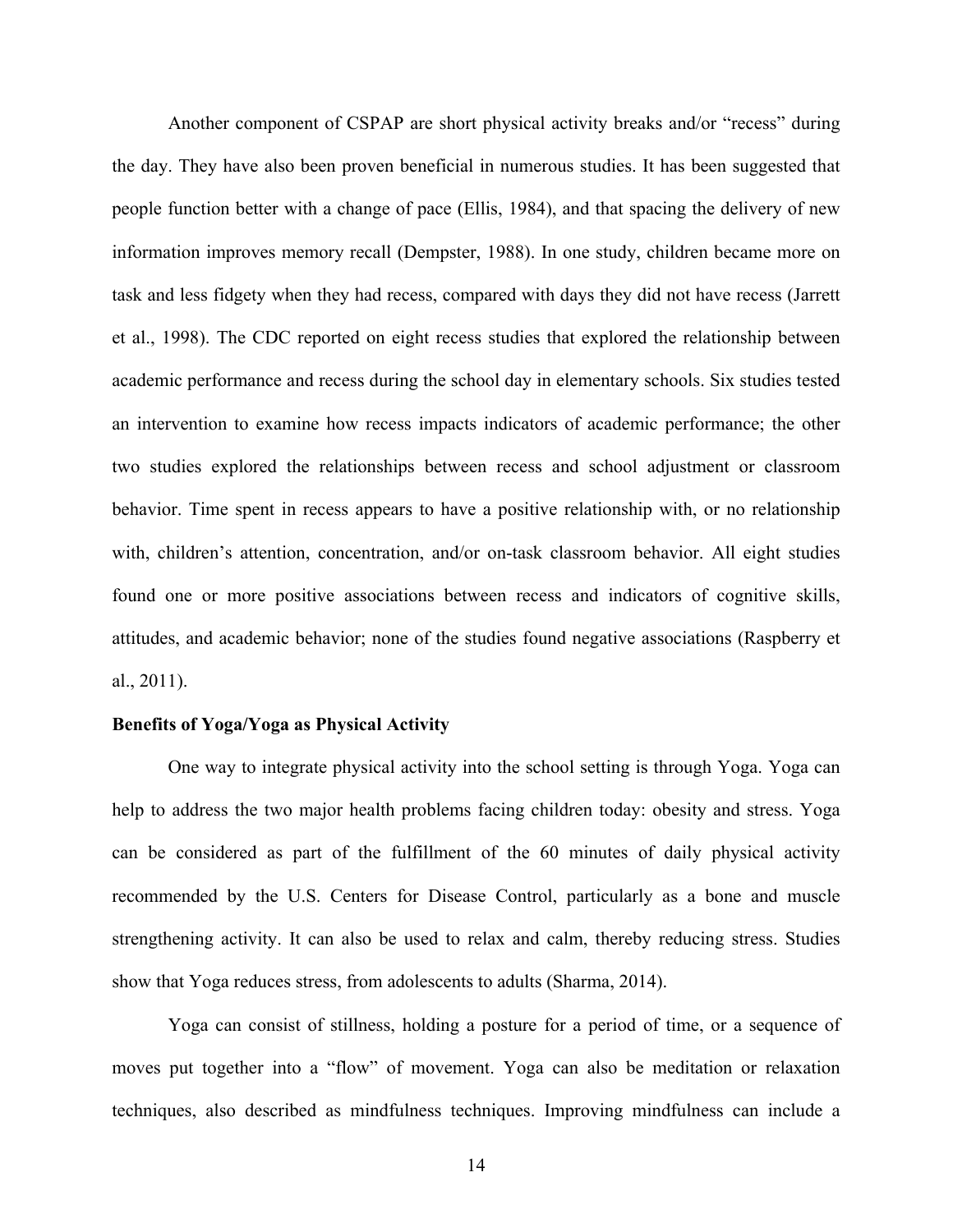variety of methods, such as yoga, breathing techniques, relaxation response techniques, and sensorimotor awareness activities. There are also variations and different levels of each of these techniques. Yoga can be used to stretch by holding one pose or posture.

Yoga has been identified as beneficial in many aspects of life, in addition to relieving stress. Yoga has been shown to improve flexibility and increase strength among both adults and children (Telles, Singh, Bhardwaj, Kumar, & Balkrishna, 2013). One study that showed positive effects of a yoga-based intervention on perceived stress suggested these types of programs might be of value in cultivating subjective well being in young adults (Gard et al., 2012). Studies also support the idea that Yoga techniques may improve physical and mental health through physiologic measures (Ross & Thomas, 2010). Yoga decreases levels of salivary control, blood glucose, and epinephrine levels. Yoga significantly decreases heart rate and blood pressure. Most importantly, yoga reverses the negative impact of stress in the immune system, and regulates our bodies' response to stress. A meta-analysis of 17 yoga interventions revealed that yoga appears to be a promising modality for stress management (Sharma, 2014). Twelve of the studies demonstrated positive changes in psychological or physiological outcomes related to stress. The benefits of yoga have mostly been documented for adults, but an emerging field of study is the benefit of yoga and related mindfulness techniques on children.

## **Benefits of Yoga in Children**

The benefits and positive effects of yoga are not just applicable to adults, but also to children. For years researchers have cited the benefits, but only recently have yoga studies increased in the literature. Galantino, Galbavy, & Quinn (2004) conducted a review of the literature to see the physiological affects of yoga on children. They found cardiopulmonary, neuromuscular, and musculoskeletal effects of yoga on children. They found evidence regarding the effects of yoga as an intervention for quality of life (QOL) and physical outcomes in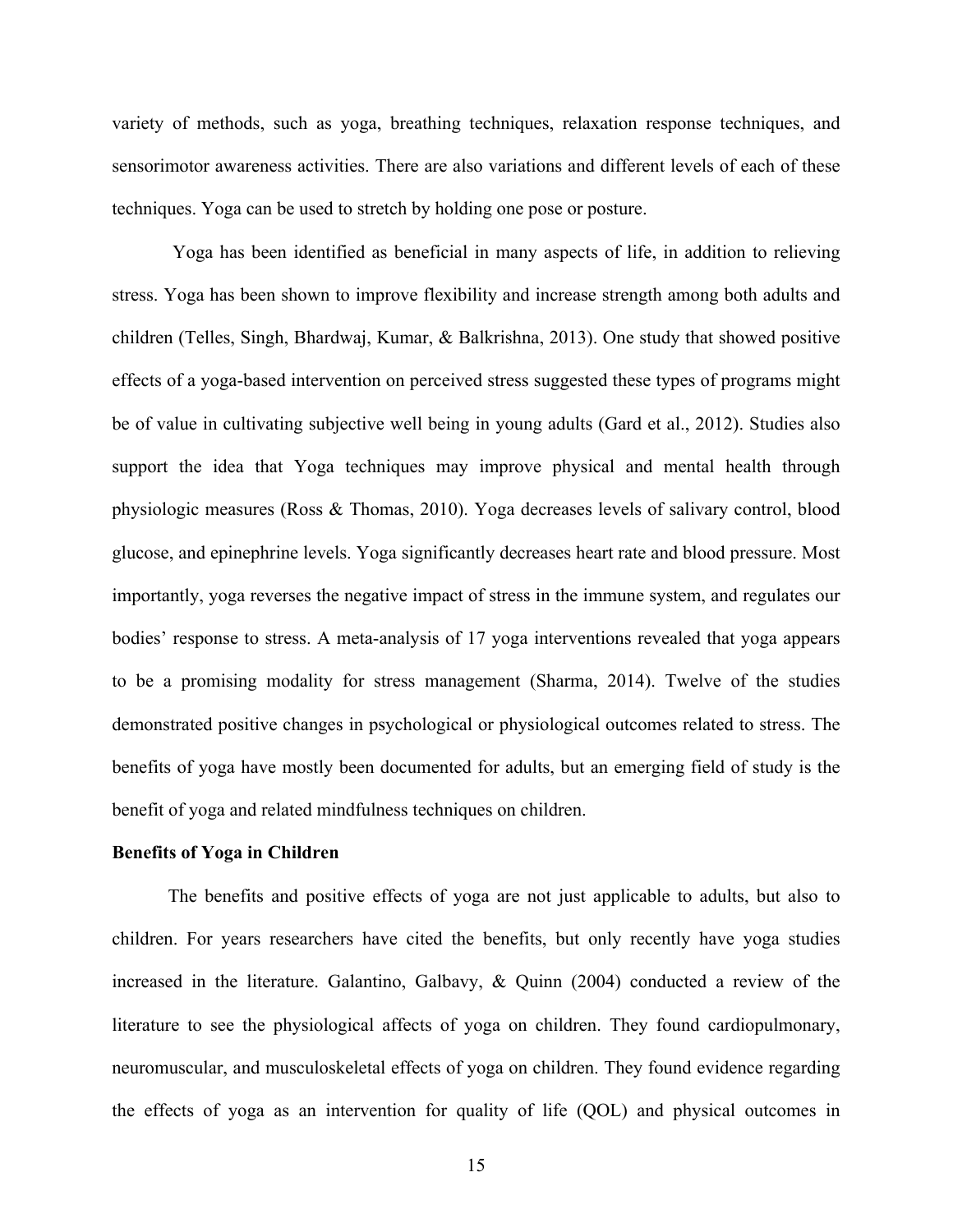children. Quality of life was self-reported and defined as a "subjective evaluation of both positive and negative aspects of life (Galantino et al., 2004).

Only a few studies look at how improving "mindfulness" can affect children. Researchers are finding similar effects on psychosocial well-being, self-regulatory skills, selfesteem, behavior and areas of cognition as a result of these different, yet related methods (Broderick & Metz, 2009; Napoli et al., 2005).

As stated earlier, low-income status is associated with increased stress levels and low academic achievement. Yoga and related relaxation techniques may be a multi-faceted approach that can be used to relieve stress, decrease aggression and anger, increase physical activity, self awareness and self-esteem which in turn may improve attendance, academic achievement and behavior (Bentley, 1980).

Yoga can also easily be done with little space and little equipment. Teaching children yoga and breathing techniques gives them the tools to be physically active and reduce stress in the safety of their own home, with no extra costs or supervision needed.

## **Yoga in Schools**

Given the positive benefits of yoga, and the need for more physical activity during the school day, yoga is one promising approach to increasing physical activity in the classroom, and can have secondary benefits that reduce stress and increase academic achievement among students. Yoga can be used in the school day to provide physical activity breaks and recess. It can also be used in response to behavior, and to calm or energize. Of the research done on yoga interventions in schools, they all yield some positive results. About 10 different studies have been done on the use of yoga with children in schools. They vary on how yoga was incorporated during the school day, and also the type of yoga and/or mindfulness techniques.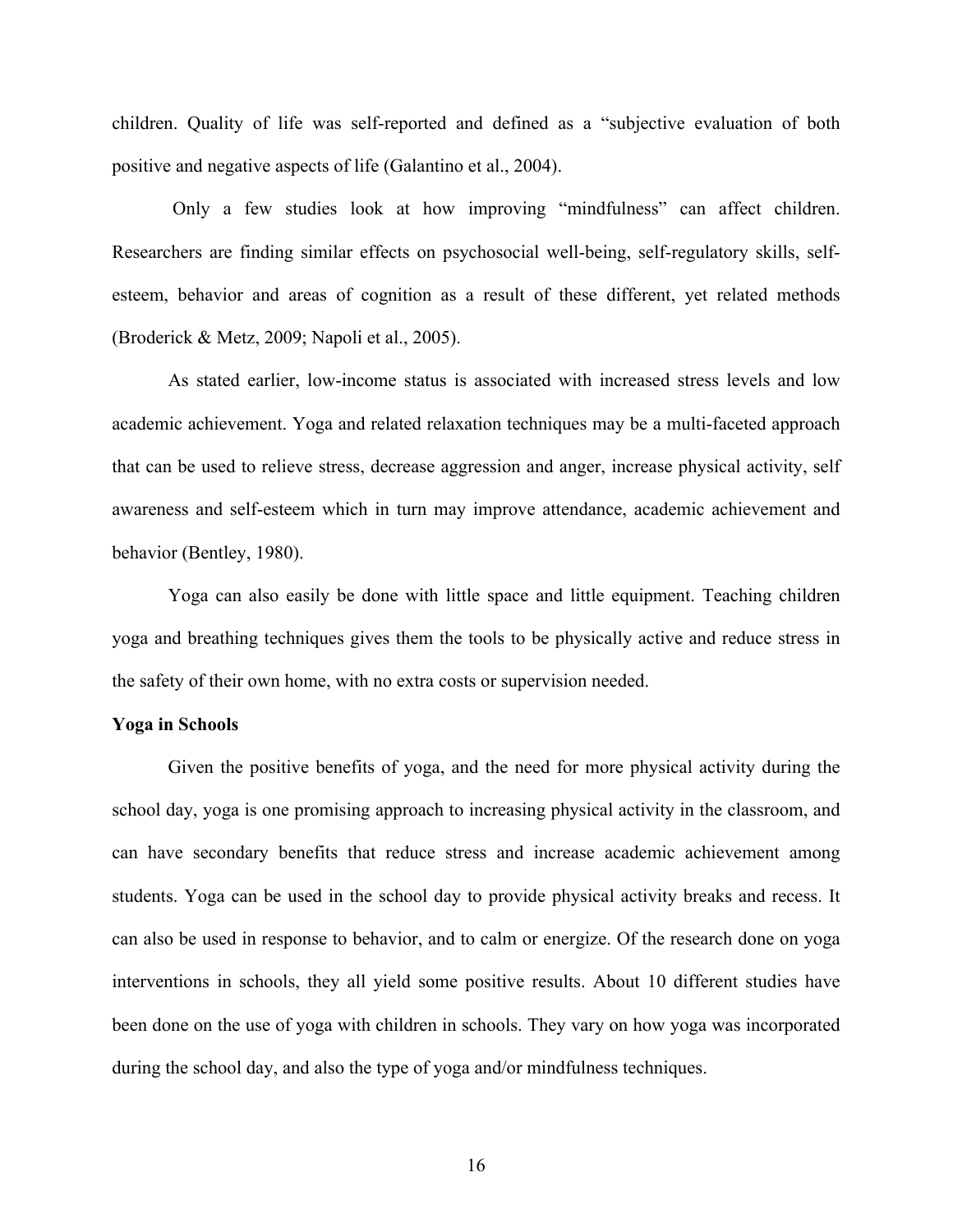Some yoga interventions are implemented as an after-school program, or in addition to traditional school curriculum. One study looked at the effects of yoga training on 48 fifth graders (Stuech & Gloeckner, 2003). Each session was divided into three parts: relaxation, yoga exercises and a final "game", encouraging social contact. The researchers collected data at pre and post time frames. The intervention was 15 sessions of 60 minutes each, held after school. Stuech and Gloeckner (2003) found that the program "increased emotional balance and reduced fears, feelings of helplessness and aggression" (p. 371).

Other interventions take place during the school day but outside of the children's classroom. For example, one study that was implemented showed the effect relaxation techniques have on academic achievement. Cardiologist Herbert Benson (2000) found that students who were exposed to a relaxation curriculum earned higher marks in GPA, work habits and cooperation, than students who did not, and maintained this improvement for at least two years. (p. 156).

Other yoga interventions that have been researched are added within traditional physical education or health classrooms. A study conducted by Noggle and colleagues (2012) compared a group of students that received the yoga intervention against a group that received Physical Education (PE) as normal. This was a 10-week intervention, meeting 2-3 times per week, during normal PE times, for 30 minutes. The program included yoga poses, breathing exercises, relation, and meditation. A small, unequal sample size limited the results of the study. However, total mood disturbance and negative affect (self concept and negative emotions) improved in the students who received the yoga intervention (Noggle, Steiner, Minami, & Khalsa, 2012). Another study implemented mindfulness classes during lunch periods and study halls as a pilot study (Broderick & Metz, 2009). This same program was then used during health classes for high school seniors. The BREATHE program tailored mindfulness-based approaches to the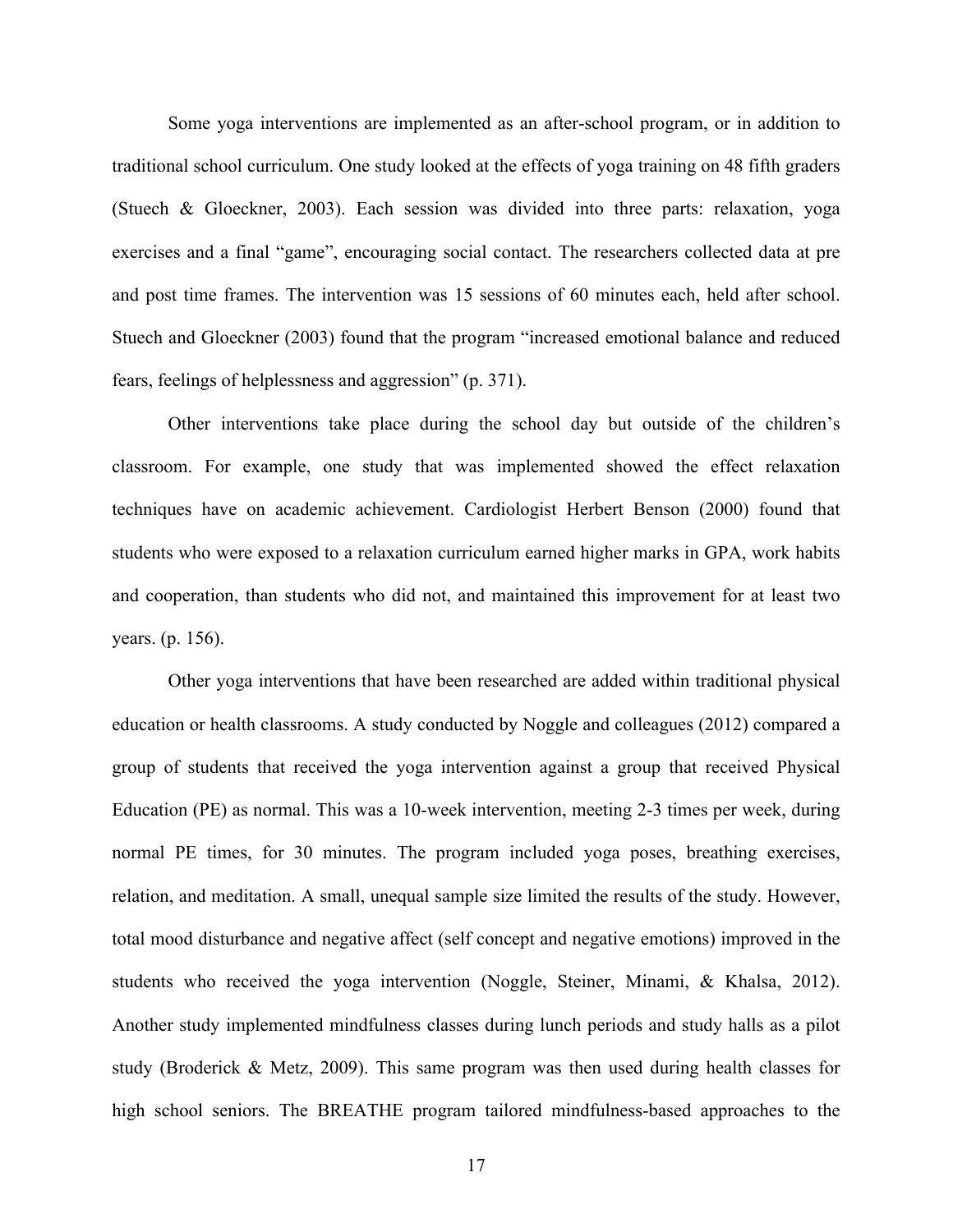developmental needs of adolescents. The program contained six themed lessons: body awareness, understanding and working with thoughts, integrating awareness of thoughts, feelings and bodily sensations, reducing harmful self-judgments, and integrating mindfulness awareness into daily life. Qualitative feedback indicated a high degree of program satisfaction, and statistically larger gains in emotion regulation skills including emotional awareness, access to regulation strategies, and emotional clarity (Metz, et al., 2013).

Other school interventions have shown positive affects in "time on task" in children after deep breathing, physical postures and relaxation exercises (Peck et al., 2005), improved emotion regulation and well-being and increased focus and attention after mindfulness training (Broderick, 2009; Napoli, 2005), and increases in self esteem and greater internal locus of control after relaxation-response curriculum (Benson, 1994).

Through a review of literature, two programs that specifically focus on integrating Yoga into the classroom were found. One program, Yoga Ed©, is a curriculum that consists of breathing, poses, visualization and games used during the school day. Yoga Ed© has been shown to have benefits on children's behaviors and stress levels, but an official study was not conducted until this one. Yoga Ed© is described as "yoga instruction" and in the Slovacek (2003) study, it was done separately from the student's classroom. Certified yoga instructors taught these classes. This study that evaluated Yoga Ed© had a strong sample size with 310 participants, grades 3 through 8. The researchers collected data at 3 time points; pre, mid and post intervention, over a 9 month school year. Elementary students received instruction 60 minutes per week. Slovacek (2003) found that "yoga participation not only helped students improve their attitudes towards themselves, but their behavior also improved, as seen in the vastly lower rate of discipline referrals" (p .2).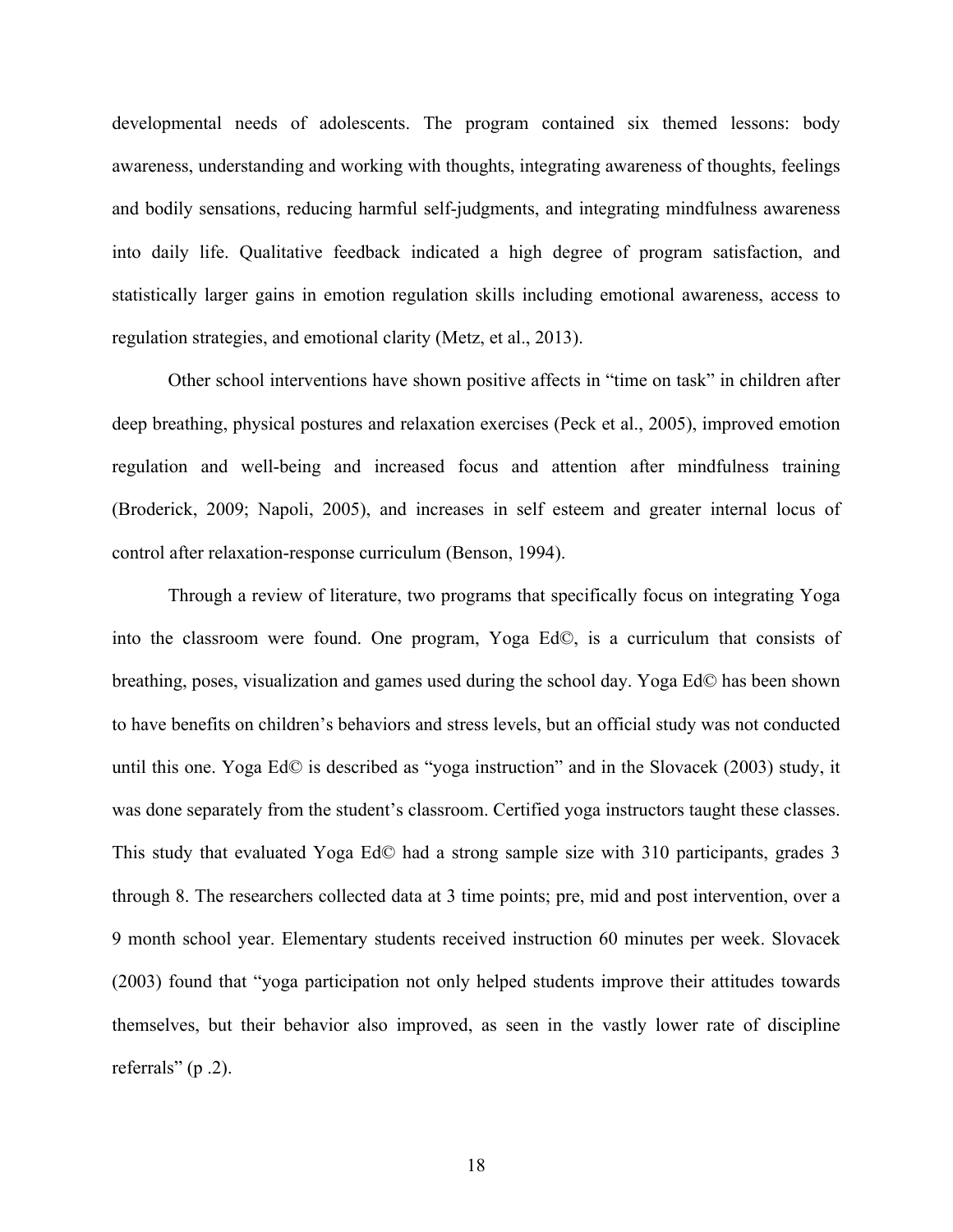School yoga interventions vary in length, dose, type of yoga, who teaches the yoga, and whether it is in the classroom or not. While all of these studies show at least some small result or benefit of yoga, most of them are not incorporated throughout the school day. This study tries to find out if a classroom intervention would yield the most benefit to children.

## **Yoga Calm®**

Another program that focuses on integrating Yoga into classroom time is referred to as Yoga Calm. The focus of Yoga Calm® is to increase physical activity during the day, teach students activities they can do at home (with little space and no equipment), and introduce stress relieving and calming techniques. The program is meant to be used at specific times, such as for a calming effect after lunch and recess, before tests; as an energizer after long periods of instruction or sitting; and also in response to student behavior such as restlessness and lethargy. The program utilizes all of the benefits of both yoga on children and physical activity during the school day. The Yoga Calm® program was designed for use throughout the school day, and in conjunction with the teacher's own methodologies for classroom management. It is designed for use by the classroom teacher, not a yoga instructor. It should be incorporated into the school day, in response to behavior, before a test or important event, to energize students, or to calm students down. This program can be used to meet CSPAP guidelines for implementing physical activity during the school day. Just one aspect of Yoga Calm® is short bouts of movement, doing only one or a few yoga moves together. These short bouts can be used as physical activity breaks. Another component of Yoga Calm® are 25-minute "lessons" which incorporate breathing techniques, yoga flow and a relaxation phase. These lessons can be used as additional physical activity breaks throughout the day or sometimes incorporated as an indoor recess period during the school day.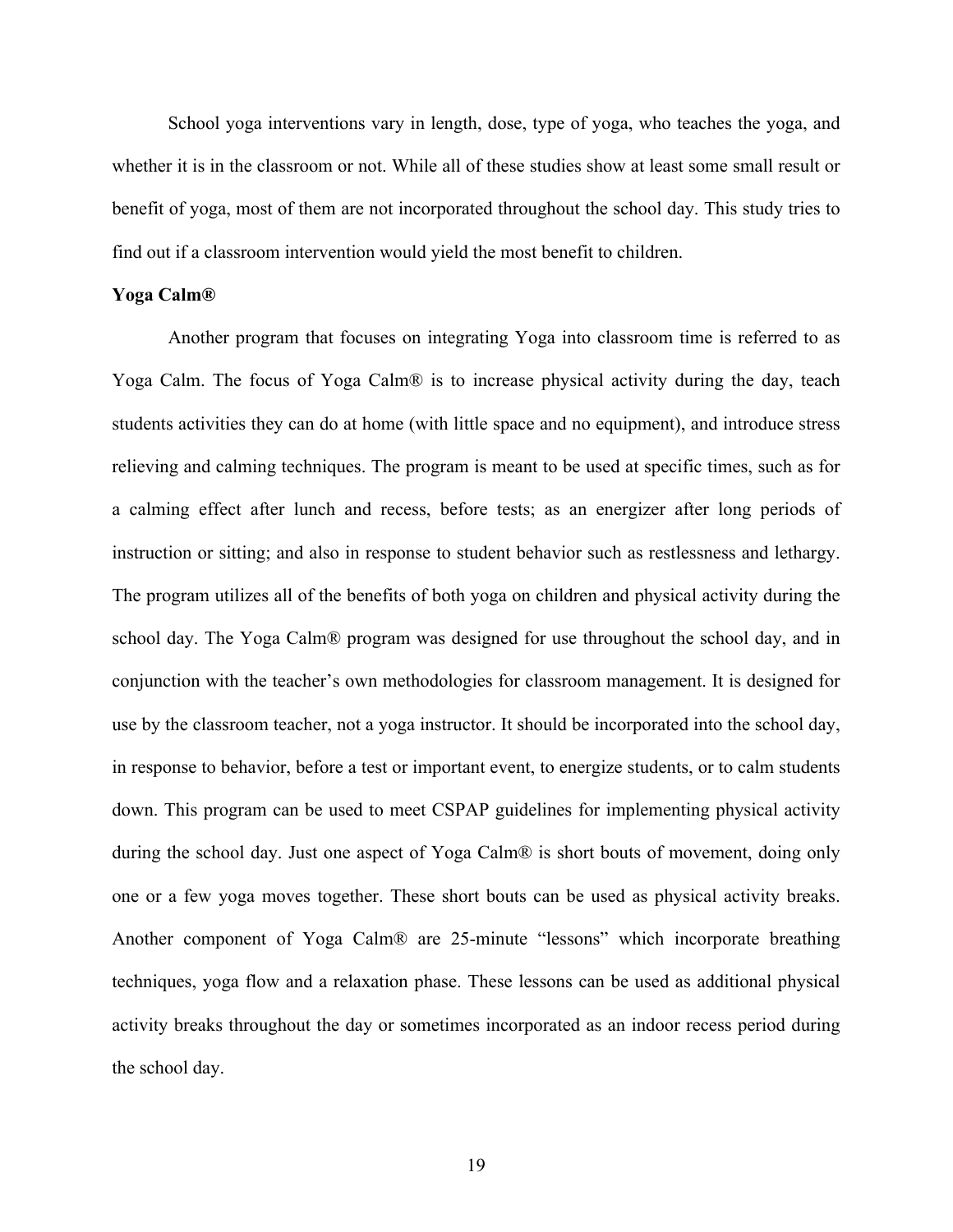## **Contribution to Current Literature**

There is only one known study about the Yoga Calm® program specifically, and it was not published in a peer-reviewed journal. As a result, that study will not appear in this thesis.

While studies show that after school programs or yoga classes have a positive effect on students (Broderick, 2009; Peck, 2005), there is little research about bringing yoga and relaxation techniques into the classroom, as part of traditional educational curriculum. Only one other program, Yoga Ed©, brings yoga into the classroom, as part of the school day, but in the study, it was taught by certified yoga instructors, not by teachers, and not in the classroom. Additionally, previous interventions have not centered around structured programs, made for the classroom setting that include a broad range of focuses that center around yoga and mindfulness training. This intervention uses a program called Yoga Calm® as the basis of its intervention. The book "Yoga Calm for Children" by Gillen (2007) states the following:

Yoga Calm® engages heart, mind and body through its unique blend of physical yoga, social skills games, mindfulness activities, and counseling techniques. It helps kids develop emotional intelligence, communication skills, trust and empathy. It nurtures teamwork and leadership. (p 17).

Yoga Calm® contains breath work, yoga-based activities, social/emotional activities, guided relaxations, and emotional guidance. The four goals of Yoga Calm® are stillness, listening, grounding and strength.

There are few yoga studies that examine low-income youth and whether this type of program can help them specifically. Some studies such as (Hagins et al., 2013) and (Noggle et al., 2012) used children in physical education as the comparison group. As a result, the intervention group was not receiving physical education in addition to the yoga. Because yoga is

20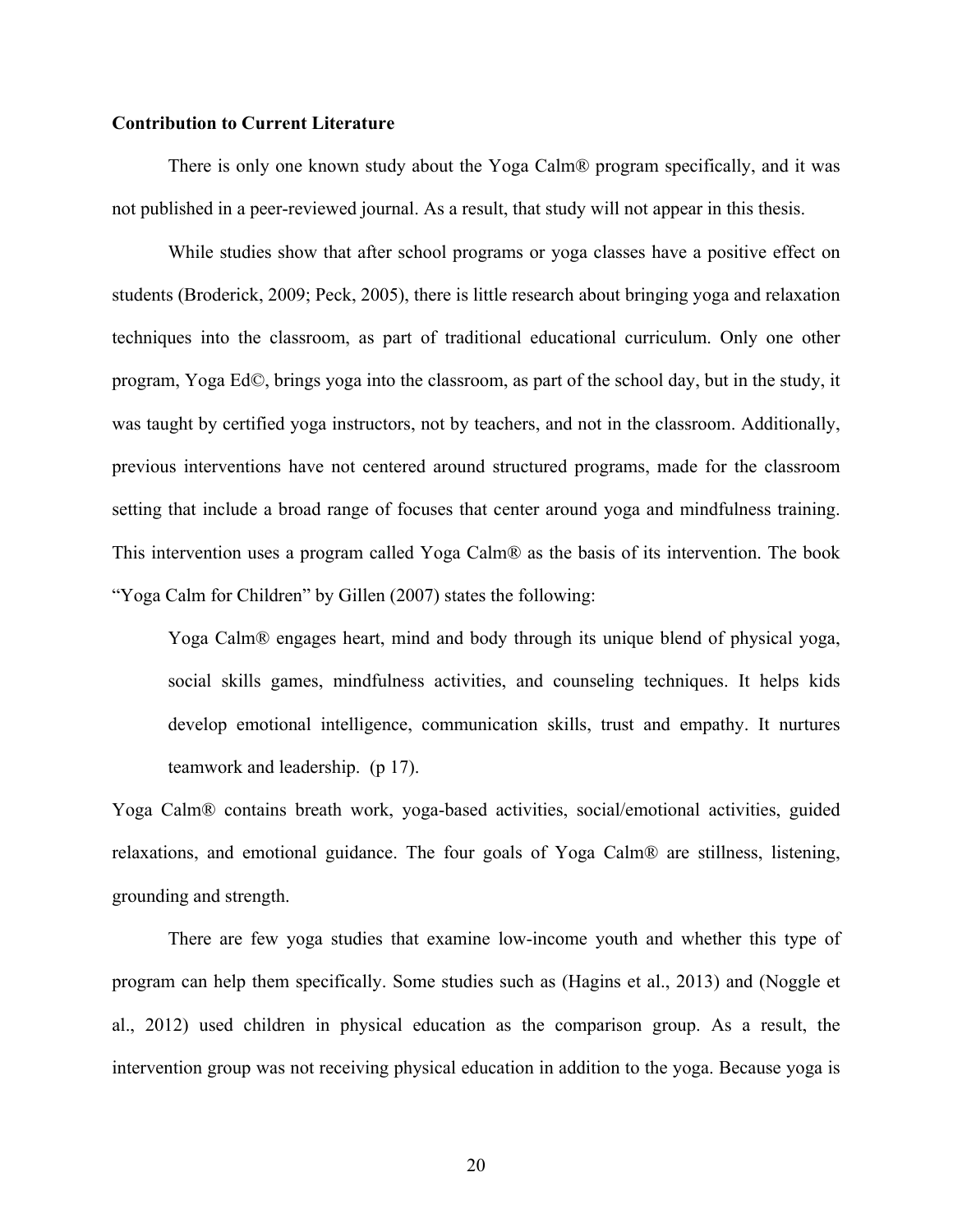a form of physical activity, comparing a yoga group to a physical activity group, such as physical education class, is problematic.

This study is unique because it adds the element of focusing on students who live in an urban area. According to the classroom teachers, these particular students have high stress levels, and have little parental support at home for academics or physical activity. Many of these students have anxiety related to attending school, whether it is separation anxiety from their parents, as a result of stress at home, or a general apprehension to school.

Most literature about the benefits of yoga relates to adults. Of the literature that relates positive benefits of yoga to children, very little brings interventions to schools. And of the interventions in schools, they normally take the place of other classes, activities, and learning experiences. This study focuses on a complete yoga program that contains multiple components, such as breathing and relaxation techniques, yoga poses, and team building. None of these interfere with the school day, or take the place of other learning opportunities. The purpose of this study is to change the environment of children at school, by adding a yoga intervention. The purpose then is to determine the effects this intervention would have on the stress levels, (classroom) behavior, and academic achievement of this group of third graders. As a result of changing the school environment, the PI would like to investigate if participation in yoga or yoga related activities (breathing and relaxation techniques) increases outside of school.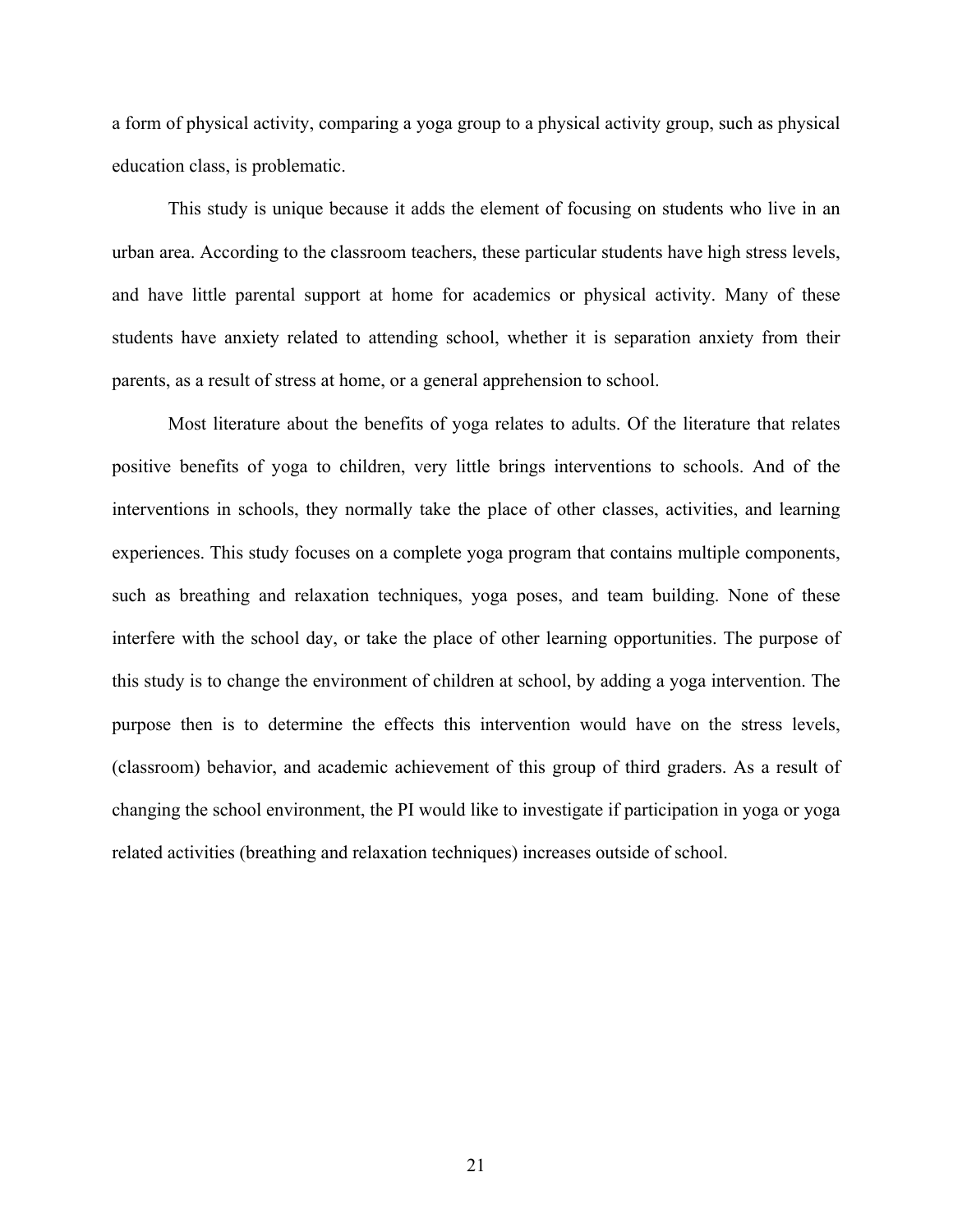#### **CHAPTER 3**

## **RESEARCH DESIGN AND METHODOLOGY**

This study used an untreated control group design with dependent pretest and posttest samples". The X refers to the Yoga Calm intervention (Shadish & Cook, 2002).

|  | NR $O_1$ X $O_2$ |  |
|--|------------------|--|
|  | $NR$ $O_1$ $O_2$ |  |

The design is non-randomized because the students were drawn from a purposive sample. A mixed methods approach was used to capitalize on the strengths of both quantitative and qualitative data. This methodology can increase the validity of the findings by looking at the effects of Yoga Calm® in different ways. Quantitative data will show whether change occurred over time, while the qualitative data helps to understand what happened and why.

The PI went into this study with a general bias toward the implementation of a yogabased program. The PI has experienced personal benefits from the use of yoga, which inspired this research project. In order to reduce bias during data collection, the PI used valid and reliable scales, surveys, observation forms, and interview guides, as well as tried to keep an open and unbiased mind and attitude toward the program and students.

#### **Participants**

The sample represented by this research project consists of 47 third grade students at Smith Elementary in an urban area in the midwestern part of the United States. The percentage of students eligible for free and reduced lunch at Smith Elementary (pseudonym used) is 78.1%. Students were not randomly selected for the research study as a class cohort design was used, but were randomly placed into the third grade classroom cohort by lottery. Twenty-seven students at Smith Elementary received the Yoga Calm® certified teacher as their classroom teacher, and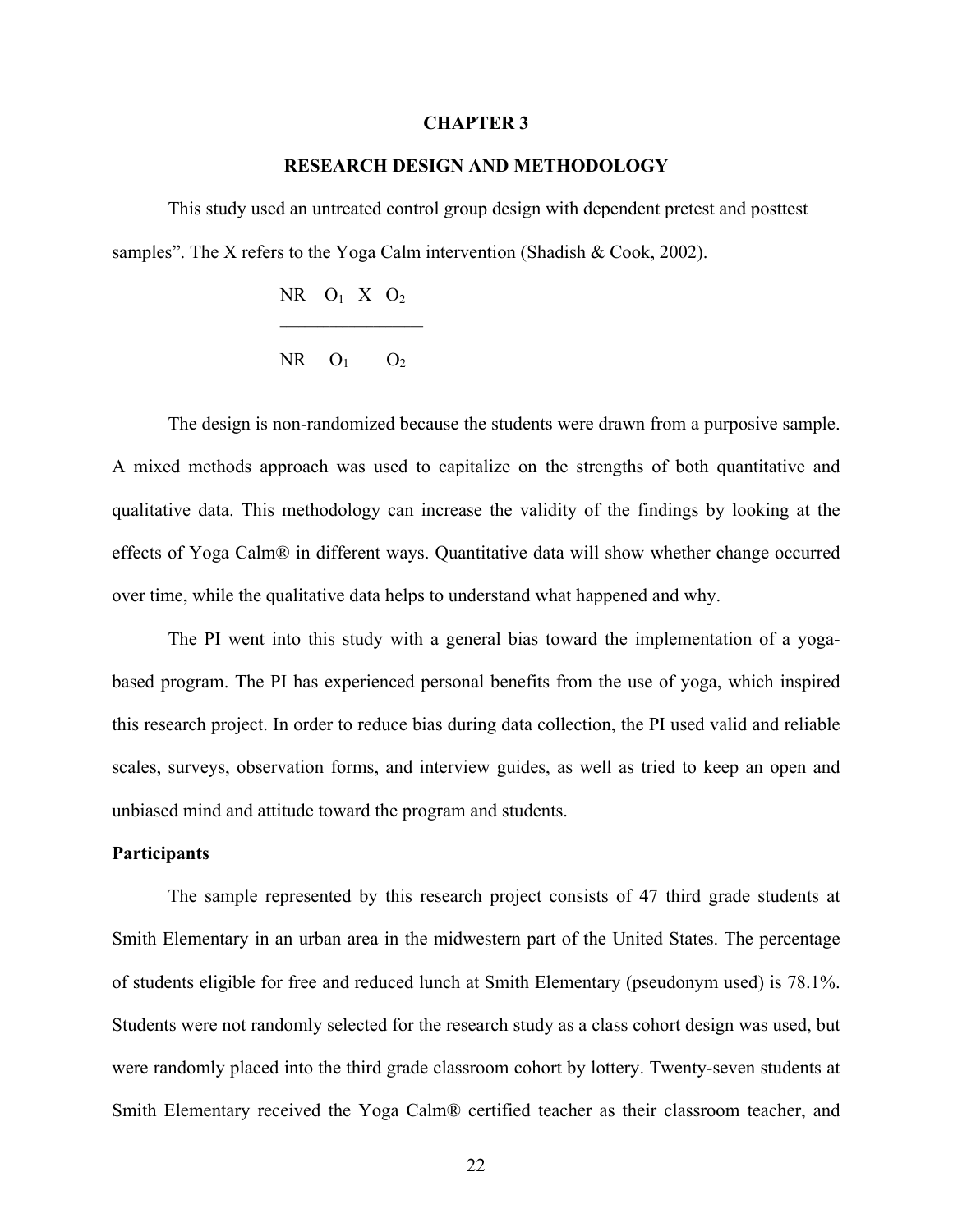twenty received a non-Yoga Calm® certified classroom teacher. The classroom with a non-Yoga Calm® certified teacher acted as the non-treatment comparison group in the study. The sampling plan included convenience sampling, which is "a non-probability sampling technique where subjects are selected because of their convenient accessibility and proximity to the researcher" (Laerd Dissertations, 2012). The Principal Investigator sought out a certified Yoga Calm® teacher, in order to conduct the study to determine the interventions effect on stress, behavior and aggression of this classroom yoga program on children.

Because the study aims to understand specific outcomes of the Yoga Calm® program, children in a classroom with a Yoga Calm® certified teacher were recruited.

The following are independent variables for this study:

- Twenty seven children in a third grade classroom at Smith Elementary taught by a certified Yoga Calm teacher, receiving Yoga Calm® as an intervention.
- Twenty two children in a third grade classroom at Smith Elementary, acting as a comparison group, not receiving the Yoga Calm® intervention.

The intervention classroom started with 22 students, but after the study began, five students transferred in from the comparison classroom, for a final total of 27 students. The comparison classroom started with 22 third graders and after the five transferred and one student moved, the final number of students in the comparison classroom was 16 students.

23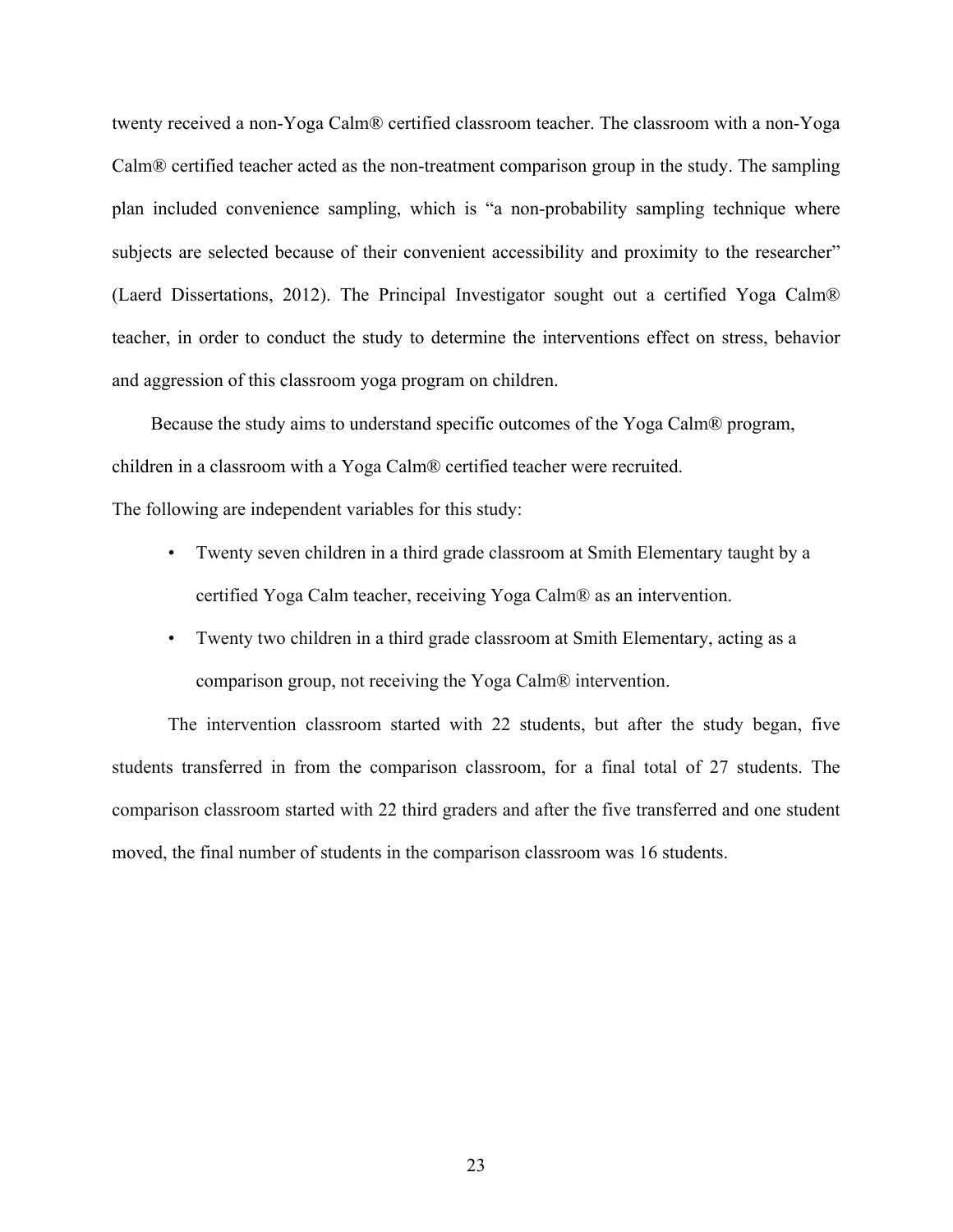## **Table 3.1**

| Dependent Variables For This Study |  |  |  |  |
|------------------------------------|--|--|--|--|
|------------------------------------|--|--|--|--|

| <b>Construct/Dependent Variables</b> | Measure                             | Level   |
|--------------------------------------|-------------------------------------|---------|
| Reading Achievement                  | <b>DIBEL Reading Score</b>          | Ratio   |
| <b>Behavior</b>                      | <b>SWIS Records</b>                 | Ratio   |
| Yoga Calm Knowledge                  | Survey                              | Nominal |
| Prior Yoga participation             | Self report on survey               | Nominal |
| <b>Fitness Level</b>                 | 15 meter timed PACER test           | Ratio   |
| <b>Stress Levels</b>                 | Valid and reliable scale via survey | Ordinal |
| Aggression                           | Valid and reliable scale via survey | Ordinal |
| Math Achievement                     | <b>DIBEL Math Score</b>             | Ratio   |

The following research questions will be answered at the conclusion of this study:

- What is the impact of Yoga Calm® on the stress levels of elementary students in an urban, low SES area?
- What is the impact of Yoga Calm® on the behavior in the classroom of these children?
- What is the impact of Yoga Calm® on the academic achievement of these children?
- What is the impact of Yoga Calm® on the use of these techniques outside of school?
- What is the impact of Yoga Calm® on the aggression levels of these children, specifically fighting, bullying and anger?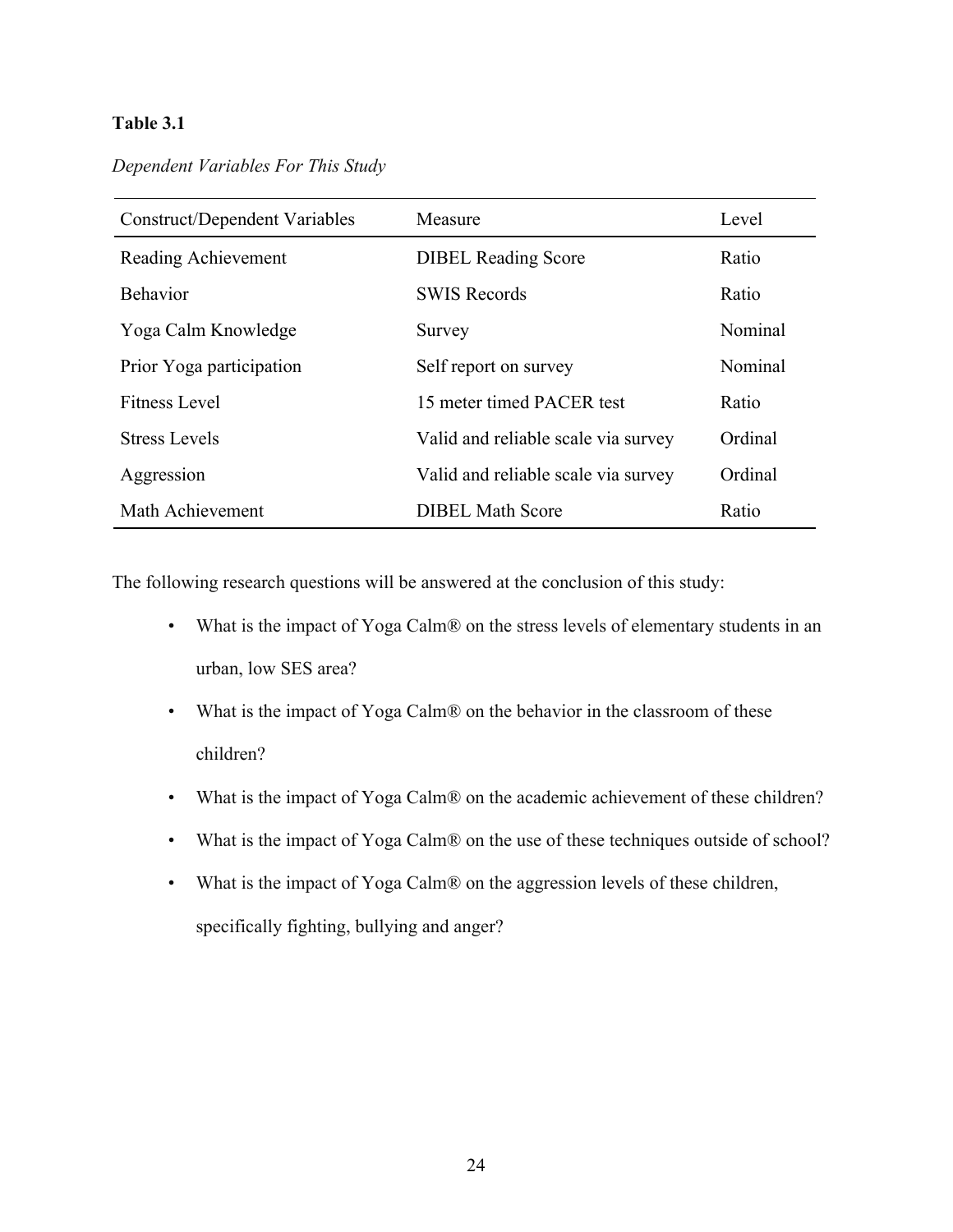## **Hypotheses**

The PI hypothesizes that the stress and aggression levels of the children in the intervention classroom will decrease. Also, it was hypothesized that children will increase their use of and participation in yoga. The children in the intervention classroom will have significantly higher academic achievement compared to the comparison classroom.

## **Measures**

**Quantitative.** Several instruments were used to collect data for the study. One is a survey using two valid and reliable scales (Stress in Children and the Modified Aggression Scale) with six other behavioral questions added by the researcher. (Appendix A). Three academic achievement tests were administered (DIBEL Reading Comprehension, AIMS Web Math Computation, and DIBEL Oral Fluency) as well as a cardiorespiratory fitness test (PACER).

*Stress in children.* The stress level of children was measured using the "stress in children" scale by Osika, Friberg & Wahrborg (2007). This scale consists of 21 items and is used to assess stress in children according to a self-rating. Twelve of the items are reverse coded, then a total score is obtained by adding all 21 scores together. A high score suggests higher levels of perceived stress. A few examples of questions are, "I like going to school", "I feel calm", and "I fall asleep easily at night" (Osika et al., 2007). The four-point scale ranged from "never" to "very often". A previous study with 181 children ages 9-12 showed a Cronbach's alpha of .79 for the complete test score. In the current study, the Cronbach's alpha for this scale for "pre" measures was .750, and for "post" measures was .741.

*Modified aggression scale*. The aggression of children was measured using the modified aggression scale. This scale measures fighting, bullying, anger and cooperative care. The cooperative care subscale was not used in this research study, therefore the final scale in this study contains 14 total items: 5 in "fighting", 4 in "bullying", and 5 in "anger". Scoring and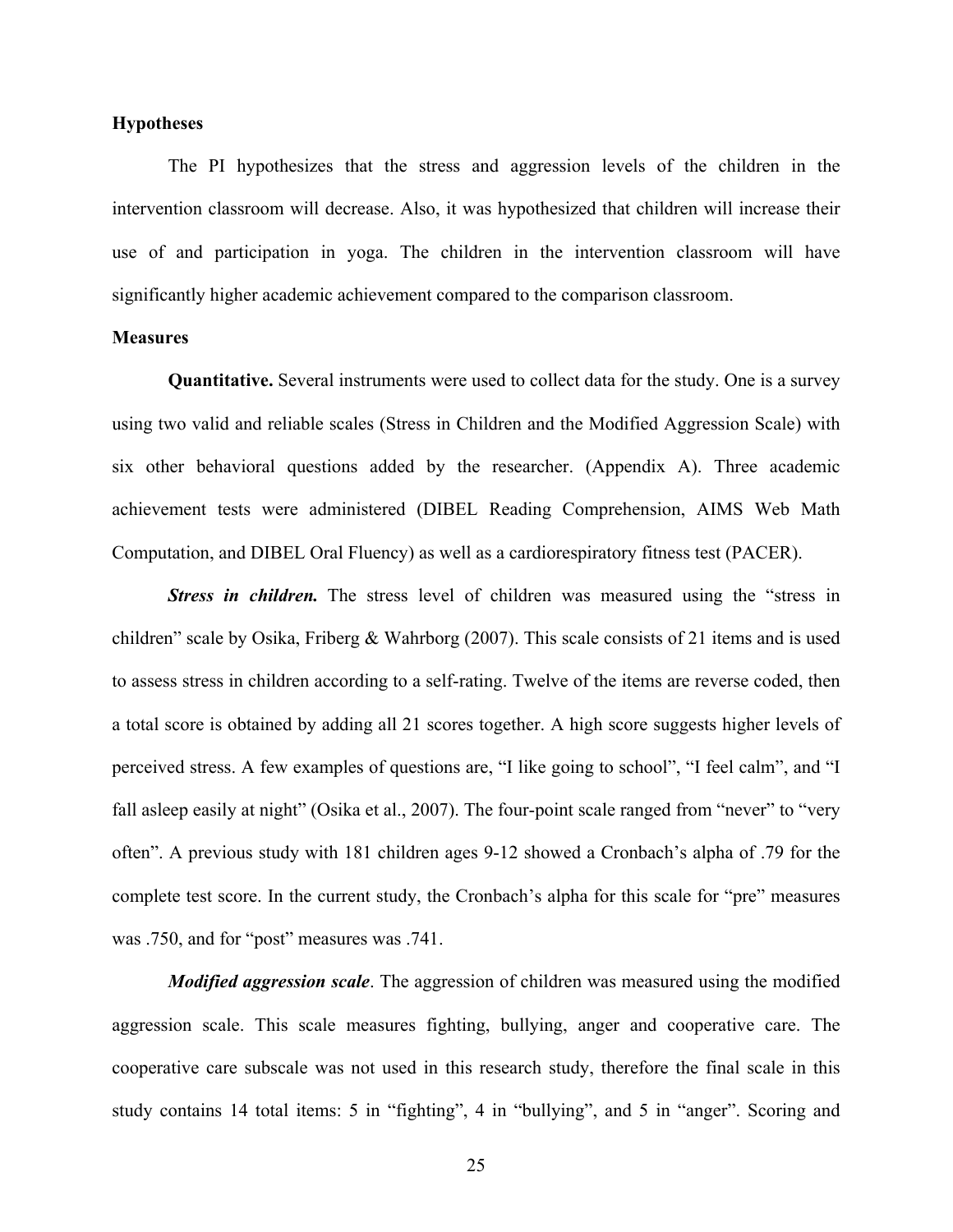analysis point values are assigned as follows: No opportunity = 1, Never = 1, 1 or 2 times = 2, 3 or 4 times  $= 3$ , and 5 or more times  $= 4$ . The "fighting" subscale is calculated by reverse coding Item 5 and summing across all five items. Examples of questions are, "I hit back when someone hit me first", and "I pushed, slapped, shoved, or kicked other students". A total of 20 points is possible and a high score indicates more aggression or fighting. The other two subscales are calculated similarly, by summing across all responses. The "bullying" subscale has a total of 16 points; and the "anger" subscale has a total of 20 points. Examples of bullying questions are "I teased other students" and " I threatened to hit or hurt another student". Examples of anger questions are "I frequently get angry" and "I got into a physical fight because I was angry". High scores indicate more bullying behavior, and more anger (Bosworth et al., 1999). In a study with 558 middle school students, the Cronbach's alpha for bullying was .83 and for anger was .70 (Bosworth et al., 1999). In this study, the Cronbach's alpha for "pre" measures for fighting, bullying, and anger are .668, .705, .634 respectively. The Cronbach's alpha for "post" measures for fighting, bullying, and anger are .514, .485, .638 respectively.

*Behavioral characteristics.* The following six questions were added to the survey in order to understand yoga participation at home and school, yoga enjoyment, and confidence and skill related to yoga: "I have participated in yoga at some time in my life before today" (yes/no answer), "In the last 3 days how many times did you participate in yoga at school", In the last 3 days how many times did you participate in yoga at home", "I enjoy participating in yoga", "I feel confident about performing yoga poses", "I think I have the skills needed to perform yoga". The additional questions were modeled after similar questions that have been validated with students in other physical activity settings.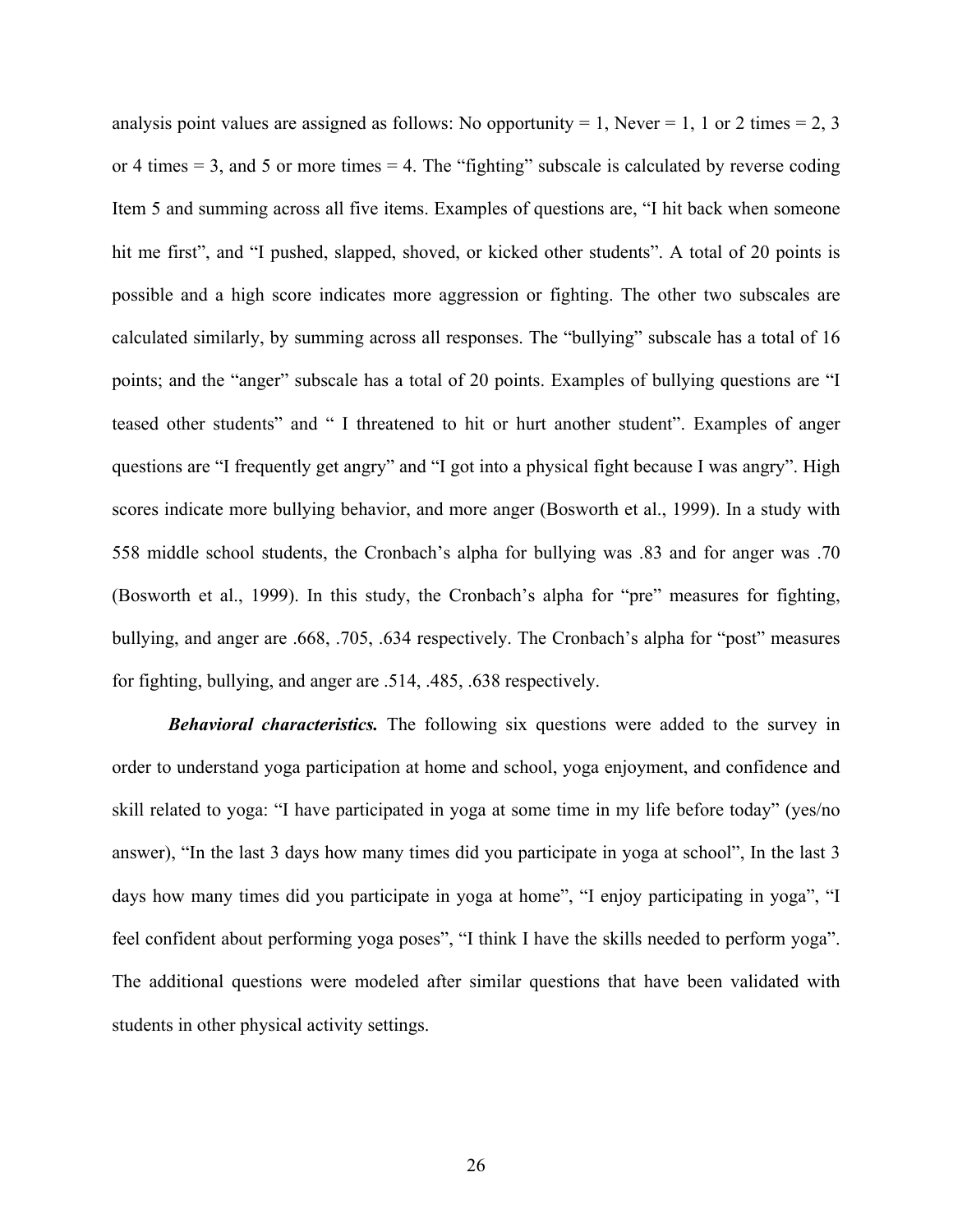*Academic achievement.* Three academic achievement tests were administered to students: DIBEL Reading Comprehension, AIMS Web Math Computation, and DIBEL Oral Fluency.

*AIMS web math computation***.** This test measures academic achievement in math, and is specific to third graders. Students are given 8 minutes to complete as many math problems as possible. The test consists of single and double-digit addition and subtraction problems. The number correct is their math score. Each correct answer has a different weight, and is assigned a "1", "2", or "3". An incorrect answer gets a "0", and a non-answer gets nothing. According to Thurber (2002), "correlations to performance on global state tests range from 0.5-0.9 for math computation, while discriminant analyses reveal that Curriculum Based Measurement math probes predict performance on state math standards with 87% accuracy" (p. 520).

*DIBELS reading comprehension.* This test measures academic achievement in reading comprehension, and is specific to third graders. Students were given 2 minutes to complete one reading test. The students took a total of three reading probes. Each probe is a story. Students must choose one word (out of three choices) that accurately completes the sentence. For example, "Bobby was born over (golfers/one/less) hundred years ago". The student would circle the word "one" in order to accurately complete the sentence. According to Fuchs (1988) "reliability shows a single probe ranges from  $r=0.79 - 0.92$ , while the mean of 3 probes ranges from  $r= 0.92 - 0.97$ " (p. 5).

*DIBELS oral fluency.* The DIBELS Oral Reading Fluency (ORF) test measures academic achievement in reading oral fluency. The DIBELS ORF is a standardized, individually administered test of accuracy and fluency with connected text. The passages are calibrated for each grade level. Student performance is measured by having students read a passage aloud for one minute. Words omitted, substituted, and hesitations of more than three seconds are scored as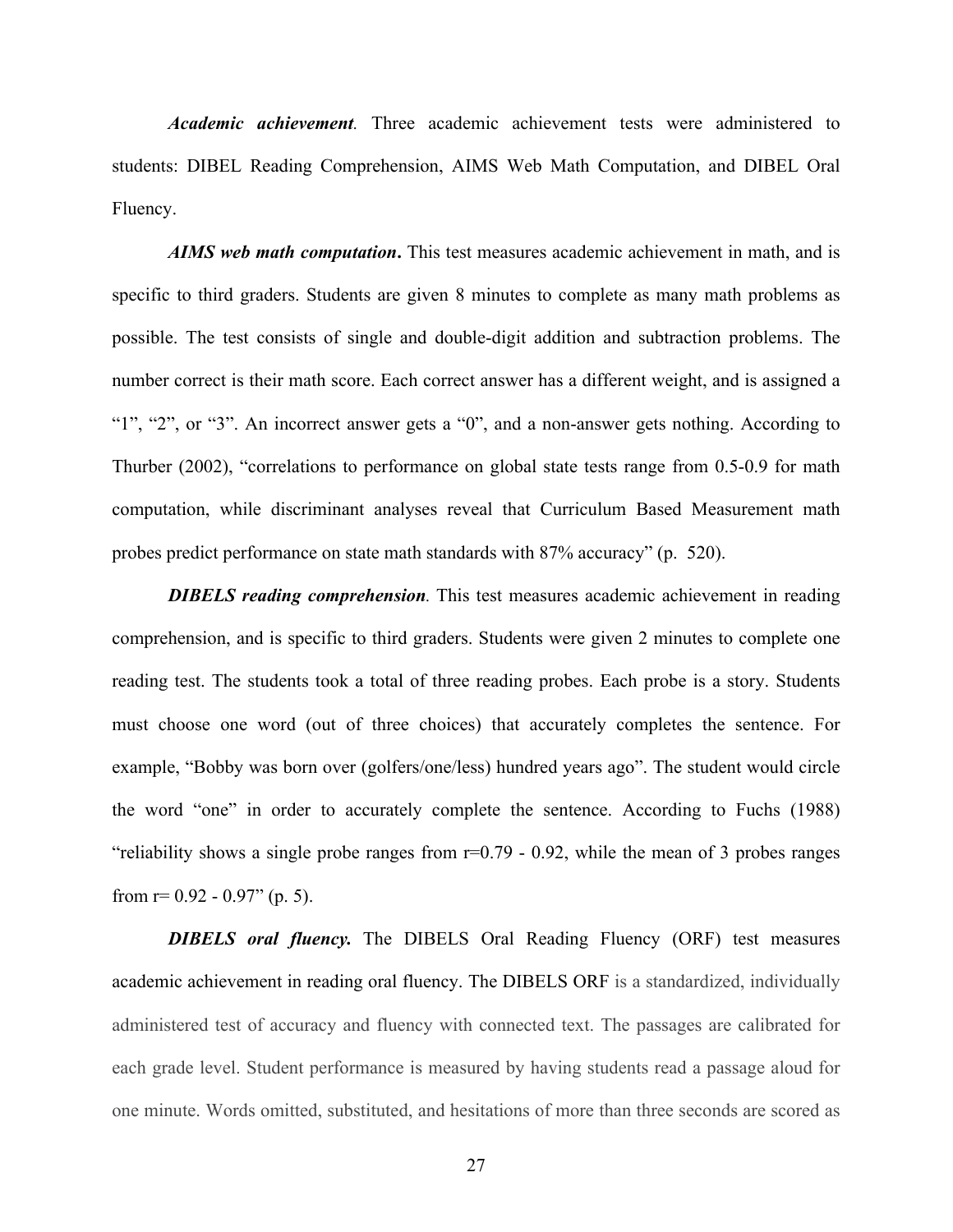errors. Words self-corrected within three seconds are scored as accurate. The number of correct words per minute is the oral reading fluency score. The classroom teachers gave this test in September and January, as part of district requirements. A number score was given to the PI for each student. According to Jenkins (2003), "Reading Curriculum-Based Measurement compared with global reading skills have coefficients of agreement from 0.63 to 0.90, with most exceeding 0.80" (p. 725), and according to Howe (2002), "recent meta-analysis of 29 studies demonstrated an overall agreement of 0.69" (p. 5). A series of studies has confirmed the technical adequacy of CBM reading. Test-retest reliabilities for elementary students ranged from .92 to .97; alternate form reliability of different reading passages drawn from the same level ranged from .89 to .94 (Tindal, Marston & Deno, 1983). Criterion-related validity from eight separate studies in the 1980's reported coefficients ranging from .52 to .91 (Good & Jefferson, 1998).

*PACER fitness test.* This test measures students' level of physical fitness. Students were informed of how the test was performed in their classroom setting. Once in the gymnasium, the PI demonstrated the test. The PI started a CD, which guided students through the fitness test. Students ran 25-meter laps and got two chances to not reach the line before the beep. After their second miss, their test was over. The CD indicated laps with a "beep". Cones in the gymnasium delineated laps. Total laps completed were recorded and entered into SPSS. This variable will be used as a control for academic achievement, as fitness level is correlated with academic achievement (Castelli et al., 2007).

**Qualitative.** Three types of quantitative data collection were used: observations, interviews and artifact collection. They were all used, in conjunction with quantitative data, to triangulate themes.

*Behavior observation protocol.* Behavior was documented using observation forms, filled out by both the teachers and Principal Investigator (PI) (Appendix B). The PI observed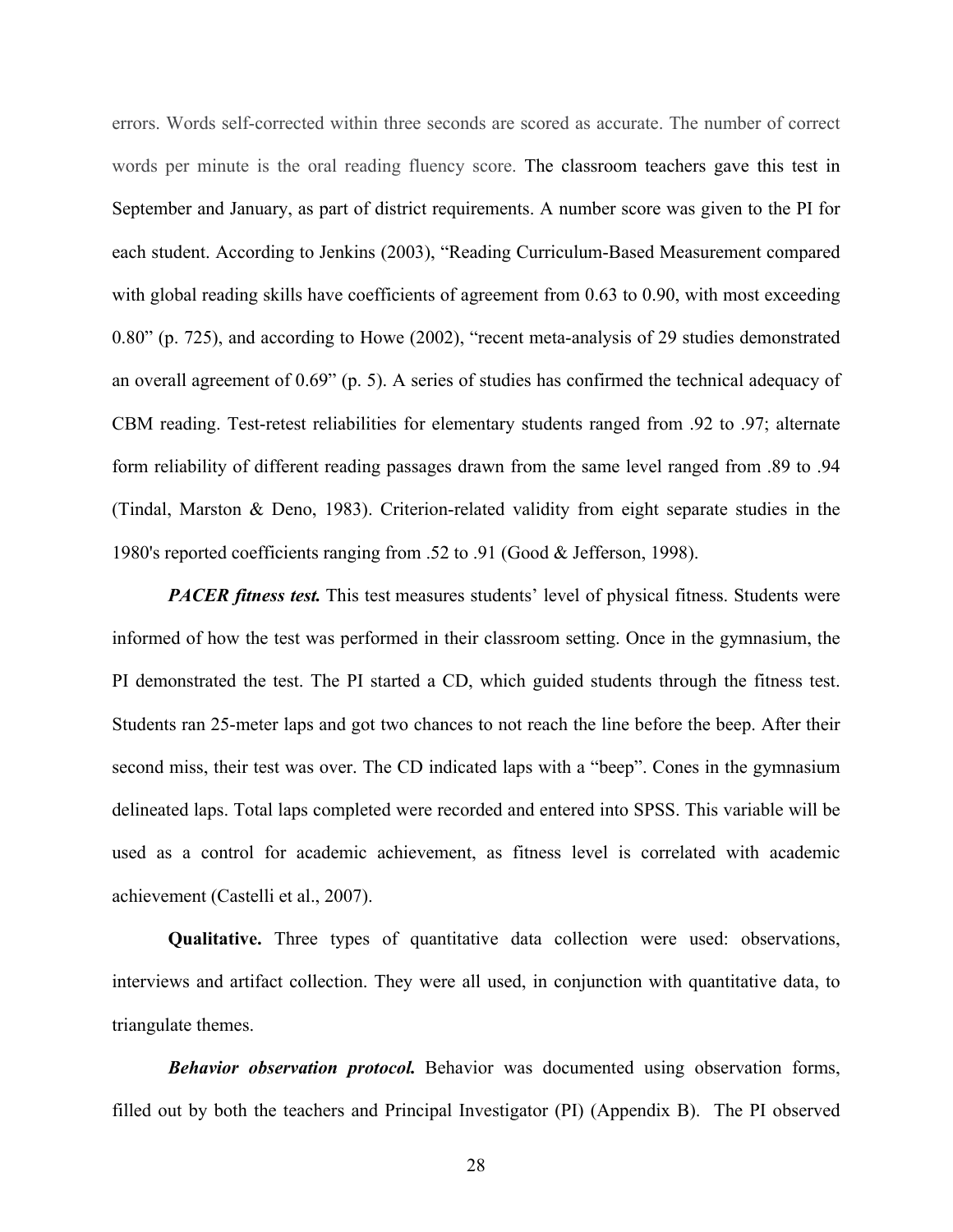each classroom twice, for half of a school day. The PI took notes on overall classroom behavior, and on individual student's behavior. Each teacher also took notes on individual student's behavior at three time points during the intervention: September (pre), end of October (mid), and December (post). Examples of items noted are, "talking when should be quiet", "remains on task", "sits still", and "follows directions". Although the behavioral observation protocol is not a valid and reliable instrument, it was chosen because it capture children's in school behavior and is commonly used in the school setting. Given that it was not being used for statistical purposes the researcher chose to include it and conduct a qualitative document analysis with it as part of the triangulation of data.

*SWIS forms.* Various staff at the school (e.g. teachers, lunch aides, classroom aides) document "minor" and "major" problem behaviors in students during the school day. Examples of "minor" problem behaviors are "inappropriate language" or "disruption". Examples of "major" problem behaviors are "fighting/assault" and "insubordination". These forms document disciplinary action taken at school, and were obtained for each student in third grade from the existing school database. This form is a district wide form that is used to track discipline issues and therefore was included for qualitative analysis.

*Student interviews.* The PI conducted twenty-six semi-structured interviews with the students from the intervention group, at the conclusion of the research study. Twelve student interviews were conducted on November 21, 2013, and thirteen student interviews were conducted on November 22, 2013. The PI used a script to perform all of the interviews. The PI changed follow up questions and adapted the interview according to the student's answers. Two sample questions are, "what did you like most about having yoga in your classroom?", and "do you use the breathing techniques that you learned in class, outside of school?"All interviews were transcribed and coded for themes. The average length of the interviews was 6 minutes 11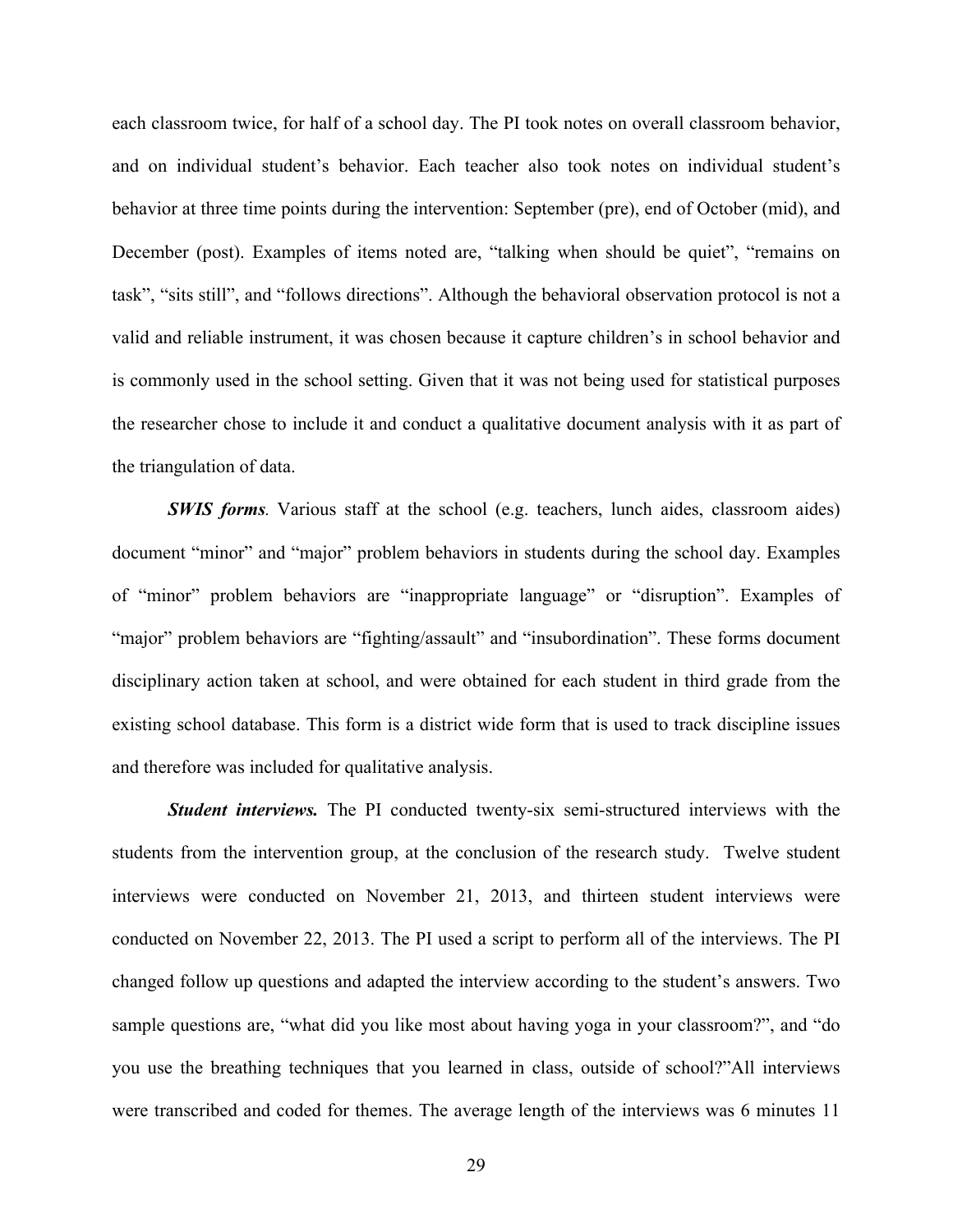seconds, with the longest at 9 minutes 11 seconds and the shortest at 2 minutes 41 seconds. At least seven of the children were very quiet, and/ or hard to get answers from. All student interviews were conducted during school hours, and in the hallway outside of the classroom. The PI conducted interviews with one child at a time and the interviews were recorded to ensure accuracy. The interview guide is attached and was followed for every student (Appendix C).

*Teacher interview.* A semi-structured interview with the intervention classroom teacher was recorded at the conclusion of the intervention, in December. The interview was 40 minutes long. Two sample questions were, "why did you introduce yoga into your classroom?", and "What changes have you noticed as a result of introducing yoga into the classroom?" The interview revealed observations by the classroom teacher that triangulated student interviews and PI classroom observations.

#### **Procedures**

The PI entered the classroom during school hours and obtained oral assent from the students for data collection in September. Letters were sent home in September and parental consent was obtained for all third grade students. For ethical reasons, the comparison group received Yoga Calm® in their classroom during the second semester of the school year, after the intervention period was complete.

Upon receiving IRB consent, the Principal Investigator (PI) and research assistants collected data for this research; administered the surveys, achievement tests, PACER test, interviews, and conducted observations. The only exception was the DIBEL Oral Fluency test, which was administered by the classroom teachers. The "pre" data was collected in September; with the intervention lasting for 10 weeks, and the post data collected in December.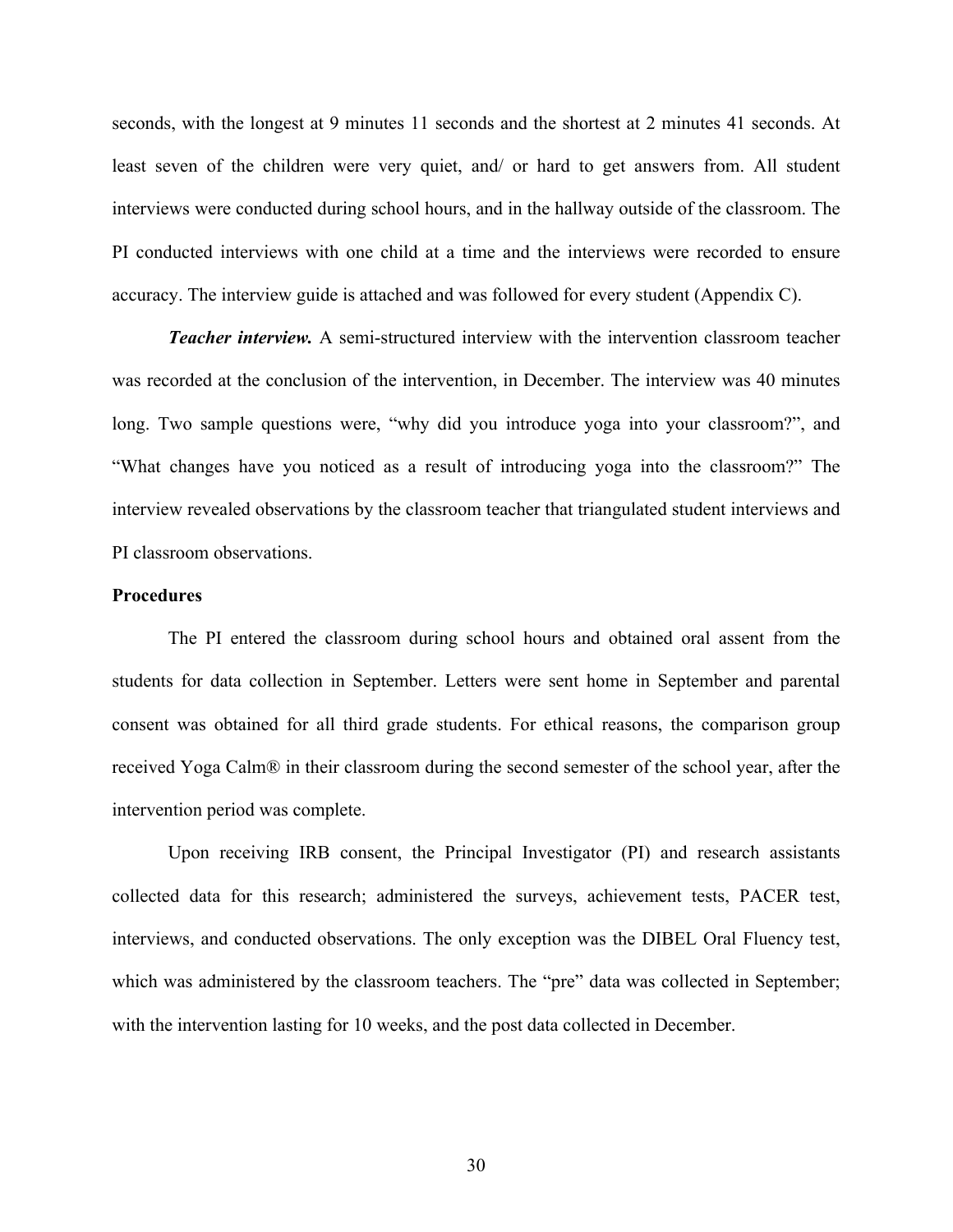The same data was collected for both the comparison and treatment groups, on respective days. The tests were conducted in the classroom, in the hallway outside of the classroom, and in the gymnasium (PACER test). An extensive research protocol was strictly followed for all tests.

The surveys were administered in a group format in each of the classrooms. At each administration, the researcher and classroom teacher was present. Although the items were appropriate to the reading level of the students, the researcher read the items and the response choices aloud while the classroom teacher walked around the room to monitor students and provide individual assistance. Surveys took approximately 40 minutes to complete.

The two academic achievement tests administered by the researcher were given on the same day, in a group format in classrooms. The researcher explained that the tests would not affect their grade in the classroom and that their teacher and parents would not have access to their scores. Students had to keep their eyes on their own papers, and any aides in the classroom that might be of assistance were covered or removed. Students were given a set period of time, depending on which test was given; the PI kept this time with a stopwatch for accuracy. When "time" was called, all students put their pencils down and hands up. The researcher was not present when the teachers administered the DIBELS ORF exams, however the teachers followed all protocol for the examination. The test was given to all students over the course of a week, with all students individually tested.

The PI observed each classroom four times for half of a school day  $(n=8)$ . The PI took notes on overall classroom behavior, and on individual student's behavior. The PI sat in the back of the room, and students were used to her presence. In order to reduce bias, the same observation form was used for each child. In the intervention room, individual children were looked at and overall classroom behavior. In the comparison classroom, overall behavior was observed.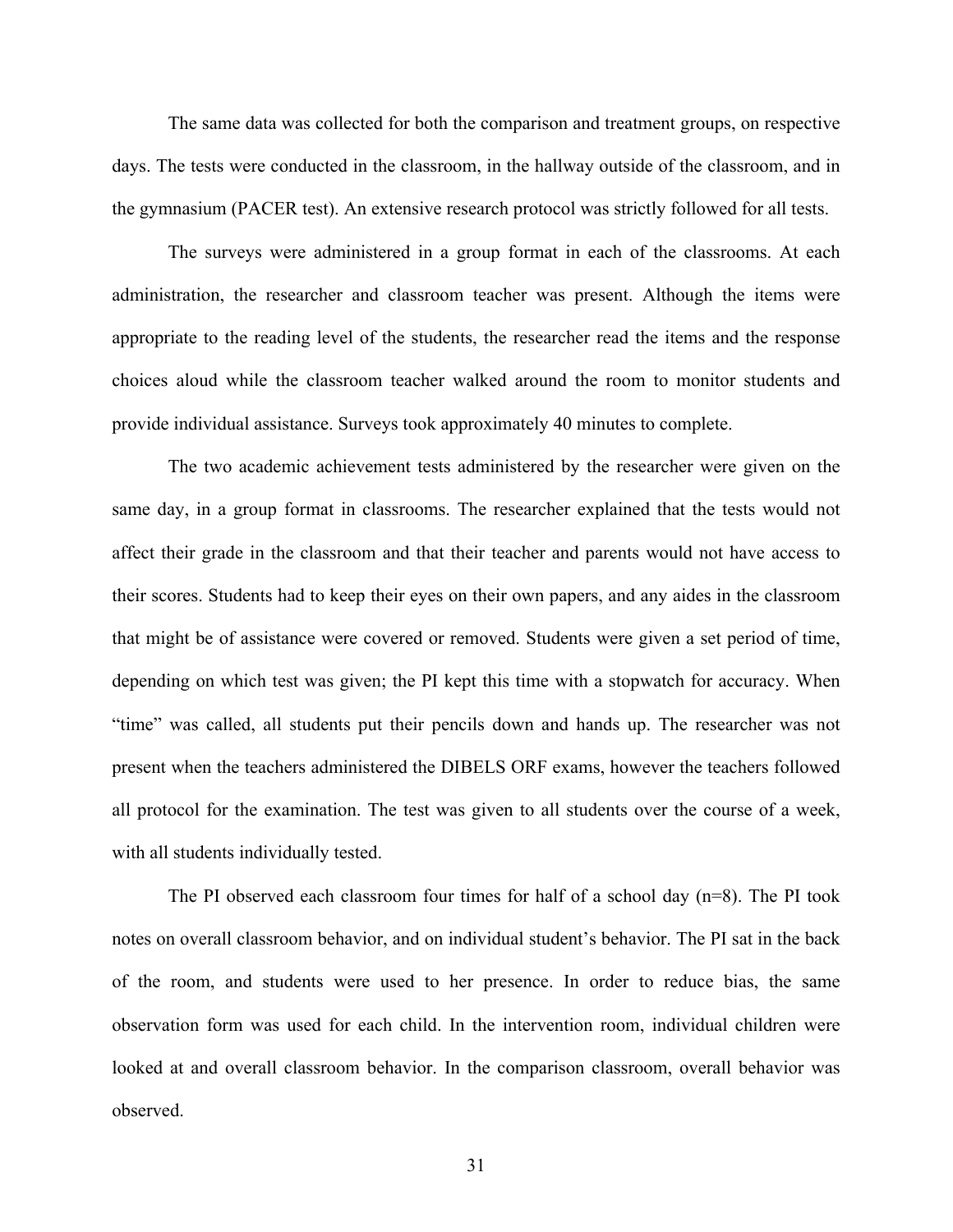Each teacher also took notes on individual student's behavior at three time points during the intervention: September (pre), end of October (mid), and December (post). The observations recorded were anything the teacher noticed during the school day, while teaching. Teachers logged the observations after school hours. Teachers were not logging behavior as it was happening.

Within this study, there are several plausible threats to internal validity. To measure and correct for covariates, the pre-test measures will be used as a covariate. Because of the multiple statistical tests and small sample size, there might not be adequate power to detect a difference between groups. Power will be an issue for this study as the sample size was small. Accurately comparing effect size may be a problem to other research, as a literature review did not reveal what was previously used in similar research. In order to avoid violations of statistical assumptions: The researcher ensured that powerful statistical tests were used, considering the sample size. In order to avoid unreliability of measures, the measurement methods are valid and reliable and have been used multiple times in other research. The treatment strength is high as Yoga Calm® is an established, organized and structured school program, designed especially for children. The classroom teacher received extensive training in Yoga Calm®, and is methodical in her delivery of the treatment. The treatment was consistent and all students adhered to the treatment, as it was used during the school day, as a daily occurrence (Shadish, et al. 2002).

#### **Data Analysis**

**Quantitative.** All original survey responses and test scores were entered into an Excel spreadsheet. All of the measures including the scaled variables, academic tests, and the PACER tests were scored. Demographic information and observed behavioral data was categorized and coded, and entered into Excel as a number. A number, in a separate column, labeled "ID", identifies the students. From Excel, items were imported into IBM SPSS, Version 22. The data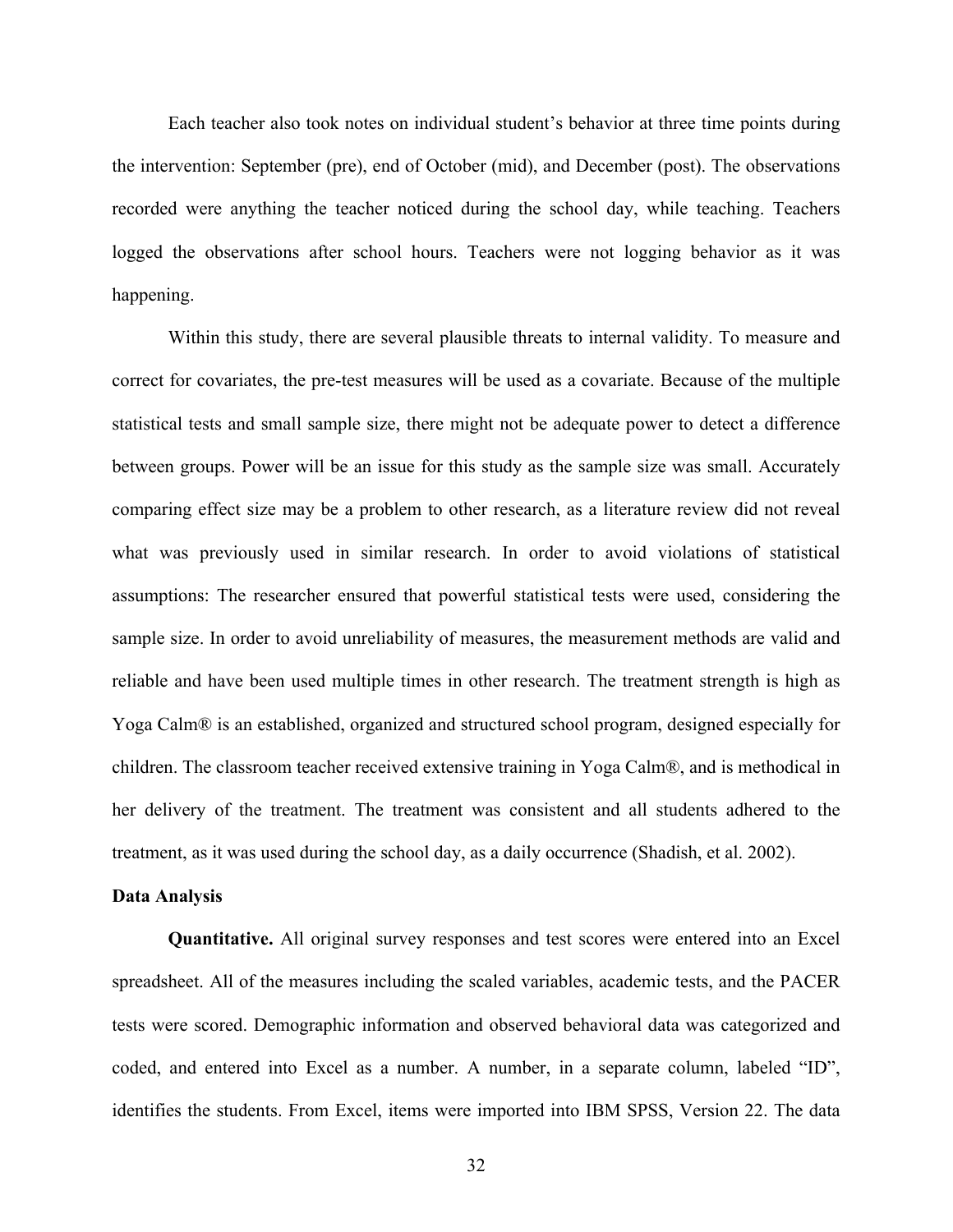were screened to make sure all assumptions for normality and homogeneity of variances were met before conducting the analysis. The values were labeled and ranges and numbers were verified for accuracy. The 40 third graders were screened for missing values on 7 initial continuous variables (Stress, Aggression (Fight, Anger), DIBEL oral, math computation, reading comprehension, and behavioral characteristics). The missing values that were discovered were imputed with the mean substitution procedure. The variables were checked for both univariate and multivariate outliers. Descriptive statistics were run in SPSS on all variables and all students in the population, to check the normality and linearity of the distributions.

The "bully" variable was omitted after normality and linearity could not be achieved.

Five separate T-tests were performed for both the intervention and comparison group, to compare pre and post measures between the groups, and within the groups. An independent t-test was run to compare the pre levels of stress, academic achievement, aggression, and the six behavioral characteristics between the intervention and comparison group at baseline. An independent t-test was run to compare the post levels of stress, academic achievement, aggression and the six behavioral characteristics between the intervention and comparison group. An independent t-test was run to compare the difference between the pre and post levels of stress, academic achievement, aggression and the six behavioral characteristics between the intervention and comparison group. A paired samples t-test was run to compare the pre and post levels of stress, academic achievement, aggression and six behavioral characteristics within the intervention group. A paired samples t-test was run to compare the pre and post levels of stress, academic achievement, aggression and six behavioral characteristics within the comparison group.

**Qualitative.** In order to conduct a competent mixed-methods study, several qualitative strategies were used to provide evidence of trustworthiness: data-source triangulation, peer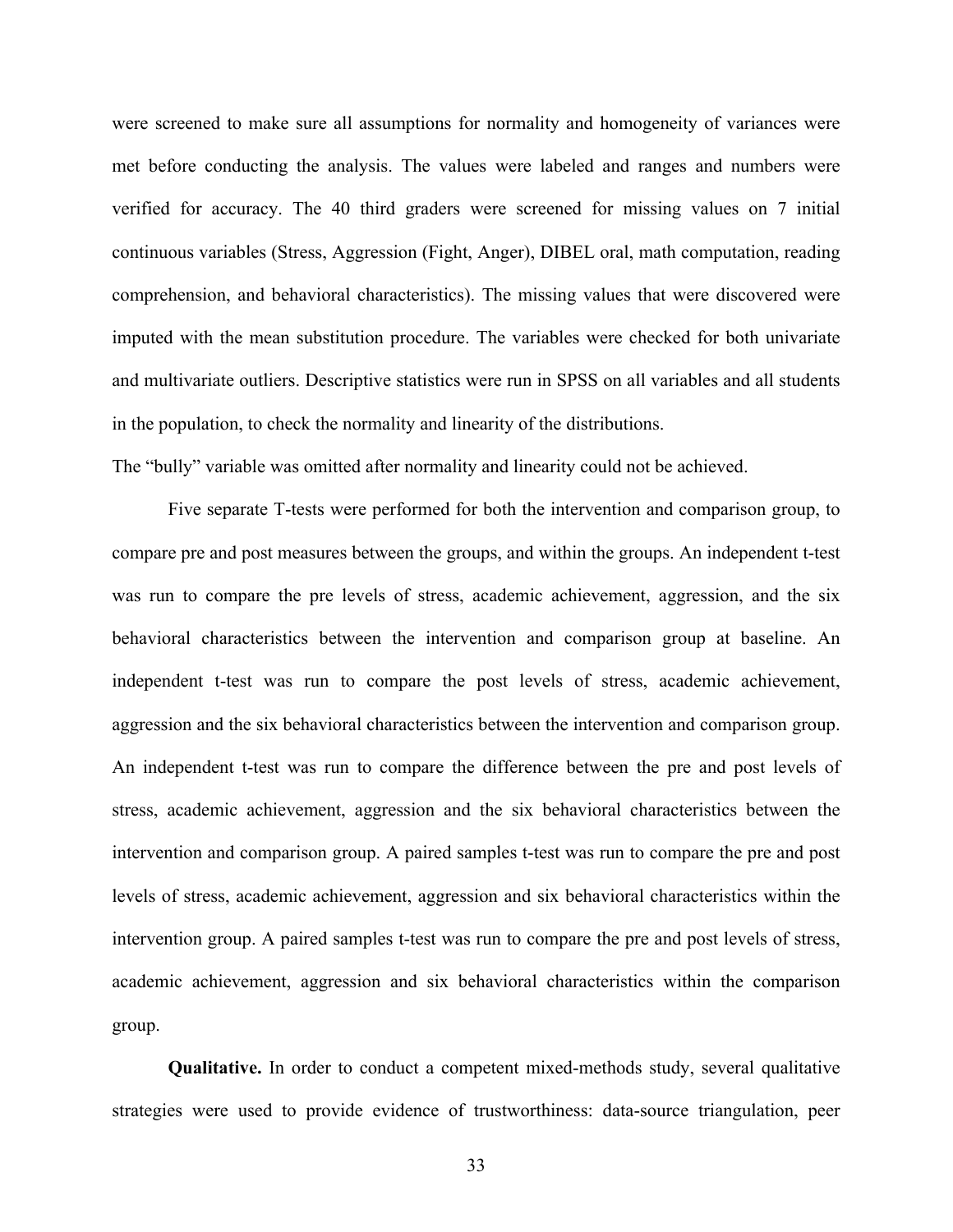debriefing, participant checks, and dependability (Thomas et al., 2011). Bias was addressed earlier in this chapter. Data-source triangulation between all sources of qualitative and quantitative data was completed to compare alternatives and expose any inconsistencies. The peer debriefing was done by having an experienced qualitative researcher examine the transcripts and coding sheets. A participant check was conducted by the teacher to examine the transcripts of her interview to ensure it was consistent with her experience.

The observations in the classrooms, made by the PI, were tracked using the same observation sheet each time. The observations were categorized by types of behavior. Overall behavior was analyzed by date. Individual student observations were grouped together, and then sorted by date.

The observations made by the teachers were separated by date, then student. The observations were separated by category, and then analyzed by student and date.

The SWIS artifactss were separated by student and analyzed for patterns. Only 6 SWIS forms were completed for children in the intervention group over the 10-week period.

Student interviews were transcribed verbatim from the recording and coded for themes in an Excel spreadsheet. First, the PI organized every answer under the respective question in order to find themes. Coding was redefined and united until 3 main themes emerged, with one subtheme. Once the themes were discovered, the PI tallied responses for every student in order to find percentages.

The teacher interview was transcribed verbatim from the recording and coded for themes in an Excel spreadsheet. The transcribed interview was given back to the teacher for her to change or add anything. She kept the transcript as it was given to her.

34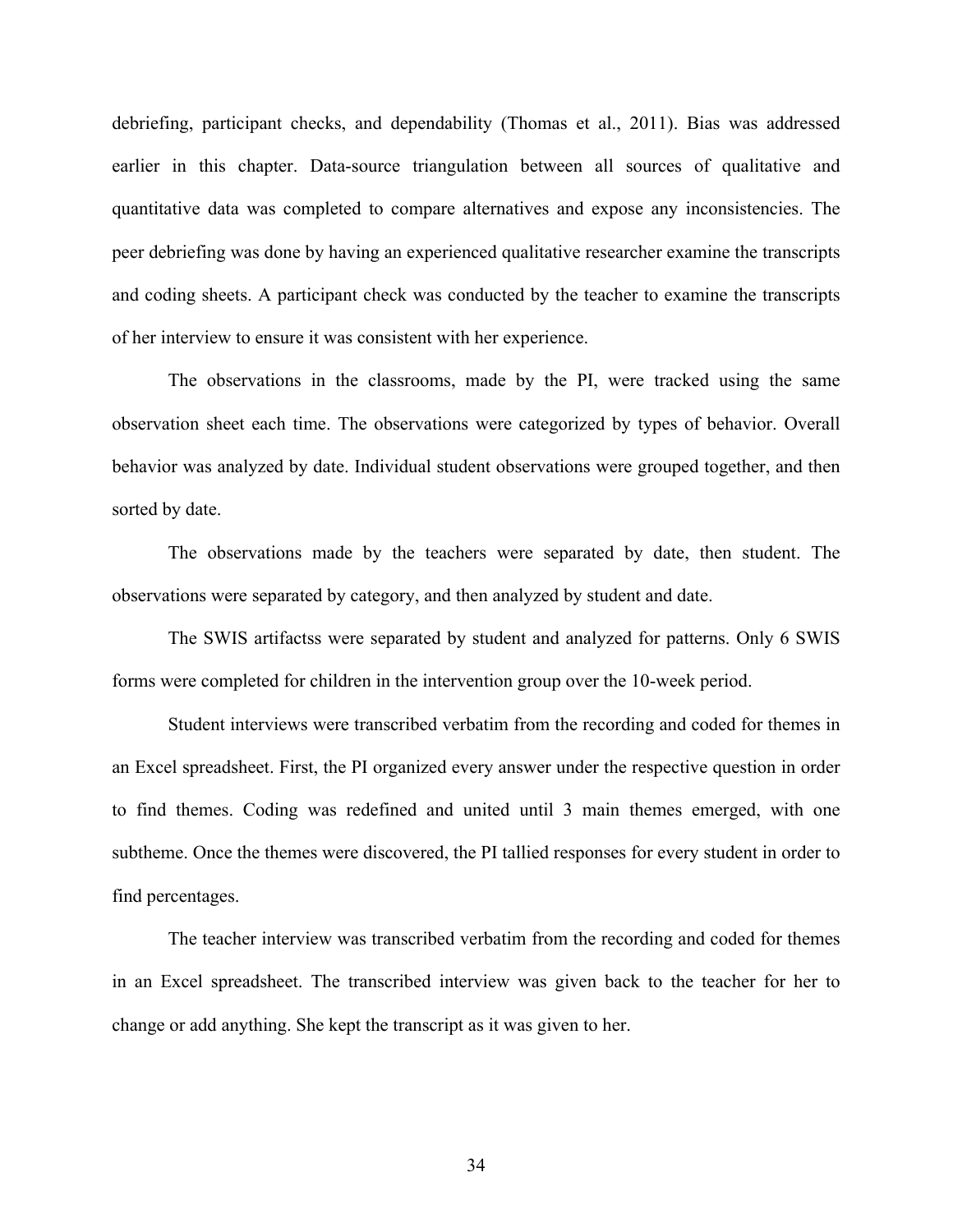Once all of the individual data sources were analyzed the researcher and team analyzed the data across all sources to determine common themes and patterns. The patterns and themes were then used to express the overall qualitative themes for this study.

### **Summary**

Third graders receiving a Yoga Calm intervention in their classroom were compared to third graders that do not receive the intervention. Academic achievement and psychosocial data were collected. Data were cleaned and t-tests run to compare the means of various scale measures of each group, both at pre and post measures. The results were analyzed for significance, in order to accept or reject the null hypothesis. Qualitative data was collected and analyzed to confirm or deny themes and constructs of Social Cognitive Theory.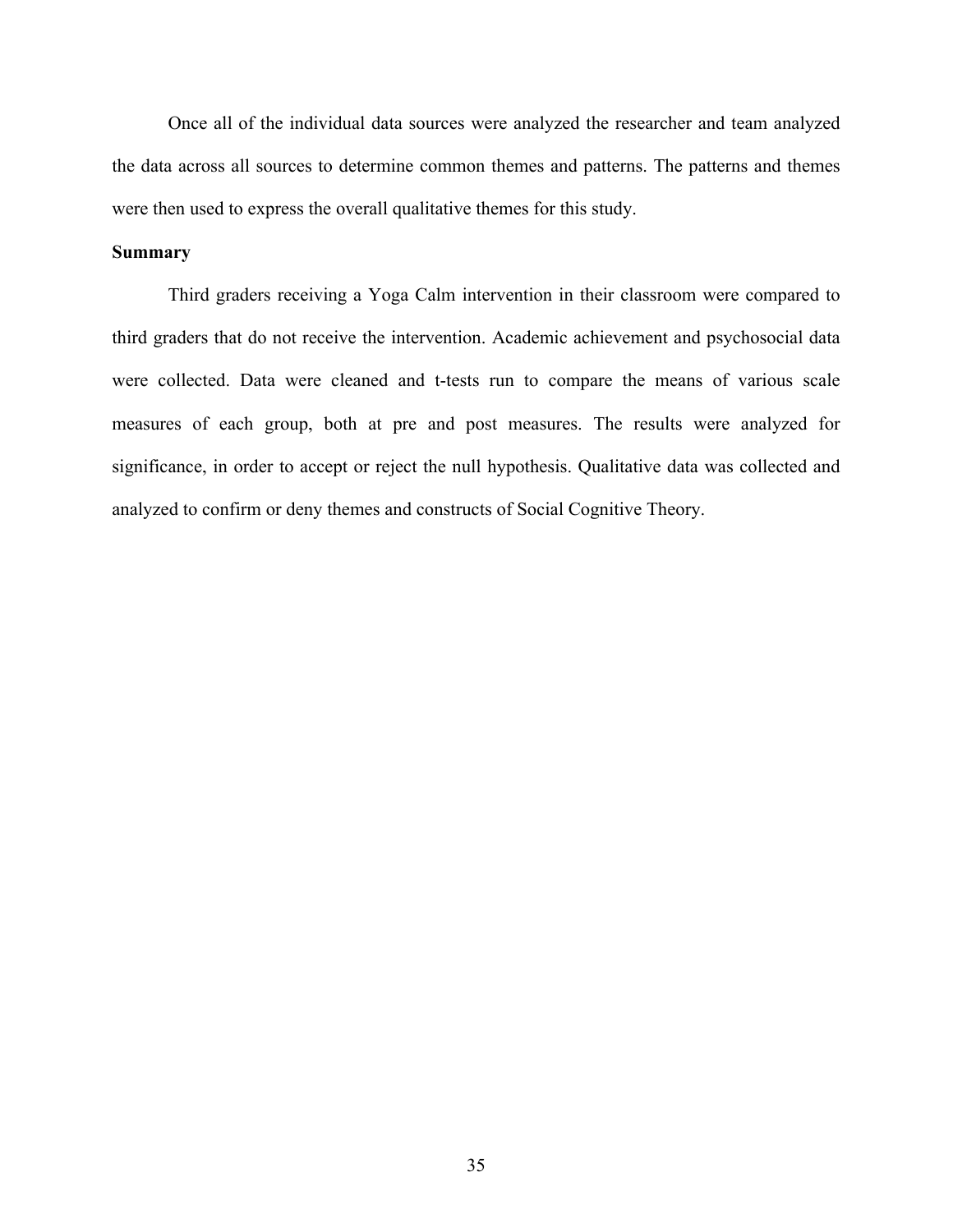#### **CHAPTER 4**

## **RESULTS/ANALYSIS**

The purpose of this study was to: 1) understand the effects Yoga Calm® on stress levels, (classroom) behavior, and academic achievement among one group of urban third grader students, and 2) determine if participation in yoga or yoga related activities (breathing and relaxation techniques) increased both in and outside of school as a result of the intervention. The intervention classroom received Yoga Calm® in their classroom for 10 weeks. Every Monday and Wednesday, the students received approximately 25 minutes of a yoga flow, with a guided relaxation at the end, totaling 500 minutes over the 10-week intervention. These sessions occurred in the afternoon from approximately 1:40 pm until 2:05 pm. Additionally, the students received short "yoga breaks" virtually every school day, before and after lunch, before a test, and/or in response to fidgety, tired, loud, or bored behavior. The breaks consisted of yoga poses and relaxation and breathing techniques. The teacher kept a log of when she performed these mini yoga breaks, with a total of 36 breaks being recorded, totaling approximately 218 minutes. The intervention group received a total of 718 minutes or approximately 12 hours of Yoga Calm® over the 10-week period. The comparison group, located in the same school, did not receive any yoga or breathing techniques during the 10-week period of time, however they received Yoga Calm® as a delayed intervention during the second semester of the school year.

#### **Quantitative Results**

**Response rate.** As of September 2014, there were 22 students in the intervention classroom and 21 students in the comparison classroom. In October 2014, 5 students from the comparison classroom were placed into the intervention classroom, leaving the intervention classroom with 27 students. The comparison classroom then only had 16 third grade students remaining, and 10-second graders were also placed into the classroom  $(2<sup>nd</sup>$  grader students were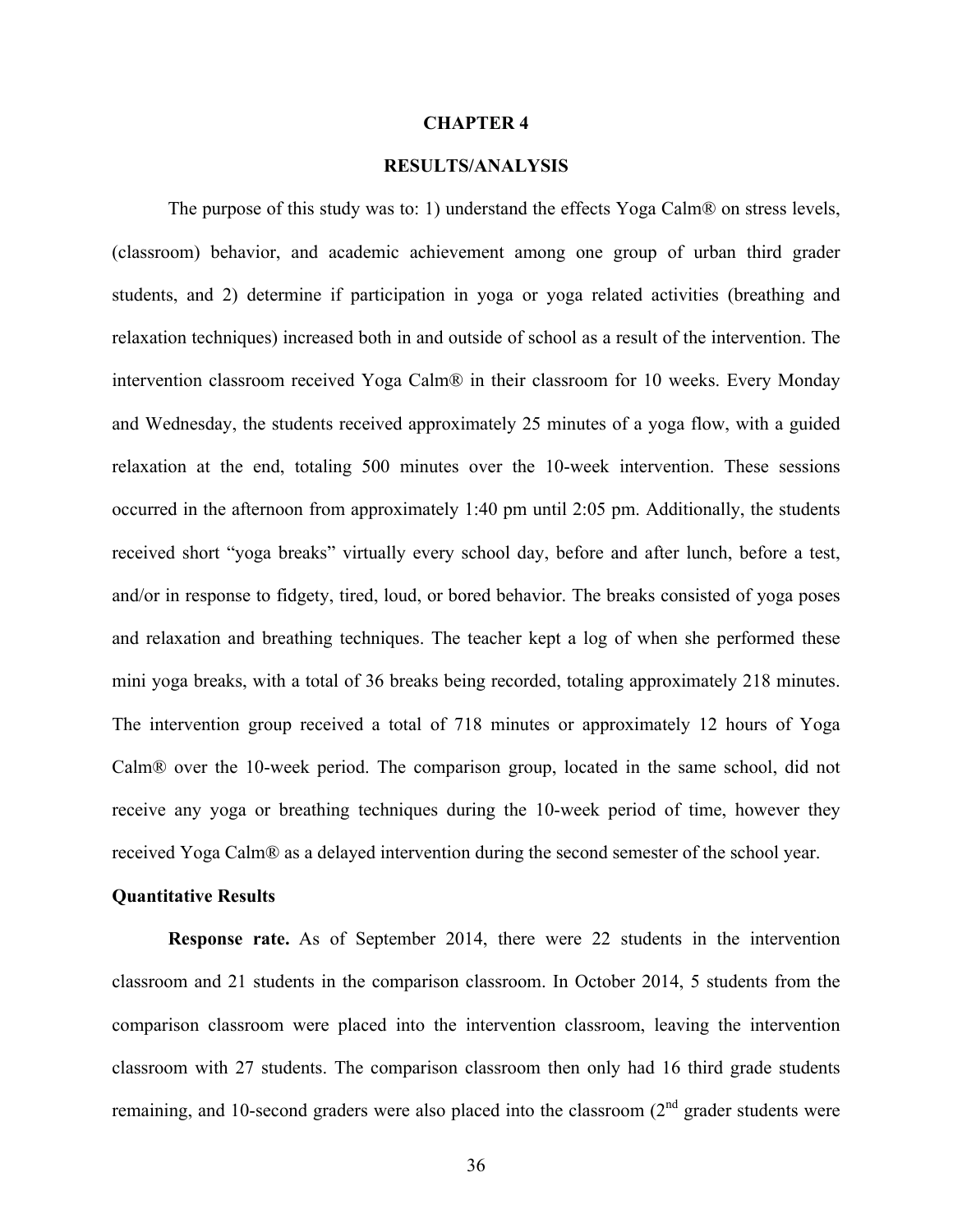not included in this study). There were a total of three students who did not complete the study from pre-post and were excluded from the dataset. Therefore, the total number of participants for this study included 25 for the intervention group, and 15 for the comparison group ( $n = 40$ ).

**Data cleaning and screening.** All original survey answers and test scores were coded and entered into an Excel spreadsheet. From Excel, items were imported into IBM SPSS, Version 22. The values were labeled and ranges and numbers were verified for accuracy. The data were screened for missing values, univariate outliers, multivariate outliers, and statistical assumptions. The data on the 40 third graders were screened for missing values on 7 initial continuous variables [Stress, Aggression (Fighting, Bullying, and Anger), DIBEL oral, math computation, reading comprehension]. The few missing values per variable that were discovered were imputed with the mean substitution procedure. Among the pre data, the percentage of imputed data for both the anger and bullying variables was 4%, and 12% for the stress variable. Also, 2% of the post data for the stress variable was imputed. The Bullying variable was omitted after normality and linearity could not be achieved.

**Descriptive statistics***.* Descriptive statistics were run in SPSS on all variables and all students in the sample. See tables 4.1 and 4.2 for the mean, standard deviation, and cronbach's alpha (if applicable) for each variable used in the analysis. Effect size was calculated for paired or within group measures using Moins and DeShon (2002) equation 8. Effect sizes were calculated for independent or between group measures using Cohen (1988).

#### **Table 4.1**

| Variable                        | Mean |      | Std. Deviation Cronbach's Alpha |
|---------------------------------|------|------|---------------------------------|
| <b>Behavior Characteristics</b> |      |      |                                 |
| POST YogaPart                   |      | 0.00 |                                 |

#### *Intervention Group Descriptive Statistics*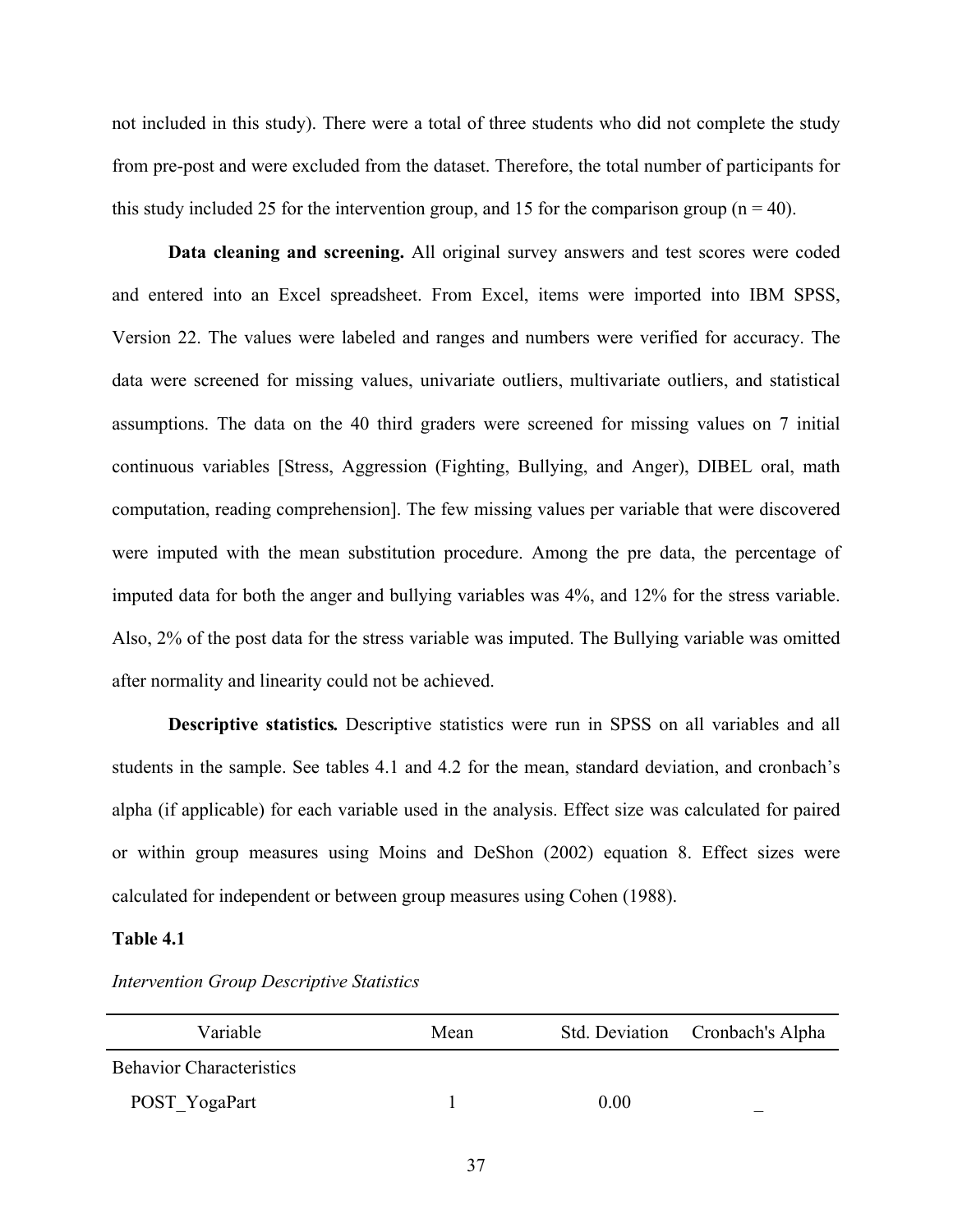| PRE YogaPart         | 1.36         | 0.49     |      |
|----------------------|--------------|----------|------|
| POST Last3DaysSchool | 2.72         | 1.17     |      |
| PRE_Last3DaysSchool  | $\mathbf{1}$ | 0.5      |      |
| POST_Last3DaysHome   | 2.52         | 1.22     |      |
| PRE_Last3DaysHome    | 1.79         | 1.11     |      |
| POST_Enjoy_Yoga      | 3.88         | 1.61     |      |
| PRE_Enjoy_Yoga       | 4.08         | 1.07     |      |
| POST_Confidence_Yoga | 3.92         | 1.38     |      |
| PRE_Confidence_Yoga  | 3.88         | 1.36     |      |
| POST YogaSkills      | 3.48         | 1.50     |      |
| PRE YogaSkills       | 3.71         | 1.42     |      |
| POST YogaPart        | $\mathbf{1}$ | $0.00\,$ |      |
| Scales               |              |          |      |
| POST_Stress          | 47.88        | 9.42     | 0.74 |
| PRE_Stress           | 49.76        | 9.94     | 0.75 |
| POST_Fight           | 8.32         | 2.90     | 0.51 |
| PRE_Fight            | 8.64         | 2.57     | 0.67 |
| POST_Anger           | 8.59         | 2.40     | 0.64 |
| PRE_Anger            | 7.50         | 2.41     | 0.63 |
| Academic Achievement |              |          |      |
| POST DIBEL Oral      | 82.92        | 30.22    |      |
| PRE DIBEL Oral       | 63.33        | 28.42    |      |
| POST_MathComp        | 35.84        | 15.67    |      |
| PRE_MathComp         | 23.64        | 10.00    |      |
| POST_Reading         | 9.40         | 6.23     |      |
| PRE_Reading          | 10.00        | 7.86     |      |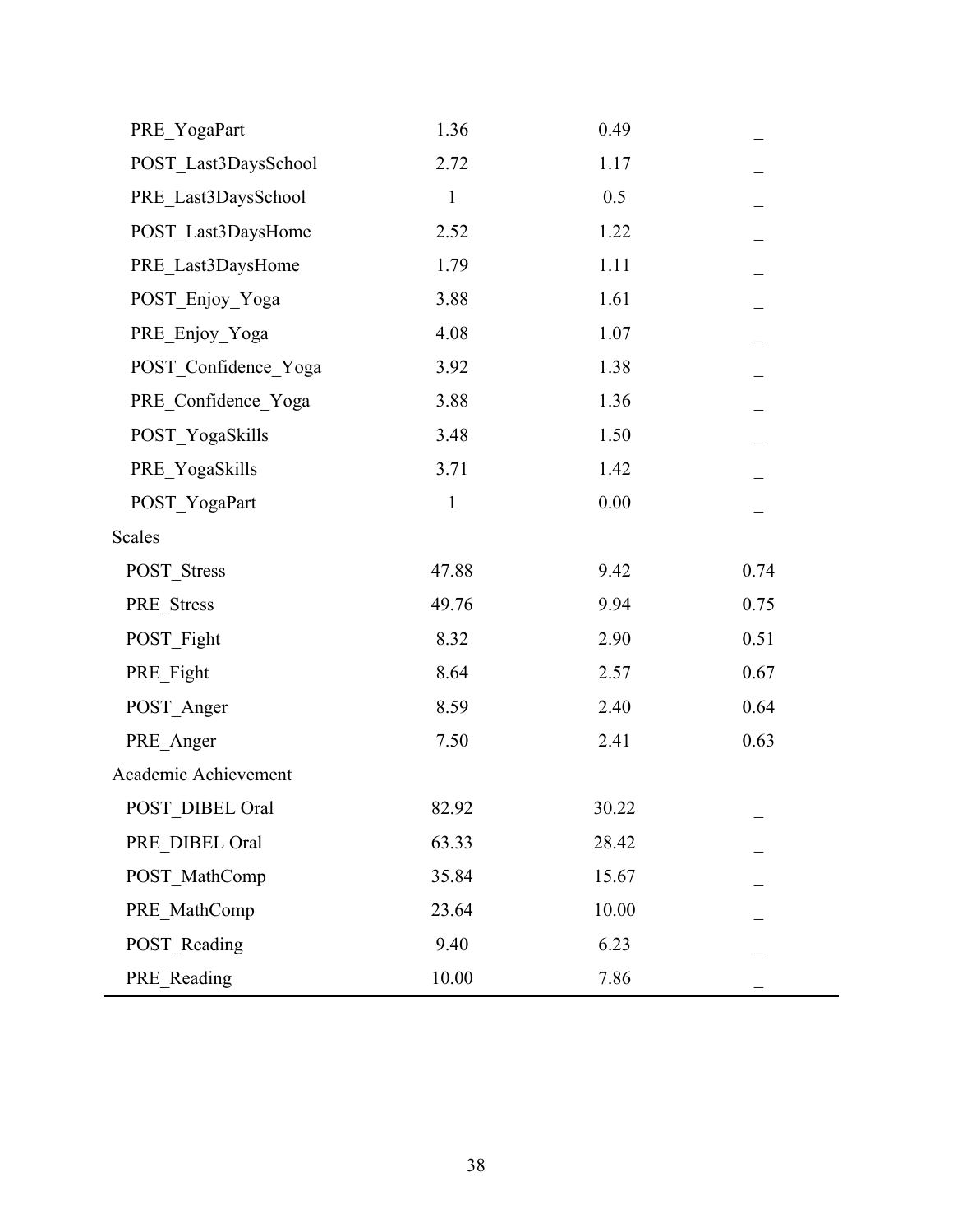| Variable                        | Mean  | Std. Deviation | Cronbach's Alpha |
|---------------------------------|-------|----------------|------------------|
| <b>Behavior Characteristics</b> |       |                |                  |
| POST_YogaPart                   | 1.13  | 0.34           |                  |
| PRE_YogaPart                    | 1.25  | 0.44           |                  |
| POST_Last3DaysSchool            | 1.5   | 1.09           |                  |
| PRE_Last3DaysSchool             | 1.19  | 0.75           |                  |
| POST_Last3DaysHome              | 1.94  | 1.43           |                  |
| PRE_Last3DaysHome               | 1.94  | 1.34           |                  |
| POST_Enjoy_Yoga                 | 3.94  | 1.18           |                  |
| PRE_Enjoy_Yoga                  | 4.31  | 0.94           |                  |
| POST Confidence Yoga            | 3.69  | 1.35           |                  |
| PRE_Confidence_Yoga             | 4.27  | 0.77           |                  |
| POST_YogaSkills                 | 3.44  | 1.50           |                  |
| PRE_YogaSkills                  | 4.06  | 1.23           |                  |
| POST_YogaPart                   | 1.13  | 0.34           |                  |
| Scales                          |       |                |                  |
| POST_Stress                     | 46.33 | 8.54           | 0.74             |
| PRE Stress                      | 46.13 | 6.65           | 0.75             |
| POST_Fight                      | 8.56  | 3.34           | 0.51             |
| PRE_Fight                       | 7.43  | 3.05           | 0.67             |
| POST_Anger                      | 6.64  | 1.59           | 0.64             |
| PRE_Anger                       | 7.35  | 1.90           | 0.63             |
| Academic Achievement            |       |                |                  |
| POST_DIBEL Oral                 | 99.40 | 36.71          |                  |
| PRE_DIBEL Oral                  | 86.20 | 37.01          |                  |
| POST_MathComp                   | 33.37 | 15.59          |                  |
| PRE_MathComp                    | 21.00 | 10.80          |                  |

*Comparison Group Descriptive Statistics*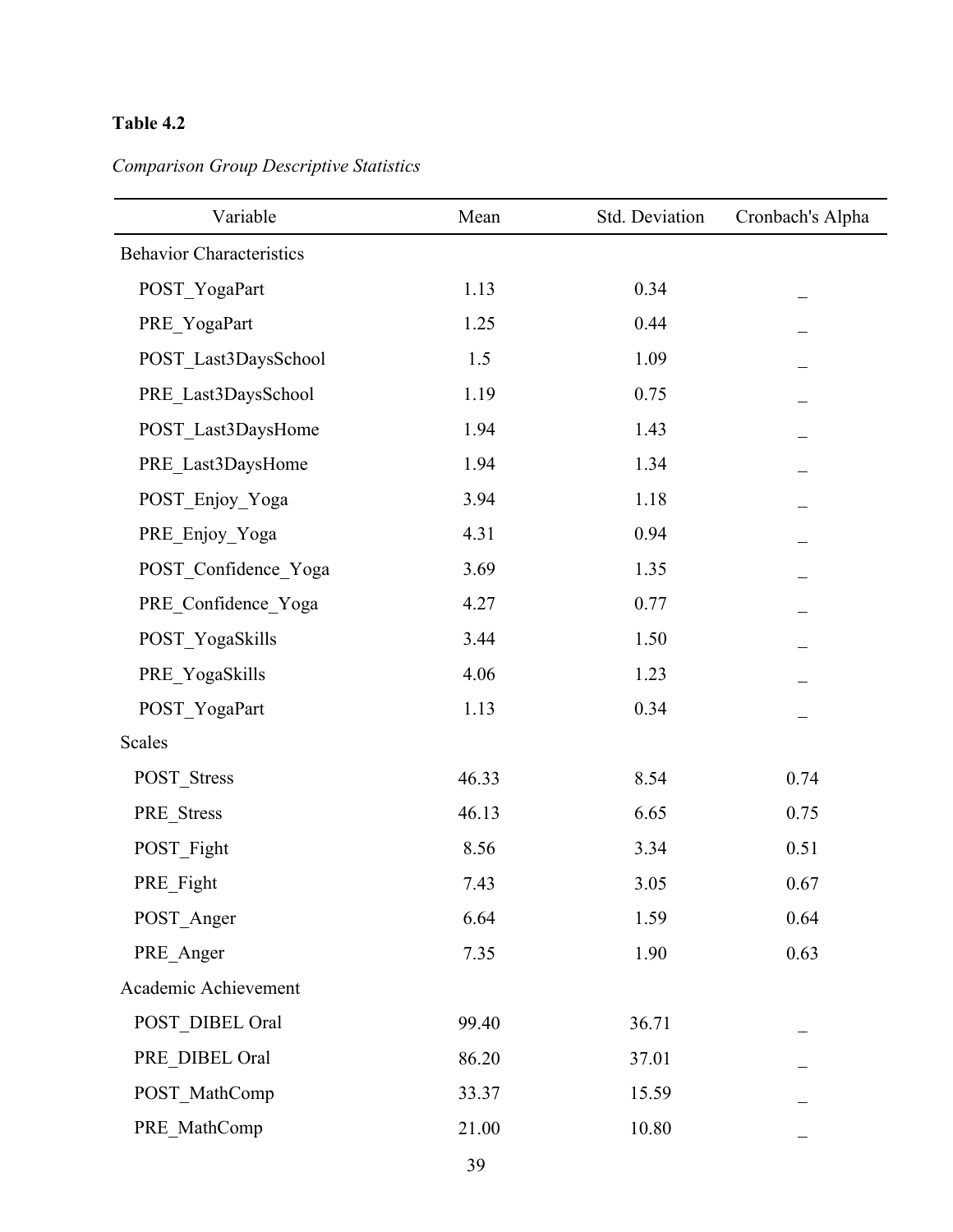| POST_Reading | 14.06 | 6.08 | $\overline{\phantom{m}}$ |
|--------------|-------|------|--------------------------|
| PRE_Reading  | 12.84 | 6.04 | $\overline{\phantom{m}}$ |

As seen in Table 4.3, in the intervention group at pre test, reading comprehension and DIBEL Oral were significantly correlated. Table 4.4 shows that at post-test, anger was significantly correlated to stress, and reading was significantly correlated with DIBEL Oral. Table 4.5 shows that in the comparison group at pre test, anger and fighting, and DIBEL and math, reading and math, reading and DIBEL are significantly correlated. As seen in Table 4.6, at post test, reading and anger are also significantly correlated.

### **Table 4.3**

| Correlations for Intervention at Pre Test |  |  |  |  |  |
|-------------------------------------------|--|--|--|--|--|
|-------------------------------------------|--|--|--|--|--|

|               |        | $\overline{2}$ | 3      | $\overline{4}$ | 5        | 6 |
|---------------|--------|----------------|--------|----------------|----------|---|
| 1. Stress     |        |                |        |                |          |   |
| 2. Fight      | .10    |                |        |                |          |   |
| 3. Anger      | $.42*$ | .24            |        |                |          |   |
| 4. Math Comp  | $-.21$ | .21            | .01    |                |          |   |
| 5. DIBEL Oral | $-.33$ | $-13$          | $-19$  | .17            |          |   |
| 6. Reading    | $-.21$ | $-15$          | $-.04$ | .28            | $.85***$ |   |

*Note*. \* p<0.05, \*\* p<.01

*Correlations for Intervention at Post Test*

|           |           |     | ζ | 4 |  |
|-----------|-----------|-----|---|---|--|
| 1. Stress |           |     |   |   |  |
| 2. Fight  | .38       |     |   |   |  |
| 3. Anger  | $55^{**}$ | .39 |   |   |  |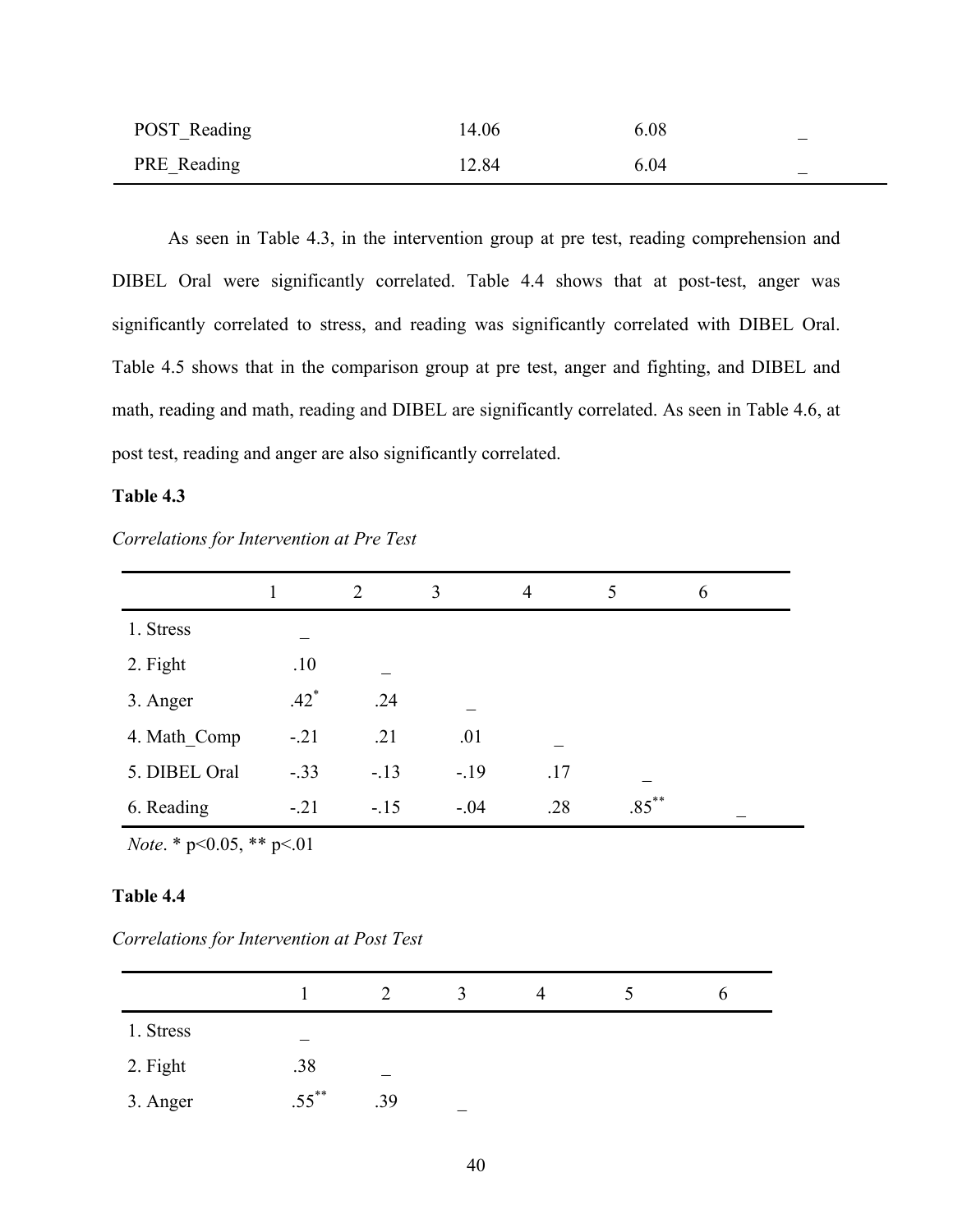| 4. Math_Comp $-.11$ $-.00$ $-.11$       |  |     |                     |  |
|-----------------------------------------|--|-----|---------------------|--|
| 5. DIBEL Oral -.31 -.37 -.36            |  | .38 |                     |  |
| 6. Reading $-30$ $-24$ $-24$ $-64^{**}$ |  |     | $.72$ <sup>**</sup> |  |

*Note*. \* p<0.05, \*\* p<.01

## **Table 4.5**

 *Correlations for Comparison Group at Pre Test*

|               |       | 2        | 3      | $\overline{4}$     |          | 6 |
|---------------|-------|----------|--------|--------------------|----------|---|
| 1. Stress     |       |          |        |                    |          |   |
| 2. Fight      | .25   |          |        |                    |          |   |
| 3. Anger      | .31   | $.87***$ |        |                    |          |   |
| 4. Math Comp  | .02   | .16      | $-.00$ |                    |          |   |
| 5. DIBEL Oral | $-19$ | .34      | .14    | $.62***$           |          |   |
| 6. Reading    | .05   | .35      | .24    | $.51$ <sup>*</sup> | $.79***$ |   |

*Note*. \* p<0.05, \*\* p<.01

# **Table 4.6**

*Correlations for Comparison Group at Post Test*

|               |        | 2        | 3                   | $\overline{4}$ | 5        | 6 |
|---------------|--------|----------|---------------------|----------------|----------|---|
| 1. Stress     |        |          |                     |                |          |   |
| 2. Fight      | .27    |          |                     |                |          |   |
| 3. Anger      | .40    | $.65***$ |                     |                |          |   |
| 4. Math Comp  | .05    | $-.27$   | $-.29$              |                |          |   |
| 5. DIBEL Oral | $-44$  | $-.02$   | $-41$               | .47            |          |   |
| 6. Reading    | $-.34$ | $-.30$   | $-.53$ <sup>*</sup> | $.64***$       | $.90***$ |   |

*Note*. \* p<0.05, \*\* p<.01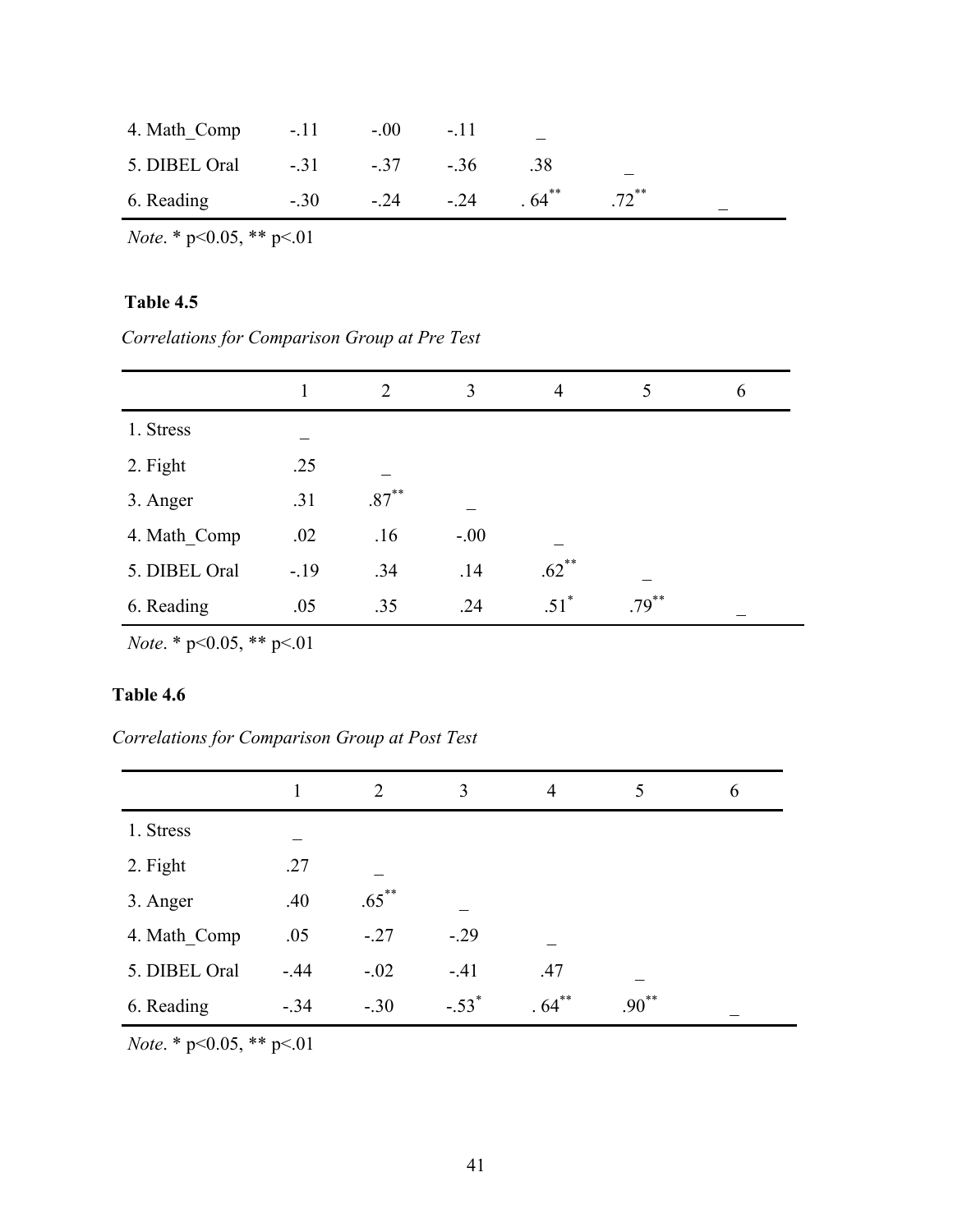### **Analysis**

**Behavior variables.** A series of paired sample t-tests and frequencies were run to determine if questions related to yoga behavior changed over the 10-week period in both the intervention and comparison groups. In addition to other scales, several questions were asked to gain knowledge from the children about their own yoga behavior. Students were asked if they have ever participated in yoga. Twenty-eight, or 68% of the children from both classes responded "yes" on the pre survey, and thirty nine, or 95%, answered "yes" on the post survey. Some children in the comparison group had exposure to yoga during the previous school year, as yoga was offered as an after school program on a weekly basis.

A series of paired and independent t-tests were run to determine if children increased the amount of yoga done at school, as a result of the intervention. The question, "In the last 3 days, how many times did you participate in yoga at school?" was used; the answers ranged from 0 to 3 times. First, Pre-Last3DaysSchool Intervention group was compared to Pre-Last3DaysSchool Comparison group to determine if there were any significant differences at baseline. Results showed no significant differences (p=. 34; see Table 4.7). Then Post-Last3DaysSchool Intervention was compared to Pre-Last3DaysSchool Intervention group, in order to determine if yoga in school increased in the intervention group. Results showed that yoga in school increased significantly  $(p<.01$ ; see Table 4.8). Then, Post-Last3DaysSchool Comparison group was compared to Pre-Last3DaysSchool Comparison group in order to determine if the comparison group remained the same. Results showed that children in the comparison group answered they had participated in yoga in the last 3 days on the post survey, but the change was not significant  $(p=38;$  see Table 4.9). It is not known why children in the comparison group would answer they had participated at school, as they had no opportunity to participate in yoga during the 10 week intervention. Then, Post-Last3DaysSchool Intervention Group was compared to Post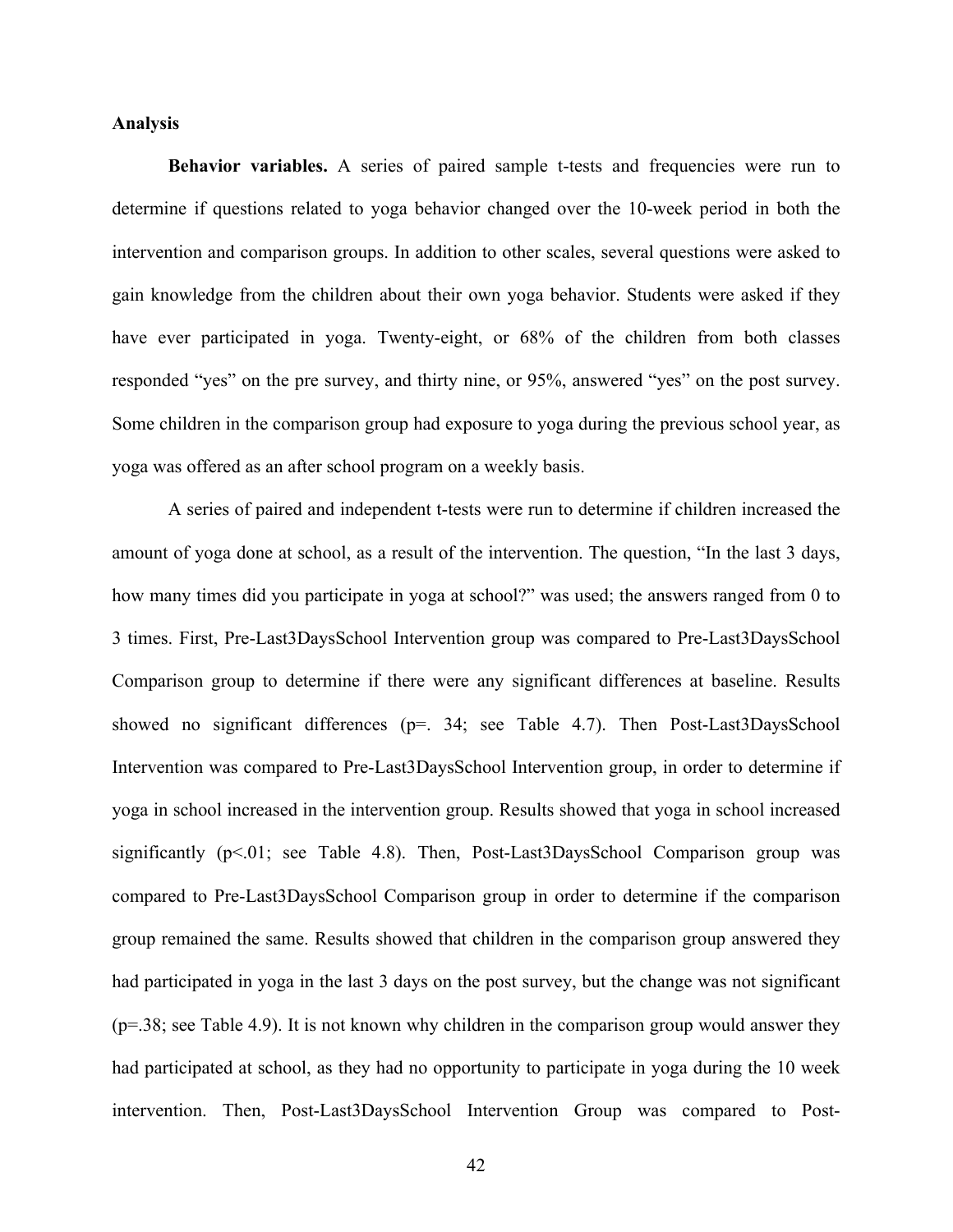Last3DaysSchool Comparison group to determine if there were significant differences between the two groups after the intervention. Results showed a much larger change in the intervention group, and this change was significant  $(p<0.01)$ ; see Table 4.10). Finally, the change from Pre-Last3DaysSchool to Post-Last3DaysSchool Intervention Group was compared to the change from Pre-Last3DaysSchool to Post-Last3DaysSchool Comparison group, in order to compare the changes that occurred in the intervention group to the comparison group. The effect of Yoga Calm® on participation of yoga in school as measured by one self-report question indicated that yoga increased in the intervention group and decreased in the comparison group, and that this difference was significant ( $p<01$ ; see Table 4.11).

A series of paired and independent t-tests were run to determine if children increased the amount of yoga done outside of school, as a result of the intervention. The question, "In the last 3 days, how many times did you participate in yoga at home or outside of school?" was used; the answers ranged from 0 to 3 times. First, Pre-Last3DaysHome Intervention group was compared to Pre-Last3DaysHome Comparison group to determine if there were any significant differences at baseline. Results showed no significant differences (p=.70; see Table 4.7). Then Post-Last3DaysHome Intervention was compared to Pre-Last3DaysHome Intervention group, in order to determine if yoga outside of school increased in the intervention group. Results showed that yoga outside of school increased significantly  $(p<.01$ ; see Table 4.8). Then, Post-Last3DaysHome Comparison group was compared to Pre-Last3DaysHome Comparison group in order to determine if the comparison group remained the same. Results showed that participation in yoga outside of school did not change, and so was not significant  $(p=1;$  see Table 4.9). Then, Post-Last3DaysHome Intervention Group was compared to Post-Last3DaysHome Comparison group to see if there were significant differences between the two groups after the intervention. Results showed a much larger change in the intervention group than in the comparison group, but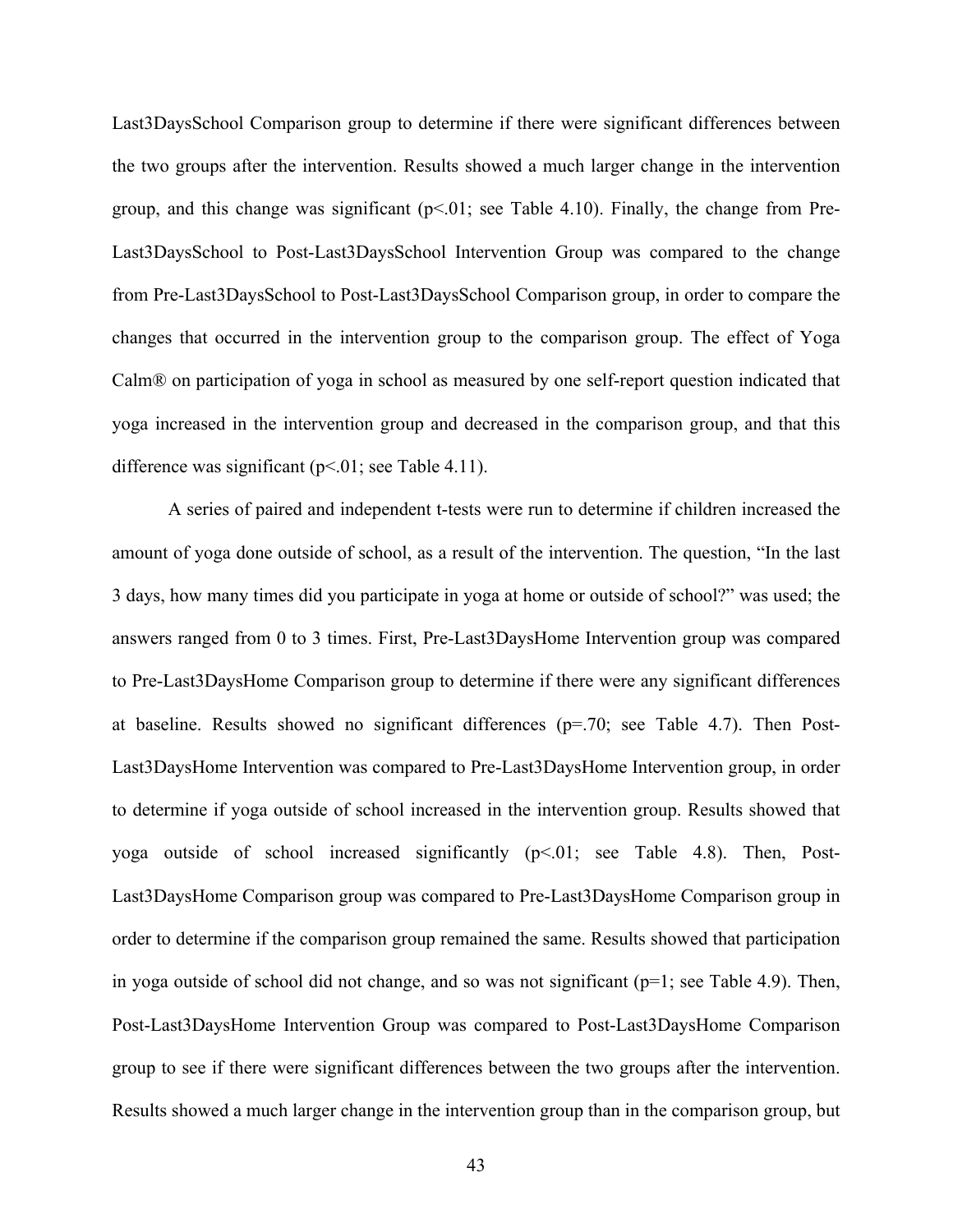this change was not significant  $(p=17;$  see Table 4.10). Finally, the change from Pre-Last3DaysHome to Post-Last3DaysHome Intervention Group was compared to the change from Pre-Last3DaysHome to Post- Last3DaysHome Comparison group, in order to compare the changes that occurred in the intervention group to the comparison group. The effect of Yoga Calm® on participation of yoga outside of school as measured by one self-report question indicated that yoga outside of school increased in the intervention group and decreased in the comparison group, but that this difference was not significant ( $p=15$ ; see Table 4.11).

A series of paired and independent t-tests were run to determine if children increased their enjoyment of yoga over the 10-week period. A statement, "I enjoy participating in yoga" was used; with a scale ranging from strongly disagree to strongly agree. First, Pre-Enjoy Yoga Intervention group was compared to Pre-Enjoy\_Yoga Comparison group to determine if there were any significant differences at baseline. Results showed no significant differences (p=.48 see Table 4.7). Then Post-Enjoy\_Yoga Intervention was compared to Pre-Enjoy\_Yoga Intervention group, in order to determine if yoga enjoyment increased in the intervention group. Results showed that yoga enjoyment actually decreased, but the change was not significant ( $p=60$ ; see Table 4.8). Then, Post-Enjoy\_Yoga Comparison group was compared to Pre-Enjoy\_Yoga Comparison group in order to determine if the comparison group remained the same. Results showed that enjoyment decreased in this group also, but this change was not significant ( $p=13$ ; see Table 4.9). Then, Post-Enjoy\_Yoga Intervention Group was compared to Post-Enjoy\_Yoga Comparison group to determine if there were significant differences between the two groups after the intervention. Results showed only a small, and non-significant change between the two groups (p=.90; see Table 4.10). Finally, the change from Pre-Enjoy\_Yoga to Post-Enjoy\_Yoga Intervention Group was compared to the change from Pre-Enjoy\_Yoga to Post-Enjoy\_Yoga Comparison group, in order to compare the changes that occurred in the intervention group to the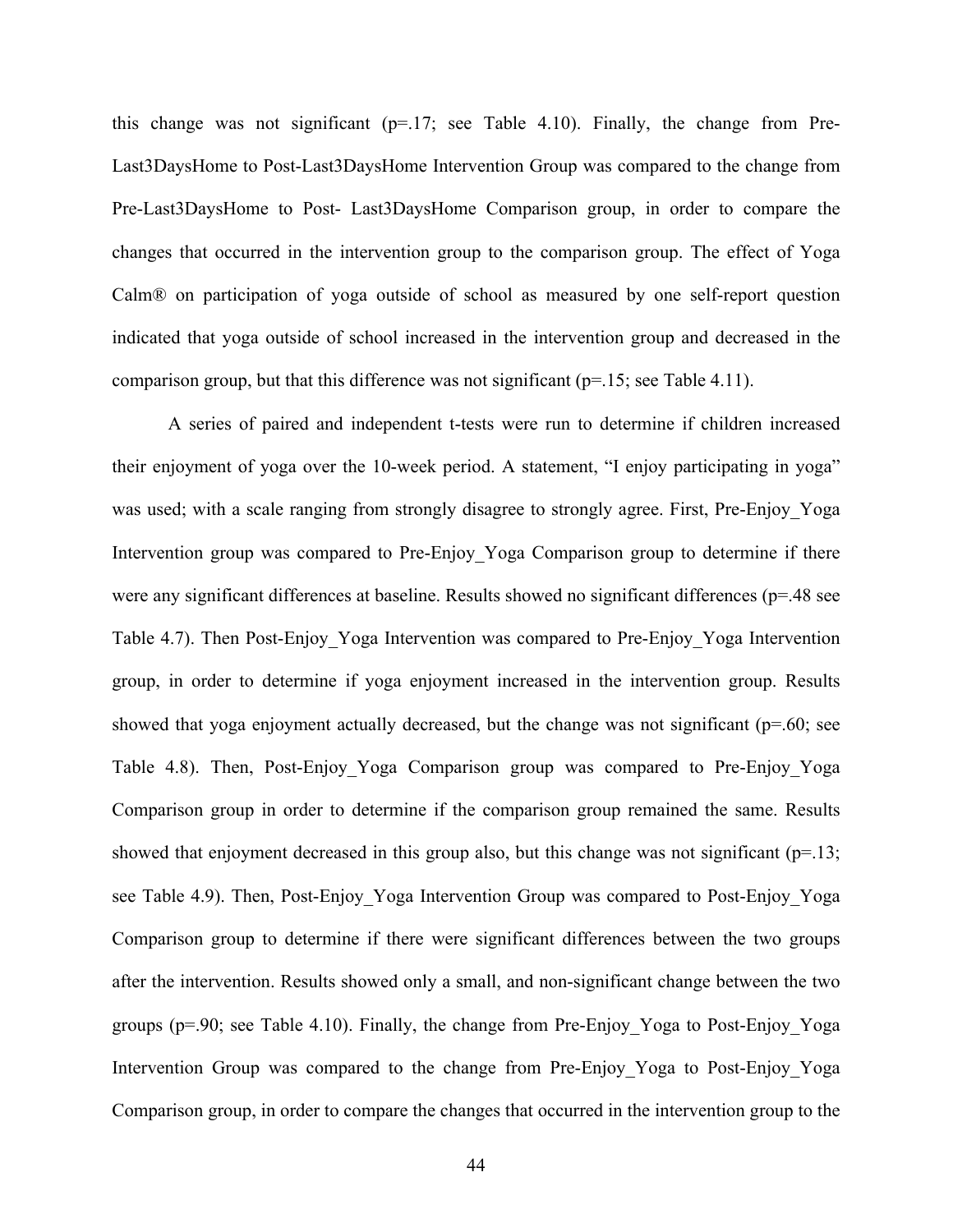comparison group. The affect of Yoga Calm on the enjoyment of yoga as measured by one selfreport question indicated no significant change between the intervention and comparison group (p=. 73; see Table 4.11).

A series of paired and independent t-tests were run to determine if children's exposure to yoga increased their confidence about performing yoga. A question, "I feel confident about performing yoga poses" was used; with a scale ranging from strongly disagree to strongly agree. First, Pre-Confidence Yoga Intervention group was compared to Pre-Confidence Yoga Comparison group to determine if there were any significant differences at baseline. Results showed no significant differences ( $p=30$ ; see Table 4.7). Then Post-Confidence Yoga Intervention was compared to Pre-Confidence Yoga Intervention group, in order to determine if yoga confidence increased in the intervention group. Results showed that yoga confidence increased only slightly, but the change was not significant  $(p=0.92)$ ; see Table 4.8). Then, Post-Confidence\_Yoga Comparison group was compared to Pre-Confidence\_Yoga Comparison group in order to determine if the comparison group remained the same. Results showed that confidence decreased in this group, but this change was not significant (p=.08; see Table 4.9). Then, Post- Confidence\_Yoga Intervention Group was compared to Post-Confidence\_Yoga Comparison group to determine if there were significant differences between the two groups after the intervention. Results showed only a small, and non-significant change between the two groups ( $p=$ . 59; see Table 4.10). Finally, the change from Pre-Confidence Yoga to Post-Confidence\_Yoga Intervention Group was compared to the change from Pre-Confidence\_Yoga to Post-Confidence\_Yoga Comparison group, in order to compare the changes that occurred in the intervention group to the comparison group. The effect of Yoga Calm® on children's confidence of yoga as measured by one self-report question indicated no significant change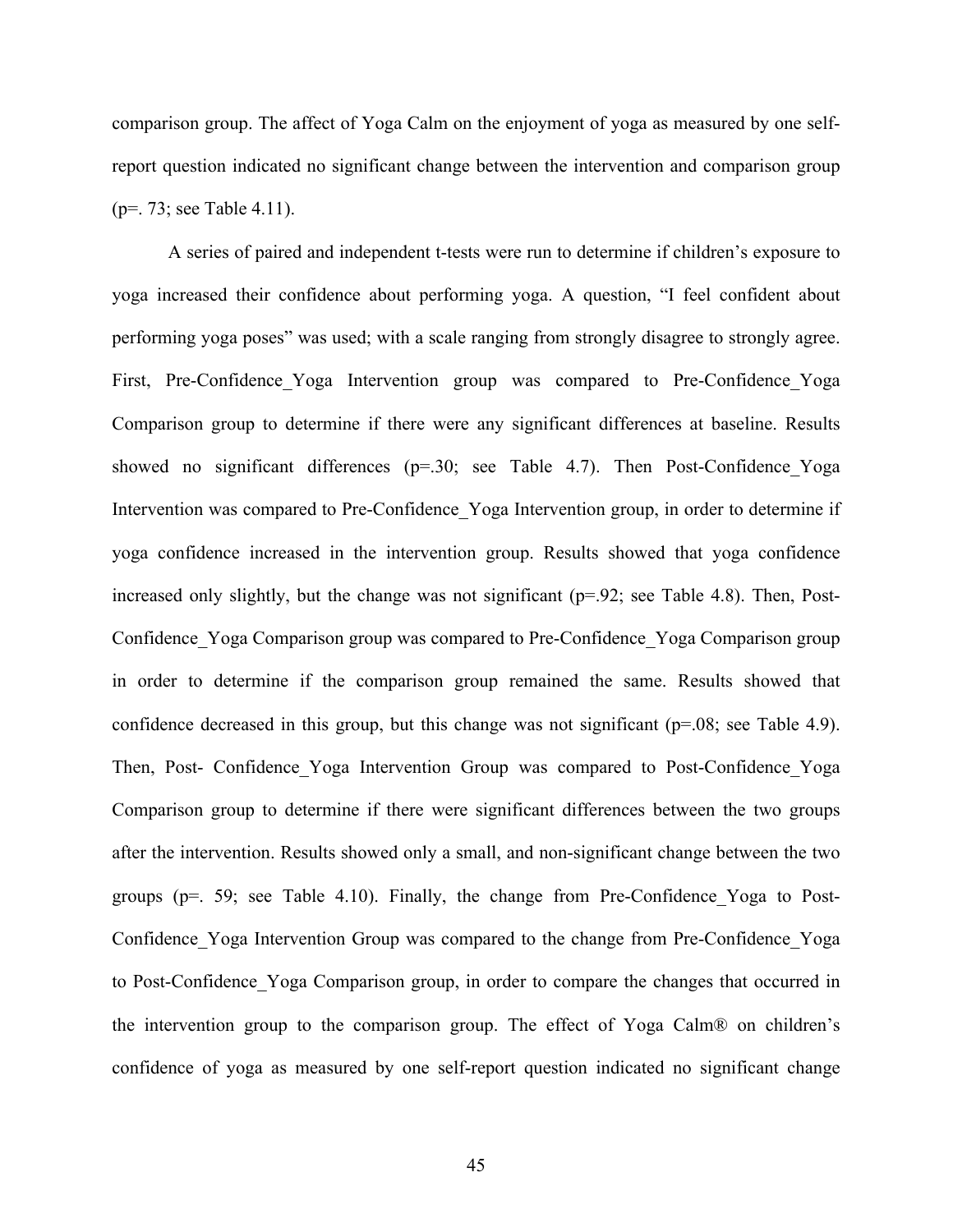between the intervention and comparison group, but that the intervention group was more confident (p=.28; see Table 4.11).

A series of paired and independent t-tests were run to determine if children that were exposed to Yoga Calm increased their self-efficacy toward yoga over the 10-week period. A question, "I think I have the skills needed to perform yoga" was used; with a scale ranging from strongly disagree to strongly agree. First, Pre-YogaSkills Intervention group was compared to Pre-YogaSkills Comparison group to determine if there were any significant differences at baseline. Results showed no significant differences (p=.42; see Table 4.7). Then Post-YogaSkills Intervention was compared to Pre-YogaSkills Intervention group, in order to determine if selfefficacy toward yoga increased in the intervention group. Results showed that self-efficacy actually decreased slightly, but the change was not significant  $(p=58;$  see Table 4.8). Then, Post-YogaSkills Comparison group was compared to Pre- YogaSkills Comparison group in order to determine if the comparison group remained the same. Results showed that self-efficacy decreased significantly in this group (p<.05; see Table 4.9). Then, Post-YogaSkills Intervention Group was compared to Post-YogaSkills Comparison group to determine if there were significant differences between the two groups after the intervention. Results showed only a small, and non-significant change between the two groups ( $p=$ , 93; see Table 4.10). Finally, the change from Pre-YogaSkills to Post-YogaSkills Intervention Group was compared to the change from Pre-YogaSkills to Post-YogaSkills Comparison group, in order to compare the changes that occurred in the intervention group to the comparison group. The effect of Yoga Calm® on children's self-efficacy towards yoga as measured by one self-report question indicated no significant change between the intervention and comparison group, but that the intervention group was slightly more self-efficacious ( $p=$ . 48; see Table 4.11).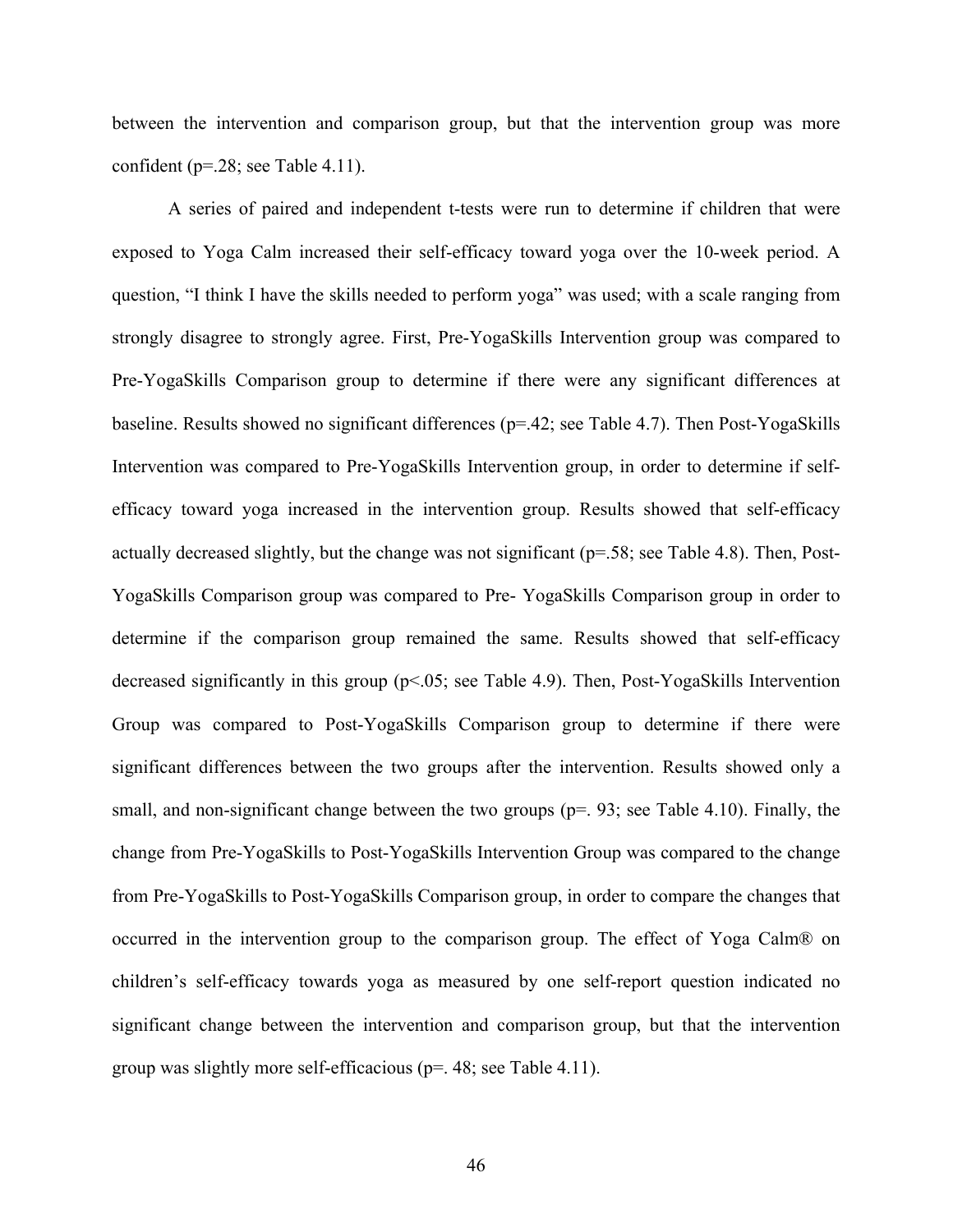Yoga participation in general, and both at home and at school increased significantly in the intervention group. The post scores in the intervention group significantly increased compared to the comparison group in overall yoga participation and participation in school. The change from post to pre scores in yoga participation at school significantly increased in the intervention group compared to the comparison classroom. The perceived yoga skill level in the comparison group significantly increased from post to pre.

**Stress.** A series of paired and independent t-tests were run to determine if children that were exposed to the Yoga Calm® intervention reduced their stress over the 10-week period. A 21-item stress scale for children was used. First, Pre-Stress Intervention group was compared to Pre-Stress Comparison group to determine if there were any significant differences at baseline. Results showed no significant differences ( $p=21$ ; see Table 4.7). Then Post-Stress Intervention was compared to Pre-Stress Intervention group, in order to determine if stress decreased in the intervention group. Results showed that stress decreased, but was not significant ( $p=36$ ; see Table 4.8). Then, Post-Stress Comparison group was compared to Pre-Stress Comparison group in order to determine if the comparison group remained the same. Results showed that the stress level increased, but again was not significant (p=.92; see Table 4.9). Then, Post-Stress Intervention Group was compared to Post -Stress Comparison group to determine if there were significant differences between the two groups after the intervention. Results showed no significant differences ( $p=85$ ; see Table 4.10). Finally, the change from Pre-Stress to Post Stress Intervention Group was compared to the change from Pre-Stress to Post-Stress Comparison group, in order to compare the changes that occurred in the intervention group to the comparison group. Results showed ( $p=50$ ; see Table 4.11). The effect of Yoga Calm® on stress as measured by the 21-item stress scale indicated that stress was reduced in the intervention group,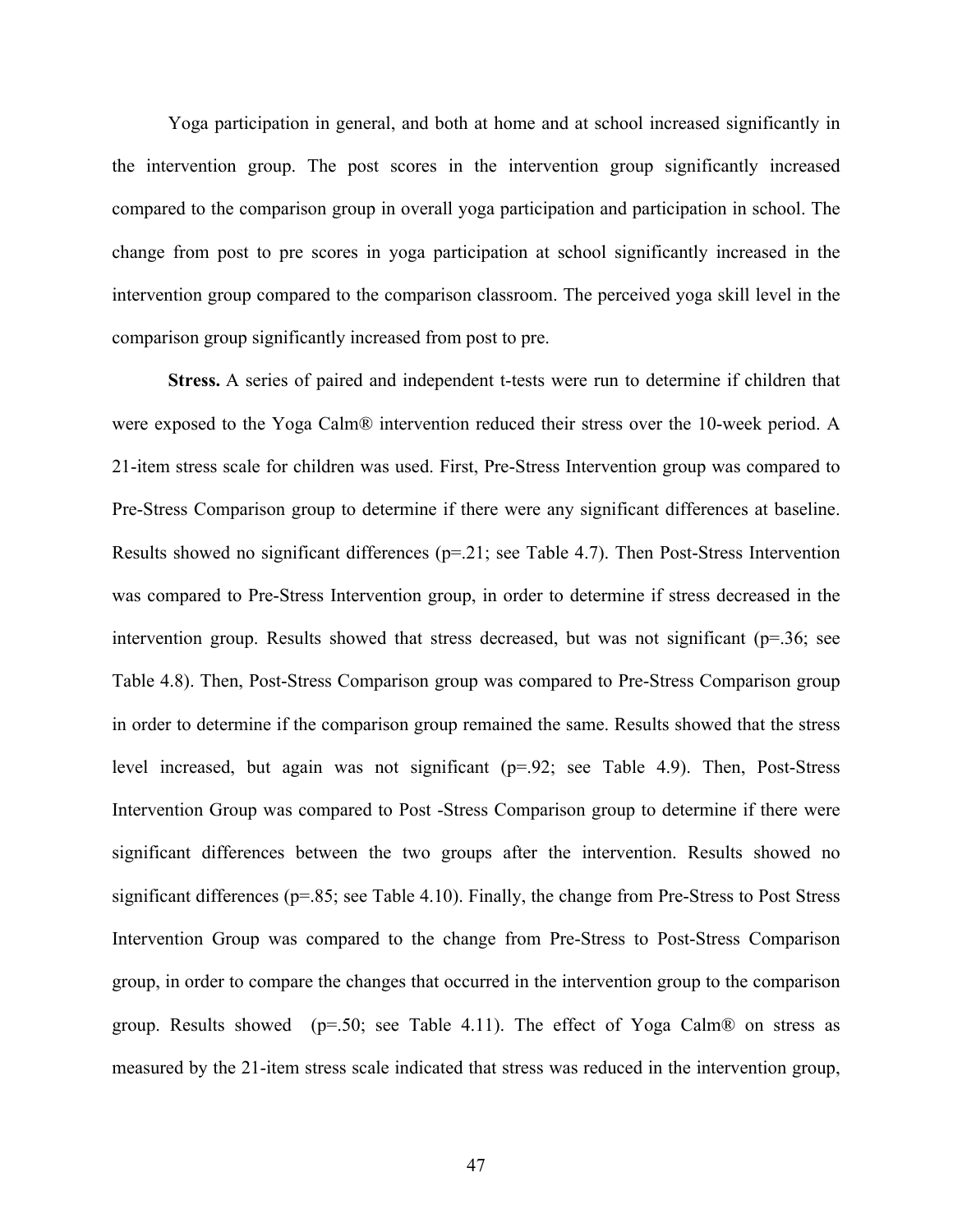but not in the comparison group, but the difference was not significant. In summary, none of the changes related to stress scores were significant.

**Aggression***.* A series of paired and independent t-tests were run to determine if the children that were exposed to the Yoga Calm® intervention were less aggressive after the 10 week period. Both a fighting and an anger scale was used to measure aggression.

*Fighting*. How much a child engages in fighting was measured by a 5-item fighting scale. First, Pre-Fight Intervention group was compared to Pre-Fight Comparison group to determine if there were any significant differences at baseline. Results showed no significant differences (p=.19; see Table 4.7). Then Post-Fight Intervention was compared to Pre-Fight Intervention group, in order to determine if fighting decreased in the intervention group. Results showed that fighting decreased, but the result was not significant ( $p=0.55$ ; see Table 4.8). Then, Post-Fight Comparison group was compared to Pre-Fight Comparison group in order to determine if the comparison group remained the same. Results showed that fighting increased, but again was not significant (p=.35; see Table 4.9). Then, Post-Fight Intervention Group was compared to Post-Fight Comparison group to determine if there were significant differences between the two groups after the intervention. Results showed no significant differences (p=.98; see Table 4.10). Finally, the change from Pre-Fight to Post-Fight Intervention Group was compared to the change from Pre-Fight to Post-Fight Comparison group, in order to compare the changes that occurred in the intervention group to the comparison group. The effect of Yoga Calm® on fighting as measured by the 5-item fighting scale indicated that fighting decreased in the intervention group and increased in the comparison group, but these findings were not significant ( $p = 22$ ; see Table 4.11).

*Anger*. The 5-item anger scale measured a self-report of child anger. First, Pre-Anger Intervention group was compared to Pre-Anger Comparison group to determine if there were any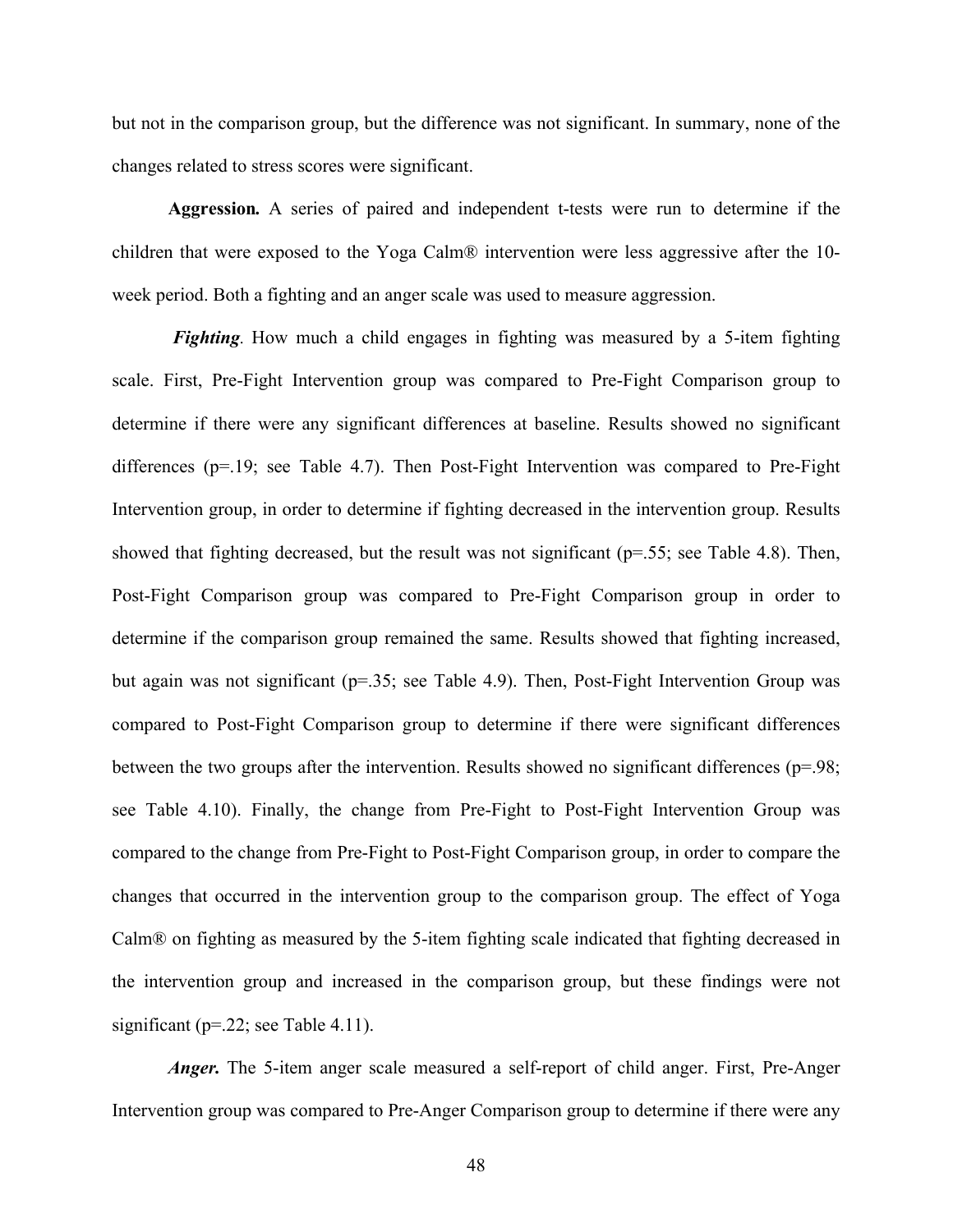significant differences at baseline. Results revealed no significant differences (p=.91; see Table 4.7). Then Post-Anger Intervention was compared to Pre-Anger Intervention group, in order to determine if anger decreased in the intervention group. Results showed that anger increased, and was trending toward significant (p=.07; see Table 4.8). Then, Post-Anger Comparison group was compared to Pre-Anger Comparison group in order to determine if the comparison group remained the same. Results showed that the anger decreased, but was not significant ( $p=14$ ; see Table 4.9). Then, Post-Anger Intervention Group was compared to Post-Anger Comparison group to determine if there were significant differences between the two groups after the intervention. Results showed the differences trending toward significant (p=.06; see Table 4.10). Finally, the change from Pre-Anger to Post-Anger Intervention Group was compared to the change from Pre-Anger to Post-Anger Comparison group, in order to compare the changes that occurred in the intervention group to the comparison group. The effect of Yoga Calm® on anger as measured by the 5-item anger scale indicated that anger increased in the intervention group and decreased in the comparison group, and that this difference was significant ( $p<.05$ ; see Table 4.11).

In summary, there were no significant differences in changes with the fighting scale. The difference in anger scores between the intervention and comparison group from post to pre was significant. Changes in anger scores for the intervention group were trending toward significant.

**Academic achievement.** A series of paired and independent t-tests were run to determine if the children in the Yoga Calm® intervention group had higher achievement gains over the 10 week intervention period than the children in the comparison group. A DIBEL oral fluency score, math computation score, and a reading comprehension score were used to measure academic achievement.

49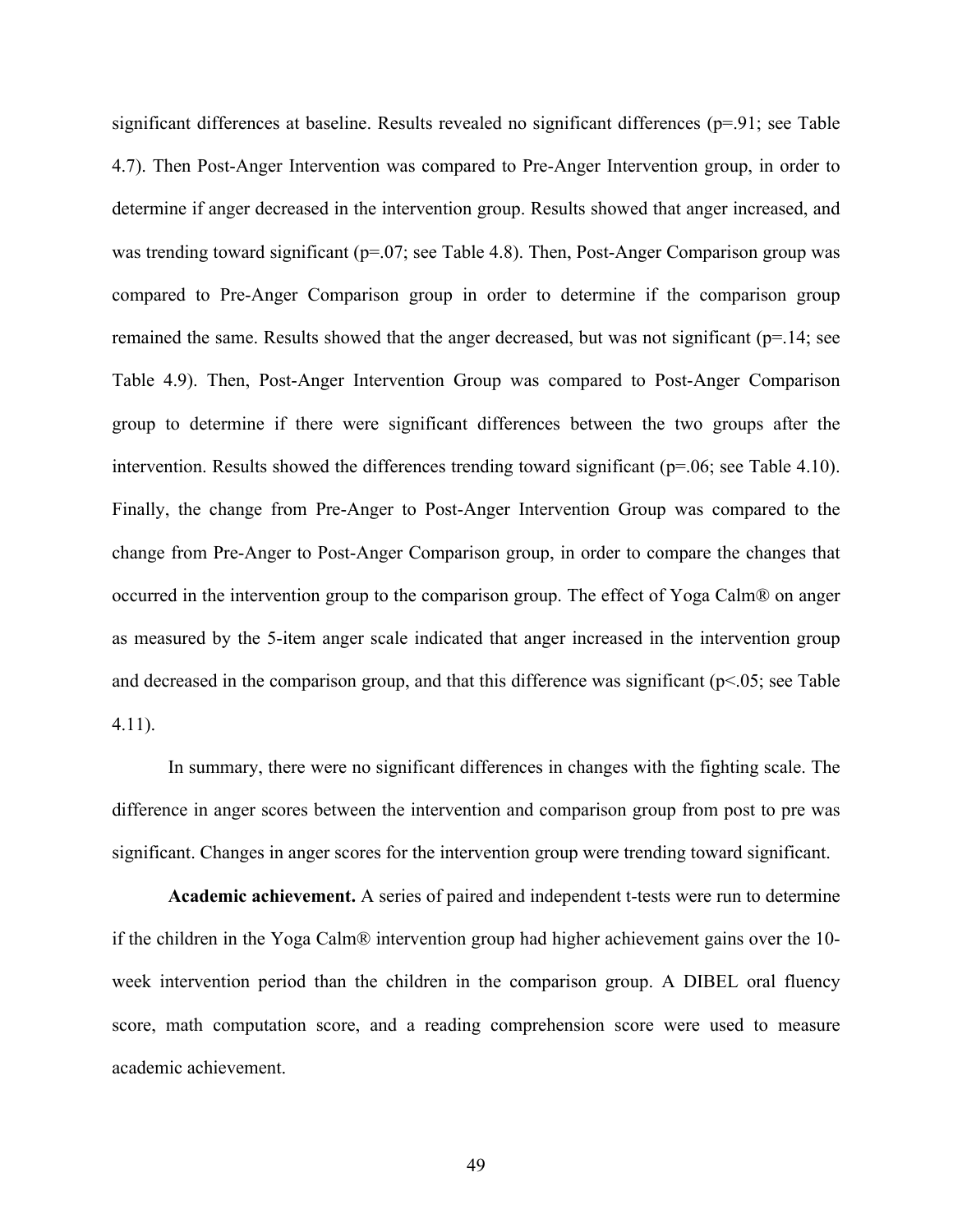*DIBEL oral fluency.* Academic achievement was measured by the DIBEL oral fluency test. First, Pre-DIBEL Oral Intervention group was compared to Pre-DIBEL Oral Comparison group to determine if there were any significant differences at baseline. Results showed a significant difference between the two groups  $(p<0.05$ ; see Table 4.7). Then Post-DIBEL Oral Intervention was compared to Pre-DIBEL Oral Intervention group, in order to determine if scores increased in the intervention group. Results showed that scores increased, and the change was significant  $(p<0.01$ ; see Table 4.8). Then, Post- DIBEL Oral Comparison group was compared to Pre-DIBEL Oral Comparison group in order to determine if the comparison group remained the same. Results showed that the scores increased, and that the change was significant (p<.01; see Table 4.9). Then, Post-DIBEL Oral Intervention Group was compared to Post-DIBEL Oral Comparison group to determine if there were significant differences between the two groups after the intervention. Results showed no significant differences  $(p=13)$ ; see Table 4.10). Finally, the change from Pre-DIBEL Oral to Post-DIBEL Oral Intervention Group was compared to the change from Pre-DIBEL Oral to Post-DIBEL Oral Comparison group, in order to compare the changes that occurred in the intervention group to the comparison group. Results showed a significant difference between the two groups ( $p=.05$  see Table 4.11). The intervention group improved significantly more than the comparison group in DIBEL Oral fluency.

*AIMSWeb math computation.* Academic achievement was also measured using the AIMS Web Math Computation test.. First, Pre-MathComp Intervention group was compared to Pre-MathComp Comparison group to determine if there were any significant differences at baseline. Results showed no significant differences (p=.42; see Table 4.7). Then Post-MathComp Intervention was compared to Pre-MathComp Intervention group, in order to determine if scores increased in the intervention group. Results showed that scores increased, and that the change was significant ( $p<01$ ; see Table 4.8). Then, Post-MathComp Comparison group was compared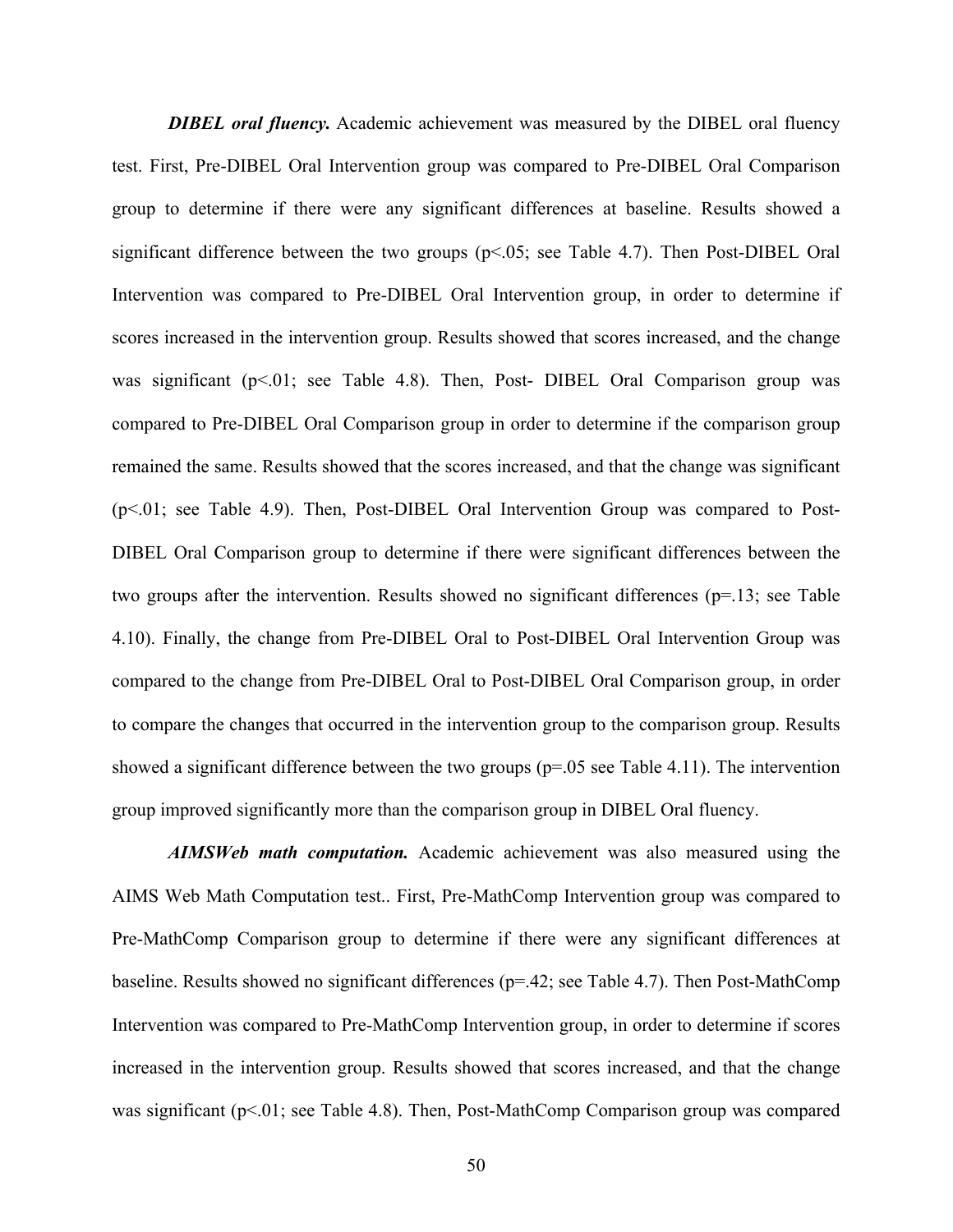to Pre-MathComp Comparison group in order to determine if the comparison group remained the same. Results showed that the scores increased, and that the change was significant ( $p<01$ ; see Table 4.9). Then, Post-MathComp Intervention Group was compared to Post-MathComp Comparison group to determine if there were significant differences between the two groups after the intervention. Results showed no significant differences ( $p=62$ ; see Table 4.10). Finally, the change from Pre-MathComp to Post-MathComp Intervention Group was compared to the change from Pre-MathComp to Post-MathComp Comparison group, in order to compare the changes that occurred in the intervention group to the comparison group. Results showed no significant differences in the change, between groups ( $p=0.95$ ; see Table 4.11).

*DIBEL reading comprehension.* Finally, Academic Achievement was measured by taking an average of 3, 2–minute reading comprehension probes. First, Pre-Reading Intervention group was compared to Pre- Reading Comparison group to determine if there were any significant differences at baseline. Results showed no significant differences (p=.22; see Table 4.7). Then, Post-Reading Intervention was compared to Pre-Reading Intervention group, in order to determine if scores increased in the intervention group. Results showed that scores decreased, but that the change was not significant  $(p=.54;$  see Table 4.8). Then, Post-Reading Comparison group was compared to Pre-Reading Comparison group in order to determine if the comparison group remained the same. Results showed that the scores increased, and that this change was significant (p<.01; see Table 4.9). Then, Post-Reading Intervention Group was compared to Post-Reading Comparison group to determine if there were significant differences between the two groups after the intervention. Results showed scores were higher at post in the comparison group, and there was a significant difference between the groups for post scores ( $p<.05$ ; see Table 4.10). Finally, the change from Pre-Reading to Post-Reading Intervention Group was compared to the change from Pre-Reading to Post-Reading Comparison group, in order to compare the changes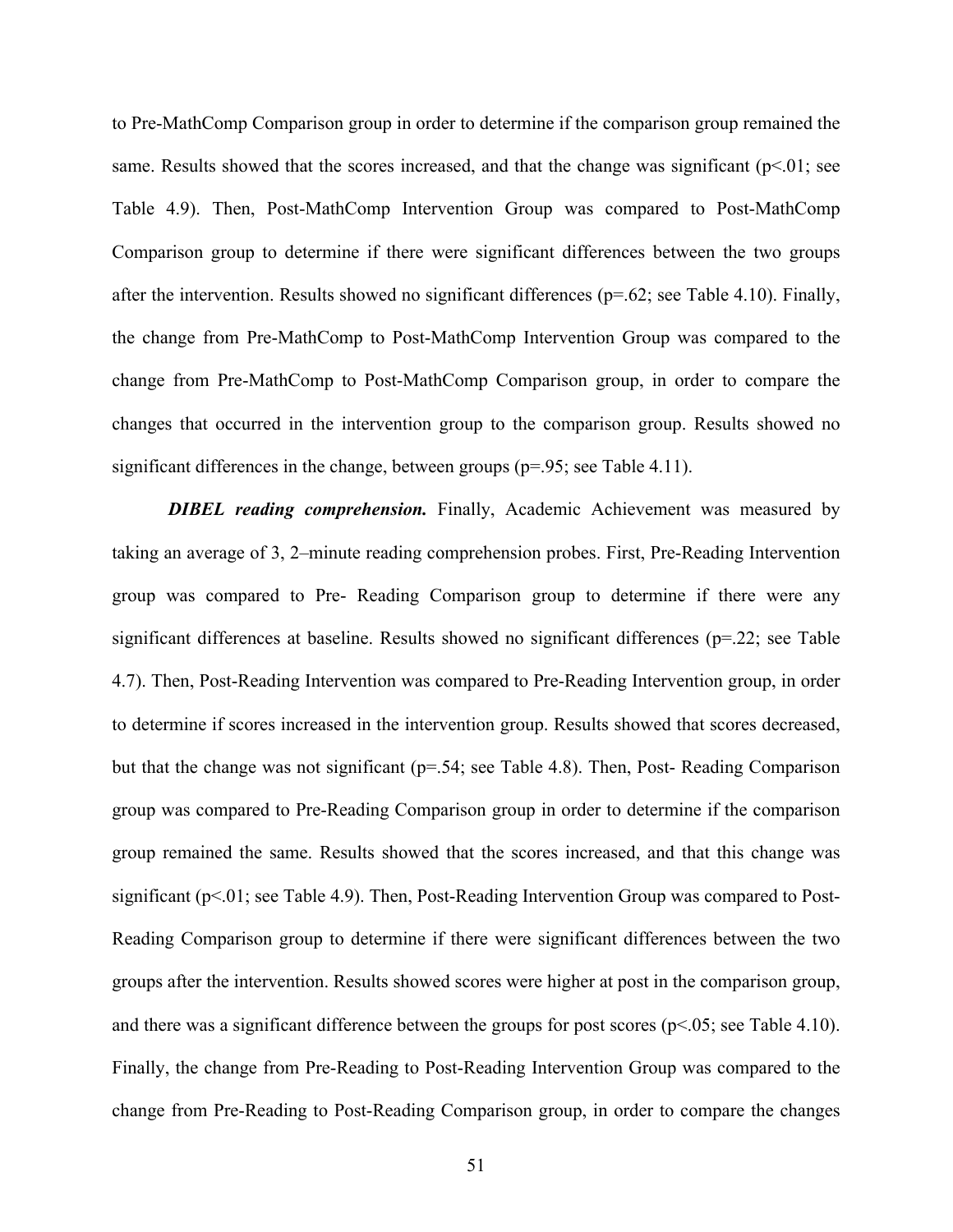that occurred in the intervention group to the comparison group. Results showed the change in the intervention group was larger than the change in the comparison group, but that the change was not significant (p=.23; see Table 4.11).

Both groups saw a significant improvement in math, reading and DIBEL Oral fluency scores, but the difference between the intervention and comparison group was only significant for the DIBEL Oral fluency test. Further analysis was not run due to the small sample size and non-significant findings of the above t-tests.

*Independent T Test Comparing Pre Intervention Group to Pre Comparison Group*

|                               | t value | df | sig | Mean diff | ES      |
|-------------------------------|---------|----|-----|-----------|---------|
| Yoga Behavior Characteristics |         |    |     |           |         |
| PRE YogaPart                  | .72     | 39 | .47 | .11       |         |
| PRE Last3DaysSchool           | $-.96$  | 39 | .34 | $-.18$    |         |
| PRE Last3DaysHome             | $-37$   | 39 | .70 | $-14$     |         |
| PRE Enjoy Yoga                | $-.70$  | 39 | .48 | $-.23$    |         |
| PRE Confidence Yoga           | $-1.03$ | 39 | .30 | $-.38$    |         |
| PRE YogaSkills                | $-.81$  | 39 | .42 | $-.35$    |         |
| Scales                        |         |    |     |           |         |
| PRE_Stress                    | 1.25    | 38 | .21 | 3.62      | 0.43    |
| PRE_Fight                     | 1.30    | 37 | .19 | 1.17      | 0.42    |
| PRE Anger                     | .10     | 35 | .91 | .07       | 0.03    |
| Academic Achievement          |         |    |     |           |         |
| PRE_DIBEL Oral                | $-2.21$ | 39 | .03 | $-22.63$  | $-0.69$ |
| PRE MathComp                  | .79     | 39 | .42 | 2.64      | 0.25    |
| PRE_Reading                   | $-1.23$ | 39 | .22 | $-2.84$   | $-0.4$  |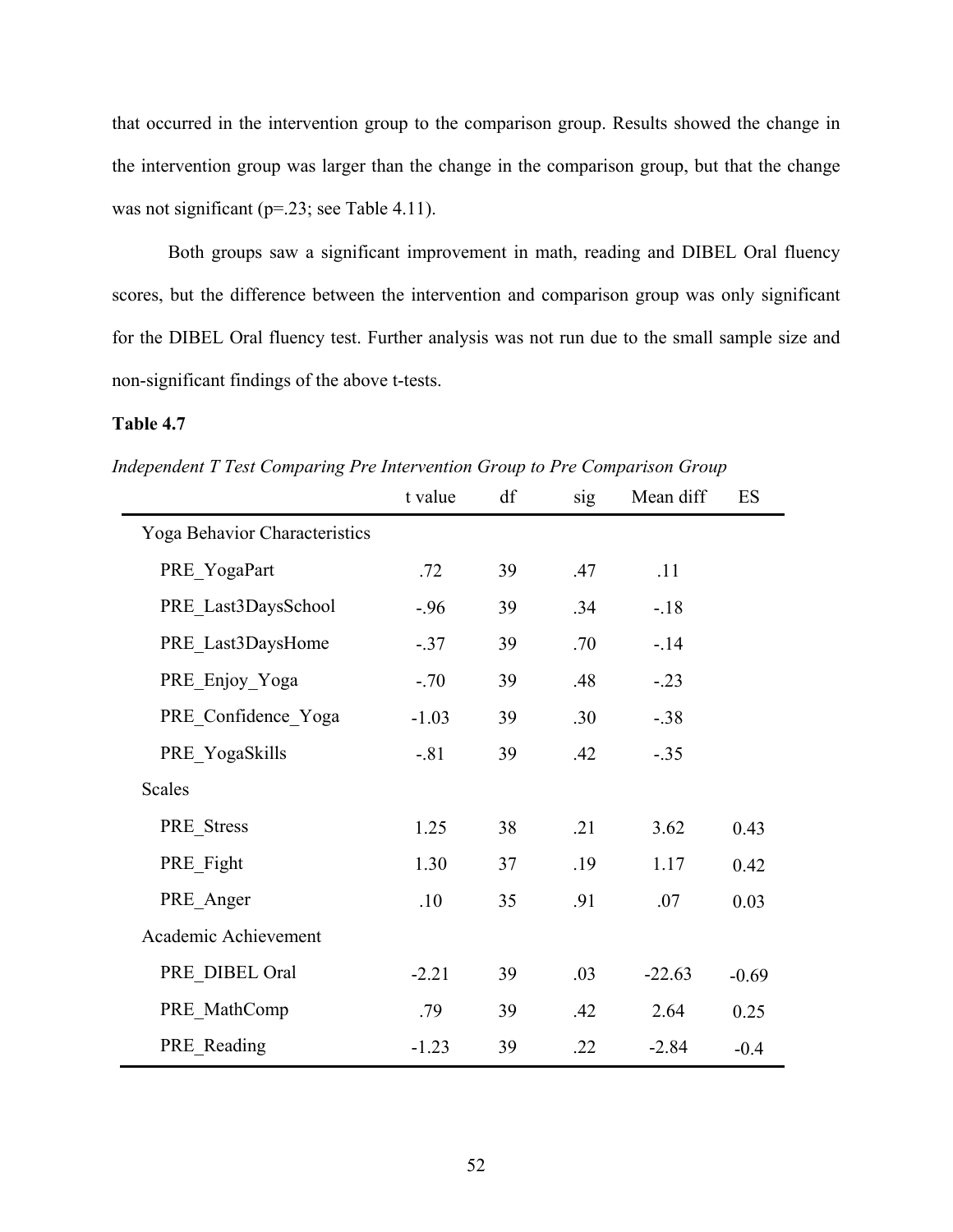|                               | t value | df | sig  | Mean diff | ES      |
|-------------------------------|---------|----|------|-----------|---------|
| Yoga Behavior Characteristics |         |    |      |           |         |
| POST-PRE YogaPart             | $-3.67$ | 24 | 0.00 | $-0.36$   |         |
| POST-PRE_Last3DaysSchool      | 7.33    | 24 | 0.00 | 1.72      |         |
| POST-PRE Last3DaysHome        | 2.53    | 24 | 0.01 | 0.72      |         |
| POST-PRE_Enjoy_Yoga           | $-0.52$ | 24 | 0.60 | $-0.2$    |         |
| POST-PRE_Confidence_Yoga      | 0.09    | 24 | 0.92 | 0.04      |         |
| POST-PRE_YogaSkills           | $-0.55$ | 24 | 0.58 | $-0.22$   |         |
| Scales                        |         |    |      |           |         |
| POST-PRE_Stress               | $-.92$  | 24 | .36  | $-1.88$   | $-0.18$ |
| POST-PRE Fight                | $-.60$  | 21 | .55  | $-.31$    | $-0.12$ |
| POST-PRE_Anger                | 1.85    | 21 | .07  | 1.09      | 0.39    |
| Academic Achievement          |         |    |      |           |         |
| PRE DIBEL Oral                | 8.75    | 23 | .00  | 19.58     | 1.81    |
| PRE MathComp                  | 6.50    | 24 | .00  | 12.20     | 1.59    |
| PRE_Reading                   | $-.61$  | 24 | .54  | $-.60$    | $-0.13$ |

*Paired Samples t Test Comparing Pre to Post in Intervention Group*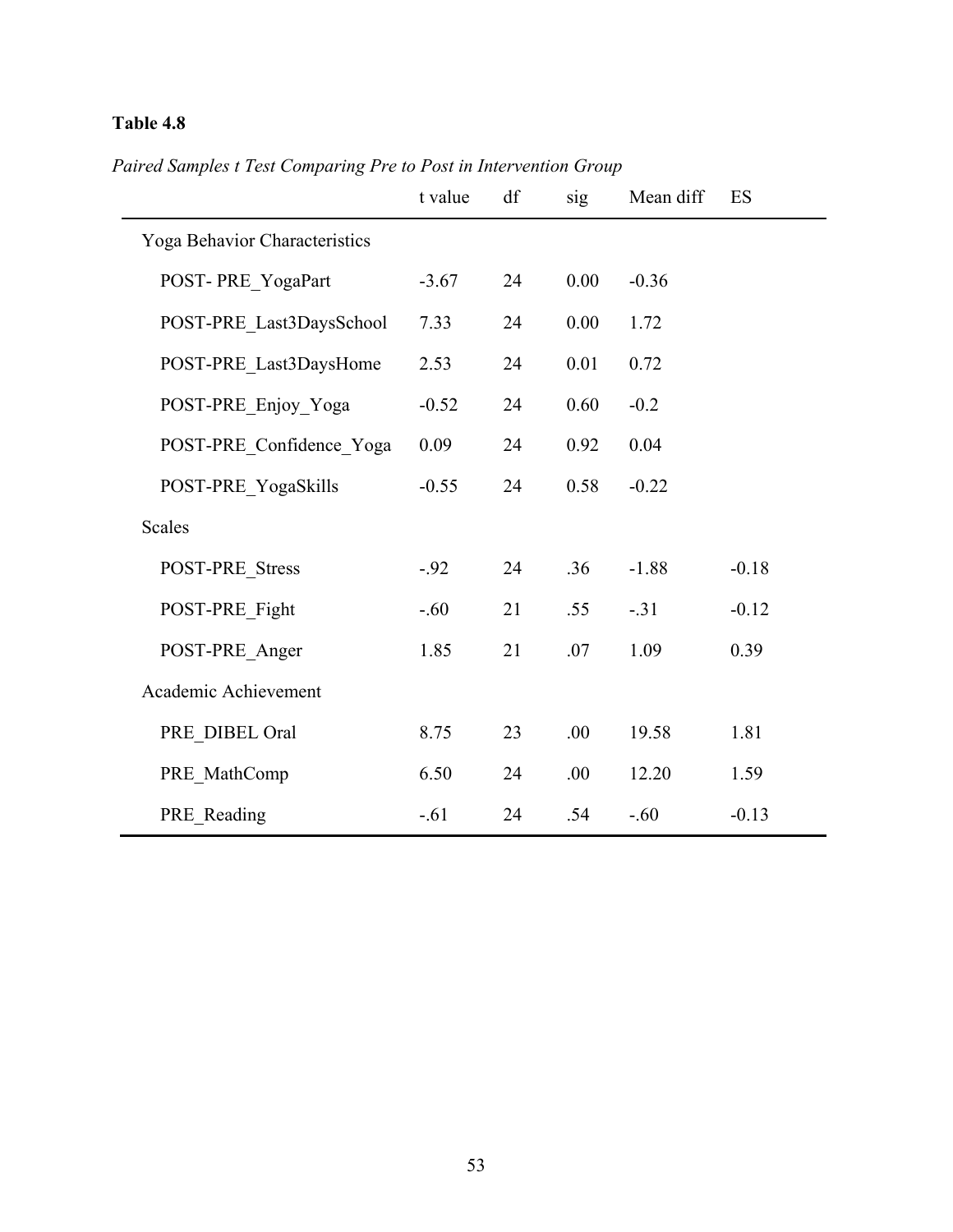|                                      | t value  | df | sig          | Mean diff | ES           |
|--------------------------------------|----------|----|--------------|-----------|--------------|
| <b>Yoga Behavior Characteristics</b> |          |    |              |           |              |
| POST-PRE YogaPart                    | $-1.46$  | 15 | 0.16         | $-0.12$   |              |
| POST-PRE Last3DaysSchool             | 0.89     | 15 | 0.38         | 0.31      |              |
| POST-PRE Last3DaysHome               | $\theta$ | 15 | $\mathbf{1}$ | $\theta$  |              |
| POST-PRE Enjoy Yoga                  | $-1.56$  | 15 | 0.13         | $-0.37$   |              |
| POST-PRE Confidence Yoga             | $-1.86$  | 15 | 0.08         | $-0.57$   |              |
| POST-PRE YogaSkills                  | $-2.29$  | 15 | 0.03         | $-0.62$   |              |
| <b>Scales</b>                        |          |    |              |           |              |
| POST-PRE Stress                      | .09      | 14 | .92          | .20       | 0.02         |
| POST-PRE Fight                       | .96      | 15 | .35          | 1.12      | 0.24         |
| POST-PRE_Anger                       | $-1.54$  | 13 | .14          |           | $-.71 -0.40$ |
| Academic Achievement                 |          |    |              |           |              |
| PRE DIBEL Oral                       | 6.49     | 14 | .00.         | 13.20     | 2.26         |
| PRE MathComp                         | 5.92     | 15 | .00.         | 12.37     | 1.77         |
| PRE Reading                          | 1.08     | 15 | .29          | 1.21      | 0.27         |

*Paired Samples t Test Comparing Pre to Post in Comparison Group*

*Independent t Test Comparing Post Intervention Group to Post Comparison Group*

|                               | t value | df | S1g  | Mean diff | ES |
|-------------------------------|---------|----|------|-----------|----|
| Yoga Behavior Characteristics |         |    |      |           |    |
| POST YogaPart                 | $-1.84$ | 39 | -07  | $-.12$    |    |
| POST Last3DaysSchool          | 3.33    | 39 | .00. | 1.22      |    |
| POST Last3DaysHome            | 1.38    | 39 | -17  | .58       |    |
| POST Enjoy Yoga               | $-.12$  | 39 | .90  | $-.05$    |    |
| POST Confidence Yoga          | .53     | 39 | -59  | .23       |    |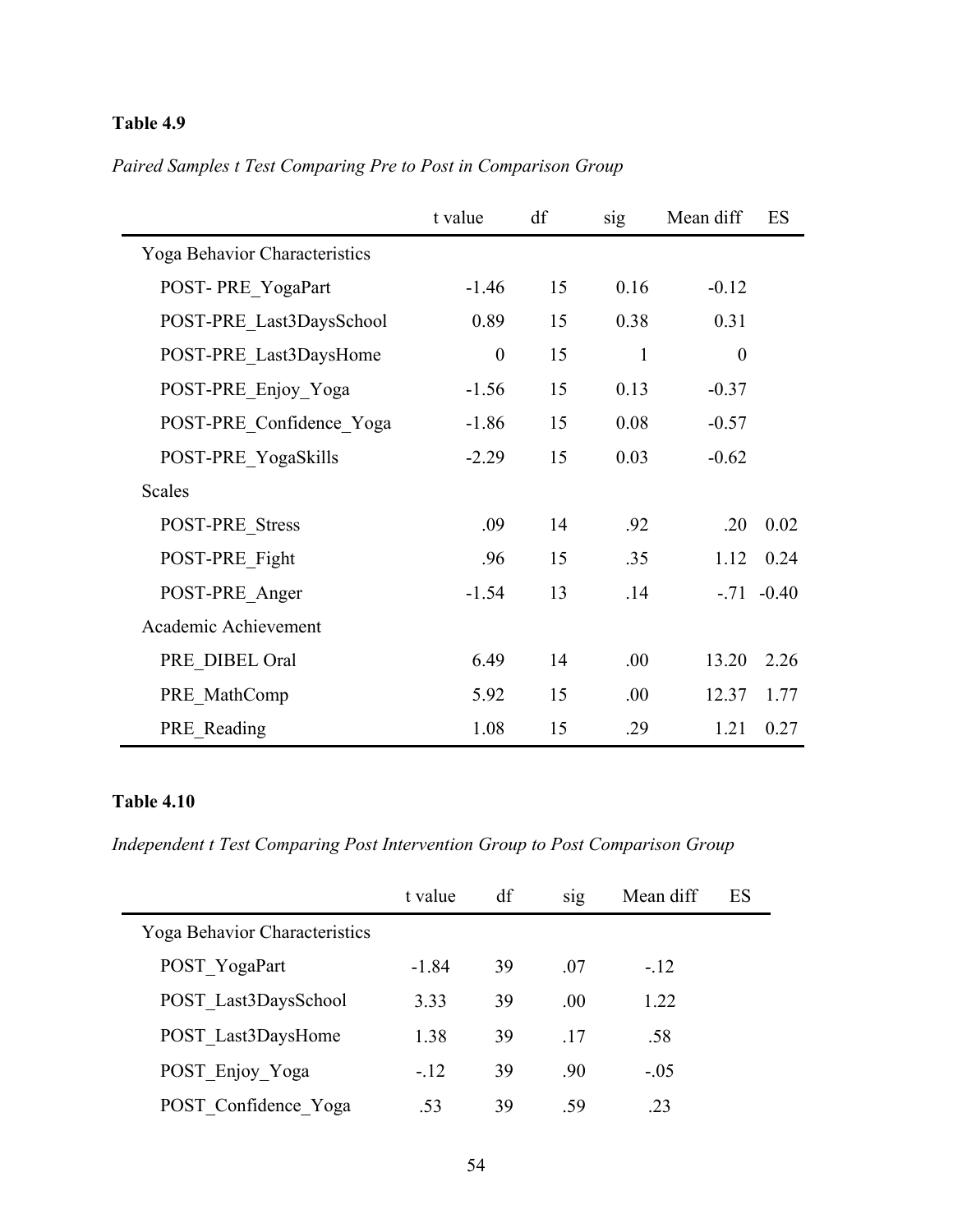| POST YogaSkills      | .08     | 39 | .93 | .04      |         |
|----------------------|---------|----|-----|----------|---------|
| Scales               |         |    |     |          |         |
| <b>POST</b> Stress   | .19     | 39 | .85 | .56      | 0.06    |
| POST Fight           | .02     | 38 | .98 | .02      | $-0.01$ |
| POST Anger           | 1.89    | 38 | .06 | 1.56     | 0.6     |
| Academic Achievement |         |    |     |          |         |
| POST DIBEL Oral      | $-1.52$ | 37 | .13 | $-16.48$ | $-0.49$ |
| POST MathComp        | .49     | 39 | .62 | 2.46     | $-13$   |
| <b>POST</b> Reading  | $-2.35$ | 39 | .02 | $-4.66$  | 0.15    |

*Independent T Test Comparing Change from Post to Pre Between Intervention and Comparison*

|                               | t value | df | sig  | Mean diff | ES      |
|-------------------------------|---------|----|------|-----------|---------|
| Yoga Behavior Characteristics |         |    |      |           |         |
| Change YogaPart               | $-1.67$ | 39 | 0.10 | $-0.23$   |         |
| Change Last3DaysSchool        | 3.47    | 39 | 0.00 | 1.40      |         |
| Change Last3DaysHome          | 1.46    | 39 | 0.15 | 0.72      |         |
| Change Enjoy Yoga             | 0.33    | 39 | 0.73 | 0.17      |         |
| Change Confidence Yoga        | 1.09    | 39 | 0.28 | 0.61      |         |
| Change YogaSkills             | 0.70    | 39 | 0.48 | 0.39      |         |
| Scales                        |         |    |      |           |         |
| Change Stress                 | $-.67$  | 38 | .50  | $-2.08$   | $-0.23$ |
| Change_Fight                  | $-1.23$ | 36 | .22  | $-1.44$   | $-0.4$  |
| Change Anger                  | 2.18    | 34 | .03  | 1.80      | 0.8     |
| Academic Achievement          |         |    |      |           |         |
| Change DIBEL Oral             | 1.95    | 37 | .05  | 6.38      | 0.67    |
| Change MathComp               | $-06$   | 39 | .95  | $-17$     | $-0.01$ |
| Change Reading                | $-1.20$ | 39 | .23  | $-1.81$   | $-0.38$ |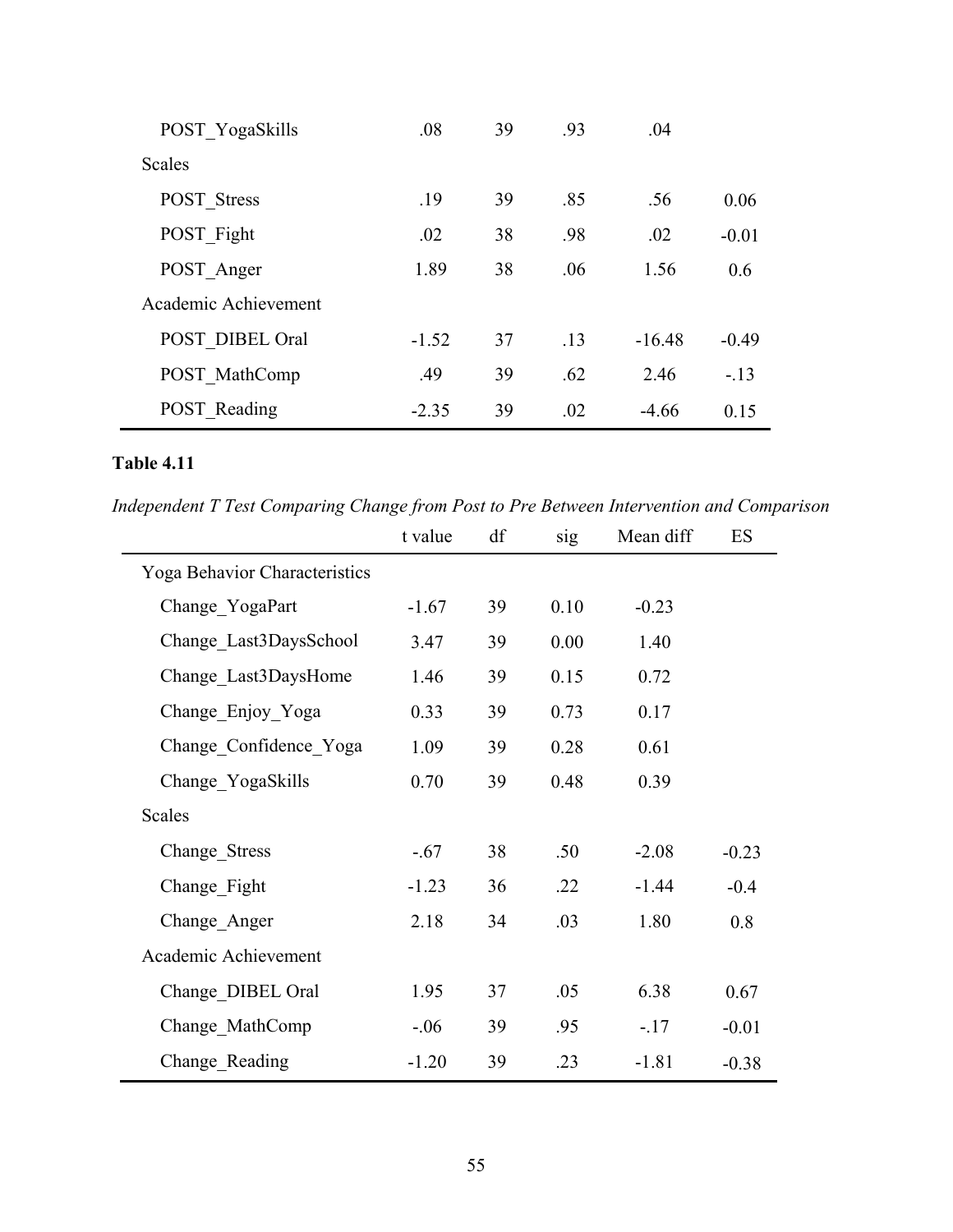### **Qualitative Analysis**

Qualitative data was collected from several sources, including observations of the students by both the PI and by the teacher, interviews with the intervention students, SWIS forms, and an interview between the PI and intervention classroom teacher. Each of these data sources were analyzed individually and coded in order to find themes. After collectively analyzing all of the data sources, quantitative data were used to triangulate the themes that emerged. Qualitative analysis revealed three main themes that included teacher and student perceptions: 1) Increase use and enjoyment of yoga techniques (i.e. using breathing techniques to calm down), 2) Behavioral changes both in/out of school (i.e. students and teachers felt students were able to concentrate better in the classroom), and 3) Impact on personal factors (increase knowledge about yoga, better able to handle perceived stress, and sense of calmness).

**Increased yoga techniques outside of school.** Adding Yoga Calm into the daily routine changed the intervention classroom environment. The PI observed Yoga Calm being used in the classroom, the teacher kept a log of how often she used Yoga Calm, and the student interviews confirmed consistent use of Yoga Calm. As a result of this change in environment, several other things changed for the children. Learning Yoga Calm in the classroom enabled students to use Yoga Calm techniques outside of school, on their own. When asked if they participate in "Yoga" outside of school, 72% of the students responded yes (and elaborated about when, with whom, and how often). Kylie said, "I do Warrior 2, volcano and belly breaths at home." At home I do "belly breaths and mountain pose and warrior and warrior 2. I do stretching." Yoga Calm has started to change the student's home environment, as told by Carly in this story:

Sometimes my mom has to make my baby brother a bottle or something and I will sit on my bottom and I will do stuff, like the funny poses for him, and he will start laughing. Like he thinks the eagle is funny when you sit on your perch. He thinks because when I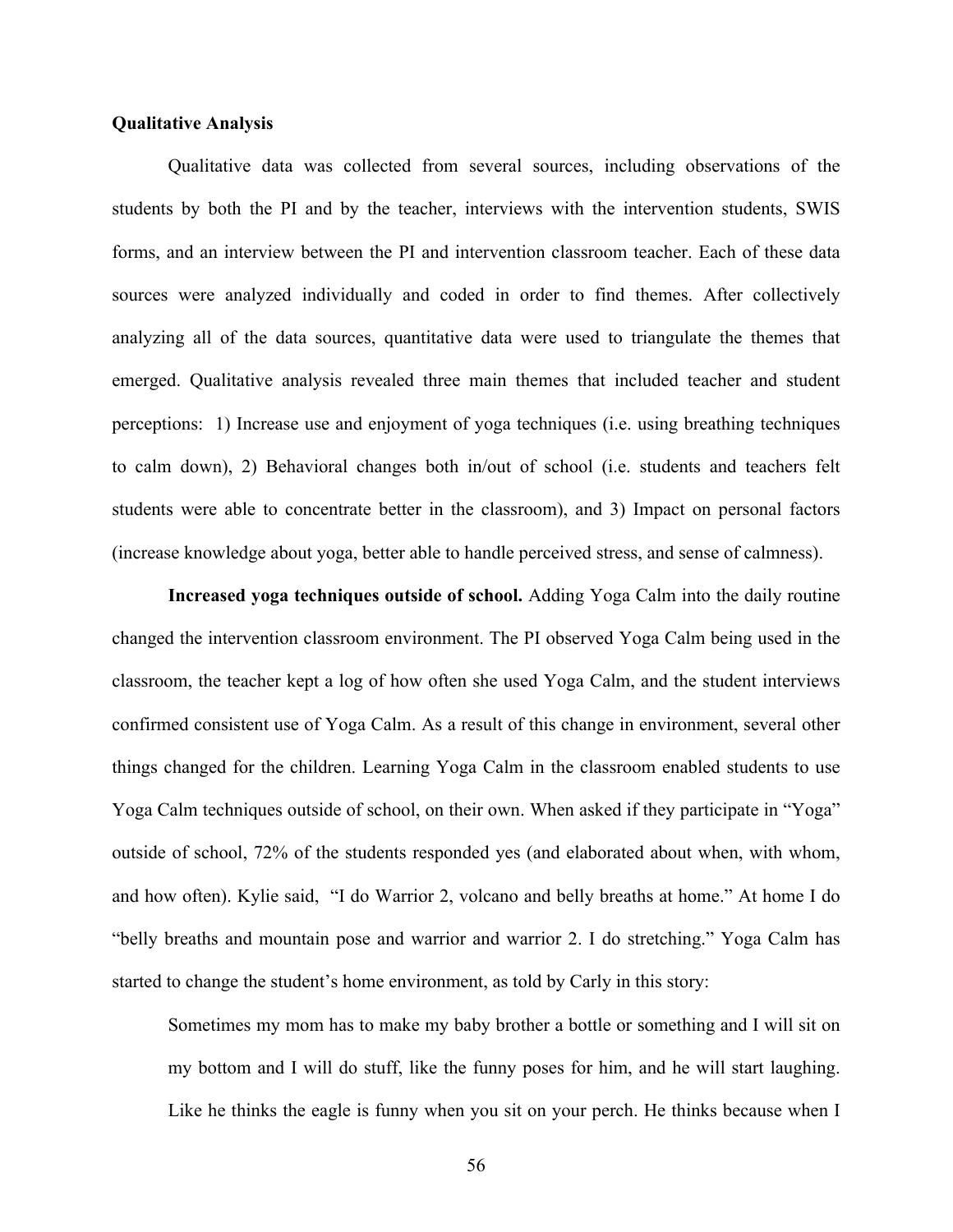go up and let it go I make the volcano sounds so he thinks volcano breaths are funny, too (Carly Interview, 2014).

When specifically asked about using the breathing techniques they learned, 84% of the students said they used breathing techniques (unprompted by their teacher), and described at least one time they used them. Ashton says he uses the breathing "before bed and when I am mad. I do the belly breaths so I can calm down." And Amy says, I use them before I go to bed to make me calm-I do some belly breaths." Of the four children that did not discuss using breathing techniques outside of school, three of them discussed using the breathing techniques and liking them, and feeling more calm after using them, but did not say specifically that they use them on their own, outside of class.

The teacher interview supported this theme. She reported that several students were telling her they were doing yoga at home, and also requesting more yoga during the school day. "Students would spontaneously get up and do a yoga pose. It's like they were understanding when they should use it and why". She also saw children using the belly breaths during the day. When doing belly breaths, children are taught to put one hand on their belly and one hand on their chest. She reported seeing students doing this (unprompted by her), toward the end of the 10-week intervention.

As reported earlier in the quantitative analysis, students answered questions about their yoga behavior. The theme of changing their home environment as a result of Yoga Calm was supported by two of these questions. More students answered yes to doing yoga at home or outside of school at post data collection. Students increased the amount they had done yoga in the past 3 days at home, from pre to post.

*Self-regulation.* A sub theme of adding yoga Calm to their environment, is children using Yoga Calm specifically when angry or for purposes of calming down or dealing with stress: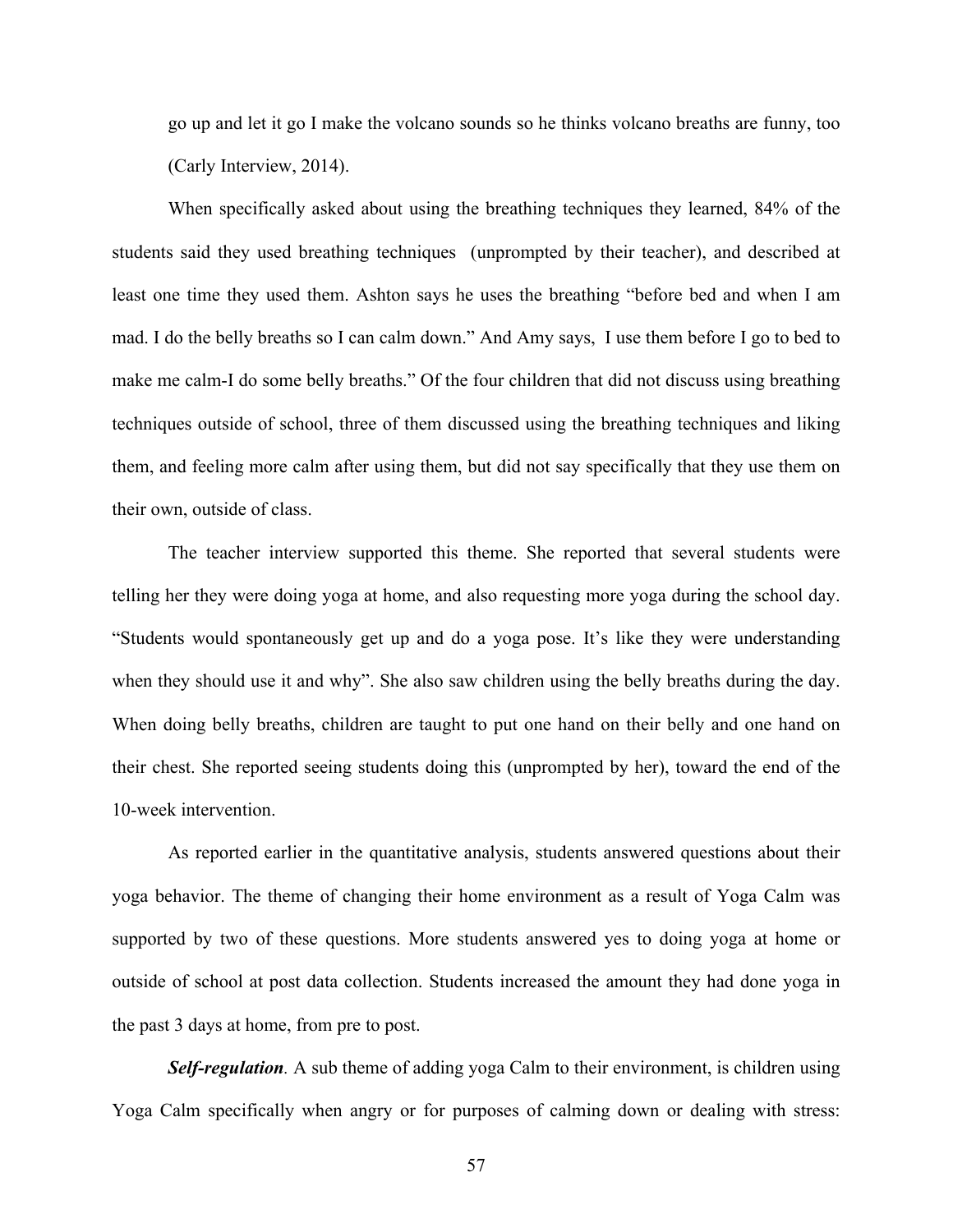More than half (56%) of the children said they now specifically use breathing techniques learned in the classroom for purposes of dealing with anger or for calming them, outside of school. Jalen said, "My anger comes out when I am at home, especially when I am wrestling. And something just pops out and I can't comparison so I use the breaths now. I learned how to keep him in. But when I used to wrestle he always use to come out and I couldn't put him back in." And Renee said this of dealing with her brother at home, "I wanted to play with him and his friend and he wouldn't let me. So I got mad at him. So I took belly breaths and I asked him one more time *nicely,* cause I asked him meanly the last time. And then he said yeah." Another student, Joel, said "Sometimes I am just like when is the day going to be over? I want to be home, and yoga, even one thing we do in yoga, it helps me with my anger. It's just something about yoga." Of the children that did not mention anger specifically as a reason to use the breathing, they talked about breathing as a "break", before bed to relax, to get calm, and to relax.

It was hypothesized that yoga and related techniques would decrease the aggression of children in the intervention group. Quantitative and qualitative results were mixed and mostly weak with respect to aggressive behavior, but were stronger with respect to anger specifically (a subset of aggression). Most of the children did not think they were "aggressive", so they did not think Yoga Calm helped with "aggression" per se. Only 6 of the children said that yoga calm helped them with "aggressive" behavior. Amy says, "Whenever I was mad at my sister and I felt like I was going to yell at her she told me to go in my room and do belly breaths, so I did and I felt better." Jaime says, "I use the breaths when I get in fights with my brother. Like I am just really mad so I go to my room and do belly breaths." Aaron says, "Like when my brother kept on punching me. I used the belly breath so I wouldn't punch him back." But when asked how they use Yoga Calm, one student replied, "One day my friend was being mean to me and I got mad and I almost said mean stuff until I did arm swings and then I calmed down."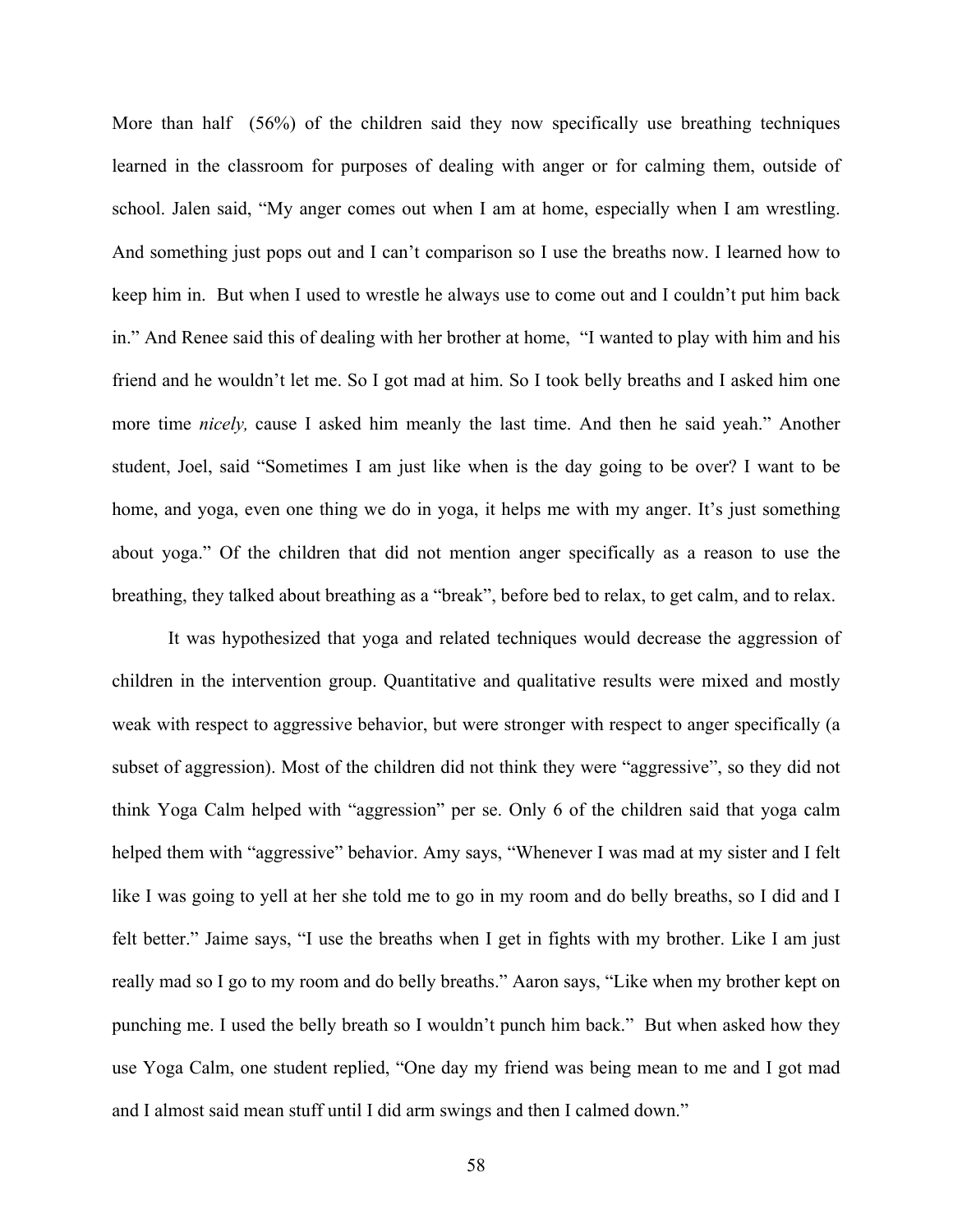**Behavioral changes.** The overall behavior changed for many of the students in the intervention classroom. Many things like concentration, focus, attention, being fidgety and antsy improved, as reported in the student interviews, teacher interview, and research observations. The PI, the classroom teacher, and the students themselves noted the changes. Changes in focus, attention, and being "fidgety" were common responses. Seventy six percent of the students interviewed said they have changed their behavior at school or home as a result of the Yoga Calm program. Andrew says, "I have been raising my hand a lot and answering questions right". Some students, like Stewart, see overall behavior changes, "A few months ago I was doing really bad in class (messing around with my friends) and when we started doing yoga it changed me. So now I am sitting down when she tells me." Other students, like Joel, see short term, immediate changes right after using yoga calm techniques. "When I get back from lunch and I am just really hyper, I just sit down in my seat and do belly breaths. It helps me work better. And pay attention in class." Other students are able to use yoga calm techniques in response to certain behaviors: "One day I was frustrated (in class) so I got up and I did the tree. And I closed my eyes and I took deep breaths in and out. It made me feel better because then I calmed down and I got to do my work because I felt better." Some students use it to change their behavior, "Yesterday when I was at school I couldn't do math so I did some belly breaths to make me calm"

The PI observed the classroom on five different occasions over the course of the 10-week intervention. The overall classroom behavior improved as Joanne incorporated Yoga Calm into her classroom and as part of her classroom management. She used Yoga Calm techniques in response to fidgety and lethargic behavior. As a result, most students were able to get on task and remain on task for about 45 minutes. Her classroom was able to quietly read, work on the same assignment, and focus on a speaker for long periods of time. There were 3-4 of the same students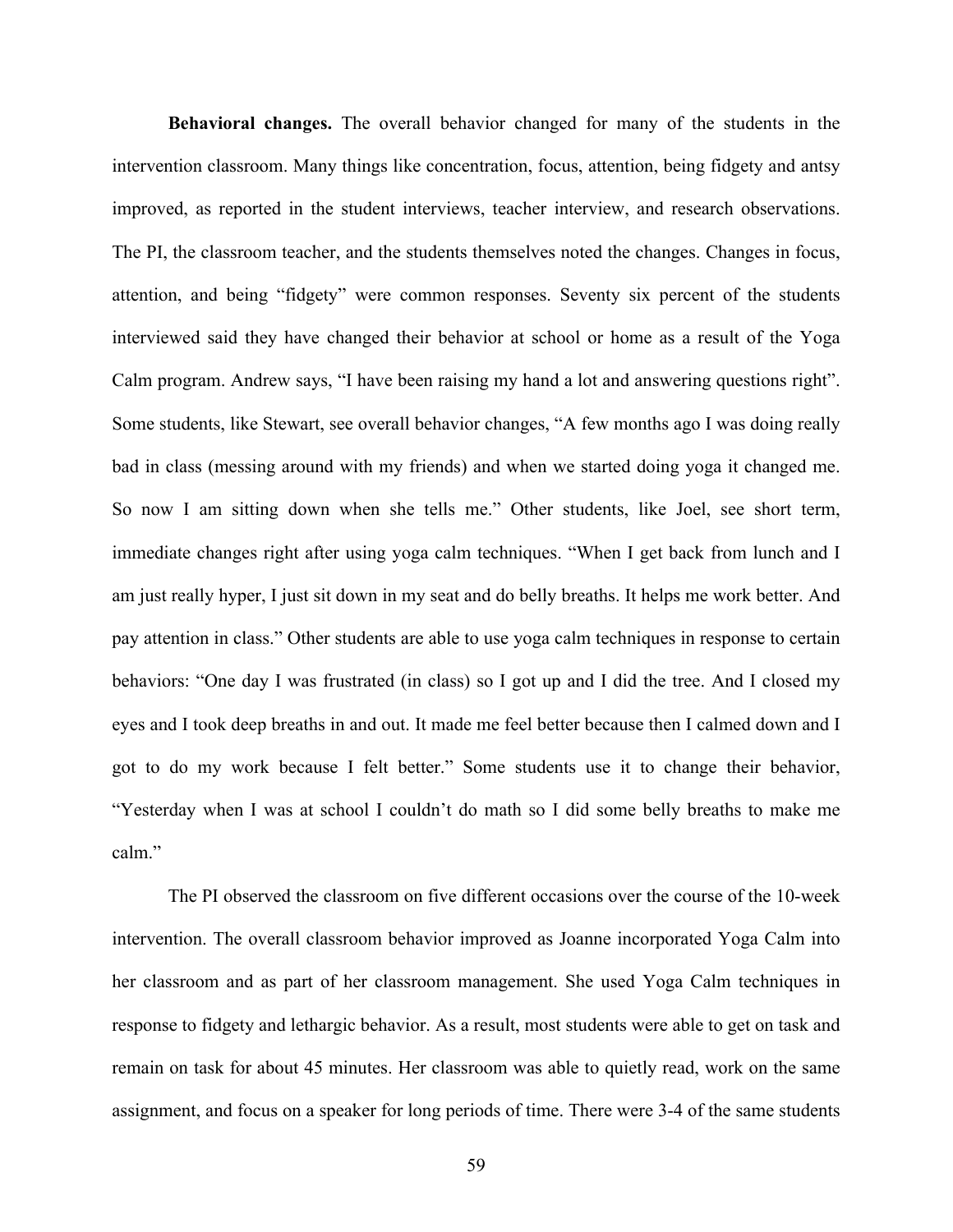who regularly could not stay on task, would get up from their seats, disrupt other students, or not do what they were told. These 3-4 children improved only slightly over the 10-week period. The Yoga Calm did not seem to benefit them. The classroom teacher discussed these same students in her interview, saying they were unaffected by the yoga techniques.

Joanne saw many changes in her students individually, but most noticeably saw changes in the entire group, overall. "Yoga in my classroom creates a sense of community. They are more of a unified group. Something about yoga brings the students together, almost like team building". Joanne saw changes in children that were once fidgety and antsy, but learned to calm down. Children, who would walk around or not do what they were told, were now on task and staying in their seats. One student that stood out to Joanne was Jake. "He was impulsive, talked out of turn. Now he is a model student with a great attitude. He made the greatest improvement. He regularly uses yoga poses and breathing throughout the day, unprompted".

*Academic achievement.* A variable of particular interest in this study was academic achievement. A sub-theme of behavior in the classroom was very little change in academic achievement. The quantitative results showed a vast improvement in academic achievement, in both the comparison and intervention groups but the intervention group did not improve significantly more than the comparison group. Therefore, researchers might conclude that academic achievement increased no more than you would expect normally for a third grade student over a ten week period.

Joanne saw only a few changes with academic achievement, and mostly in students who were doing well before the intervention. "Grades improved, but I think the intervention was too short to tell. I saw major changes in children in March, 6 months after I began the yoga intervention." She thinks these changes in grades and what the children can produce happen as a result of the focus and attention improvements.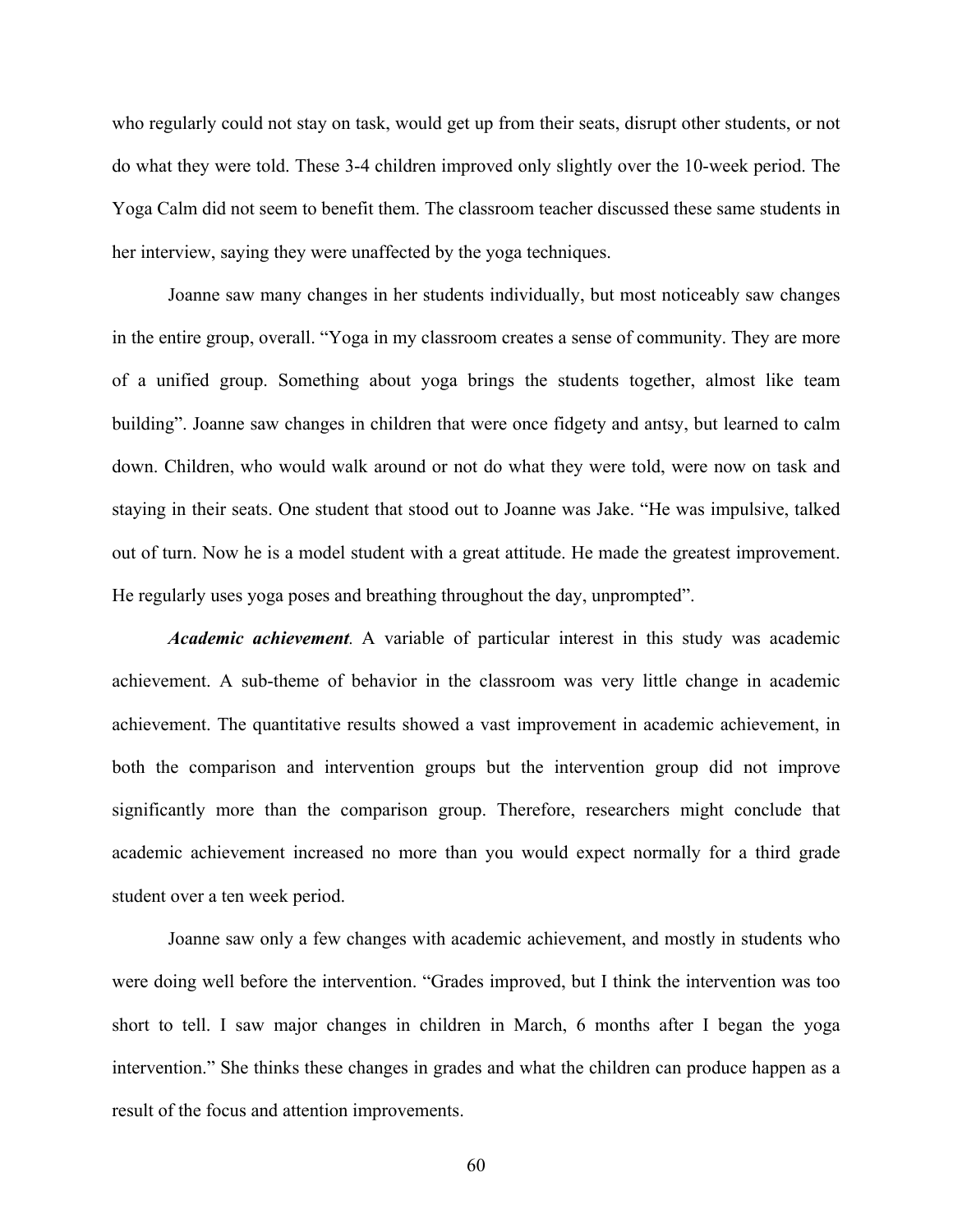Also, only five of the children said that they have seen an improvement in their grades as a result of learning yoga techniques. Patrick says, "I have been getting higher grades. Math, science, and writing." However, it is hard to decipher if this perceived notion of performing better in school carries through into actual performance.

**Personal factors.** Many personal factors changed for the students as a result of yoga calm in their classroom, such as less stress, being more calm, reported happiness, and yoga knowledge (e.g. how and when to use it). Eighty four percent of the children interviewed said they have changed personally since having Yoga Calm in their classroom. Joel says, "I have been a little bit calmer. I have been letting stuff get by me a little bit, too. Plus it helps me take my mind off stuff."

While most students said that Yoga makes them more "calm", 8 students mentioned that Yoga energizes them or gives them more energy. Annie says, "We get to do it so we can get energized and calm." Other changes noted were feeling healthier, stronger, and more flexible. Amanda says, "It really calms me down a lot and it helps me relax and it helps me feel like I am building strength."

The classroom teacher has also noticed that students have changed. Her observations supported the theme of personal factors changing. She thinks they know more about Yoga Calm. They use it on their own in the classroom. They ask for yoga, claiming "I am tired, can we do yoga to get energy?" They have learned what yoga can be used for and the various techniques, like poses and breathing. She sees students do poses and uses belly breaths spontaneously in class. She noticed that children that were the most stressed and anxious had released their anxiety and no longer showed signs of stress. "He started to show fewer signs of stress and was able to put more effort in". As far as individual changes, she noticed that Yoga Calm has the greatest impact in the classroom on children that have anxiety. She had a few students who had anxiety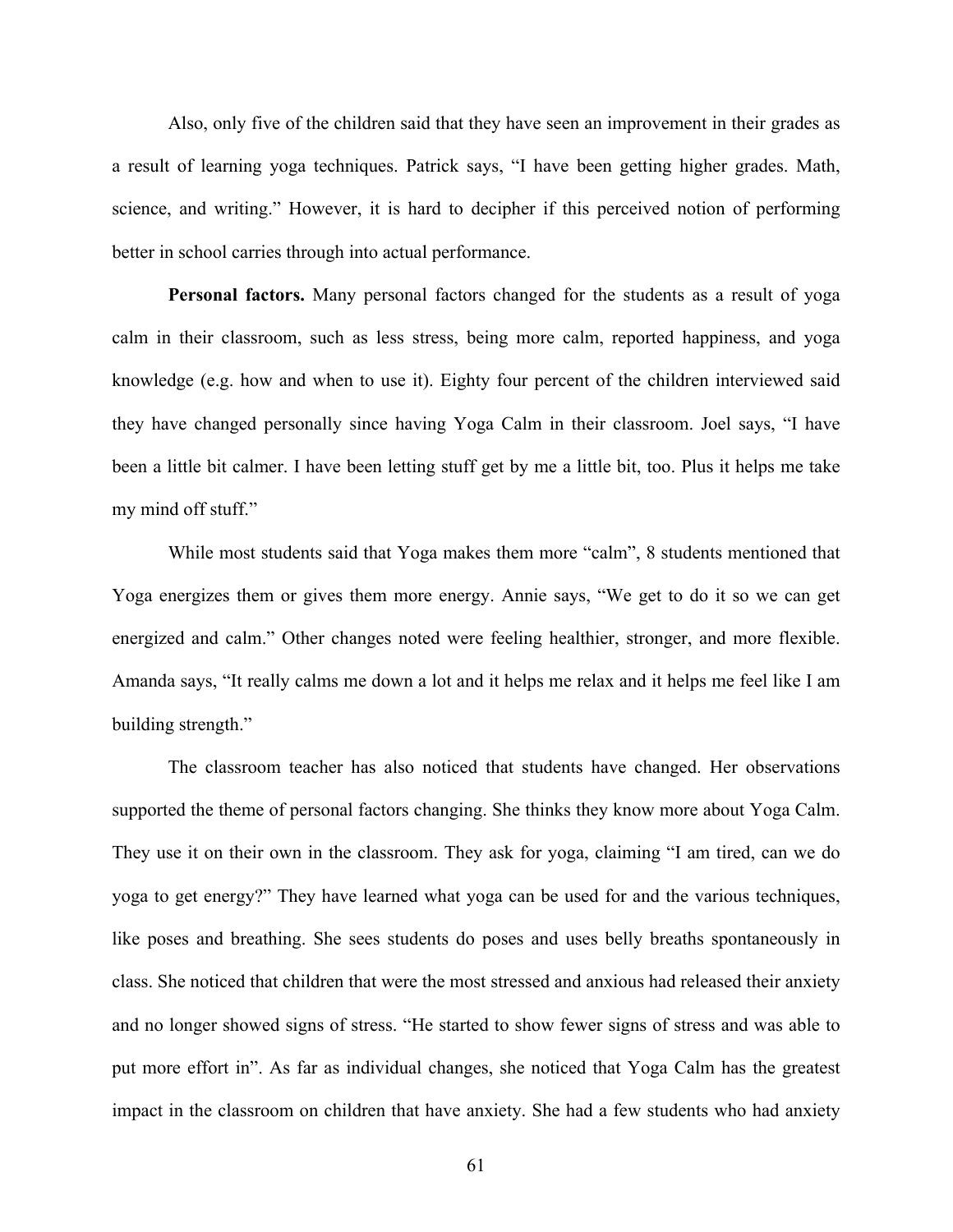issues (separation anxiety and high stress) that changed over the course of the intervention. She saw a "transformation with one student in particular, Max. "His anxiety is non-existent. He is smiling, takes on challenges, his parents no longer have to walk him to the classroom, and his attendance has improved". Max was regularly tardy, would cry in class, and had a hard time entering the classroom before the intervention.

*Stress.* The stress level of students in the intervention classroom decreased, while the stress level of children in the comparison classroom increased. However, this increase was not significant when paralleled to the comparison group. Most students were silent when asked about "stress", and only a few mentioned using yoga calm when stressed. It appeared that students did not know what stress meant, or they did not feel like they had "stress" in their lives. They could go on to describe what might be deemed "stressful" events, but could not voluntarily name a "stressful" event, or admit to being "stressed" about anything.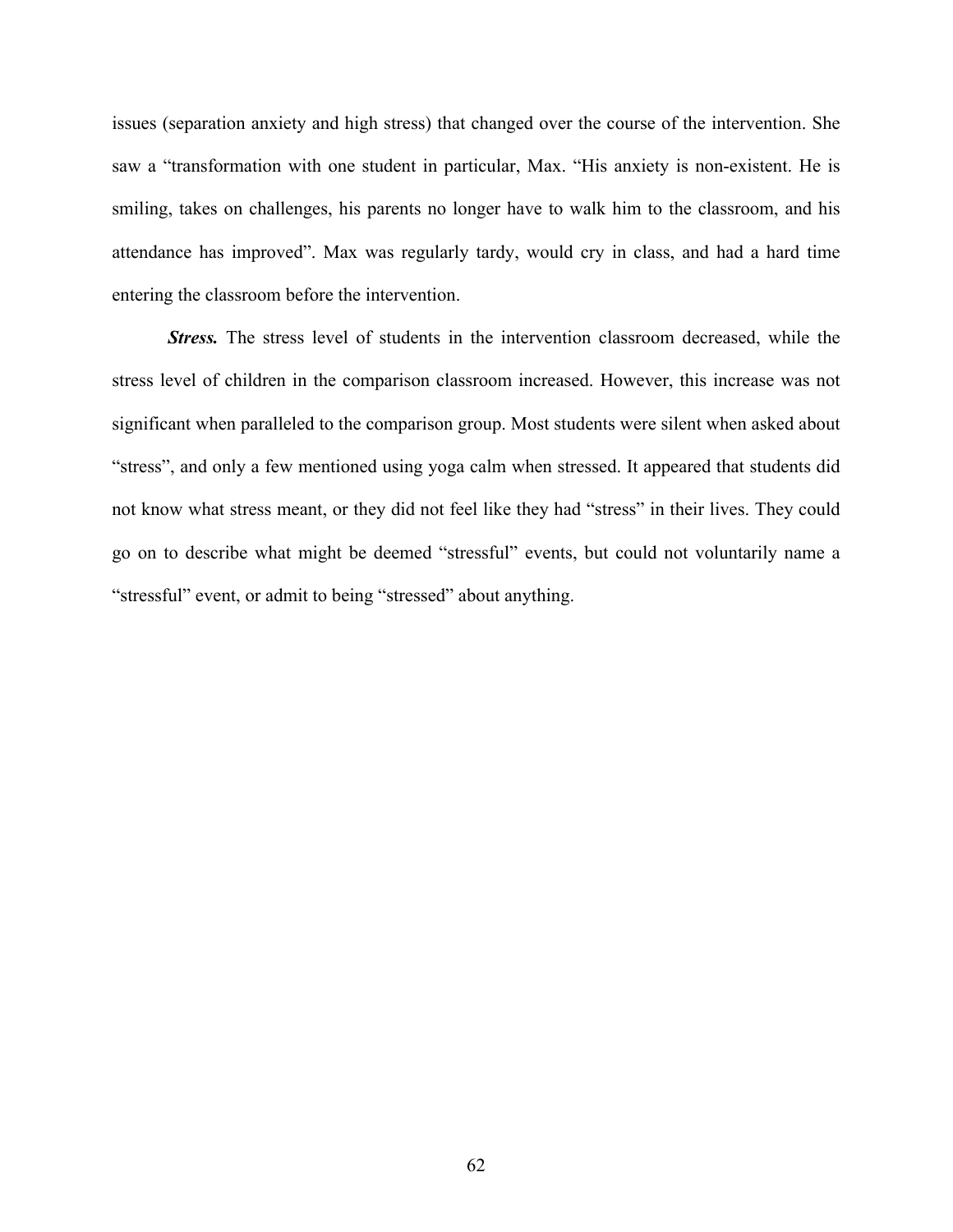#### **CHAPTER 5**

### **DISCUSSION**

The purpose of this study was to determine the relationship between yoga in the classroom, and children's behavior, stress and academic achievement. In addition, as a result of learning these mindfulness techniques (yoga, breathing, and relaxation), a secondary purpose was to determine if children began to practice yoga outside of the school setting.

This study was rigorous, given available resources. The use of a comparison group and pre testing increased the internal validity of the study. A pretest was selected because it determine any pre group differences at baseline. This can decrease selection bias, regression, instrumentation, history, and maturation (Shadish, et al, 2002). Exposure to the first round of pre-tests (which test cognition and academic achievement) can affect scores on the post-tests. Using similar to, but not exactly the same cognition tests addressed this. There were no known threats to construct validity. Children in the control classroom were not aware of the intervention children were getting in another classroom.This study used a mixed methodological design and valid and reliable instruments to gather data.

The Social Cognitive Theory, focusing on the central idea of reciprocal determinism, strengthened the study by providing a theoretical framework. The concept of reciprocal determinism is the "dynamic interplay among personal factors, the environment, and behavior" (Hayden, 2014). Social Cognitive Theory posits that behavior is not simply the result of the environment and the person, just as the environment is not simply the result of behavior and the person. The thought in this study is that students' behavior and personality would be affected by whether they had the yoga intervention in their classroom (environment). Also, their behavior and personality may affect whether they like or accept the yoga. The yoga environment can act as a model for behavior. Also, having yoga in their school environment will cause them to use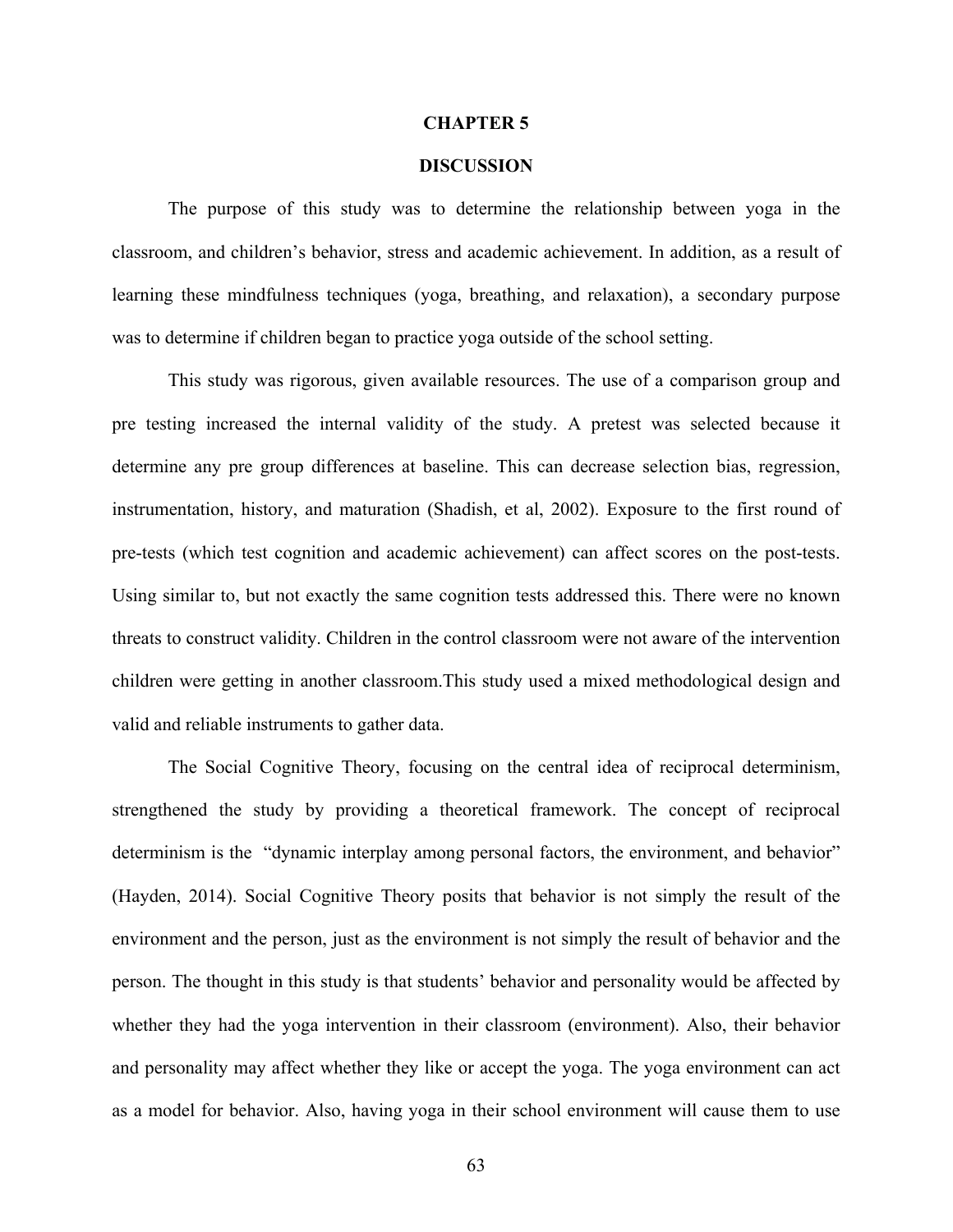yoga (and related techniques) outside of school, or on their own. But also, according to Social Cognitive Theory, as the students change their behavior and attitude, they could in turn affect the learning environment and the overall environment of the classroom (or school) as a whole. People with the same social environment often develop a sense of social solidarity; they often tend to trust and help one another, and to congregate in social groups. They will often think in similar styles and patterns even when their conclusions differ. This groupthink helps to promote community and help the teacher with classroom management.

## **Stress**

It was hypothesized that the stress levels of students in the intervention group would decrease. The study results revealed that the stress mean score decreased among those in the intervention group, and increased in the comparison group. Although the change was not statistically significant the researcher believes the change in stress is trending towards significance and the lack of significance could have been due to a small sample size. The decrease in stress is consistent with literature that yoga decreases perceived stress levels both in adults and children (Telles et al., 2013).

Interviews with the children indicated that many were unclear what "stresses" they may have in their lives. They seemed either unclear on the definition of stress, or did not relate events in their lives as a "stressor". However, the students were able to describe what might be deemed by others as stressful situations, and that they were using mindfulness techniques, learned through Yoga Calm, in response to them. For example, before a public speaking event (Special Person's Day), students used breathing techniques to "calm down", or before a test students would perform belly breaths or a tree pose to help them focus. Observations by the teacher indicated that stress levels, in particular anxiety, of the students decreased within two weeks of starting yoga calm. Students who had school or separation anxiety were "noticeably more calm,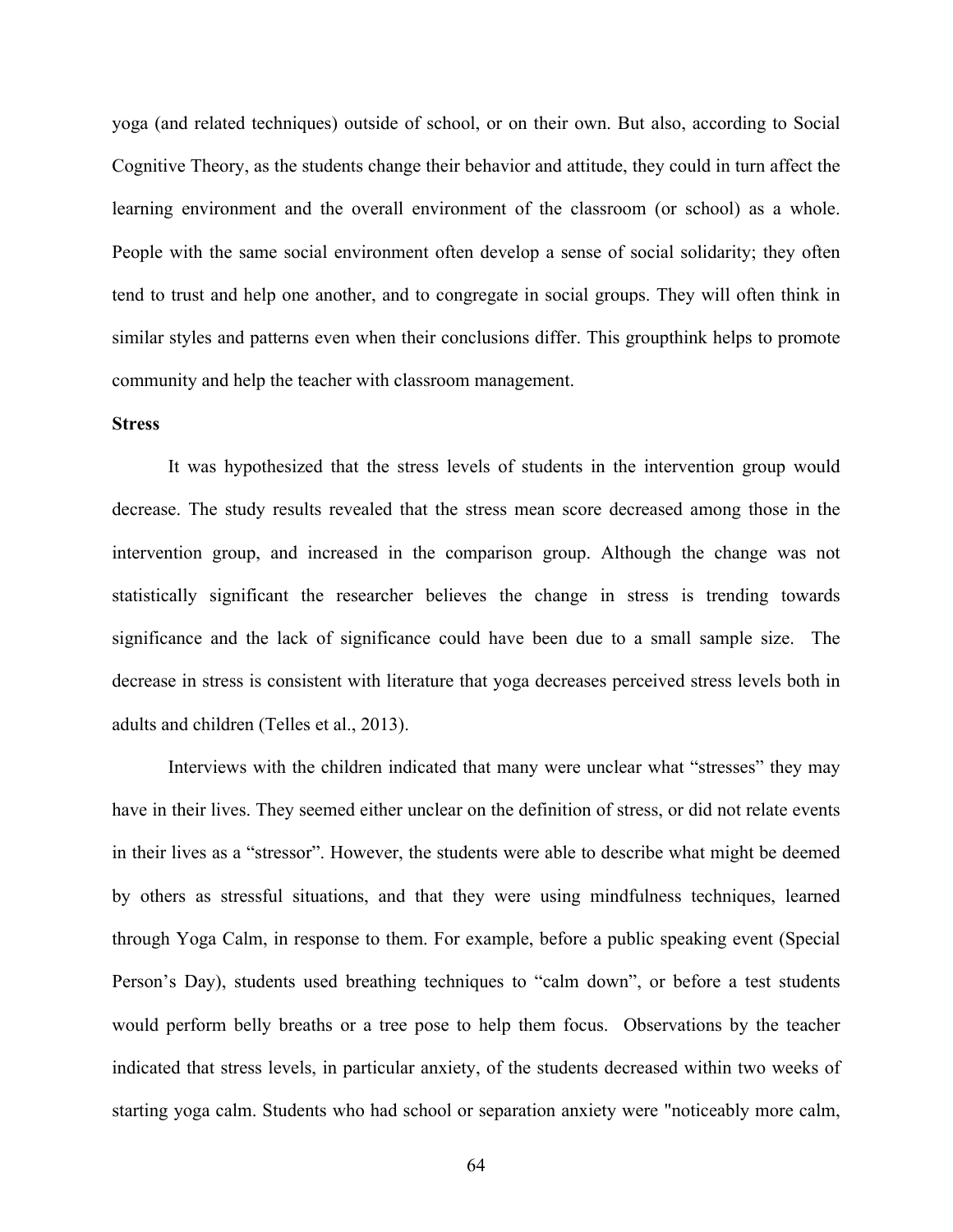then able to focus in class, which translated to better grades (achievement)". This is also in comparison to students she had in past years, before she was using yoga and breathing techniques in her classroom. Sharer and Ryan-Wenger (2002) found that current instruments measuring stress in children only captured 36-55% of the children's self-reported cognitive/emotional symptoms, and 0-33% of physiologic symptoms. It is possible that the instrument used in this study was not accurately capturing the stress levels of these students.

The use of breathing and relaxation techniques has potential to have profound effects on the stress levels of children. Changing the classroom environment to include yoga and breathing and relaxation techniques could decrease stress levels or the perceived stress levels of children in the classroom. In turn, decreasing anxiety levels in children can further improve the classroom environment, by preventing chaos, decreasing noise volumes, and increasing time and the ability to focus.

#### **Behavior**

It was hypothesized that the behavior, specifically fighting, bullying and anger, of the intervention group would improve as a result of receiving the yoga intervention. The mean difference of the fighting variable was significant in the intervention group. The anger score actually increased in the intervention group, but it was not statistically significant. It is possible that the children became more aware of what anger meant to them and when they were experiencing it. Overall classroom behavior improved, as noticed by the PI and classroom teacher. Children were generally attentive, on-task, and less fidgety as the intervention progressed.

The interviews indicated that children noticed their behavior improving both at home and in the classroom. They noticed an improvement in control of their body and words, increased focus, and being more calm. They were using techniques they learned in the classroom to help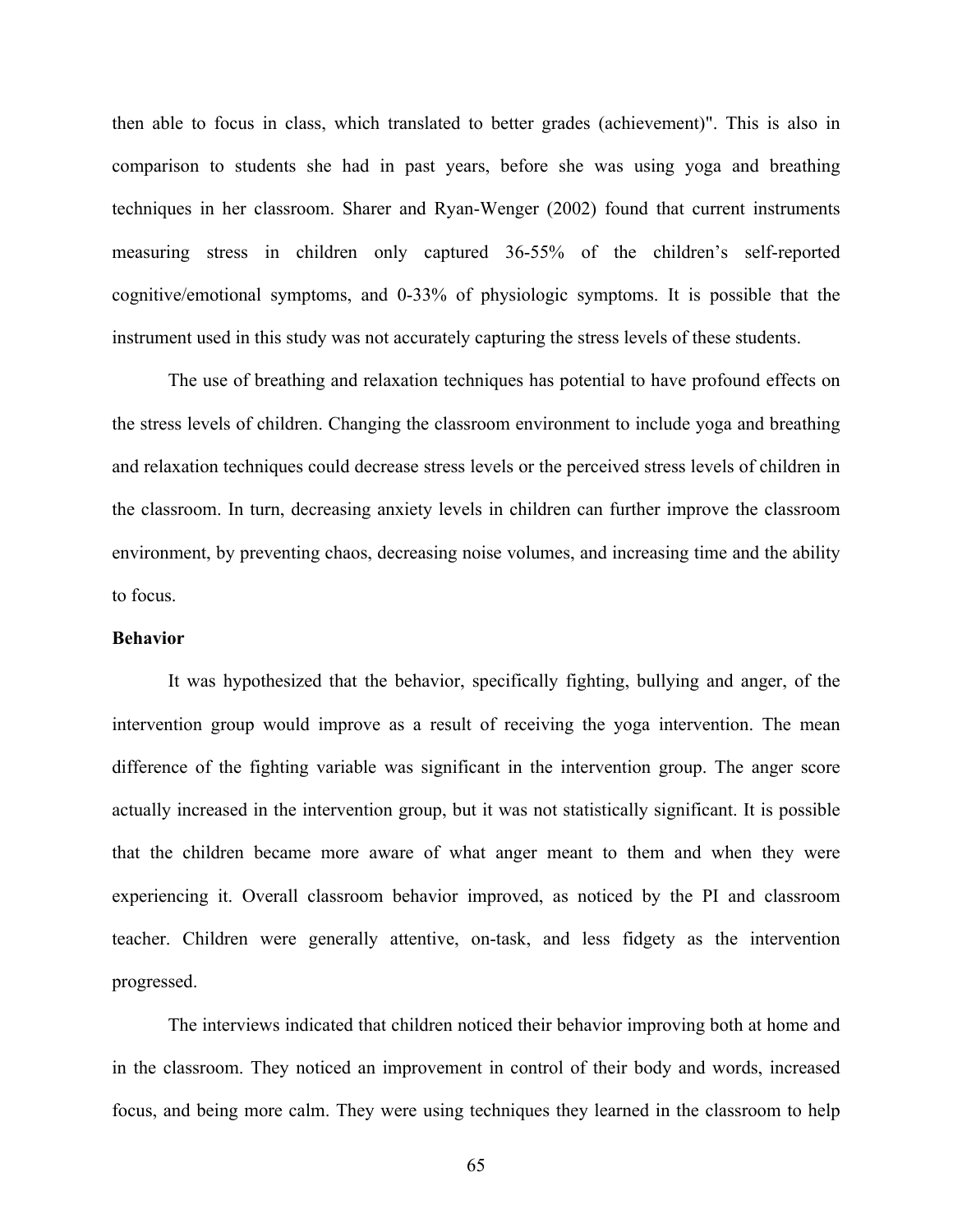with aggression, in the form of fighting and anger, outside of school. Children were also using breathing techniques to avert otherwise stressful or "bad behavior" situations.

Observations made both by the principal investigator and the classroom teacher indicated that the classroom behavior did improve immediately in response to yoga and breathing techniques, and also over the long term, particularly in students with high anxiety. Students were better focused, calmer, and less fidgety. These observations helped to triangulate the data and prove the themes found in the interviews. However, also noted by both the PI and teacher, "high risk" students (those diagnosed with ADHD or showing similar symptoms), did not change very much at all. Many of them would not even participate in the yoga and relaxation techniques. They just could not engage in the activities.

Yoga and related techniques could have an impact the classroom behavior of children. If kept simple and used consistently, they can also influence the behavior of children outside of school. This is consistent with other studies that have focused on behavior of children. Physical activity has been shown to increase time on task and decrease fidgity behavior (Jarrett, 1998), and yoga specifically increases time on task (Peck, 2005) and improves behavior (Slovacek, 2003).

### **Academic Achievement**

It was hypothesized that the academic achievement of the intervention group would increase, compared to the comparison group, even though very little research currently exists about the effects of yoga related interventions on academic achievement. It is expected that students will improve with time (as they age and mature), without any intervention. The thought is that yoga techniques will help children focus better, and thus improve their work product. The intervention group had scores markedly lower than the comparison group before the yoga intervention. Both groups did improve over the 10-week intervention. However, the change in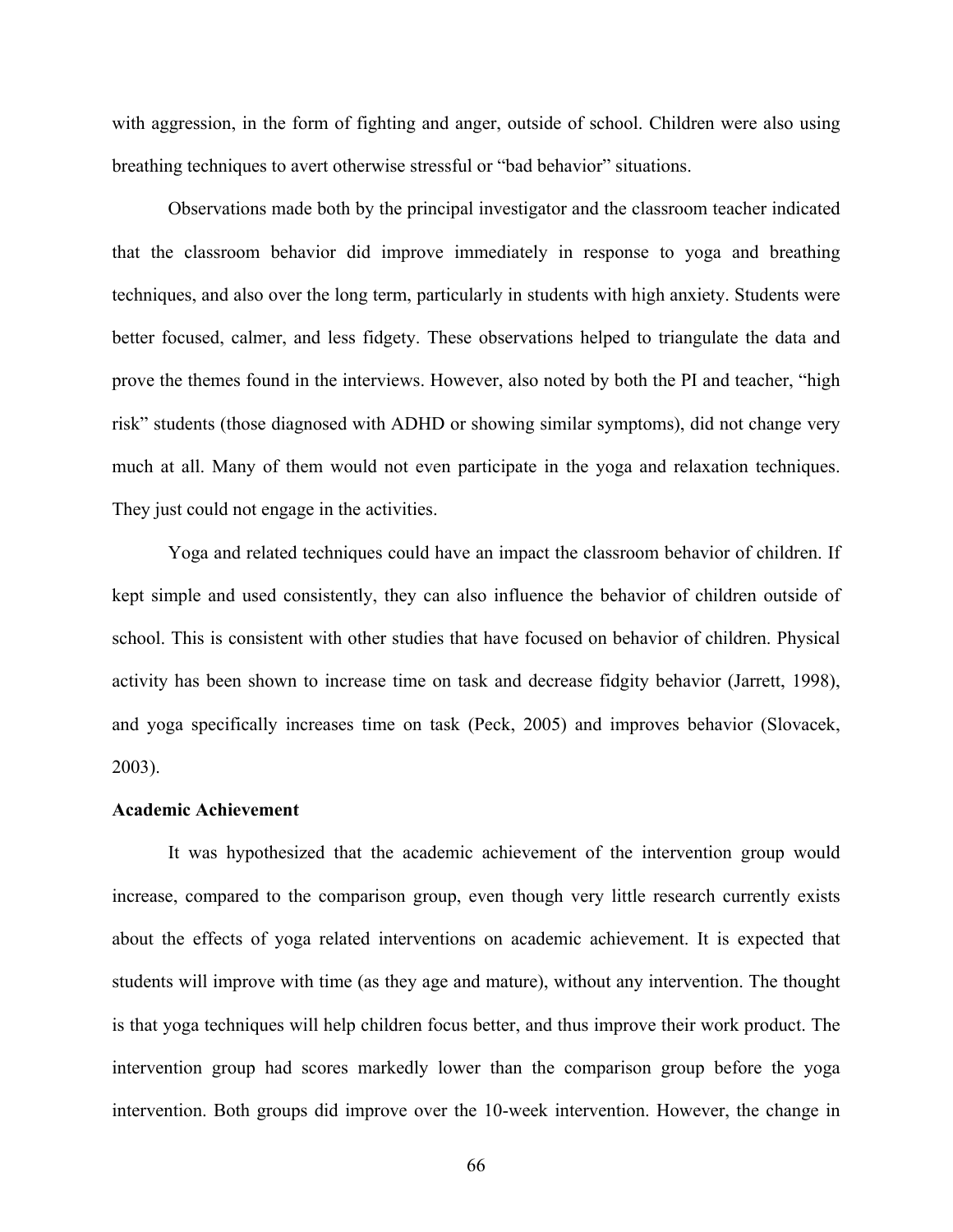academic improvement was not significant between the intervention and comparison group. It is possible that 10 weeks is not long enough to see this type of change, particularly because of the large gap between the two groups at pre testing.

The interviews indicated that only a few children saw their grades or schoolwork improve after starting Yoga Calm. Teacher observations indicated that a few students who had severe separation anxiety before the yoga intervention, decreased their anxiety as a result of the yoga intervention, and thus improved their ability to pay better attention, which may have resulted in a better work product. The teacher noted that for the other students, it takes longer to see that improvement, like over the course of a school year. This result was not anticipated.

The use of yoga and related techniques does not necessarily impact the academic achievement of students. Yoga can improve personal factors and behavior, which may impact academic achievement. Because there are other factors that affect academic achievement (i.e. learning ability, academic attachment, mental health), it may be difficult to link yoga directly to an improvement in grades.

#### **Environment and Yoga Behavioral Characteristics**

Six questions added to the survey were meant to determine whether yoga participation increased, both at school and outside of school. The PI observed Yoga Calm® during the school day on several occasions. The teacher also supplied detailed notes and lesson plans on when the yoga calm was implemented and for how long. Children not only significantly increased their knowledge of yoga, but also learned when to use it and why. This was evident by the PI and teacher observations of children spontaneously using yoga unprompted, and also through the student interviews. They are using the techniques outside of school, for physical activity and stress relief benefits, to avert aggression and to focus or calm down. The classroom social environment also changed as a result of the intervention. The teacher noticed that children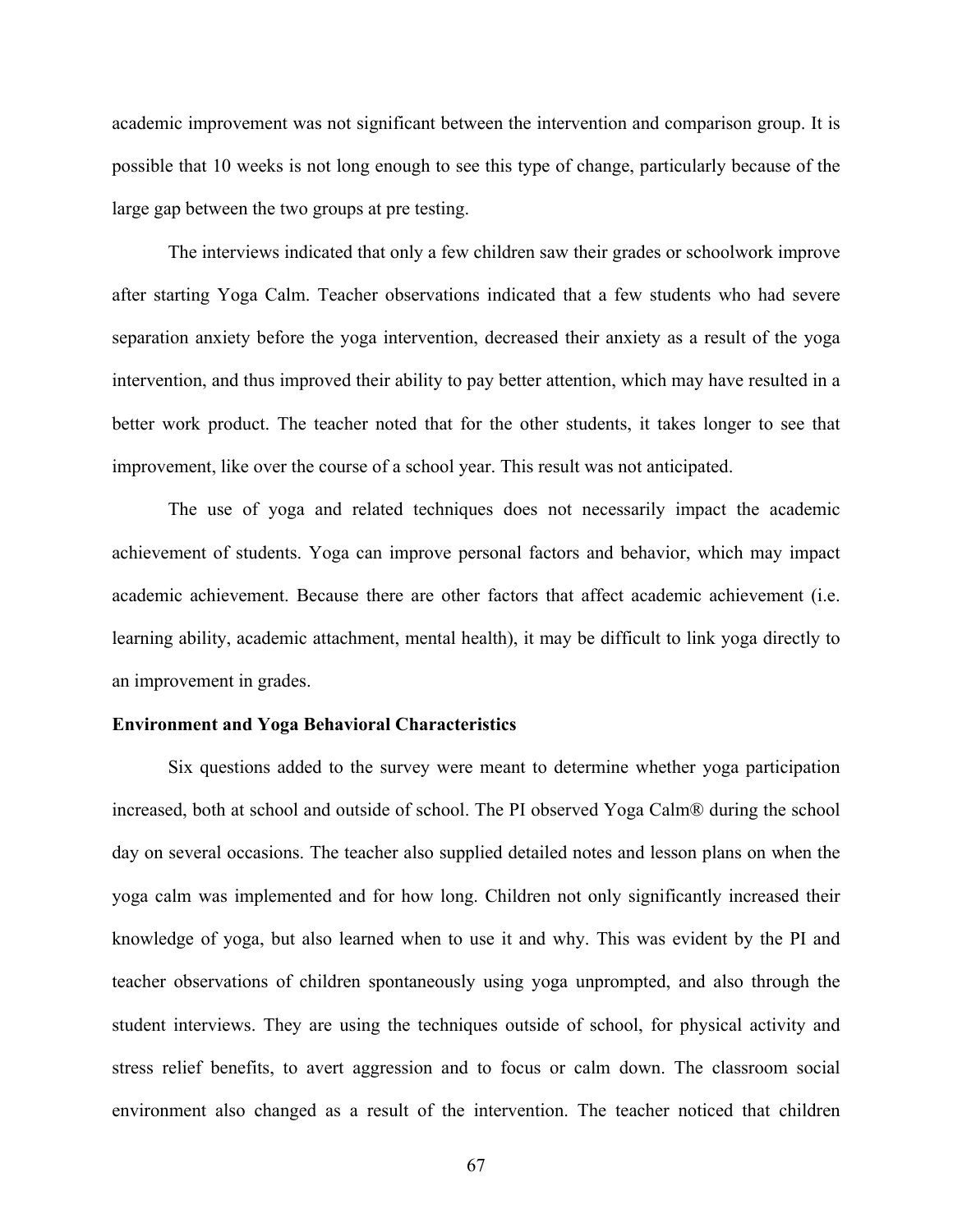became more "unified", and that she felt " a sense of community". The PI noticed children worked well together in teams, and as one unit.

This indicates that children learned the techniques either because they are easy to learn or easy to understand and apply to certain areas of their lives. All of the students indicated they enjoyed yoga in the classroom, which could also make it easier to learn and more likely to use on their own. Making yoga simple and applicable to life situations can increase the use of it outside of school; further impacting behavior and personal factors.

Behavior change typically happens in stages. The actual change does not happen right away, but rather the knowledge, sense and perception of the behavior is acquired or changed. The interviews with the children indicated that they learned yoga and breathing techniques, and that they liked it. Most of the children had incorporated it into their lives, but others had not. And of the children that have incorporated it, it may take months to see actual changes in cognition, academic achievement or personality. The intervention worked in that the children acquired new knowledge and began to see some changes in behavior and other personal aspects, like being more calm and relaxed. It may take more time to actually see longer-term changes, and in some cases, children may not respond to the yoga techniques. This finding is consistent with the Pandit & Shatish (2013) study, and their finding that yoga interventions yield the best results when longer in duration.

## **Personal Factors**

Personal factors such as yoga knowledge, being calmer and less stressed were hypothesized to improve over the duration of the intervention. For the most part it seems as if it was unanimous among the children that yoga has a calming effect. Children were visibly calmer in the classroom, and reported they used yoga techniques learned in class in order to make themselves calm in various situations: when angry, in stressful situations, or when irritated or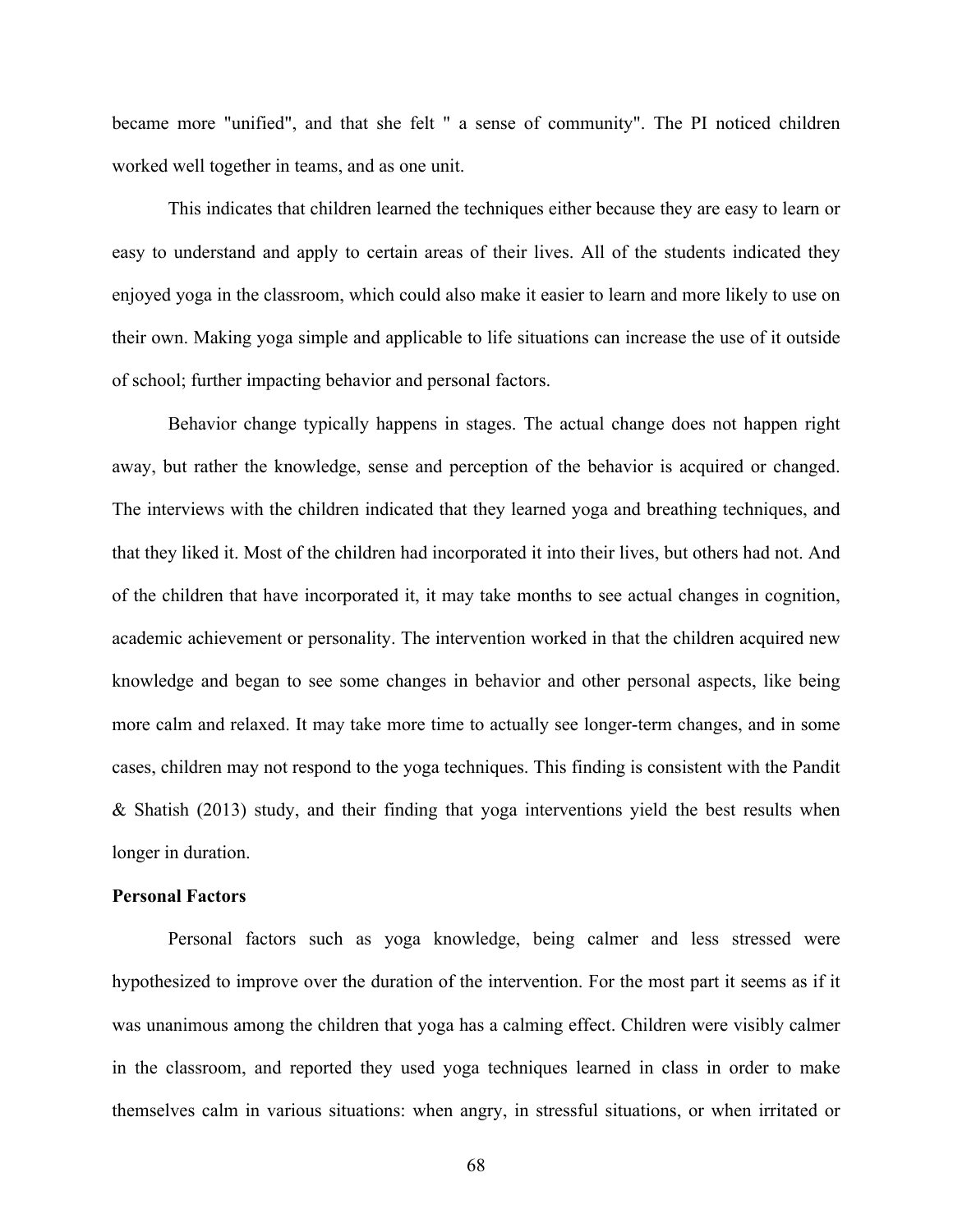annoyed. Yoga Calm is designed to energize and this specific setting may have seen greater benefits if it was used as a way to get children physically active during the school day and energized, rather than just for calming and focusing purposes. This is consistent with the literature that supports the use of yoga related techniques for regulating emotions (Stuech and Gloeckner, 2003), improving self-concept and negative emotions (Noggle et al., 2012), and improving overall QOL (Galantino et al., 2004).

The implications of yoga as a calming tool can be effective for both classroom management and for improving the children personally. A teacher can use effective calming techniques, while giving children tools they can use outside of school.

## **Recommendations for Future Research**

Further research on yoga in the classroom should consider a longer intervention period. Pandit & Satish (2013) suggest that yoga works better when implemented over the long term. Using an entire school year and a larger sample size, with a pre test in September, a mid term check in January, and a posttest in May would increase the power of future studies. Also, a larger sample size would improve the generalizability of the study. Including multiple classrooms and classroom teachers using a yoga intervention, along with multiple control classrooms would be a more rigorous way to collect data.

As far as the research variables, it is imperative for future researchers to understand how students perceive personal factors such as stress and how they might define it in both the school and home setting. Completing understanding children's definitions of and conceptions of stress, what it is like to be calm, as well as what it means to pay attention and focus is also important, as it was unclear if children had a clear and similar understanding of this terminology. Another possible scale or survey questions may be about classroom rules regarding behavior, and what classroom behaviors are expected of them. Researchers could also focus on physiological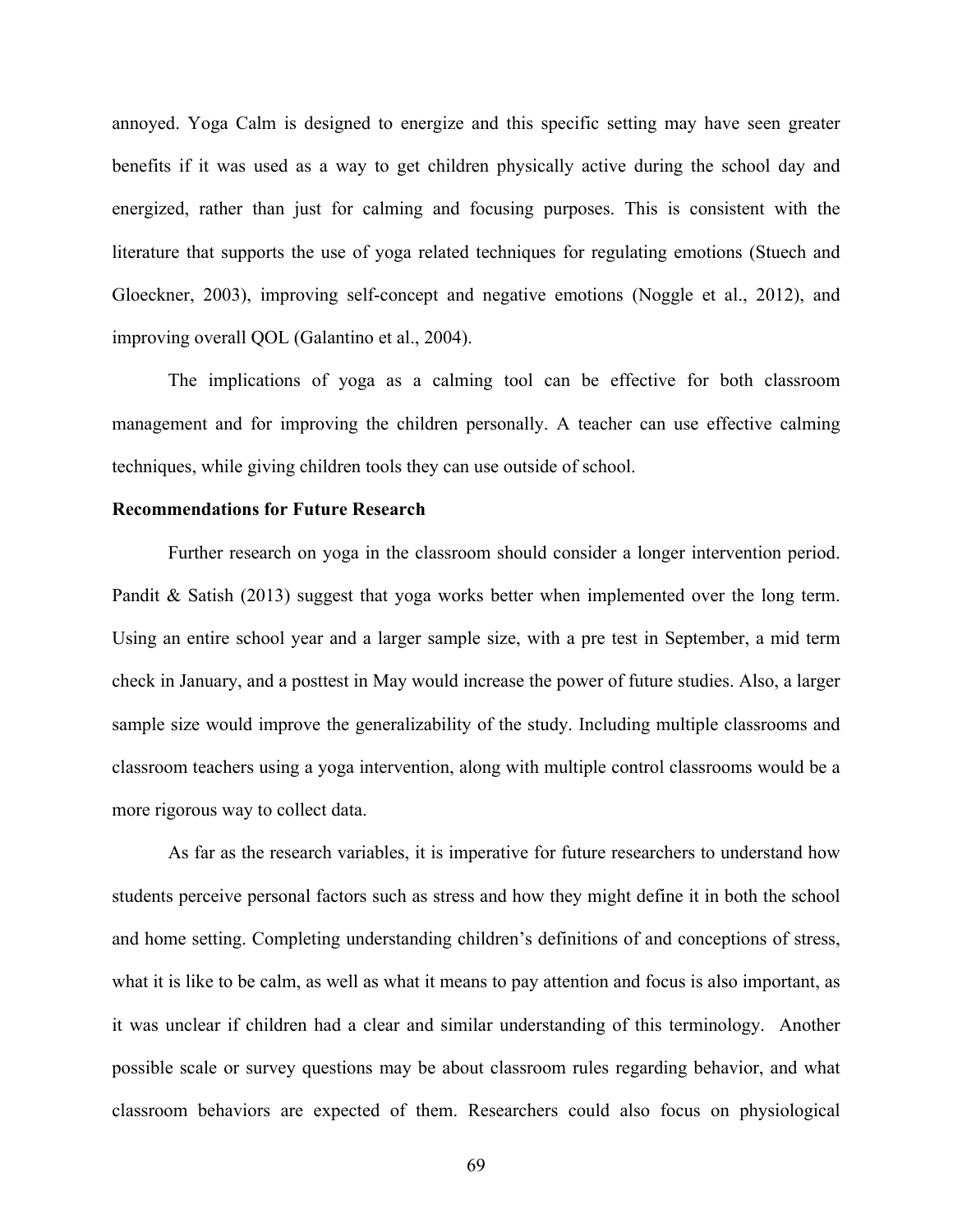measures that affect academic achievement and other behaviors in the school setting, rather than self-report and observation alone. For example, they could measure how calm children feel and if this has a relationship with stress.

## **Recommendations for Practitioners**

The use of Yoga Calm in classrooms can be beneficial for classroom management, used as form of indoor recess or a classroom physical activity break and in response to children's behavior and demeanor. Yoga can also be used during physical education classes to meet the CSPAP guidelines set forth by the CDC and SHAPE America. Yoga skills that can be taught throughout the school year can be introduced in the first few meetings of physical education. A program designed for use in the classroom should be introduced at the beginning of the school year, and used most school days, as part of a regular routine in order for students and teachers to see consistent and beneficial results. Specific yoga poses and techniques should be used in response to fidgety, lethargic, noisy, bored and disruptive behavior. Yoga moves should be strategically used before tests, long periods of reading and learning new material. Yoga should be used not only as a break for the students but also to gain energy. Most importantly, students should be informed of these particular reasons that the instructor is implementing a pose or technique at that time. Yoga can be given as "homework", or an instructor can set goals to ensure that children practice on their own. The one major thing lacking in this particular intervention was the explanation of why poses are used when they are. For instance, simply saying the following: "You all seem fidgety and talkative. Let's do tree pose for 1 minute each side to regain our focus" can really send the message home to lower level children who may not understand what is being done.

The most alluring part of adding yoga and breathing techniques into a school day is that it does not have to take away from core curriculum requirements. Yoga is simply added into the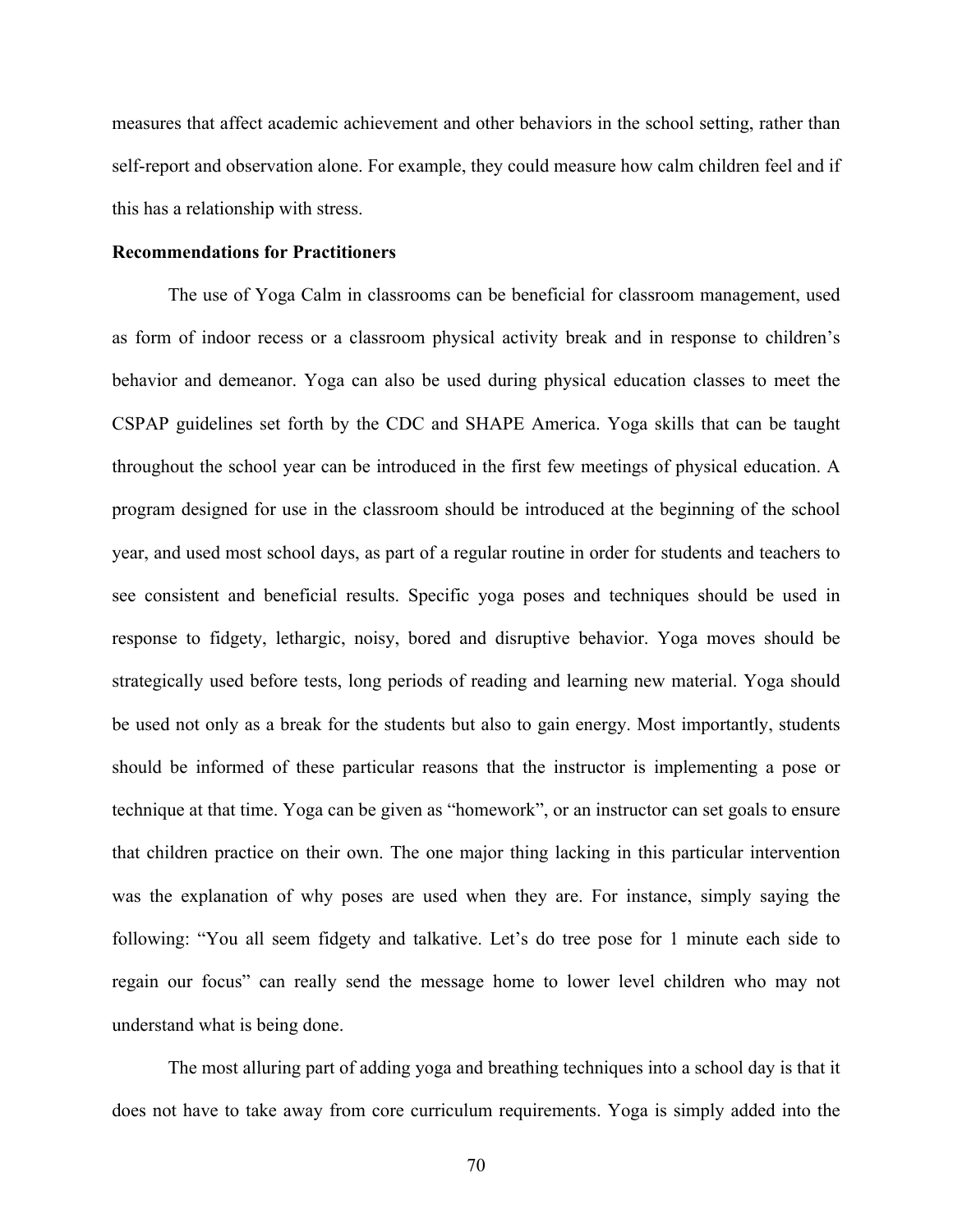lesson plans, and used as a form of classroom management. The time spent using the yoga is easily gained back by the focus and attention attained as a result of using the techniques.

#### **Limitations**

The results of this study are promising, but preliminary. Its limitations and unanswered questions open the door to further research of yoga related techniques in schools.

First, the sampling plan included convenience sampling, which is "a non-probability sampling technique where subjects are selected because of their convenient accessibility and proximity to the researcher" (Laerd Dissertations, 2012). The use of a Yoga Calm certified teacher, and a classroom setting, removed the possibility of a random sample. The nonrandomization of participants within this study is a large limitation and threat to external validity, but could not be avoided as children are placed into classrooms by the administration of the school. This type of sampling allowed the researcher to have access to a very specific population receiving a specific yoga program. Although not a random sample, the third graders studied were randomly disseminated into the comparison and treatment group by the school, creating a "cohort design". Obviously, given the nature of the sampling procedures generalizability of the study is limited.

Second, small sample size was a limitation of this study as it affected the power of the analysis. Ideally, a sample size would be bigger, but the convenience sample of a classroom taught by a Yoga Calm certified teacher, limited the researchers ability to obtain a larger sample. Not many (if any) teachers in this geographic region are Yoga Calm certified, so it is pertinent to study one classroom rather than none at all. Another major limitation was the duration of the treatment, which was only 10 weeks. The limited resources of the Principal Investigator limited the size and duration of the study. In order to see more of the behavioral, personal and academic achievement changes, future research should span over the entire school year.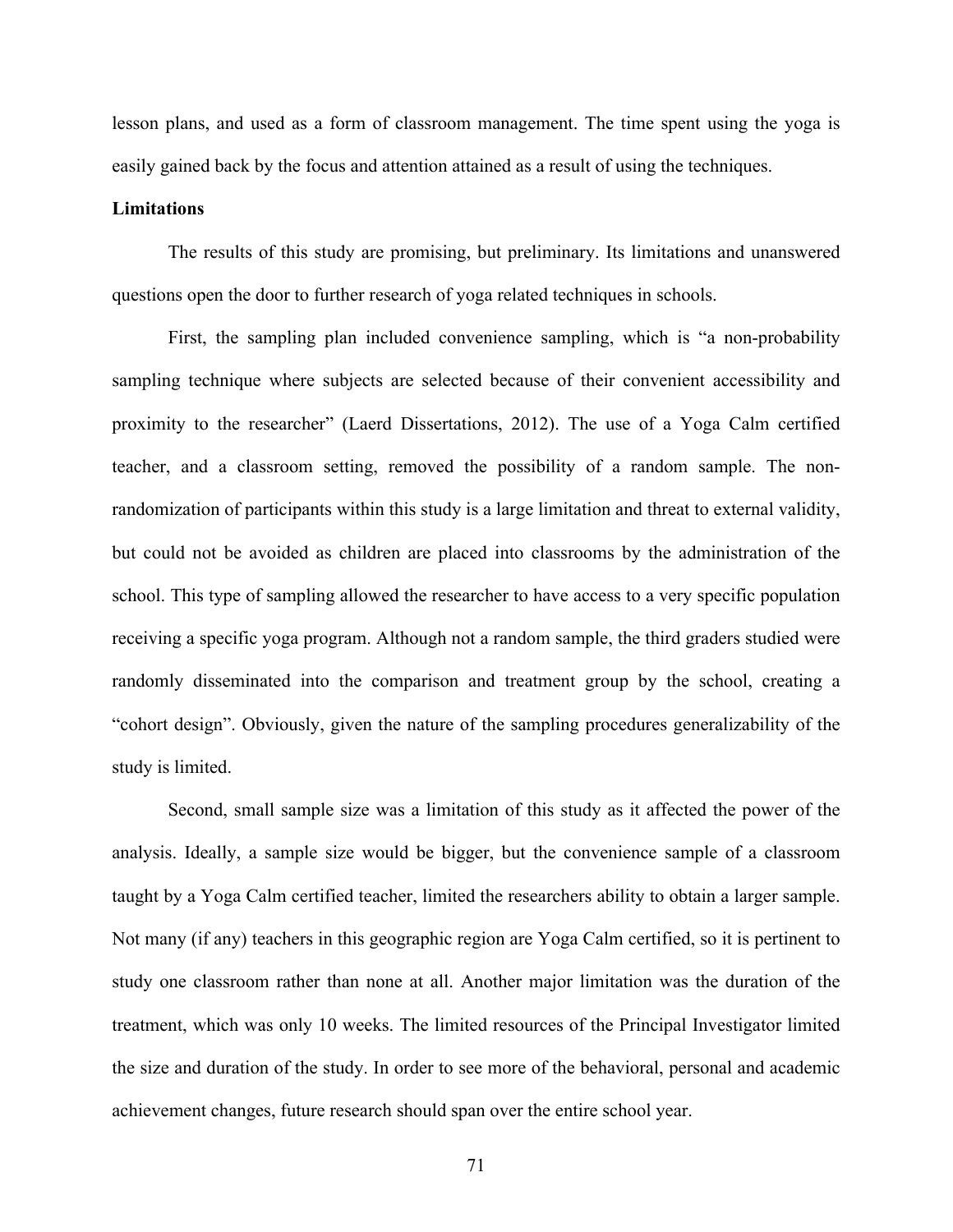Third, the posttests were conducted in December, which is a particularly busy and distracting time in schools. This not only led to a short intervention time, but the tests were also conducted during a week of transition and assemblies, in which the students were not in their normal school routine. The teacher noted that this change in routine could have lead students to be distracted and that it might have produced post-test data that did not accurately reflect student abilities.

Fourth, the survey, which contained the stress and behavior scales, was tested and validated for readability at the third grade level. However, researchers might consider validating the scales in an urban population due to cultural differences and varying levels of reading abilities.

Lastly, given the design of the research study and at the request of the classroom teachers to complete pre-testing in a timely manner, the students were asked to complete a number of surveys and academic tests over the course of two days. In addition to the complexity of the surveys the students could have been bored, or uninterested after taking multiple tests. Future studies should consider the time of day in which children are tested, and how many tests are conducted at one time.

### **Conclusions**

In conclusion, mindfulness activities such as yoga, breathing, and relaxation techniques had many benefits when used in this classroom during the school day. They can affect personal factors, such as decreasing stress levels and anger, and make children calmer. These techniques were used to improve focus and attention, and other factors that improved the chances of learning. Yoga was easily added as part of classroom management, and in response to or in anticipation of student's behavior. These techniques do not have to take up teaching time. They can be implemented right into the school day, and even save minutes by improving focus,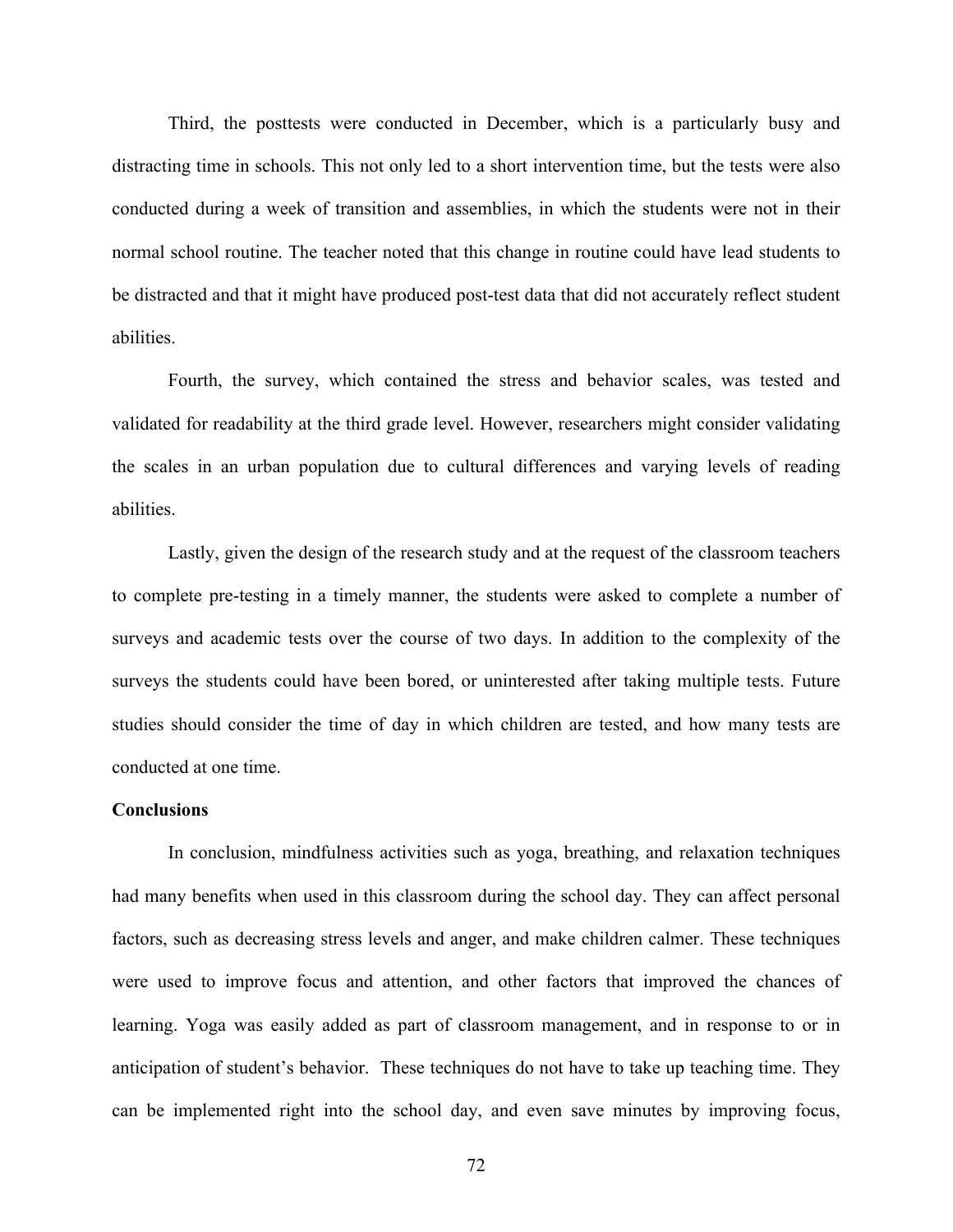attention, and fidgety behavior. Yoga was used to energize, and is one way teachers can contribute to the 60 minutes of recommended physical activity per day. Yoga can be taught in PE and also used for indoor recess. In particular for urban youth, yoga is inexpensive, easy to learn, and can be done in the home with little space. Skills learned in the classroom can be used at home, which results in an even greater improvement in personal factors and behavior. Yoga is a great way to add physical activity to the classroom, which can improve behavior, stress levels and anger, which in turn can affect the learning levels of children in the classroom.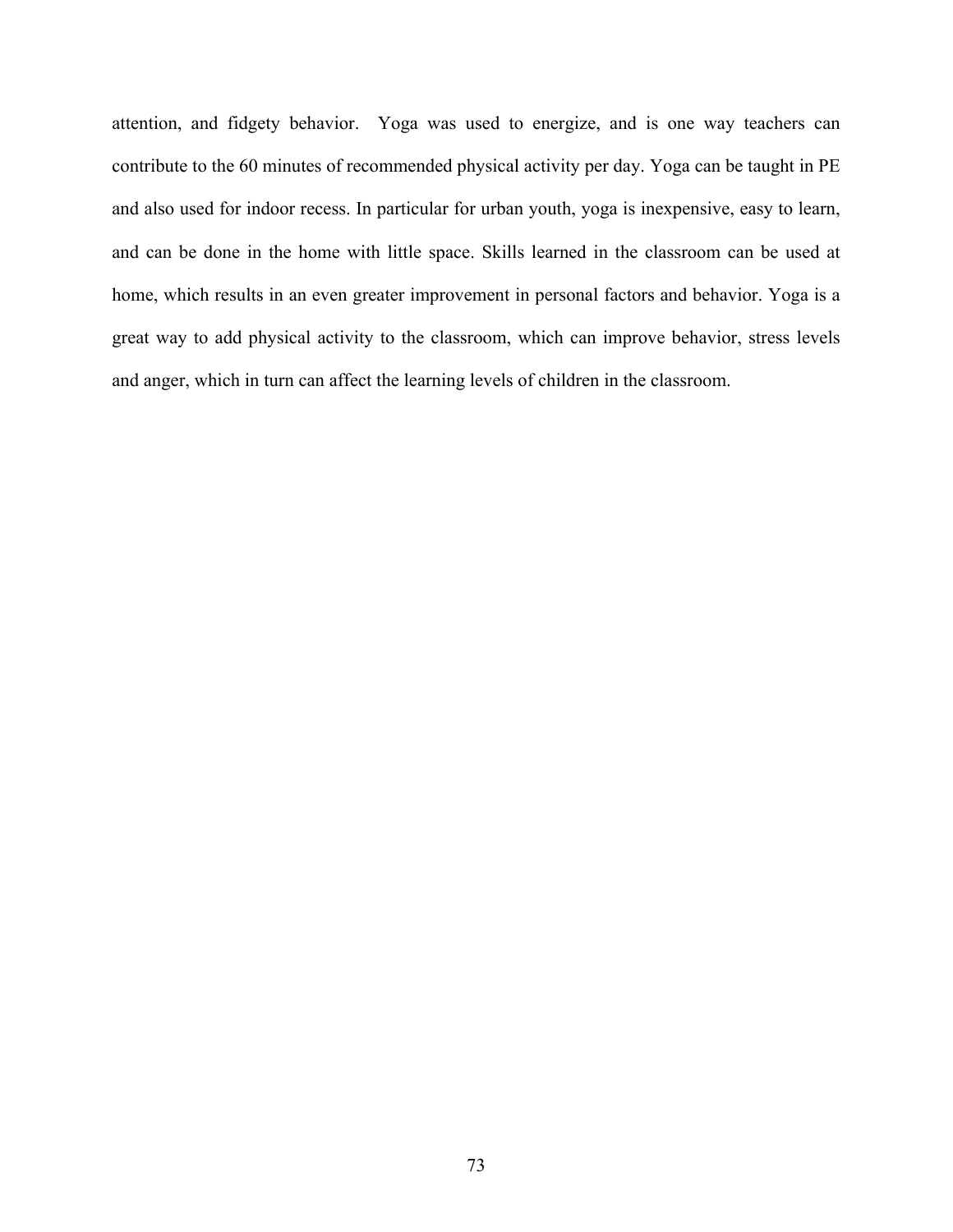# **APPENDICES**

- A. Student Questionnaire #1
- B. Behavior Observation Protocol
- C. Student Interview Guide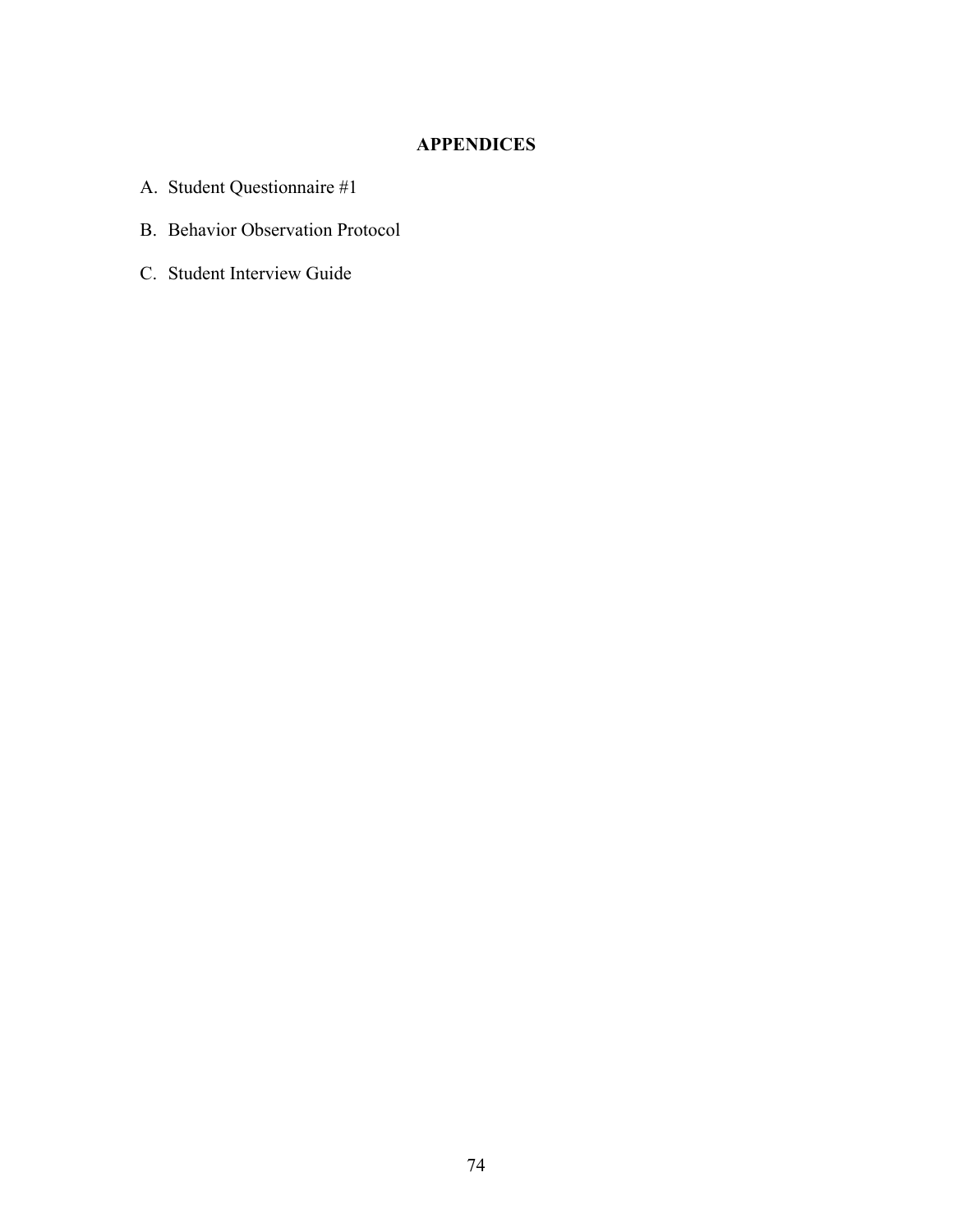# **STUDENT QUESTIONNAIRE #1**

| Name:  |                                                                                                                |                         |                     | Teacher:                               |                        |
|--------|----------------------------------------------------------------------------------------------------------------|-------------------------|---------------------|----------------------------------------|------------------------|
| Grade: |                                                                                                                |                         | Gender:             | Male<br>Female                         |                        |
| Race:  | <b>Black or African American</b><br>White<br>Asian<br>Native Hawaiian or Pacific Islander                      |                         |                     | Ethnicity: Hispanic or Latino<br>Other | Not Hispanic or Latino |
|        | American Indian or Alaska Native<br>Other                                                                      |                         | Age:                |                                        |                        |
|        |                                                                                                                |                         |                     |                                        |                        |
|        | 1. I have participated in Yoga at some<br>time in my life before today.                                        |                         | 1<br>Yes            | $\overline{2}$<br>N <sub>o</sub>       |                        |
|        |                                                                                                                |                         |                     |                                        |                        |
|        | 2. I have participated in yoga at<br>school.                                                                   |                         | 1<br>Yes            | $\overline{2}$<br>N <sub>o</sub>       |                        |
|        | 3. I have participated in yoga at home.                                                                        |                         | $\mathbf{1}$<br>Yes | $\overline{2}$<br>N <sub>o</sub>       |                        |
|        | 4. In the last 3 days, how many times<br>did you participate in Yoga at<br>school?                             | $\overline{0}$<br>times | 1<br>time           | $\overline{2}$<br>times                | 3<br>times             |
| 5.     | In the last 3 days, how many times<br>did you participate in Yoga at home<br>or outside of school?             | $\Omega$<br>times       | time                | 2<br>times                             | 3<br>times             |
|        | 6. In the last MONTH, how many<br>times did you participate in the<br>Yoga afterschool program? (POST<br>ONLY) | $\theta$<br>times       | time                | $\overline{2}$<br>times                | 3<br>times             |
|        |                                                                                                                |                         |                     |                                        |                        |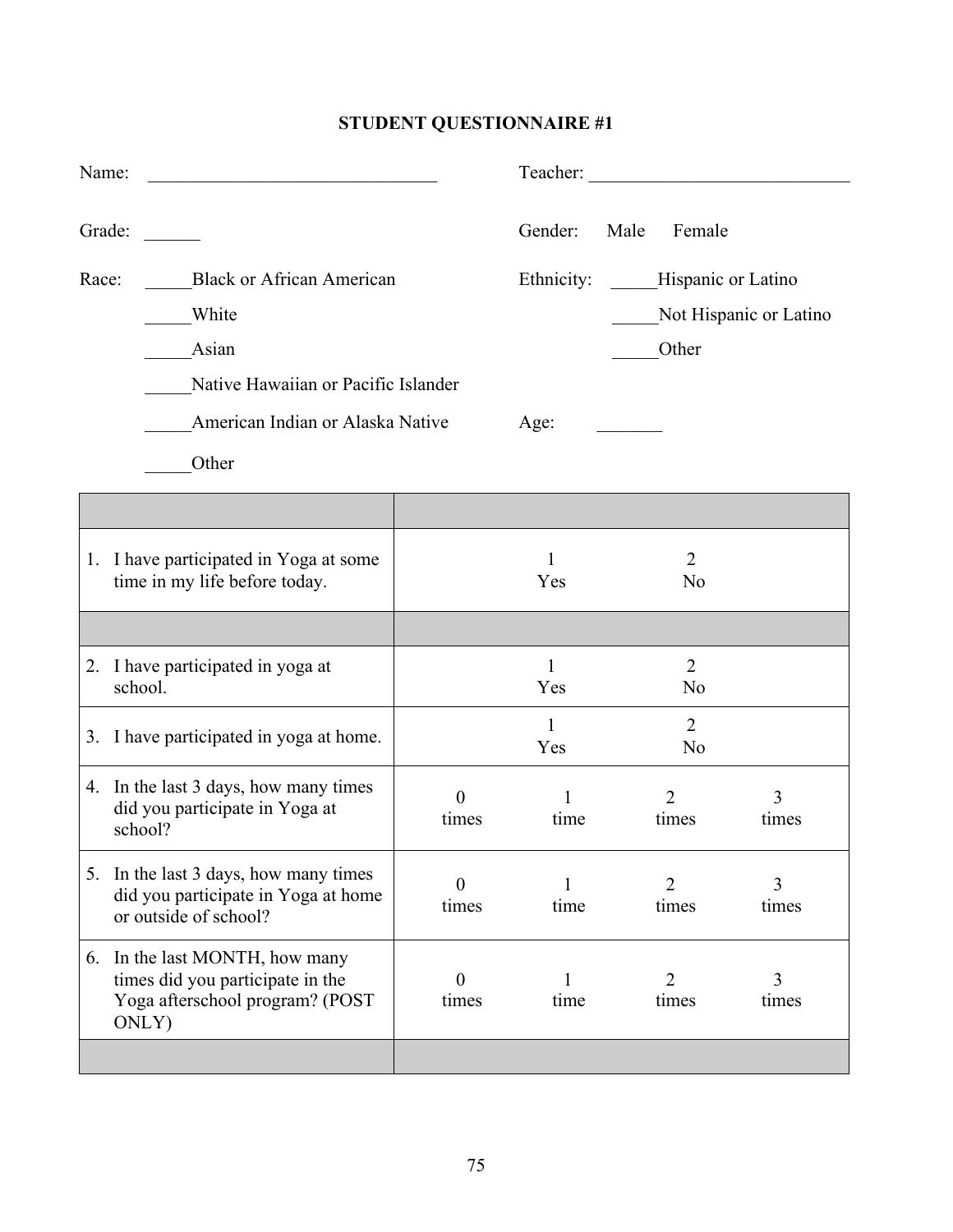| 7. I have trouble concentrating at<br>school                                                                    | 1<br>Never<br>Always      | $\overline{2}$<br>Almost            | 3<br>Sometimes Almost     | $\overline{4}$                     | 5                            |
|-----------------------------------------------------------------------------------------------------------------|---------------------------|-------------------------------------|---------------------------|------------------------------------|------------------------------|
|                                                                                                                 |                           | Never                               |                           | Always                             |                              |
| 8. I have trouble paying attention to<br>my teachers                                                            | $\mathbf{1}$<br>Never     | $\overline{2}$<br>Almost<br>Never   | 3<br>Sometimes            | $\overline{4}$<br>Almost<br>Always | 5<br>Always                  |
|                                                                                                                 |                           |                                     |                           |                                    |                              |
| 9. I enjoy participating in yoga                                                                                | Disagree                  | $\overline{2}$<br>Strongly Disagree | 3<br>Neutral              | $\overline{4}$<br>Agree            | 5<br>Strongly<br>Agree       |
| 10. I feel confident about performing<br>yoga poses                                                             | 1<br>Strongly<br>Disagree | $\overline{2}$<br>Disagree          | $\overline{3}$<br>Neutral | $\overline{4}$<br>Agree            | 5<br>Strongly<br>Agree       |
| 11. I think I have the skills needed to<br>perform yoga                                                         | 1<br>Strongly<br>Disagree | $\overline{2}$<br>Disagree          | $\overline{3}$<br>Neutral | $\overline{4}$<br>Agree            | 5<br>Strongly<br>Agree       |
| 12. I am able to pay attention and sit<br>still during class                                                    | 1<br>Strongly<br>Disagree | $\overline{2}$<br>Disagree          | $\overline{3}$<br>Neutral | $\overline{4}$<br>Agree            | 5<br>Strongly<br>Agree       |
| 13. I have an easy time taking tests                                                                            | 1<br>Disagree             | $\overline{2}$<br>Strongly Disagree | $\overline{3}$<br>Neutral | $\overline{4}$<br>Agree            | 5<br>Strongly<br>Agree       |
| 14. During Yoga Calm, I have learned<br>breathing techniques (POST)<br>ONLY)                                    | Disagree                  | $\overline{2}$<br>Strongly Disagree | 3<br>Neutral              | $\overline{4}$<br>Agree            | 5<br>Strongly<br>Agree       |
| 15. I have used the breathing techniques<br>that I have learned in Yoga Calm<br>(POST ONLY)                     | 1<br>Strongly<br>Disagree | $\overline{2}$<br>Disagree          | $\overline{3}$<br>Neutral | $\overline{4}$<br>Agree            | 5<br>Strongly<br>Agree       |
| Read the following the statements. Then circle the number the best represents how often the<br>statement occurs |                           |                                     |                           |                                    |                              |
| 16. I get angry                                                                                                 | Never                     | $\overline{2}$<br>Sometimes         | 3<br>Often                |                                    | 4<br>Very Often              |
| 17. I get headaches                                                                                             | 1<br>Never                | $\overline{2}$<br>Sometimes         | $\overline{3}$<br>Often   |                                    | $\overline{4}$<br>Very Often |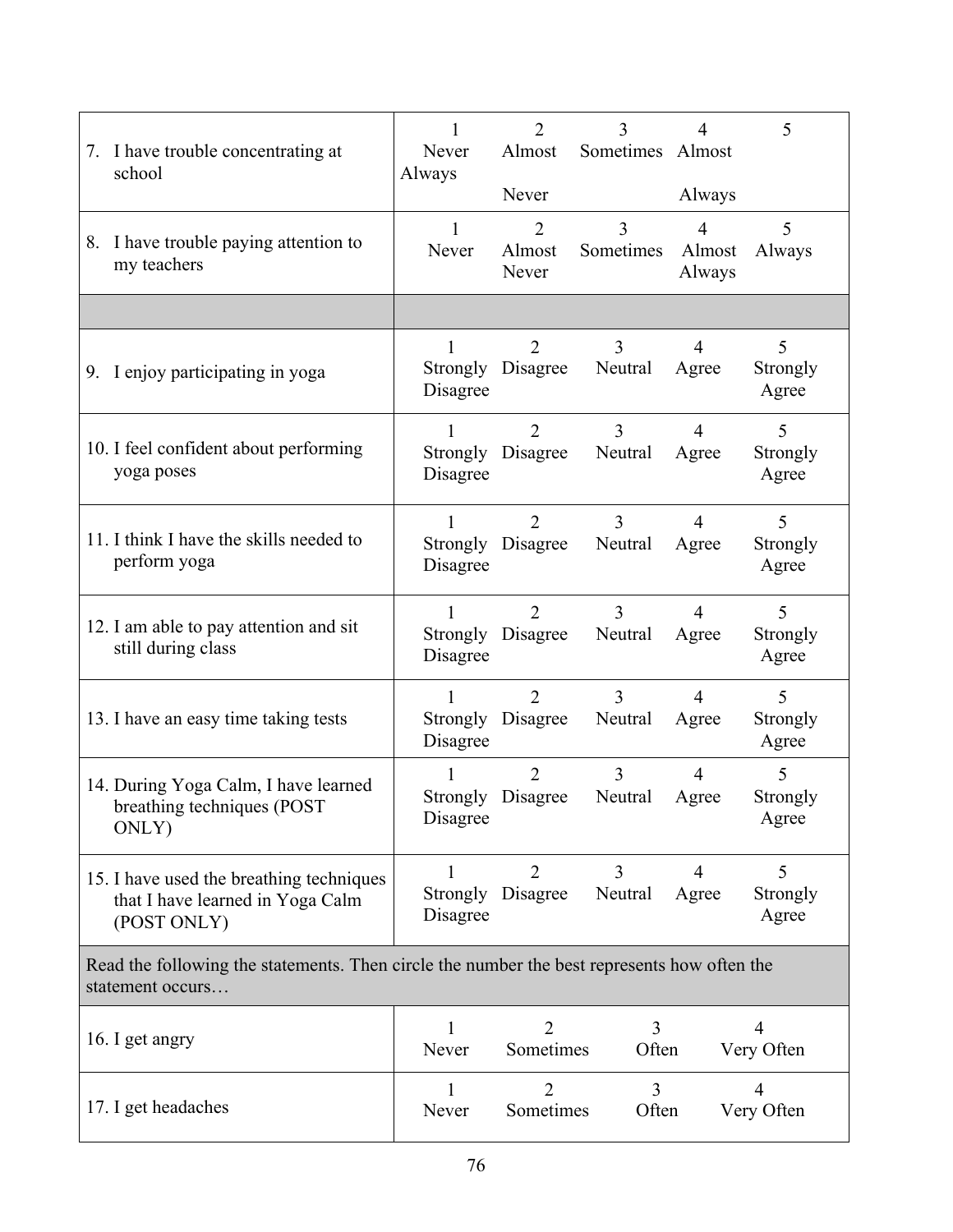| 18. I like going to school              | $\mathbf{1}$ | 2                           | $\overline{3}$ | 4               |
|-----------------------------------------|--------------|-----------------------------|----------------|-----------------|
|                                         | Never        | Sometimes                   | Often          | Very Often      |
| 19. I feel calm and happy               | $\mathbf{1}$ | $\overline{2}$              | $\overline{3}$ | $\overline{4}$  |
|                                         | Never        | Sometimes                   | Often          | Very Often      |
| 20. I get stomach pains                 | 1            | $\overline{2}$              | $\overline{3}$ | $\overline{4}$  |
|                                         | Never        | Sometimes                   | Often          | Very Often      |
| 21. I feel lonely                       | 1            | $\overline{2}$              | $\overline{3}$ | $\overline{4}$  |
|                                         | Never        | Sometimes                   | Often          | Very Often      |
| 22. I get sad                           | 1            | $\overline{2}$              | $\overline{3}$ | $\overline{4}$  |
|                                         | Never        | Sometimes                   | Often          | Very Often      |
| 23. I like to be at school              | 1            | $\overline{2}$              | $\overline{3}$ | $\overline{4}$  |
|                                         | Never        | Sometimes                   | Often          | Very Often      |
| 24. The other kids tease me             | 1            | $\overline{2}$              | $\overline{3}$ | $\overline{4}$  |
|                                         | Never        | Sometimes                   | Often          | Very Often      |
| 25. I fall asleep easily at night       | 1            | $\overline{2}$              | 3              | $\overline{4}$  |
|                                         | Never        | Sometimes                   | Often          | Very Often      |
| 26. I feel calm                         | 1            | $\overline{2}$              | 3              | $\overline{4}$  |
|                                         | Never        | Sometimes                   | Often          | Very Often      |
| 27. Things work out as I have planned   | 1            | $\overline{2}$              | 3              | 4               |
|                                         | Never        | Sometimes                   | Often          | Very Often      |
| 28. I feel happy                        | 1            | $\overline{2}$              | $\overline{3}$ | 4               |
|                                         | Never        | Sometimes                   | Often          | Very Often      |
| 29. When I am happy I show it           | Never        | $\overline{2}$<br>Sometimes | 3<br>Often     | Very Often      |
| 30. Sometimes I do not reach the goal I | I.           | 2                           | 3              | 4               |
| have planned for.                       | Never        | Sometimes                   | Often          | Very Often      |
| 31. When I have a hard time it helps    | Never        | 2                           | 3              | 4               |
| being with my friends                   |              | Sometimes                   | Often          | Very Often      |
| 32. When I am sad I show it             | Never        | $\overline{2}$<br>Sometimes | 3<br>Often     | 4<br>Very Often |
| 33. Sometimes I can't manage with the   | Never        | $\mathcal{D}_{\mathcal{L}}$ | 3              | 4               |
| things I have to do                     |              | Sometimes                   | Often          | Very Often      |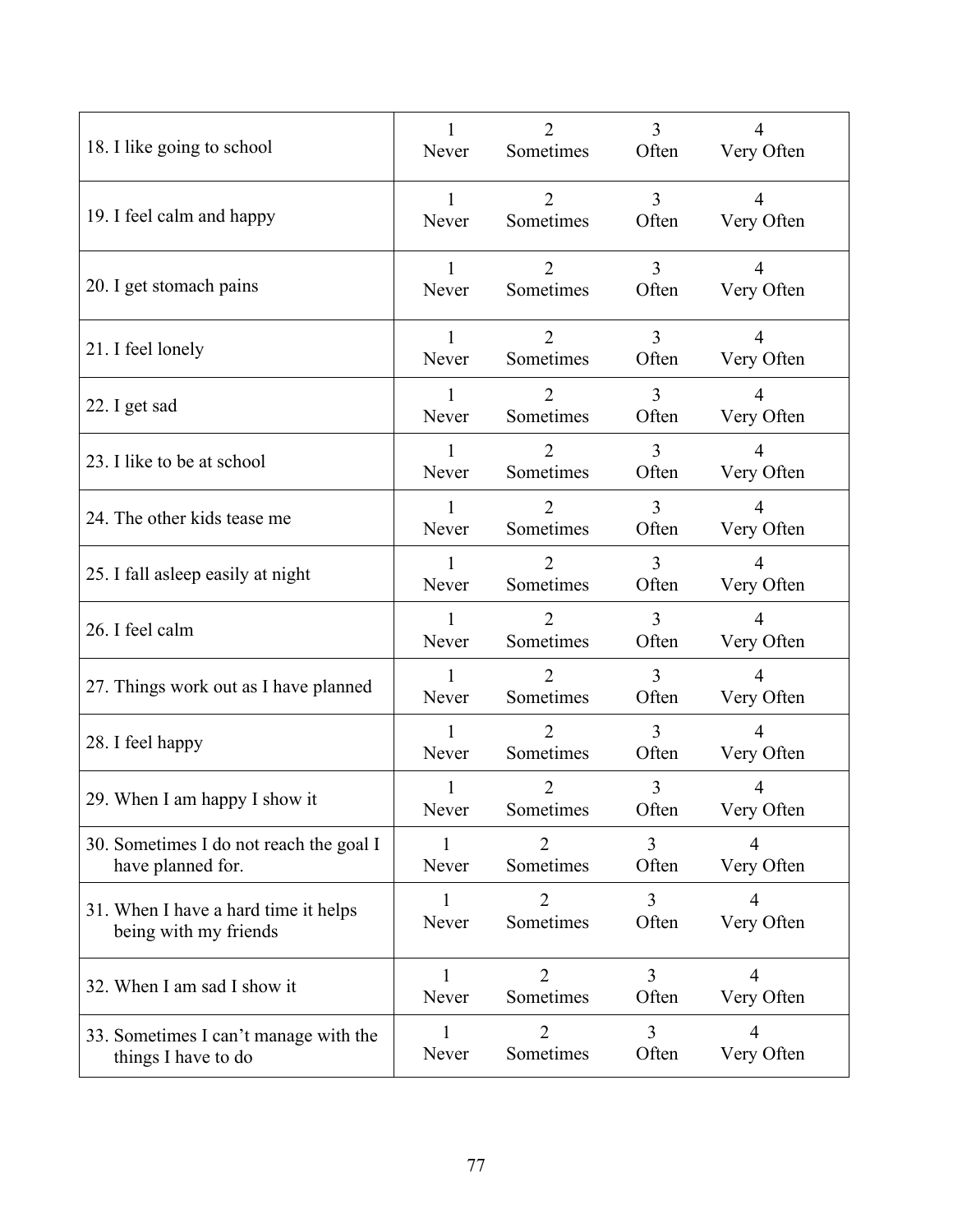| 34. When I have a hard time there is an<br>adult to talk to                      | Never                                         | $\overline{2}$<br>Sometimes | $\overline{3}$<br>Often | $\overline{4}$<br>Very Often      |              |
|----------------------------------------------------------------------------------|-----------------------------------------------|-----------------------------|-------------------------|-----------------------------------|--------------|
| 35. If anyone teases me I will protest                                           | 1<br>Never                                    | $\overline{2}$<br>Sometimes | $\overline{3}$<br>Often | $\overline{4}$<br>Very Often      |              |
| 36. It is easy to concentrate during<br>lessons at school                        | 1<br>Never                                    | $\overline{2}$<br>Sometimes | 3<br>Often              | $\overline{4}$<br>Very Often      |              |
| Please circle the number that represents your answer for the following questions |                                               |                             |                         |                                   |              |
| 37. I hit back when someone hit me<br>first.                                     | N <sub>o</sub><br>Opportunity<br>$\mathbf{1}$ | Never<br>$\overline{2}$     | 1 or 2<br>times<br>3    | 3 or 4<br>times<br>$\overline{4}$ | 5 or<br>more |
|                                                                                  |                                               |                             |                         |                                   | 5            |
| 38. I encouraged other students to fight.                                        | N <sub>0</sub><br>Opportunity                 | Never                       | 1 or 2<br>times         | 3 or 4<br>times                   | 5 or<br>more |
|                                                                                  | $\mathbf{1}$                                  | $\overline{2}$              | 3                       | 4                                 | 5            |
| 39. I pushed, shoved, slapped, or kicked<br>other students.                      | N <sub>o</sub><br>Opportunity                 | Never                       | 1 or 2<br>times         | 3 or 4<br>times                   | 5 or<br>more |
|                                                                                  | $\mathbf{1}$                                  | $\overline{2}$              | 3                       | 4                                 | 5            |
| 40. I got into a physical fight because I<br>was angry.                          | N <sub>o</sub><br>Opportunity                 | Never                       | 1 or 2<br>times         | $3$ or $4$<br>times               | 5 or<br>more |
|                                                                                  | $\mathbf{1}$                                  | $\overline{2}$              | 3                       | $\overline{4}$                    | 5            |
| 41. I walked away from a fight.                                                  | N <sub>o</sub><br>Opportunity                 | Never                       | 1 or 2<br>times         | 3 or 4<br>times                   | 5 or<br>more |
|                                                                                  | $\mathbf{1}$                                  | $\overline{2}$              | 3                       | $\overline{4}$                    | 5            |
| 42. I teased other students.                                                     | N <sub>o</sub><br>Opportunity                 | Never                       | 1 or 2<br>times         | 3 or 4<br>times                   | 5 or<br>more |
|                                                                                  | $\mathbf{1}$                                  | $\overline{2}$              | 3                       | $\overline{4}$                    | 5            |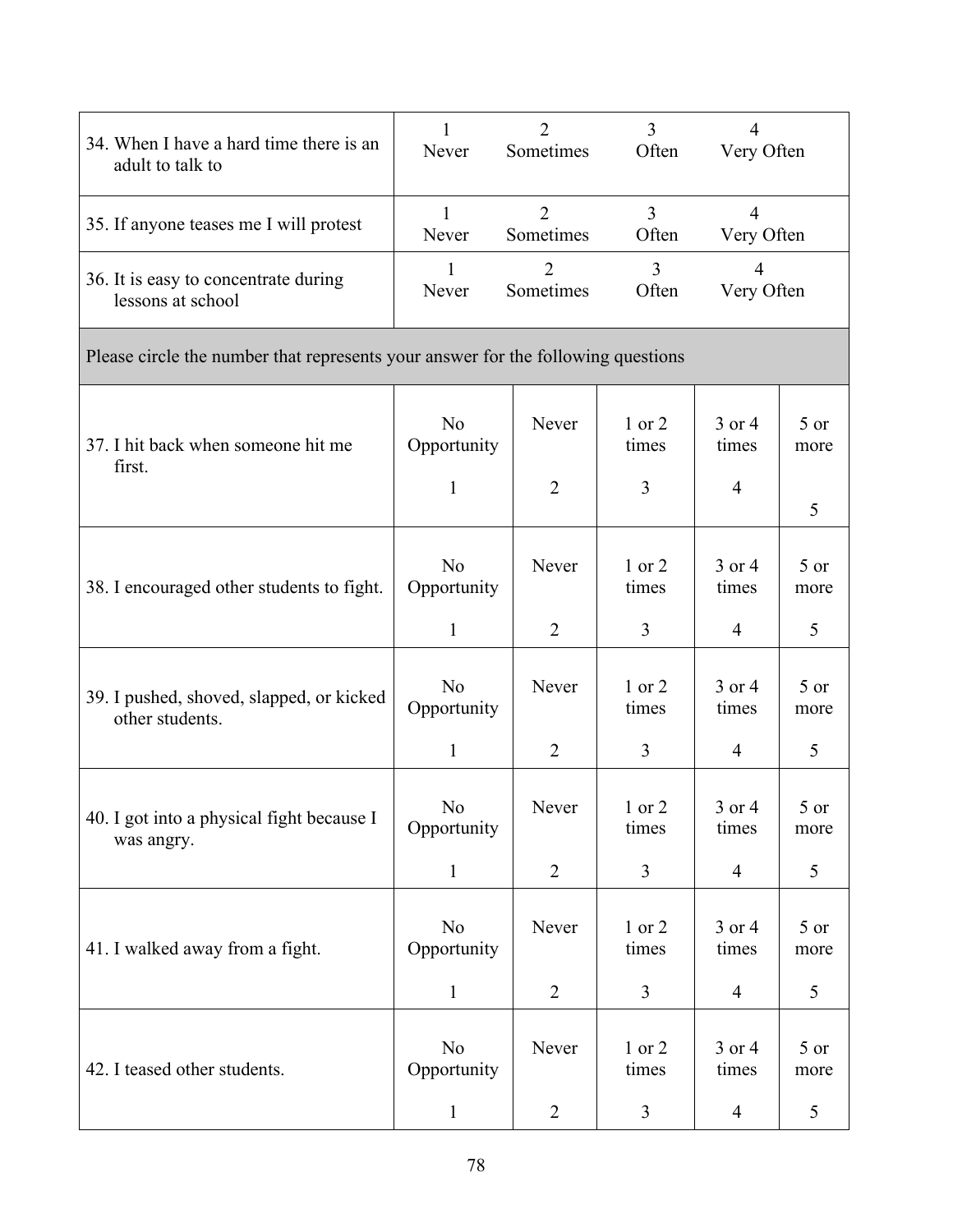| 43. I said things about other students to<br>make other students laugh (made<br>fun of them). | N <sub>o</sub><br>Opportunity<br>$\mathbf{1}$ | Never<br>$\overline{2}$ | 1 or 2<br>times<br>$\overline{3}$ | 3 or 4<br>times<br>$\overline{4}$ | $5$ or<br>more<br>5 |
|-----------------------------------------------------------------------------------------------|-----------------------------------------------|-------------------------|-----------------------------------|-----------------------------------|---------------------|
| 44. I called other students names.                                                            | N <sub>o</sub><br>Opportunity                 | Never                   | $1$ or $2$<br>times               | 3 or 4<br>times                   | $5$ or<br>more      |
|                                                                                               | $\mathbf{1}$                                  | $\overline{2}$          | $\overline{3}$                    | $\overline{4}$                    | 5                   |
| 45. I threatened to hit or hurt another<br>student.                                           | N <sub>o</sub><br>Opportunity                 | Never                   | 1 or 2<br>times                   | 3 or 4<br>times                   | $5$ or<br>more      |
|                                                                                               | $\mathbf{1}$                                  | $\overline{2}$          | $\overline{3}$                    | $\overline{4}$                    | 5                   |
| 46. I frequently get angry.                                                                   | N <sub>o</sub><br>Opportunity                 | Never                   | 1 or 2<br>times                   | 3 or 4<br>times                   | $5$ or<br>more      |
|                                                                                               | $\mathbf{1}$                                  | $\overline{2}$          | 3                                 | $\overline{4}$                    | 5                   |
| 47. I was angry most of the day.                                                              | N <sub>o</sub><br>Opportunity                 | Never                   | 1 or 2<br>times                   | 3 or 4<br>times                   | 5 or<br>more        |
|                                                                                               | $\mathbf{1}$                                  | $\overline{2}$          | $\overline{3}$                    | $\overline{4}$                    | 5                   |
| 48. I got into a physical fight because I<br>was angry.                                       | N <sub>o</sub><br>Opportunity                 | Never                   | 1 or 2<br>times                   | 3 or 4<br>times                   | 5 or<br>more        |
|                                                                                               | $\mathbf{1}$                                  | $\overline{2}$          | $\overline{3}$                    | 4                                 | 5                   |
| 49. I was mean to someone when I was<br>angry.                                                | N <sub>0</sub><br>Opportunity                 | Never                   | 1 or 2<br>times                   | 3 or 4<br>times                   | 5 or<br>more        |
|                                                                                               | $\mathbf{1}$                                  | $\overline{2}$          | 3                                 | $\overline{4}$                    | 5                   |
| 50. I took my anger out on an innocent<br>person.                                             | N <sub>o</sub><br>Opportunity                 | Never                   | 1 or 2<br>times                   | 3 or 4<br>times                   | $5$ or<br>more      |
|                                                                                               | $\mathbf{1}$                                  | $\overline{2}$          | 3                                 | $\overline{4}$                    | 5                   |
|                                                                                               |                                               |                         |                                   |                                   |                     |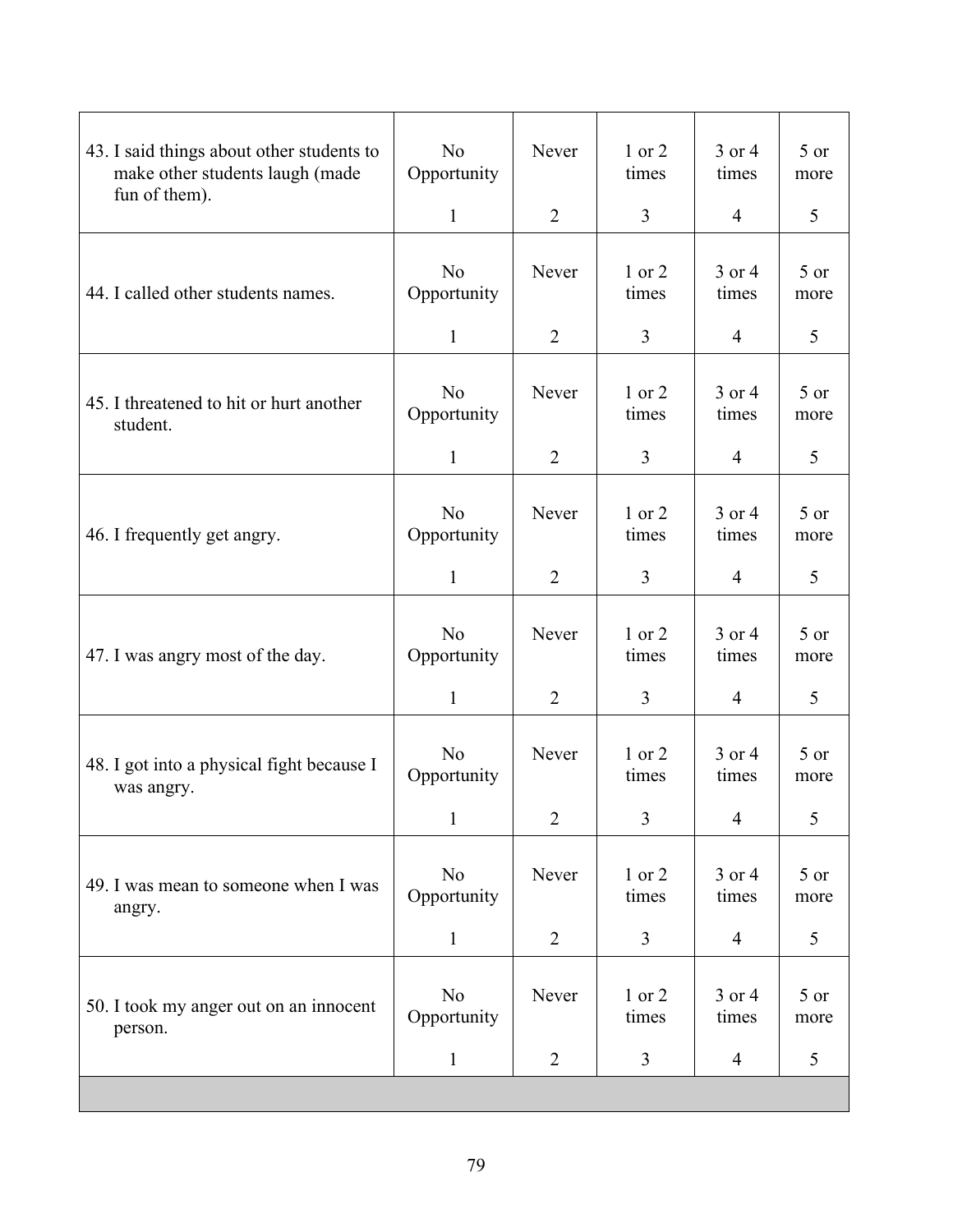| 51. I'm not very sure of myself.                                                 | False        | Somewhat<br>False   | Not Sure       | Somewhat<br>True | True      |  |
|----------------------------------------------------------------------------------|--------------|---------------------|----------------|------------------|-----------|--|
|                                                                                  | $\mathbf{1}$ | 2                   | $\overline{3}$ | $\overline{4}$   | 5         |  |
| 52. I really don't like myself very<br>much.                                     | False        | Somewhat<br>False   | Not Sure       | Somewhat<br>True | True      |  |
|                                                                                  | $\mathbf{1}$ | 2                   | $\overline{3}$ | $\overline{4}$   | 5         |  |
| 53. I sometimes feel so bad about<br>myself that I wish I were somebody<br>else. | False        | Somewhat<br>False   | Not Sure       | Somewhat<br>True | True<br>5 |  |
|                                                                                  | $\mathbf{1}$ | $\overline{2}$      | $\overline{3}$ | $\overline{4}$   |           |  |
| 54. I usually feel I'm the kind of person<br>I want to be.                       | Never        | Somewhat<br>False   | Not Sure       | Somewhat<br>True | True      |  |
|                                                                                  | $\mathbf{1}$ | 2                   | $\overline{3}$ | $\overline{4}$   | 5         |  |
| 55. I feel I can do things as well as<br>other people can.                       | Never        | <b>Not</b><br>Often | Sometimes      | Often            | True      |  |
|                                                                                  | $\mathbf{1}$ | $\overline{2}$      | $\overline{3}$ | $\overline{4}$   | 5         |  |
| 56. I feel that I am a special or<br>important person.                           | Never        | <b>Not</b><br>Often | Sometimes      | Often            | True      |  |
|                                                                                  | 1            | $\overline{2}$      | 3              | 4                | 5         |  |
| 57. I feel that I am really good at things<br>I try to do.                       | Never        | <b>Not</b><br>Often | Sometimes      | Often            | True      |  |
|                                                                                  | $\mathbf{1}$ | $\overline{2}$      | 3              | 4                | 5         |  |
| Below, please circle the BEST answer to each question.                           |              |                     |                |                  |           |  |

58. Which of these CANNOT help calm you down?

- a. Belly breaths
- b. Volcano breaths
- c. Tornado breaths
- d. Woodcutter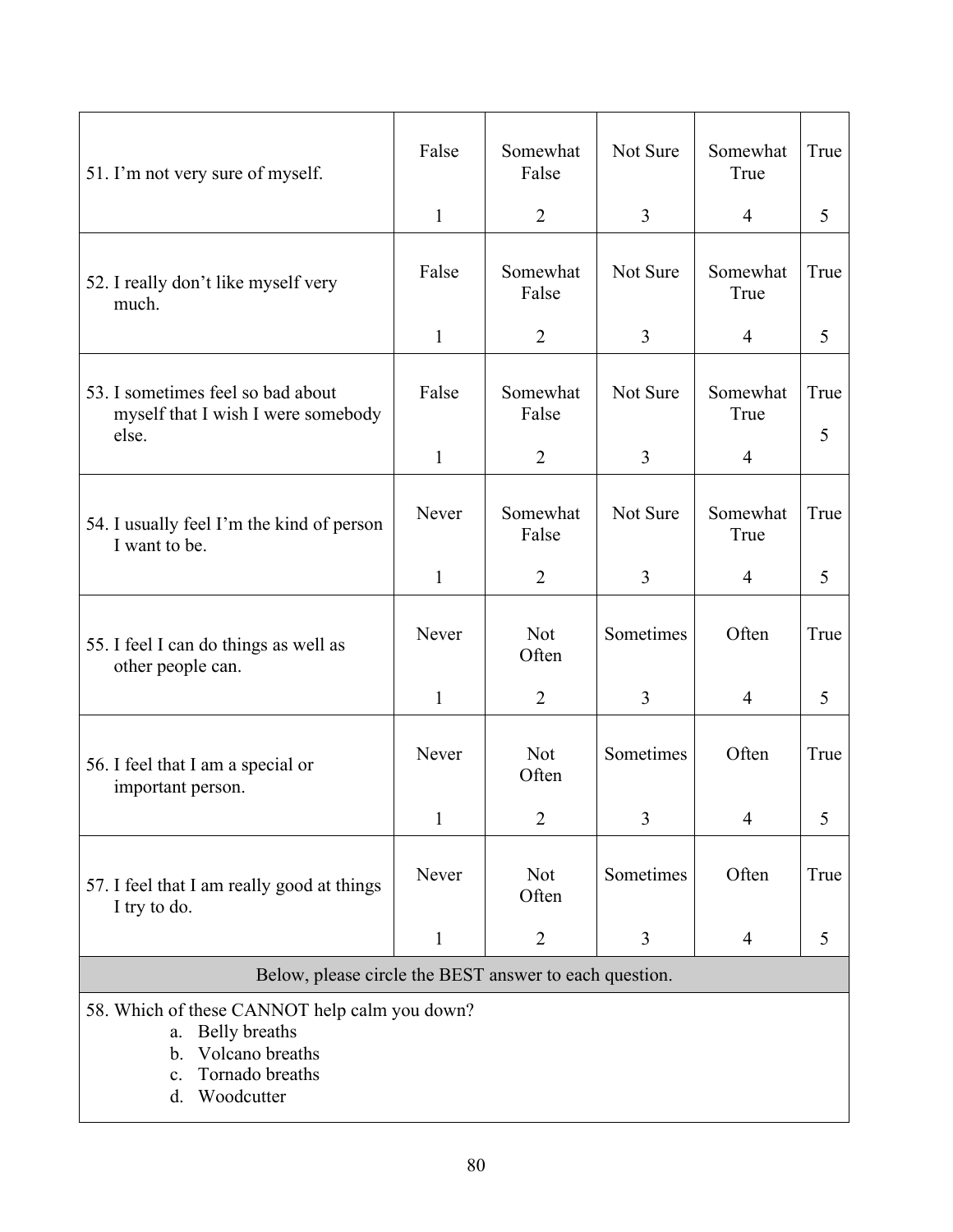|  | 59. What is the healthiest way to deal with anger? |  |
|--|----------------------------------------------------|--|
|  |                                                    |  |

- a. Yell
- b. Do nothing
- c. Do Woodcutter
- d. Fight

# 60. When engaging in belly breaths I should:

- a. Breathe through my mouth
- b. Hold my breath
- c. Breathe through my nose
- d. Breath rapidly

# 61. When engaging in volcano breaths I should:

- a. Breathe out of my nose
- b. Not hold my breath
- c. Breathe out of my mouth
- d. Breathe fast

# 62. Guided Relaxation is NOT a time for:

- a. Thinking about your day
- b. Studying for a test
- c. Using your imagination
- d. Sleeping

# 63. Which one is NOT part of healthy breathing?

- a. Breathe through mouth
- b. Breathe through nose
- c. Pausing
- d. Slowing the breath

# 64. Flexibility helps me

- a. gain energy
- b. avoid injury to my body
- c. eat healthier foods
- d. breathe better

# 65. What do Tree Pose and Modified Dancer help me develop?

- a. Concentration
- b. Healthy breathing
- c. Strong arms
- d. An attitude

# 66. True or False. Yoga can help me control my anger.

- a. True
- b. False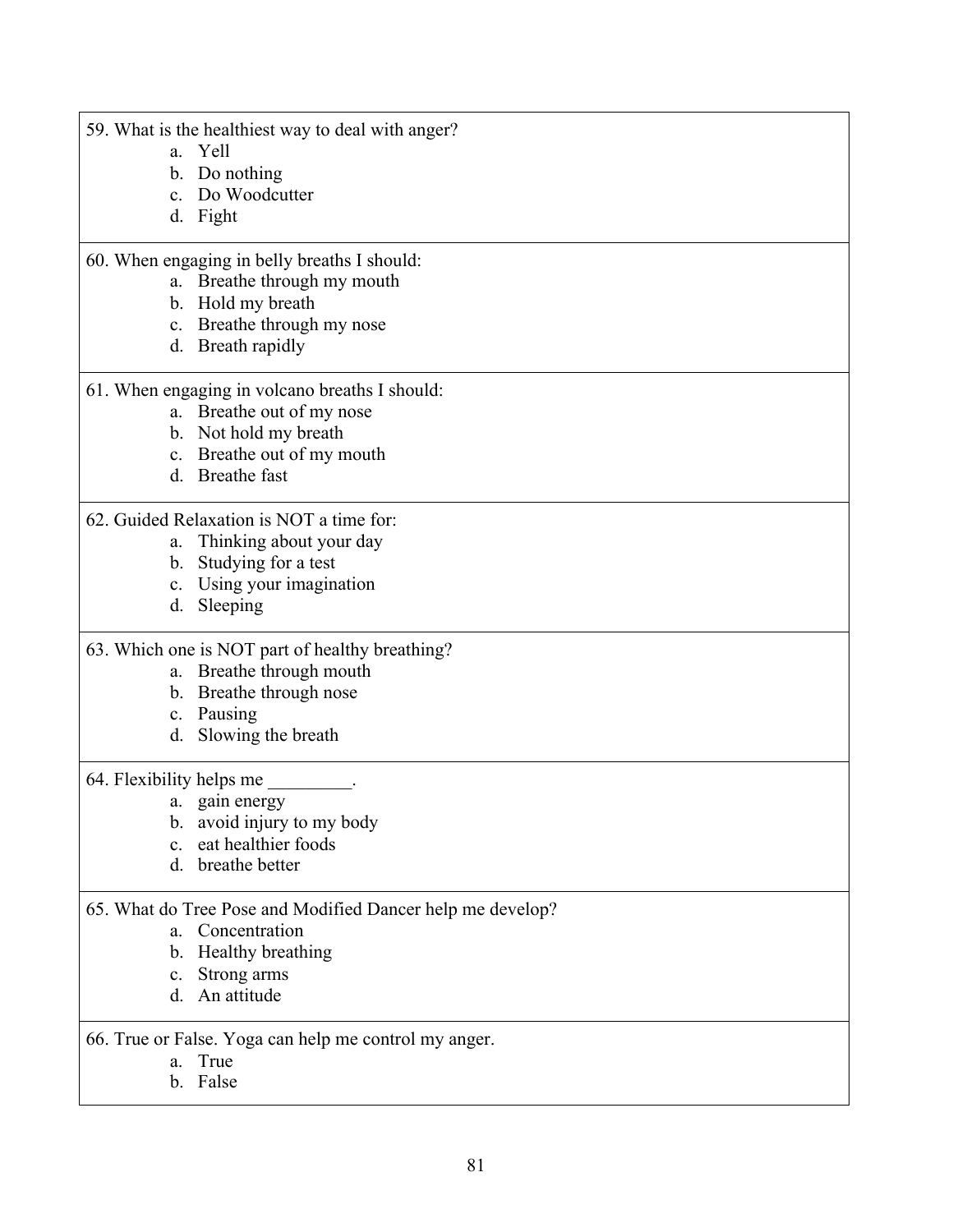67. True or False. During yoga you should always be quiet and serious.

- a. True
- b. False

68. True or False. Yoga can help me learn better.

- a. True
- b. False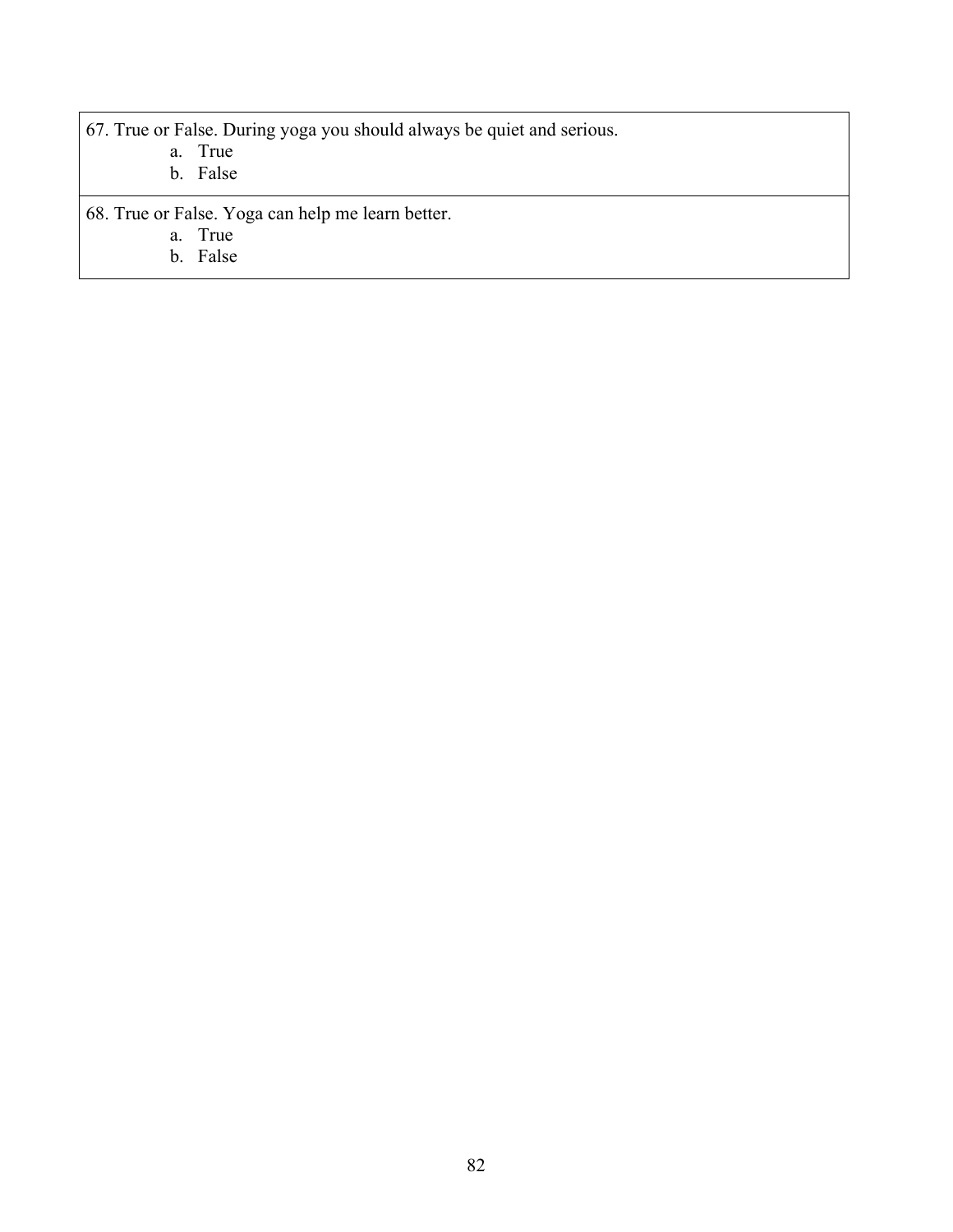# **BEHAVIOR OBSERVATION PROTOCOL**

Child Name:  $Group:$ Teacher:\_\_\_\_\_\_\_\_\_\_\_\_\_\_\_\_\_\_\_\_\_\_\_\_\_\_\_\_\_\_\_\_

| <b>Behavior Skill</b>              | Never | Rarely | Most of the<br>Time | Always |
|------------------------------------|-------|--------|---------------------|--------|
| Arrives on time                    |       |        |                     |        |
| Brings necessary<br>materials      |       |        |                     |        |
| Completes Homework                 |       |        |                     |        |
|                                    |       |        |                     |        |
| Respects Others'<br>property       |       |        |                     |        |
| Listens to peers                   |       |        |                     |        |
| Responds appropriately             |       |        |                     |        |
| Keeps hands to self                |       |        |                     |        |
| Refrains from abusive<br>language  |       |        |                     |        |
|                                    |       |        |                     |        |
| <b>Follows Directions</b>          |       |        |                     |        |
| Listens to teacher/staff           |       |        |                     |        |
| Accepts responsibility             |       |        |                     |        |
|                                    |       |        |                     |        |
| Remains on task                    |       |        |                     |        |
| Allows others to<br>remain on task |       |        |                     |        |
| Speaks out of turn                 |       |        |                     |        |
| Sits still                         |       |        |                     |        |
|                                    |       |        |                     |        |
| Gets out of seat                   |       |        |                     |        |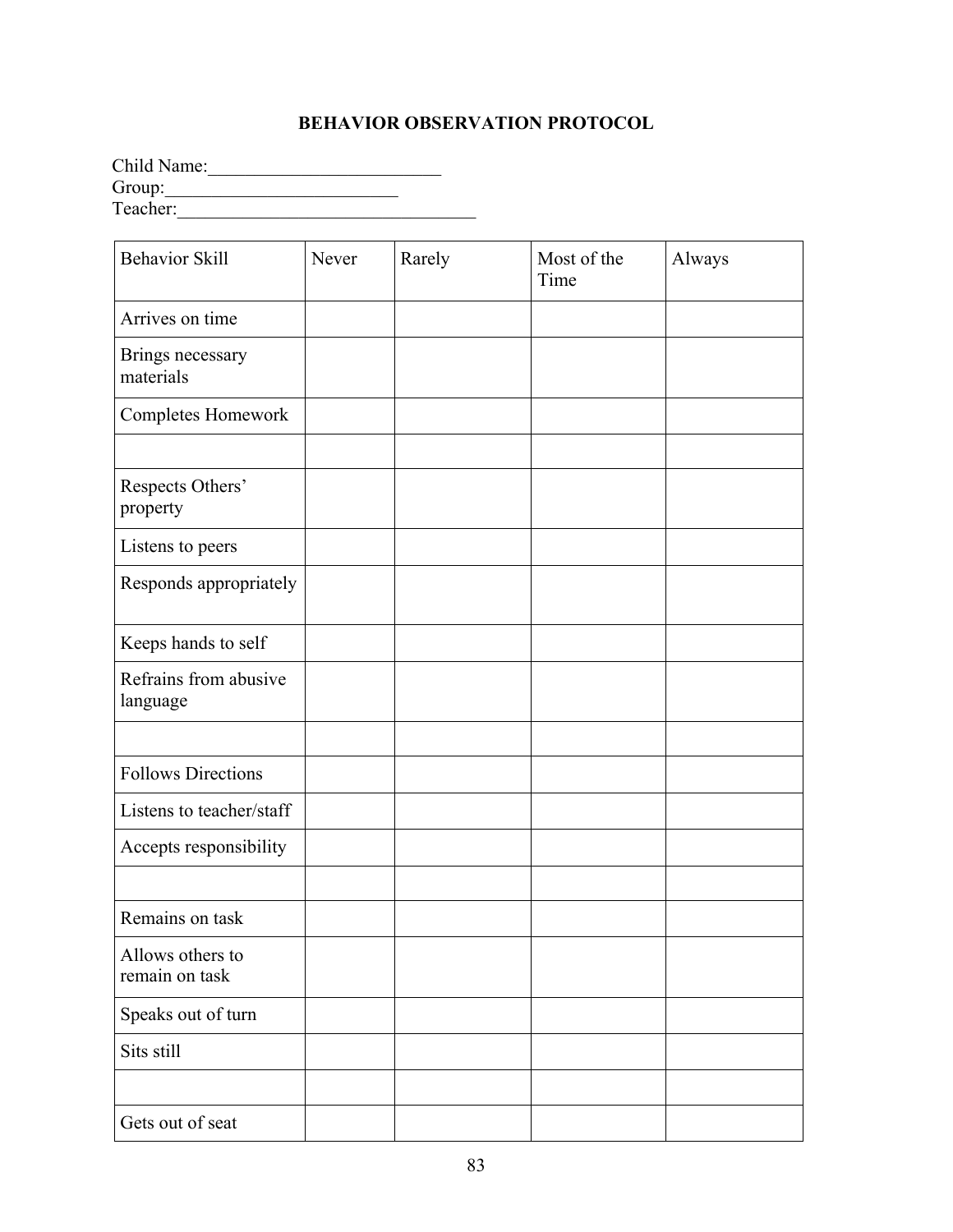| Speaks out of turn              |  |  |
|---------------------------------|--|--|
| Gets into a fight               |  |  |
| Uses abusive language           |  |  |
| Is disciplined                  |  |  |
| Acts out/angry                  |  |  |
| Cries                           |  |  |
| Yells                           |  |  |
| Talking when should<br>be quiet |  |  |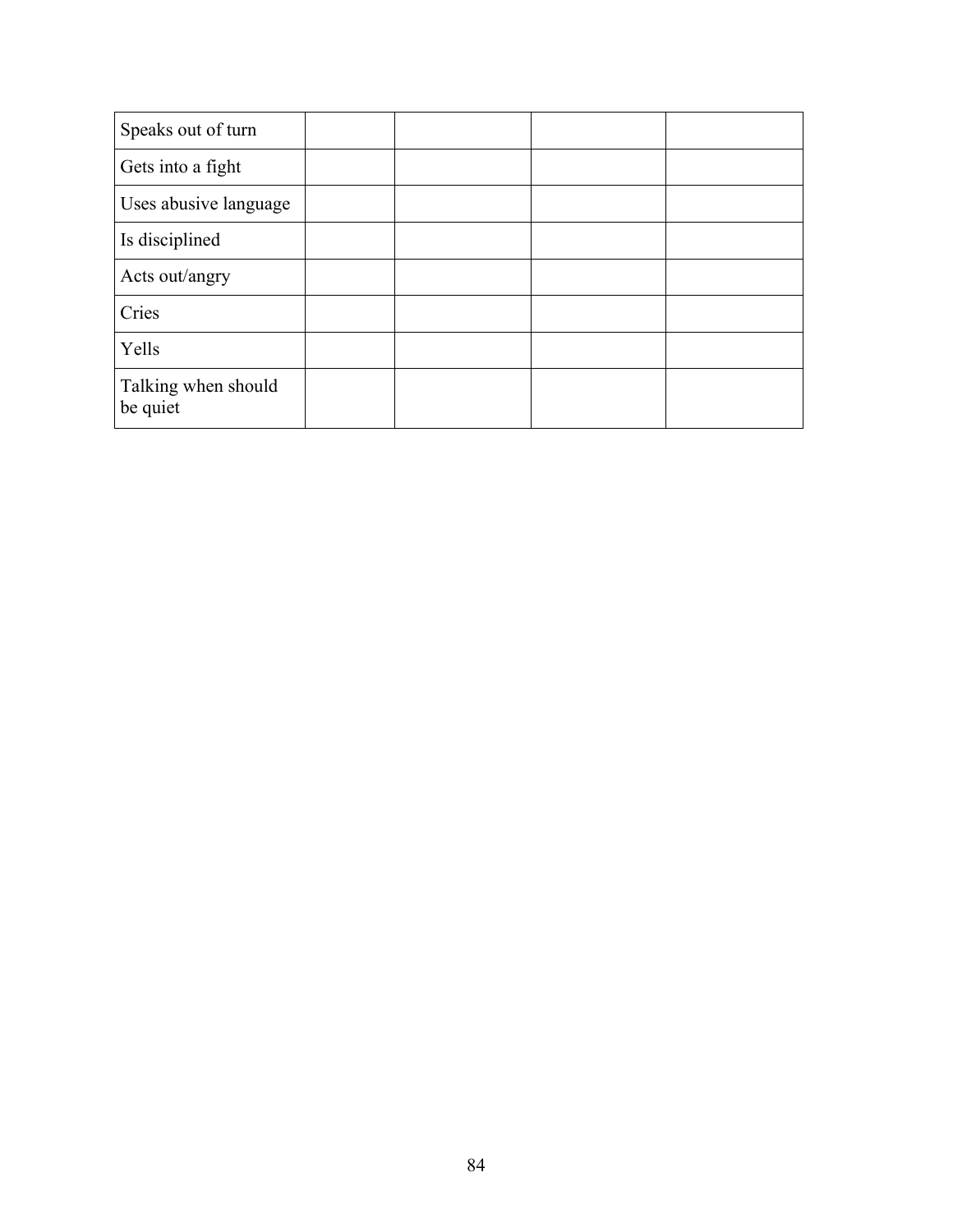# **STUDENT INTERVIEW PROTOCOL**

Hello! My name is \_\_\_\_\_\_\_\_\_\_\_\_\_\_\_\_\_\_\_\_\_\_\_ and I would like to learn about your thoughts and experiences with the Yoga Calm program. Are you willing to participate in this brief interview?

This is just a reminder that this interview is being conducted for program evaluation purposes. No one will know your responses and we will use a fake name.

- 1. What did you like most about having Yoga Calm in your classroom?
- 2. Is there anything you did not like about the Yoga Calm program?
- 3. What would you change about the program?
- 4. Is there anything that surprised you about the program?
- 5. Do you ever participate in yoga outside of the classroom?
	- a. If yes, who do you participate with?
		- i. Parents/Guardians?
			- ii. Siblings?
			- iii.Friends?
			- iv. After school program
	- b. How often do you participate in Yoga outside of school?
		- i. Once a week?
		- ii. Once a month?
		- iii.Every day?
- 6. How does participating in yoga make you feel?
	- a. Follow up questions when needed:
		- i. What about it makes you feel good? Etc.
- 7. Have you ever used the breathing techniques that you have learned in Yoga Calm?
	- a. Tell me about a time when you used the breathing techniques outside of yoga?
	- b. Have you ever used the breathing techniques when you get angry?
- 8. Has yoga or the breathing helped you concentrate (or pay attention) in the classroom? a. How?
- 9. Do you ever feel stressed?
	- a. When?
	- b. What makes you stressed?
	- c. What types of things do you do when you're stressed to help you cope with the stress (deal with it)?
	- d. Do you ever use Yoga breathing to help you deal with it? Why or why not?
- 10. Aggression is when your anger comes out in words by yelling or being physical, like hitting. Has learning about Yoga helped you deal with aggression?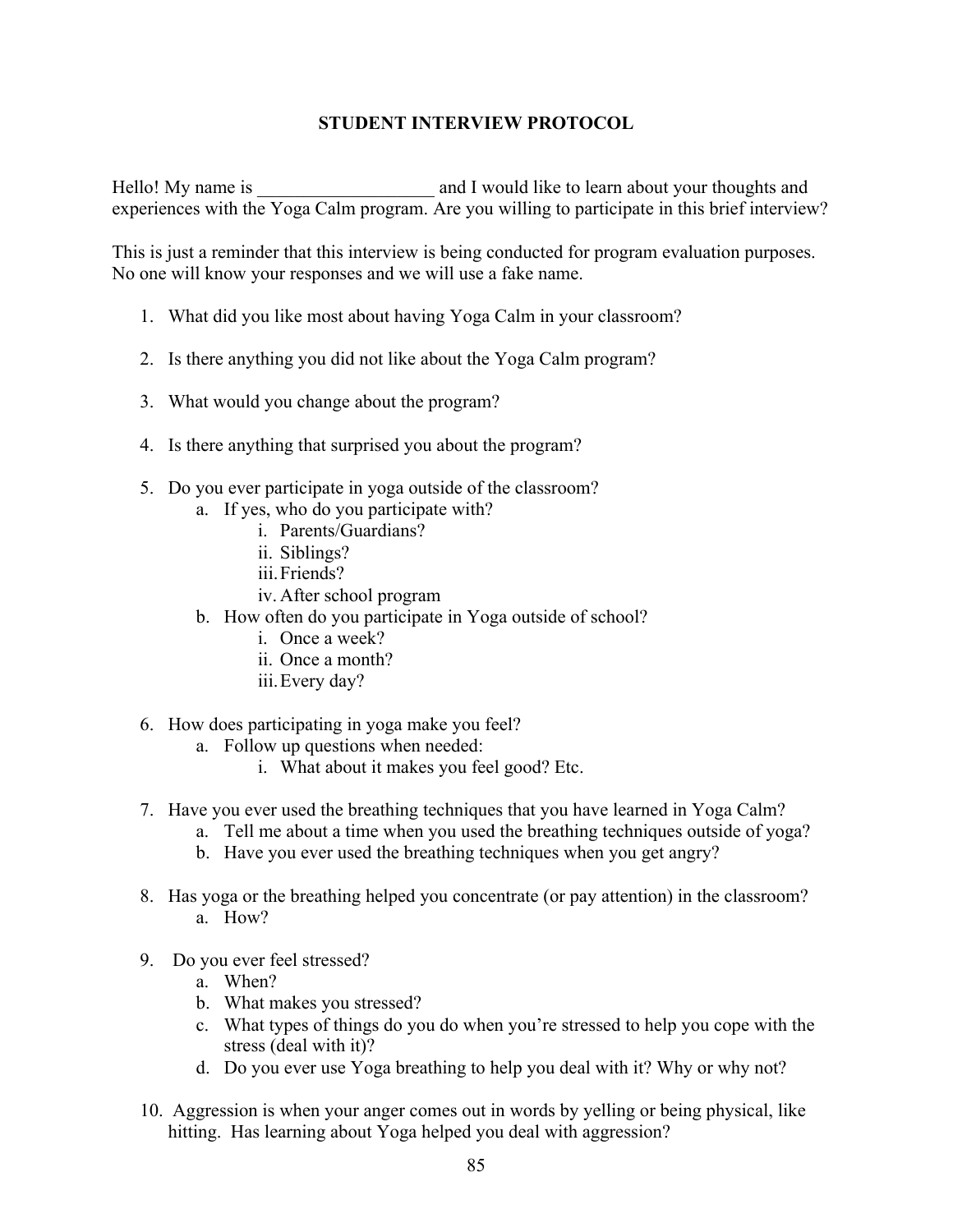- a. Have you used anything that you have learned in the program when you are angry or feeling frustrated with someone or something?
- 11. Since participating in the Yoga Calm program, do you see any changes in your personal classroom behavior (able to concentrate, better grades, focus)?
- 12. Have you changed in any other way since starting the program?
- 13. Now I am going to read you a series of statements and I want you to complete the sentence for me. For example, I am might say "Last night I ate ......." and you would finish the sentence with what you ate last night. Do you understand? Do you have any questions?
	- a. I use yoga to help me...
	- b. Belly breaths can help me to...
	- c. The relaxation phase of yoga can help me...
	- d. Doing yoga poses can help me...
	- e. Yoga helps me learn better because...
- 14. How do you like yoga compared to
	- a. Recess
	- b. Gym class
	- c. Sports
	- d. Other physical activity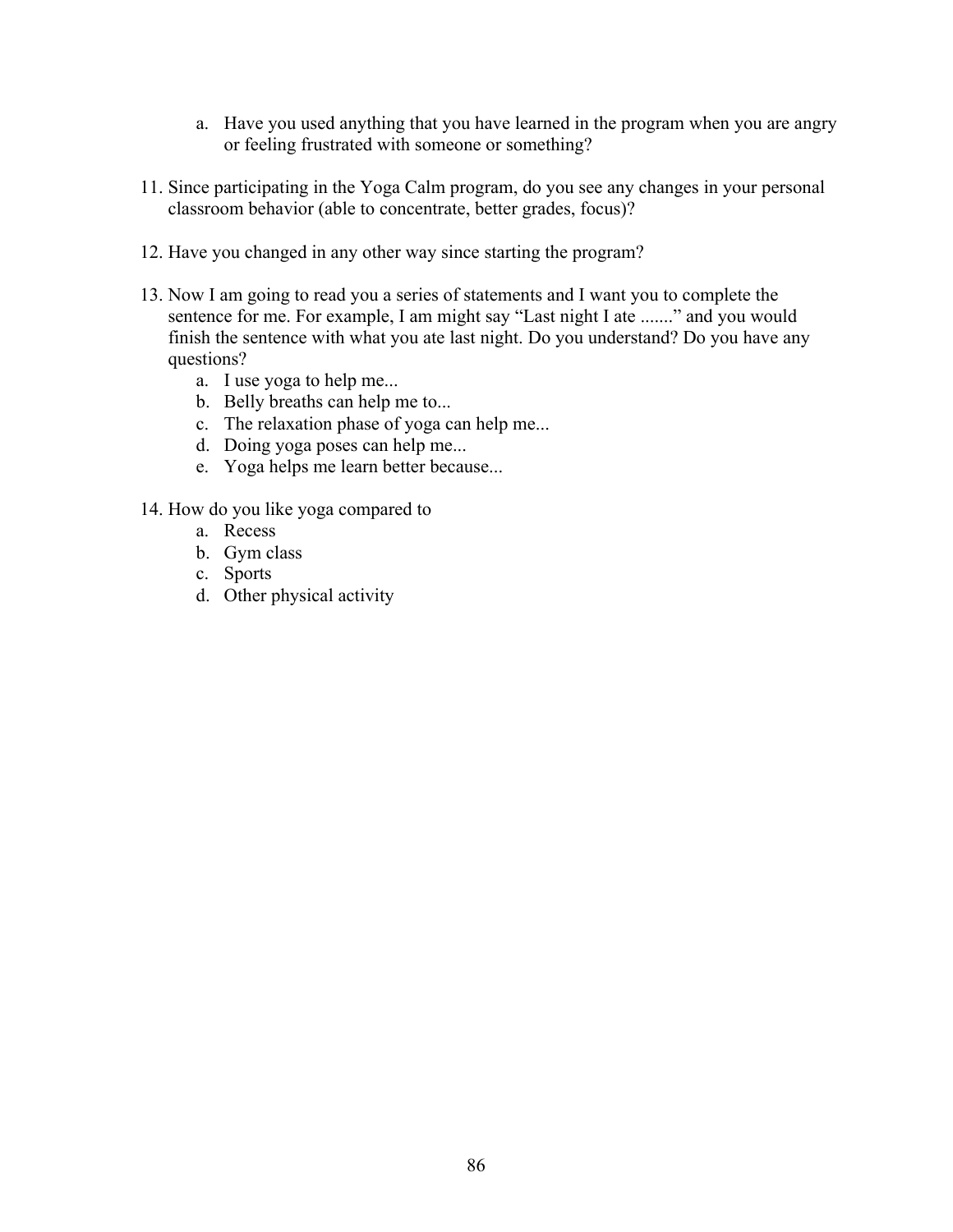#### **REFERENCES**

- Adelman, H.S., & Taylor, L. (2006). Mental health in schools and public health. *Public Health Reports, 121*, 294-298.
- Basch, C. E. (2011). Healthier students are better learners: A missing link in school reforms to close the achievement gap. *Journal Of School Health, 81*(10), 593-598. doi:10.1111/j.1746-1561.2011.00632.x
- Benson, H. (1994) Increases in positive psychological characteristics with a new relaxationresponse curriculum in high school students. *The Journal of Research and Development in Education*, *24*(4), 226-231.
- Benson, H. (2000). Functional brain mapping of the relaxation response and meditation. *Neuroreport, 11*(7), 1581-1585.
- Bentley, D. A. (1980). *Stress correlates and academic achievement.* Retrieved from http://search.proquest.com.proxy.lib.wayne.edu/docview/63537855?accountid=14925
- Bosworth, K., Espelage, D. L., & Simon, T. R. (1999). Factors associated with bullying behavior in middle school students. *The Journal of Early Adolescence*, *19*(3), 341-362.
- Broderick, P., & Metz, S., (2009). Learning to BREATHE: A pilot trial of a mindfulness curriculum for adolescents. *Advances in School Mental Health Promotion*, *2*(1), 35-46.
- Castelli, D.M., Hillman, C.H., Buck, S.M., & Erwin, H.E. (2007). Physical fitness and academic achievement in third and fifth grade students. *Journal of Sport & Exercise Psychology, 29,* 239-252.
- Centers for Disease Control and Prevention (2010). *The association between school-based physical activity, including physical education, and academic performance*. Atlanta, GA: U.S. Department of Health and Human Services.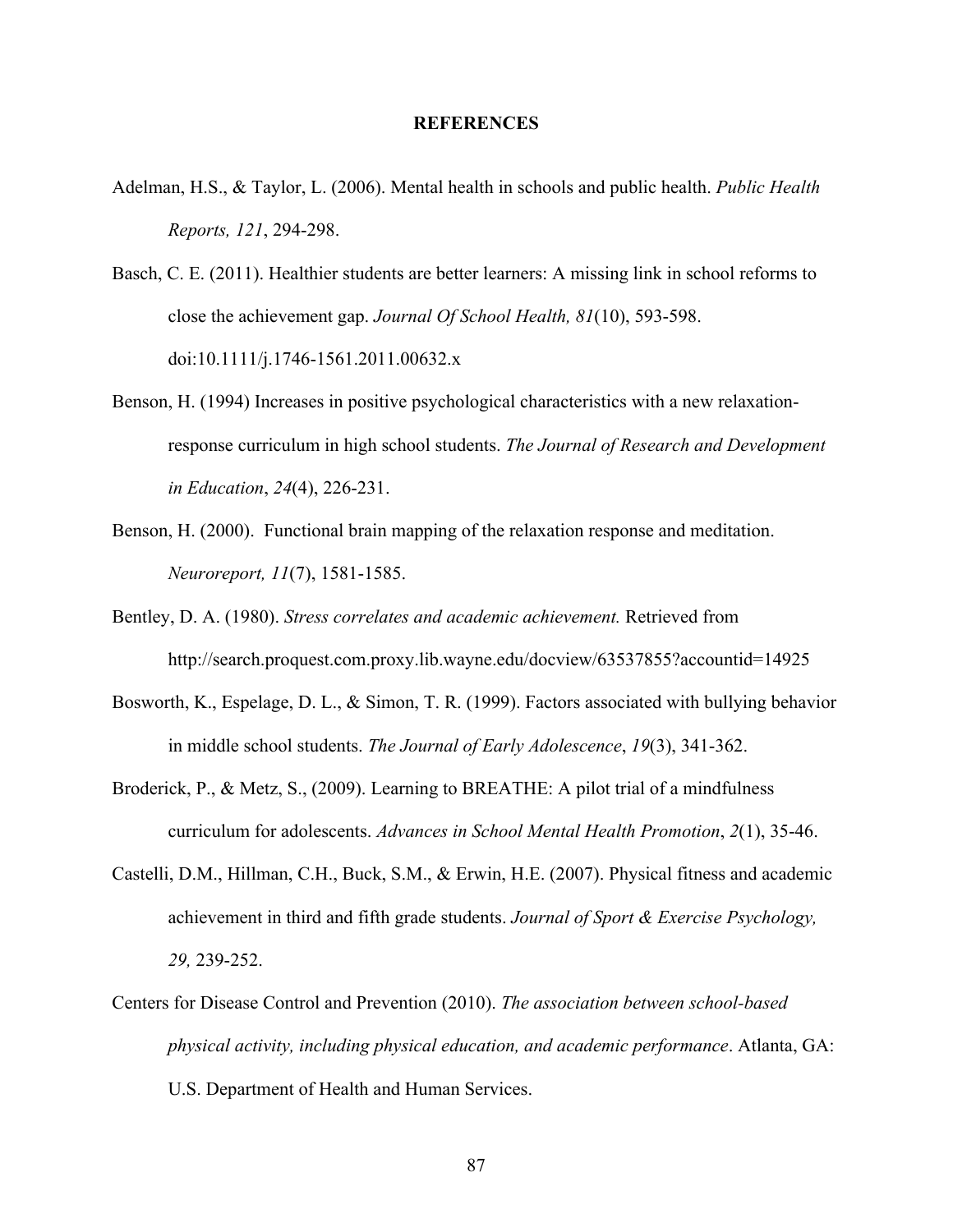- Centers for Disease Control and Prevention (2011). School health guidelines to promote healthy eating and physical activity. *Morbidity and Mortality Weekly Report, 60,* 28–33.
- Centers for Disease Control and Prevention (2012). Trends in the Prevalence of Extreme Obesity Among US Preschool-Aged Children Living in Low-Income Families, 1998-2010. *The Journal of the American Medical Association, 308(24):* 2563-2565
- Cohen, J. (1988). *Statistical Power Analysis for the Behavioral Sciences*. Hillsdale, NJ: Lawrence Erlbaum.
- Dempster, F.N. (1988). The spacing effect: A case study in the failure to apply the results of psychological research. *American Psychologist*, *42*, 627-634.
- Ellis, M.J. (1984). Play, novelty, and stimulus seeking. In T. Yawkey & A.L. Pellegrini (Eds.), Child's play: Developmental and applied (pp. 203-218). Hillsdale, NJ. Erlbaum.
- Fleshner, F. (2005). Physical activity and stress resistance: Sympathetic nervous system adaptations prevent stress-induced immunosuppression. *The American College of Sports Medicine*, *33*(3), 120-126.
- Fuchs, L. S., Fuchs, D., & Maxwell, L. (1988). The validity of informal reading comprehension measures. *Remedial and Special Education, 9(2),* 20-28.
- Galantino, M.L., Galbavy, R., & Quinn, L. (2008). Therapeutic effects of yoga for children: A systematic review of the literature. *Pediatric Physical Therapy* online publication*.* doi: 10.1097/PEP.0b013e31815f1208
- Gard, T., Brach, N., Holzel, B.K., Noggle, J.J., Conboy. L.A., & Lazar, S.W. (2012). Effects of a yoga based intervention for young adults on quality of life and perceived stress: The potential mediating roles of mindfulness and self-compassion. *Journal of Positive Psychology, 7*(3). doi:10.1080/17439760.2012.667144

Gillen, J., & Gillen, L. (2007). *Yoga Calm for Children*. Portland, OR: Three Pebble Press.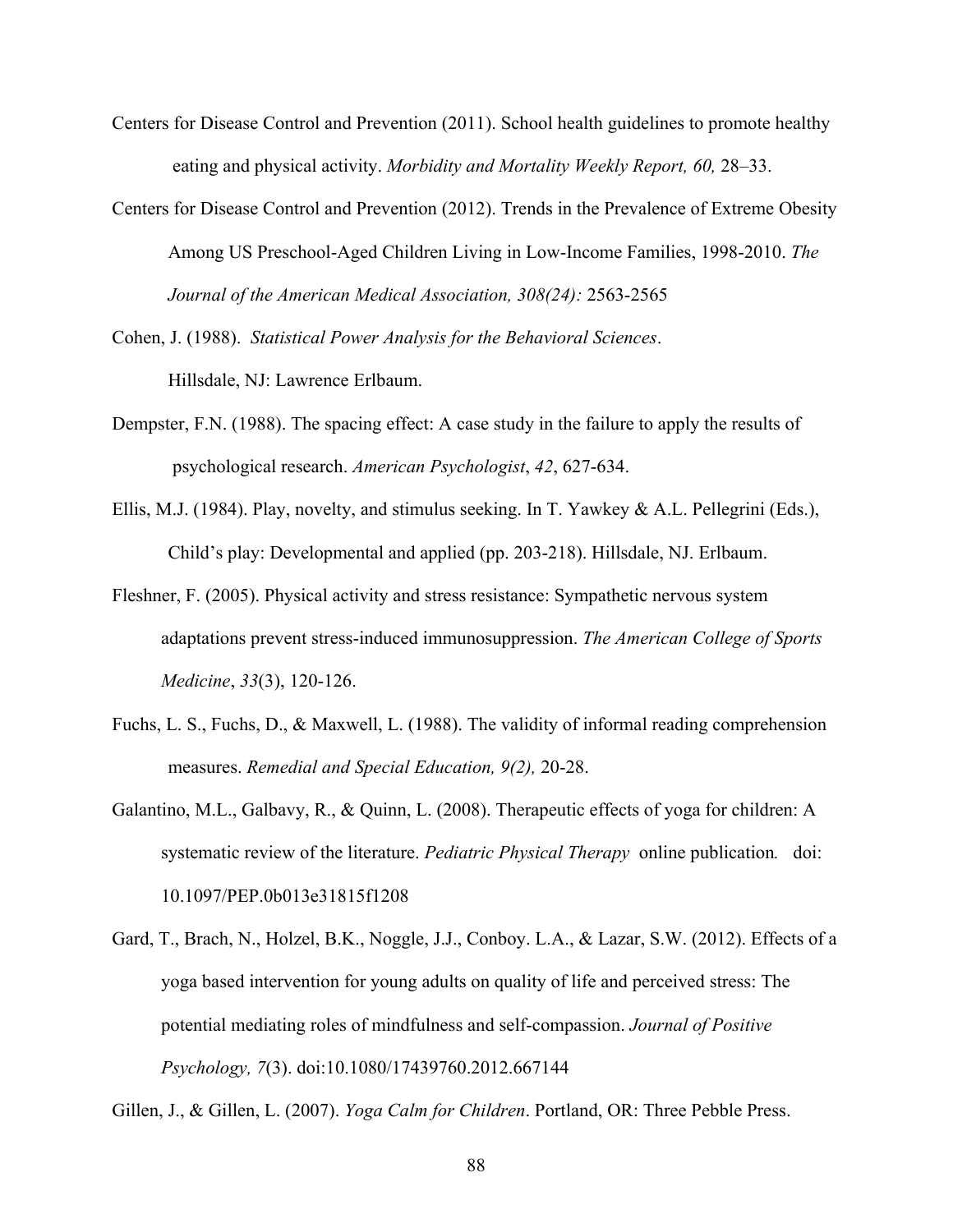- Glesne, C. (2006). *Becoming qualitative researchers: An introduction* (3rd ed.). Boston, MA: Pearson.
- Good, R. H., & Jefferson, G. (1998). Contemporary perspectives on Curriculum-Based Measurement validity. In M. R. Shinn (Ed.), *Advanced applications of Curriculum-Based Measurement* (pp. 61-88). New York: Guilford.
- Goodman, E., Slap, G.B., & Huang, B. (2003). The public health impact of socioeconomic status on adolescent depression and obesity. *American Journal of Public Health, 93,* 1844- 1850.
- Hagins, M., Haden, S., & Daly, L. (2013). A randomized controlled trial on the effects of yoga on stress reactivity in 6th grade students. *Evidence-Based Complementary and Alternative Medicine, 2013,* 1-9. doi:10.1155/2013/607134
- Hartman, T., Zahner, L., Puhse, U., Puder, J.J., Kriemler, S. (2010). Effects of a school-based physical activity program on physical and psychosocial quality of life in elementary school children: A cluster randomized trial. *Pediatric Exercise Science*, *22*, 511-522.
- Hayden, J. (2014). *Introduction to Health Behavior Theory*. Burlington, MA: Jones and Bartlett Learning.
- Hillman, C.H., Castelli, D.M., & Buck, S.M. (2005). Aerobic fitness and neurocognitive function in healthy preadolescent children. *Medicine and Science in Sports and Exercise, 37*, 1967-1974.
- Hopkins JT, & Hopkins L.J. (1979). A study of yoga and concentration. *Academic Therapy, 14(3)*, 341–345.
- Howe, K. B., & Shinn, M. M. (2002). *Standard reading assessment passages (RAPs) for use in general outcome measurement: A manual describing development and technical features.*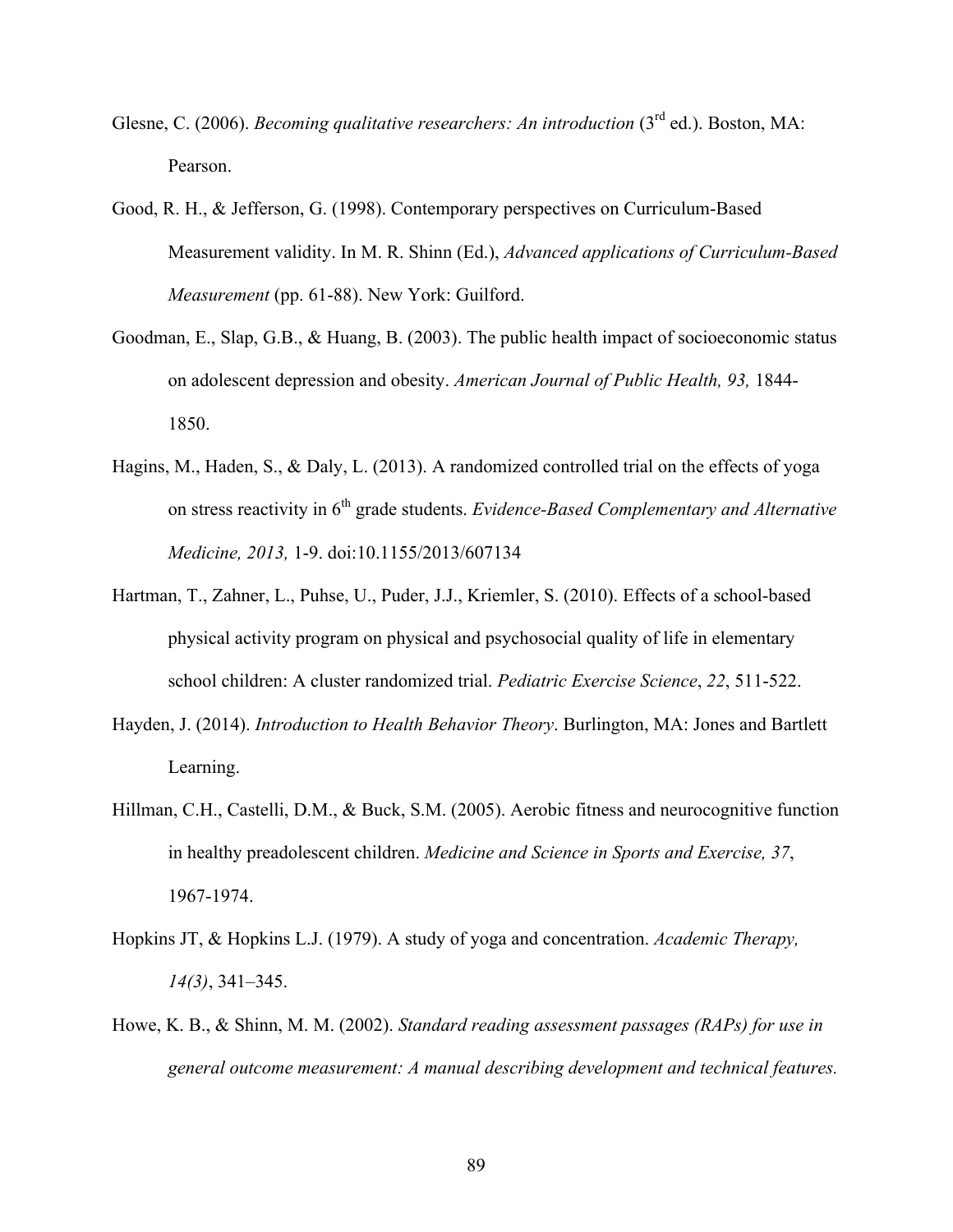Eden Prairie, MN: Edformation. Retrieved from http://www.aimsweb.com/wpcontent/uploads/CBM-Common-Core\_Mark-Shinn1.pdf

- Institute of Medicine (2013). *Educating the Student Body: Taking Physical Activity and Physical Education to School*. Washington, DC: The National Academies Press.
- Jarrett, O., Maxwell, D., Dickerson, C., Hoge, P., Davies, G., & Yetley, A. (1998). Impact of recess on classroom behavior: Group effects and individual differences. *The Journal of Educational Research*, 92(2), 121-126.
- Jenkins, J.R., Fuchs, L.S., van den Broek, P., Espin, C., & Deno, S.L. (2003). Sources of individual differences in reading comprehension and reading fluency. *Journal of Educational Psychology, 95*(4), 719-729.
- Klimkeit, E., Graham, C., Morling, M., Russo, D., & Tonge, B. (2006). Children should be seen and heard: Self report of feelings and behavior in primary-school-age children with ADHD. *Journal of Attention Disorders*, 10(2), 181-191.
- Laerd Dissertations (2012). *Convenience sampling*. Retrieved from http://dissertation.laerd.com/convenience-sampling.php
- Luthar, S. (2003). The culture of affluence: Psychological costs of material wealth. *Child Development, 74*, 1581-1593.
- Metz, S.M., Frank, J.L, Reibel, D., Cantrell, T., Sanders, R. & Broderick, P.C. (2013). The effectiveness of the learning to BREATHE program on adolescent emotion regulation, *Research in Human Development*, 10(3), 252-272, DOI: 10.1080/15427609.2013.818488
- Meyers, L., Gamst, G., Guarino, A.J. (2013). *Applied Multivariate Research.* Thousand Oaks, California: SAGE.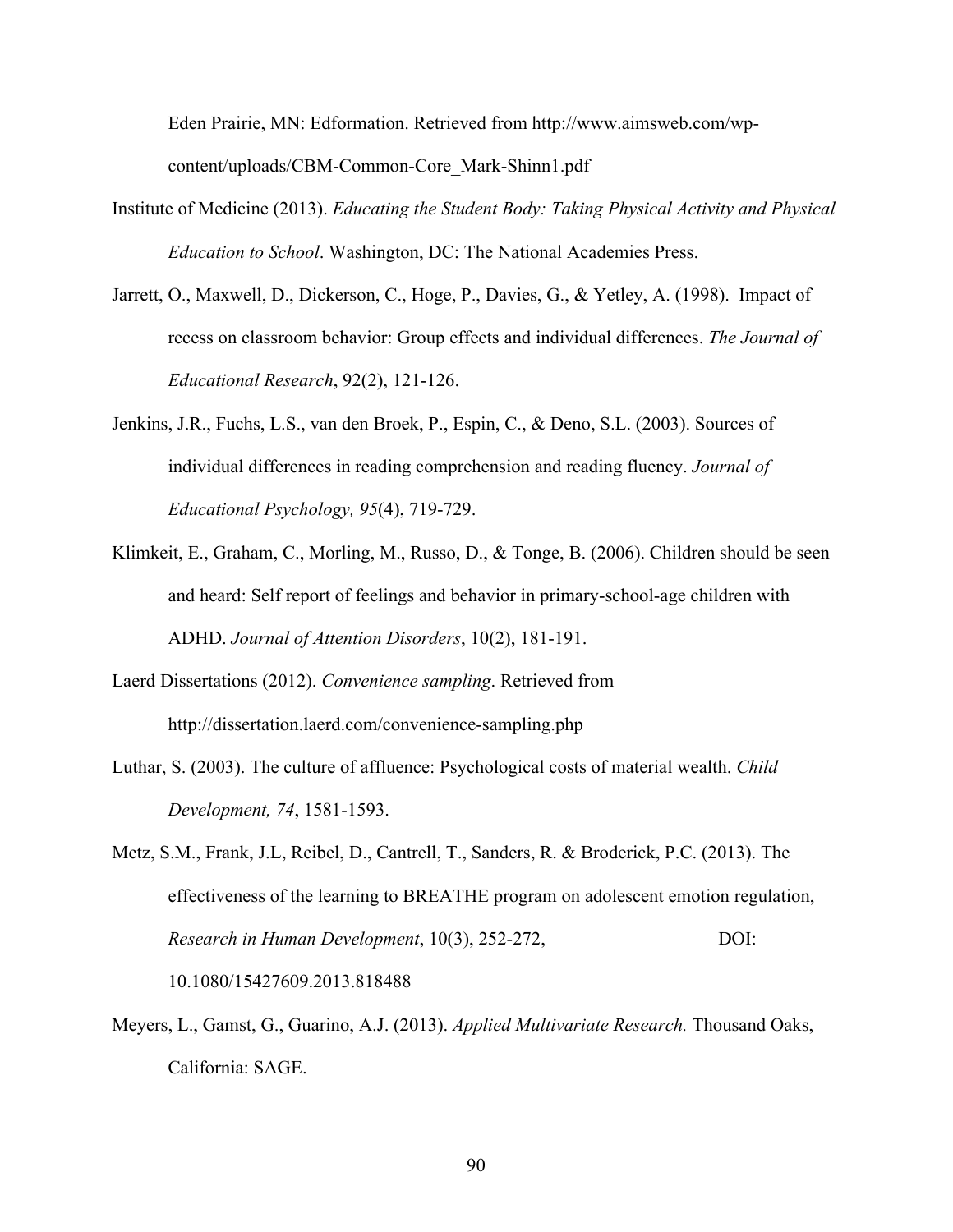- Michigan Department of Education. (2012). Statewide MEAP Results [Data File]. Retrieved from https://www.michigan.gov/documents/mde/ Fall 2012 Statewide MEAP Results 423456 7.pdf.
- Molnar, B.M., Gortmaker, S.L., Bull, F.C., & Buka, S.L. (2004). Unsafe to play? Neighborhood disorder and lack of safety predict reduced physical activity among urban children and adolescents. *American Journal of Health Promotion*, *18*(5), 378-386.
- Napoli, M., Krech, P.R., Holley, L.C. (2005). Mindfulness training for elementary students: The attention academy. *Journal of Applied School Psychology, 21*(1), 99-125.
- National Association for Sport and Physical Education. Comprehensive school physical activity programs. Reston, VA: National Association for Sport and Physical Education; 2008. Available at http://www.aahperd.org/naspe/standards/upload/Comprehensive-School-Physical-Activity-Programs2-2008.pdf
- Noggle, J., Steiner, N., Minami, T., & Khalsa, S. (2012). Benefits of yoga for psychosocial well being in U.S. high school curriculum: A preliminary randomized controlled trial. *Journal of Developmental and Behavioral Pediatrics, 33*(3), 193-201.
- Ogden, C.L., Carroll, M.D., Kit, B.K., Flegal, K.M. (2012). Prevelance of Obesity Trends in Body Mass Index Among US Children and Adolescents, 1999-2010. J*ournal of American Medical Association, 307(5),* 483-490.
- Ortega, F.B., Ruiz, J.R., Castillo, M.J., & Sjostrom, M. (2008). Physical fitness in childhood and adolescence: A powerful marker of health. *International Journal of Obesity*, *32*, 1-11.
- Osika, W., Friberg, P., & Wahrborg, P. (2007). A New Short Self‐Rating Questionnaire to Assess Stress in Children. *International Journal of Behavioral Medicine, 14, 2, 108-117.*
- Palgi, I. (2007). Our story of yoga: Participatory learning and action with young children. *Children, Youth and Environments, 17*(2), 329-340.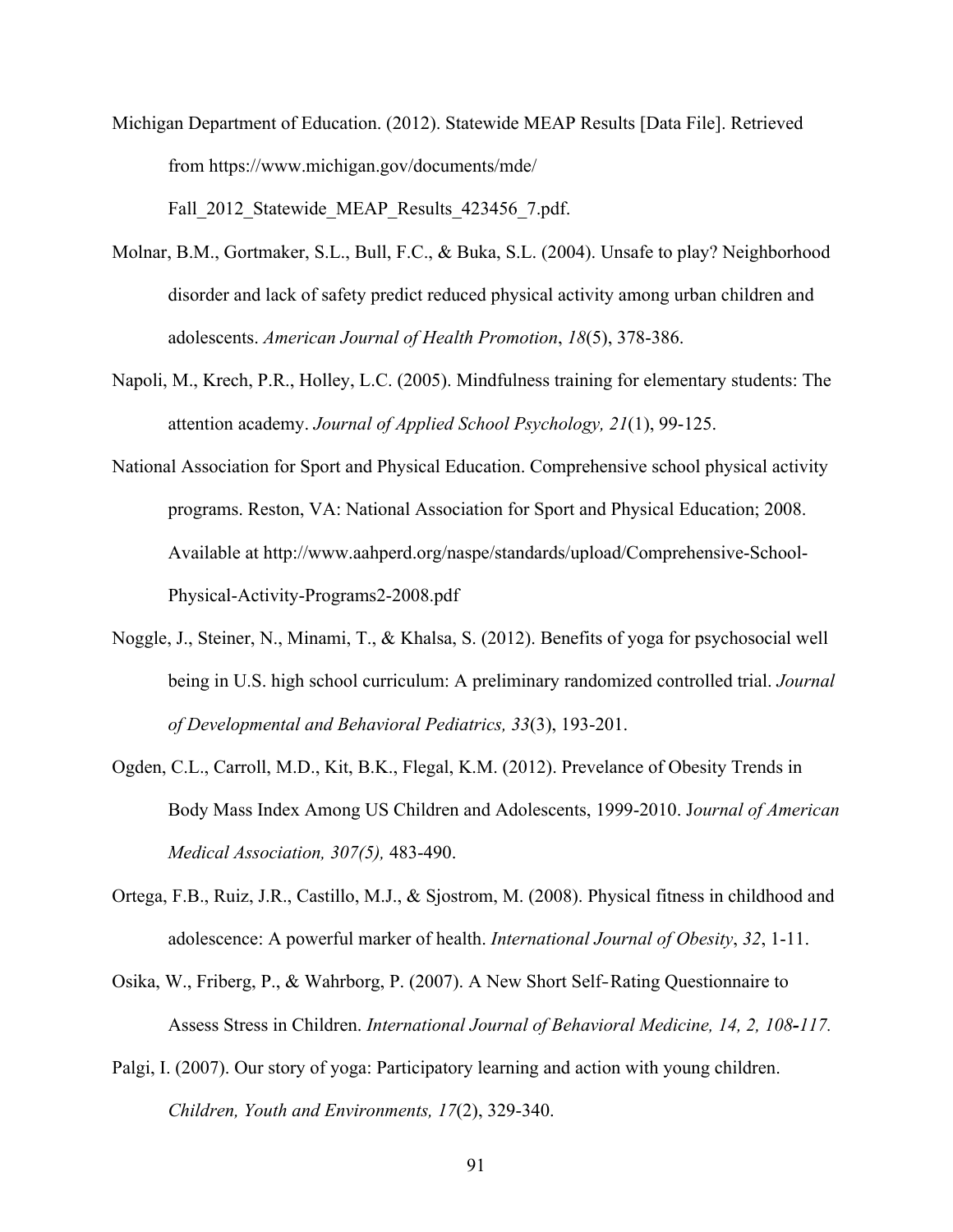- Peck, H., Kehle, T., Bray, M., & Theodore, L., (2005). Yoga as an intervention for children with attention problems. *School Psychology Review, 34*(3), 415-424.
- Rasberry, C.N**.**, Lee, S.M., Robin L., Laris, B.A., Russell, L.A., Coyle, K.K., Nihiser A.J. (2011). The association between school-based physical activity, including physical education, and academic performance: a systematic review of the literature. *Preventive Medicine*, 52, 10-20. doi: 10.1016/j.ypmed.2011.01.027.
- Romero, A.J. (2005). Low-income neighborhood barriers and resources for adolescents' physical activity. *The Journal of Adolescent Health, 36,* 253-259.
- Ryan-Wenger, N., Sharrer, V., & Campbell, K. (2005). Changes in children's stressors over the past 30 years. *Pediatric Nursing, 31(4),* 282-291.
- Shadish, W., Cook, T., Campbell, D. (2002) *Experimental and Quasi-Experimental Designs for Generalized Causal Inference*. California: Wadsworth Cengage.
- Sharrer, V. & Ryan-Wenger, N. (2002). School-age children's self reported stress symptoms. *Pediatric Nursing, 28,* 21-27.
- Sharma, M. (2014). Yoga as an alternative and complentary approach for stress manamgement: A systematic review. *Journal of Evidence-Based Complementary & Alternative Medicine, 19*(1), 59-67.
- Skybo, T., & Buck, J. (2007). Stress and coping responses to proficiency testing in school-aged children. *Pediatric Nursing*, *33*(5), 410-417.
- Slovacek, S., Tucker, S., Pantoja, L. (2003). A study of the YogaEd program at the accelerated school. *Program Evaluation and Research Collaborative, 4*, 17.
- Stueck, M., & Gloeckner, N. (2005). Yoga for children in the mirror of science: Working spectrum and practice fields of the training of relaxation with elements of yoga for children. *Early Child Development and Care, 175*(4), 371-377.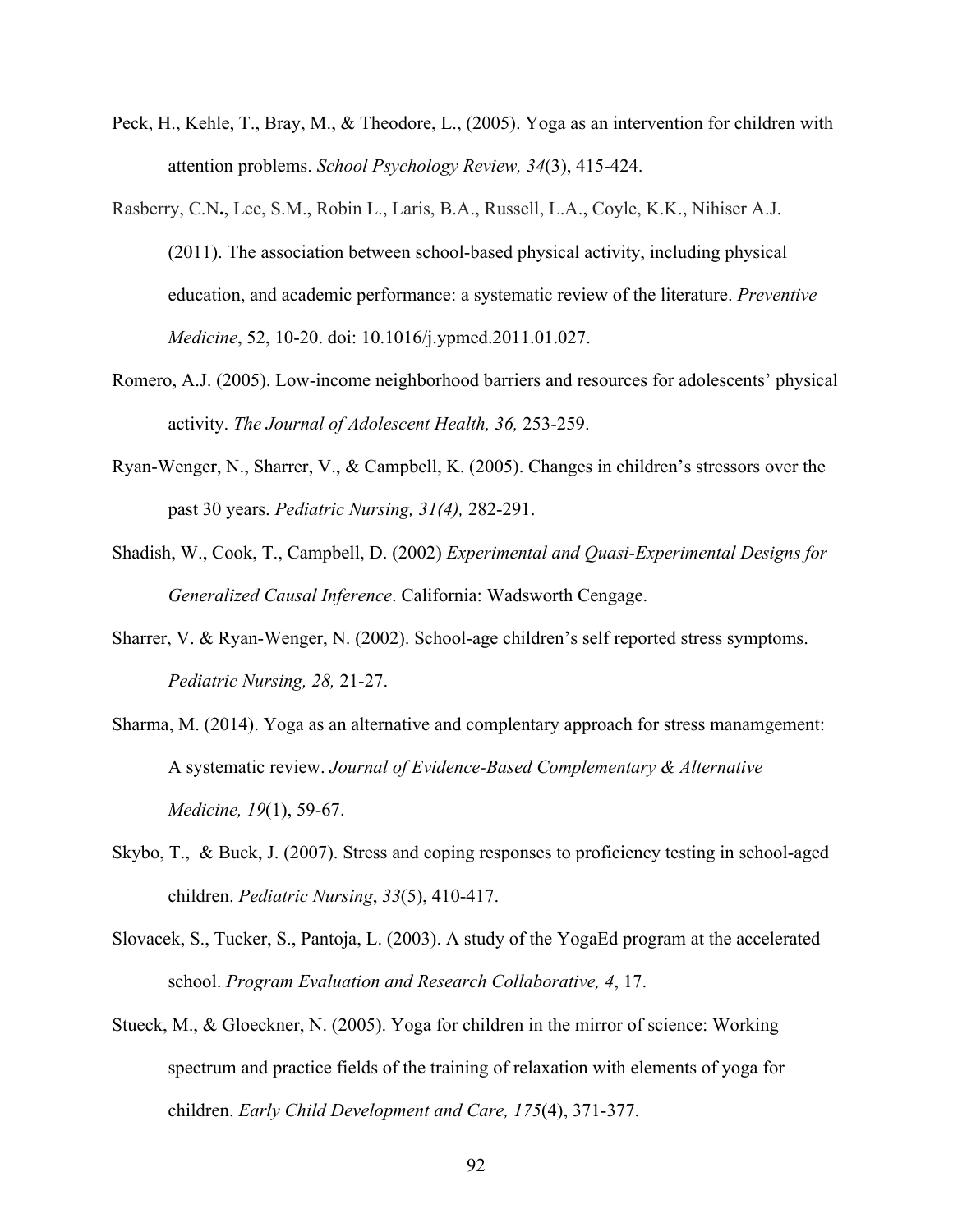- Telles S, Singh N, Bhardwaj AK, Kumar A, & Balkrishna A. (2013) Effect of yoga or physical exercise on physical, cognitive and emotional measures in children: A randomized controlled trial. *Child and Adolescent Psychiatry and Mental Health, 7*(1), 37. doi: 10.1186/1753-2000-7-37
- Thomas, J.R., Nelson, J.K., Silverman, S.J. (2011). *Research Methods in Physical Activity*. Champaign, Illinois: Human Kinetics.
- Thurber, R.S., Shinn, M.R., Smolkowski, K. (2002). What is measured in mathematics tests? Construct validity of curriculum-based mathematics measures. *School Psychology Review.* 31: 514-528.
- Tindal, G., Marston, D., & Deno, S. L. (1983). *The reliability of direct and repeated measurement* (Research Rep. 109). Minneapolis, MN: University of Minnesota Institute for Research on Learning Disabilities.
- Wadsworth, M.E, Raviv, T.,Reinhard, C.,Wolff, B., Decarlo, C. Santiago, & Einhorn, L. (2008). An indirect effects model of the association between poverty and child functioning: the role of children's poverty-related stress. Journal of Loss and Trauma, 13:156–185. DOI: 10.1080/15325020701742185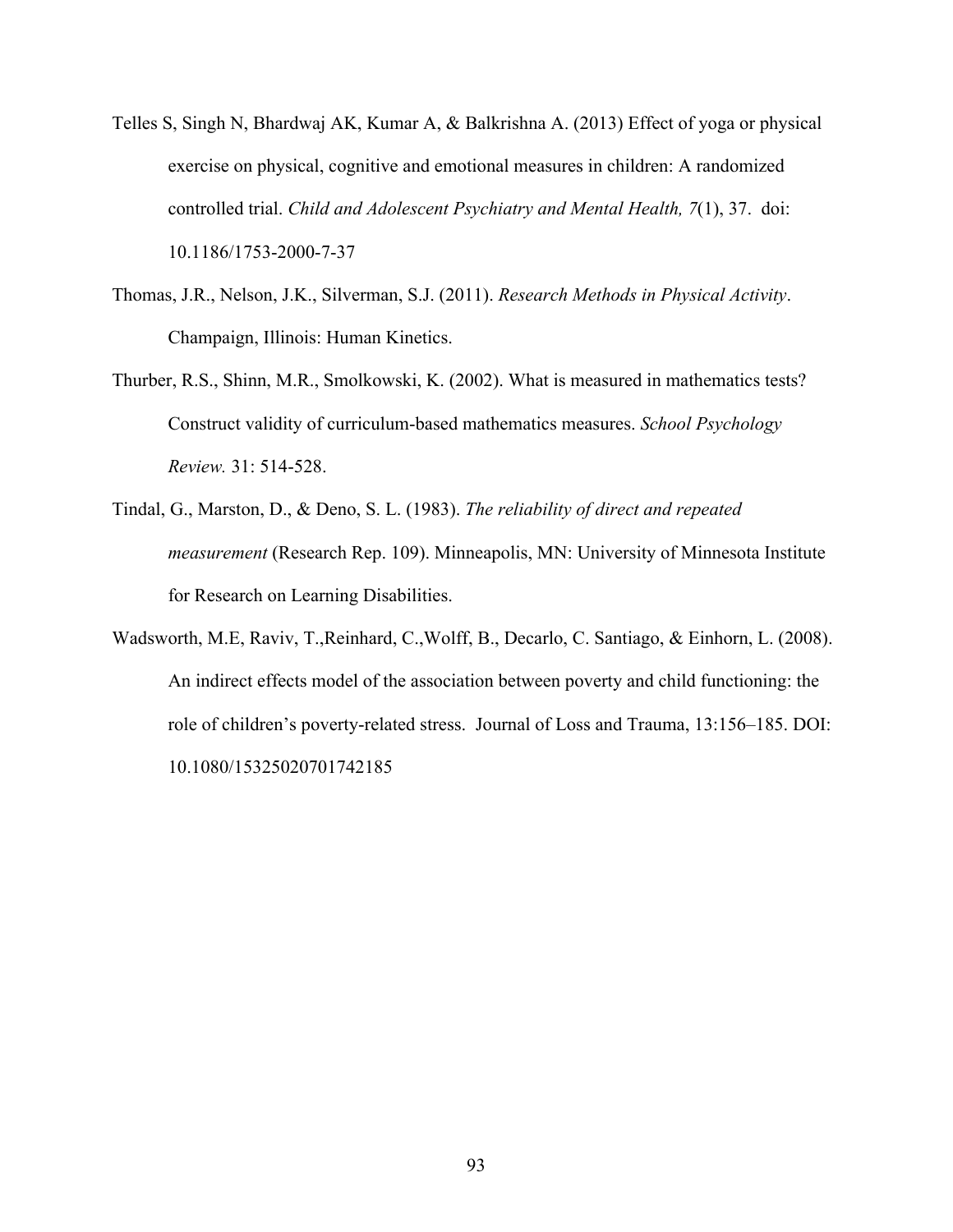#### **ABSTRACT**

# **YOGA AND BREATHING AND RELAXATION TECHNIQUES USED DURING THE SCHOOL DAY AND THEIR EFFECTS ON SCHOOL-AGED CHILDREN**

by

#### **ERICA M. THOMAS**

#### **May 2014**

**Advisors:** Dr. Erin Centeio and Dr. Noel Kulik

**Major:** Community Health Education

**Degree:** Master of Education

Physical activity during the school day is becoming more important as the health of our children stays below optimal levels. Yoga has been shown to increase physical activity levels and decrease stress. This study, guided by the Social Cognitive Theory's idea of reciprocal determinism, sought to determine the effects of a Yoga Calm® certified classroom teacher incorporating yoga poses, breathing and relaxation techniques and games into every school day. Quantitative data were analyzed using a series of paired and independent t-tests, and self-reports revealed students receiving yoga decreased scores in stress and fighting, but increased scores in anger. Qualitative data were coded for themes and revealed the student's behavior improved, in particular an increase in focus and attention, and students were less fidgety. Yoga participation and use of breathing techniques increased at home and school, particularly when nervous, afraid, to prevent fighting, decrease anger, and to calm students down.

Keywords: yoga, mindfulness, relaxation, Social Cognitive Theory, reciprocal determinism, Yoga Calm®

94